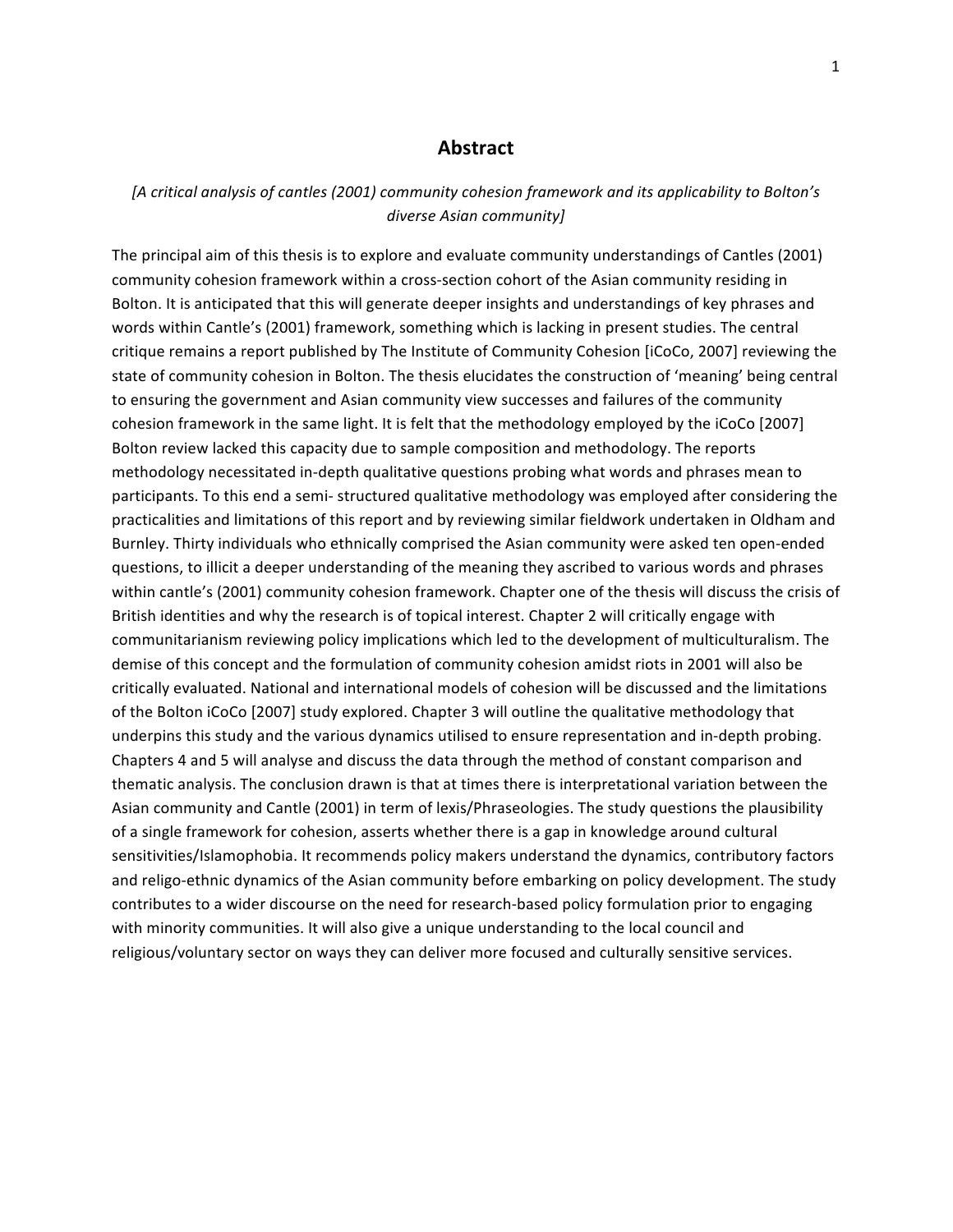# **Contents**

### **Chapter 1: Introduction**

| 1.6. A revival in British Identities & Immigration discourse.14 |
|-----------------------------------------------------------------|
|                                                                 |
|                                                                 |
| 1.9. Race and Ethnicity?                                        |

### **Chapter 2: Literature Review**

| 2.2 shaping a framework for cantle's (2001) community                                                                                                         |
|---------------------------------------------------------------------------------------------------------------------------------------------------------------|
|                                                                                                                                                               |
| 2.4. Contextualizing competing terms: Social cohesion 27                                                                                                      |
| 2.5. Social capital: The sociological root of Community                                                                                                       |
| 2.6. Competing definitions and interpretations of Cantle's<br>(2001) community cohesion framework in comparison to<br>American and Canadian cohesion models30 |
| 2.7. Competing definitions and interpretations within Cantle's<br>(2001) community cohesion framework33                                                       |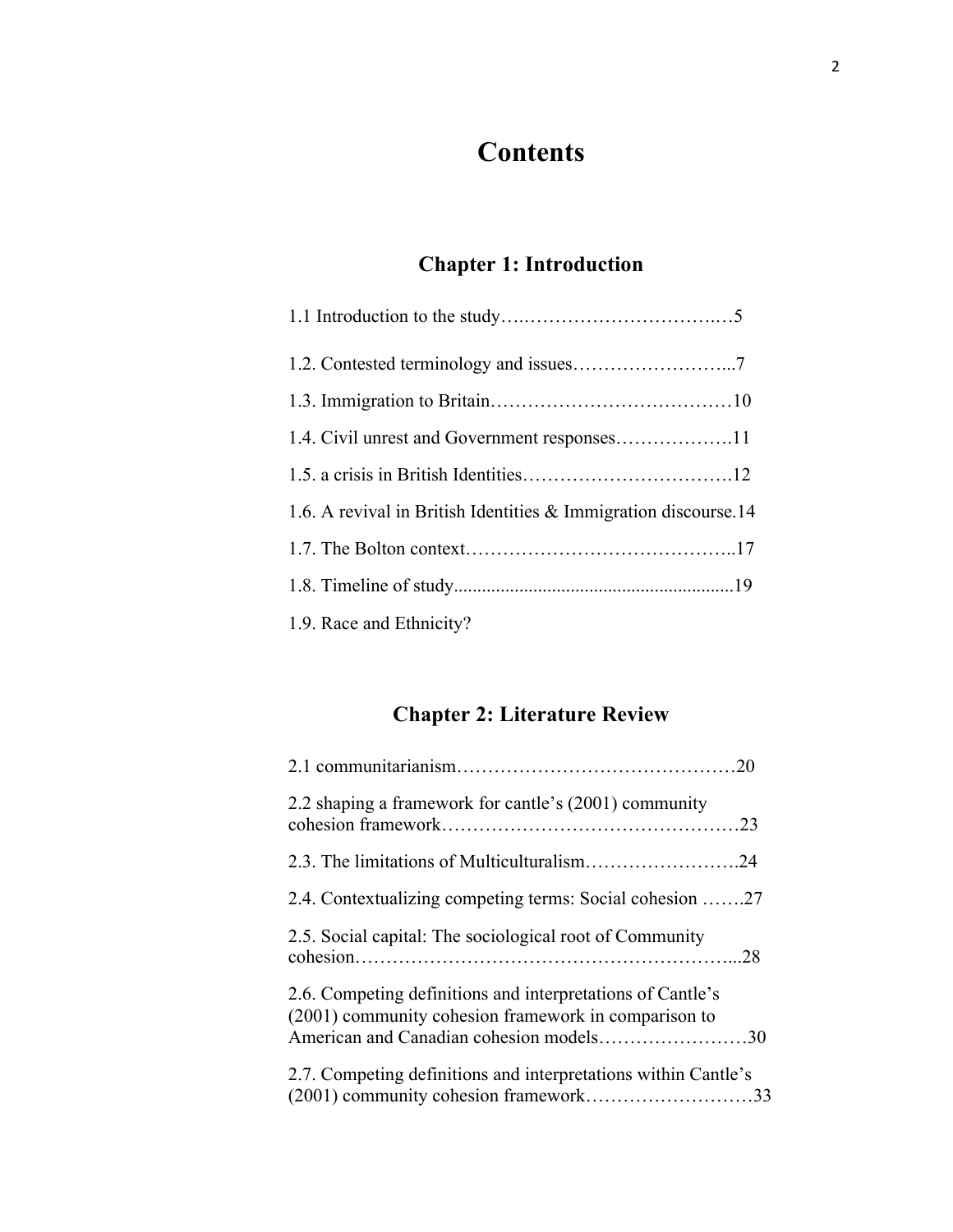| 2.9. How the interview questions have been informed by the |  |
|------------------------------------------------------------|--|
|                                                            |  |

### **Chapter 3: Methodology**

| 3.1 Methodological 'gap' in iCoCo Bolton Report44               |
|-----------------------------------------------------------------|
|                                                                 |
| 3.3.1. Analysing methodological approaches that could be taken: |
| 3.3.2. Analysing methodological approaches that could be taken: |
| 3.4. Learning from the Methods employed by The Oldham,          |
| 3.5. Developing an appropriate methodology to address research  |
|                                                                 |
|                                                                 |
|                                                                 |
|                                                                 |

## **Chapter 4: Findings 1**

| 4.2. Would you say that you are part of a 'community'?75 |  |
|----------------------------------------------------------|--|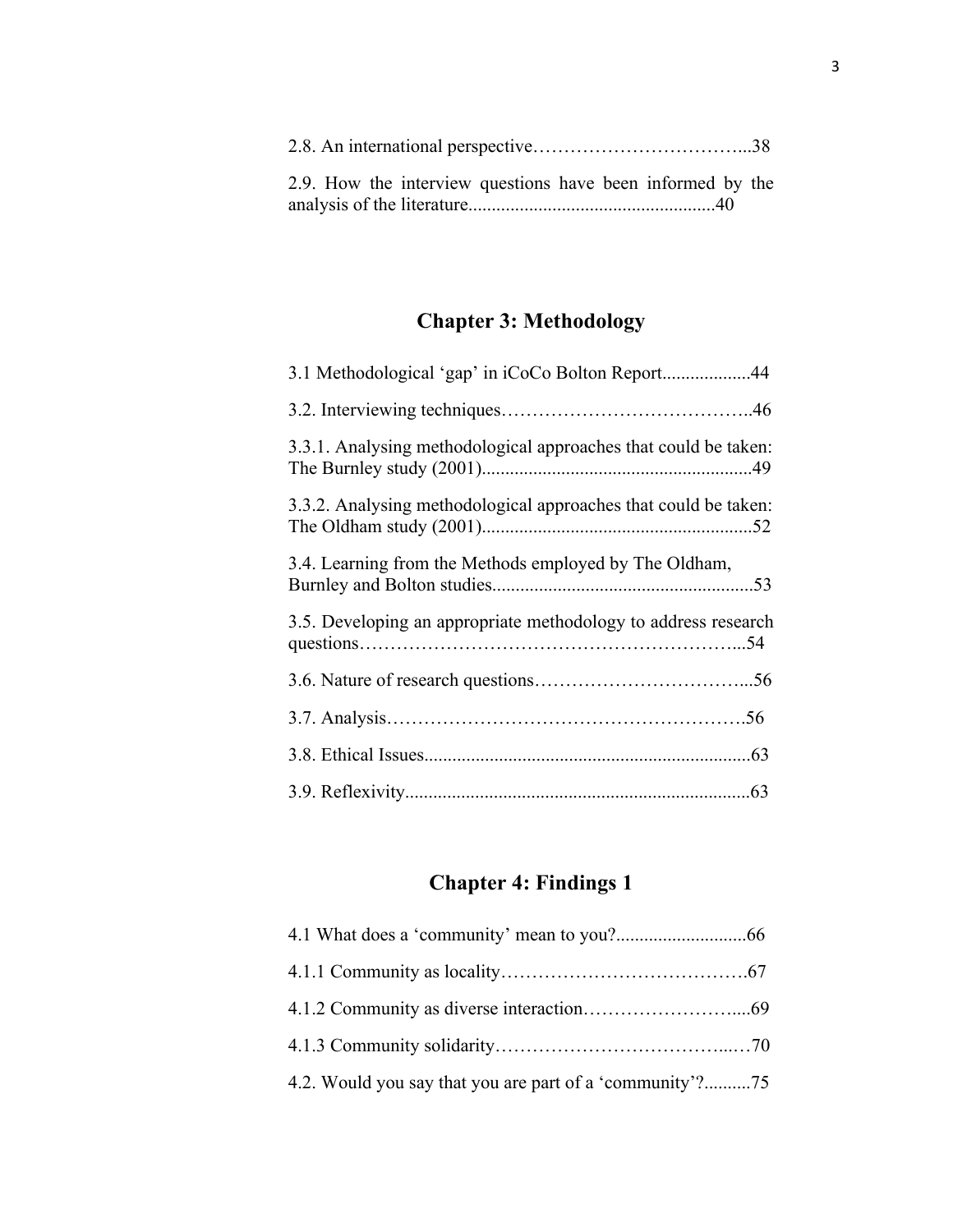| 4.3. what does a 'common sense of belonging mean to you'?82                                                             |
|-------------------------------------------------------------------------------------------------------------------------|
|                                                                                                                         |
|                                                                                                                         |
| 4.4. What would you think is the best way to create a common<br>sense of belonging and bring your community together?86 |
|                                                                                                                         |
|                                                                                                                         |
| 4.5. How do you think people will be able to value and respect                                                          |
| each                                                                                                                    |
|                                                                                                                         |

## **Chapter 5: Findings 2**

| 5.1 Do you think that you are treated fairly when you go to the<br>job centre, hospital, school housing office, or when using a<br>council service? Talk about your positive or negative |  |
|------------------------------------------------------------------------------------------------------------------------------------------------------------------------------------------|--|
|                                                                                                                                                                                          |  |
|                                                                                                                                                                                          |  |
|                                                                                                                                                                                          |  |
| 5.2 How do you think the council should tackle unfairness and<br>difficulties that are faced by different communities when they                                                          |  |
|                                                                                                                                                                                          |  |
| 5.2.2. Employing more BME Communities105                                                                                                                                                 |  |
|                                                                                                                                                                                          |  |
| 5.3. In your community do you mix with people of a different<br>colour, Religion, Ethnicity, background to yours? If yes was it a                                                        |  |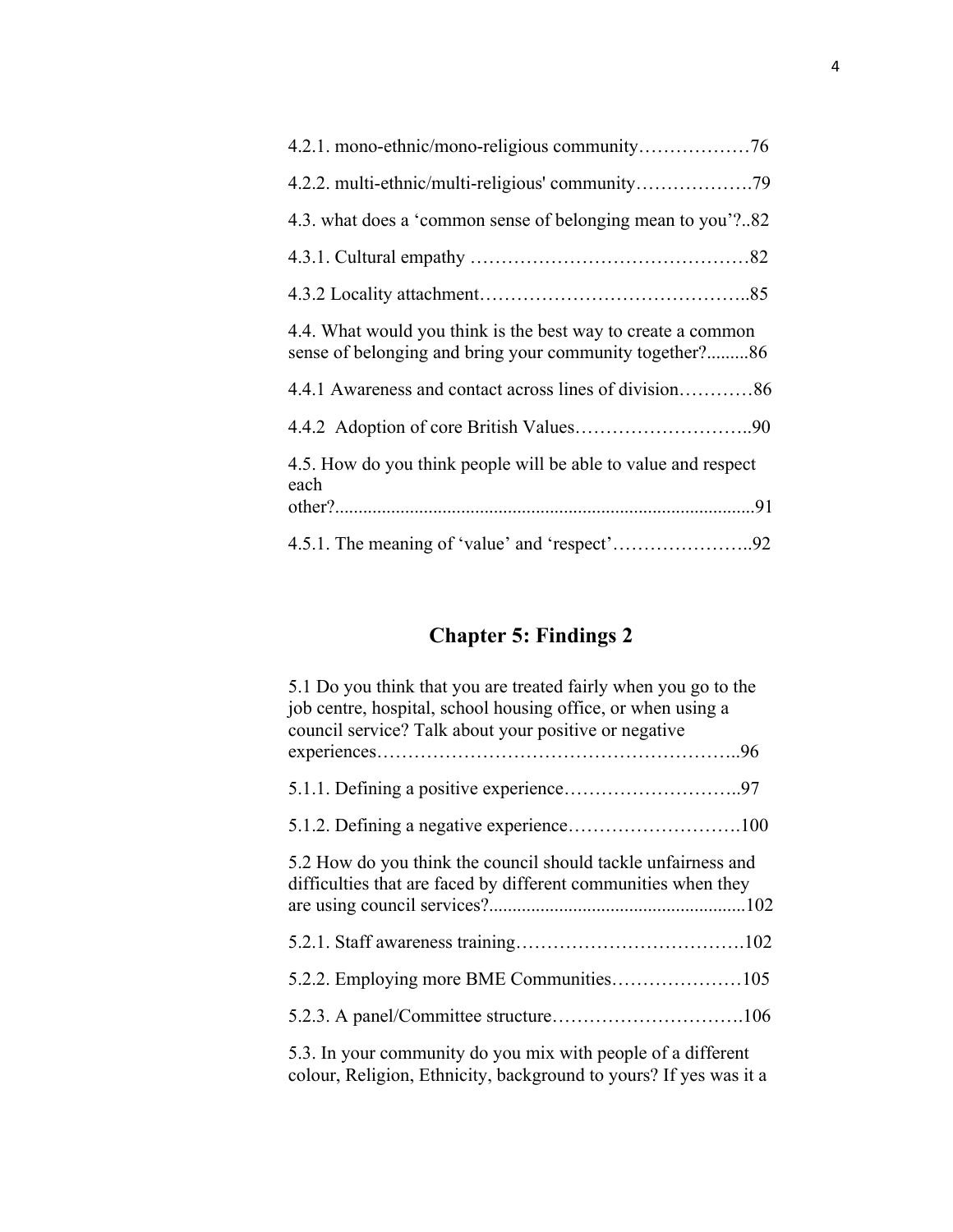| 'good' experience or 'bad' experience, if no, what do you think                                                                                                                                                                                                                                                                                                                |
|--------------------------------------------------------------------------------------------------------------------------------------------------------------------------------------------------------------------------------------------------------------------------------------------------------------------------------------------------------------------------------|
|                                                                                                                                                                                                                                                                                                                                                                                |
|                                                                                                                                                                                                                                                                                                                                                                                |
|                                                                                                                                                                                                                                                                                                                                                                                |
|                                                                                                                                                                                                                                                                                                                                                                                |
| 5.4. Do you think your area is a place where different                                                                                                                                                                                                                                                                                                                         |
| 5.4.1. Perception's of the word 'well' [Communication]113                                                                                                                                                                                                                                                                                                                      |
| 5.4.2. Perception's of the term 'well' [Socialization]114                                                                                                                                                                                                                                                                                                                      |
|                                                                                                                                                                                                                                                                                                                                                                                |
| 5.5 Do you think that the FOUR main points of Community<br>cohesion [1. Promoting a common sense of belonging, 2.<br>Positively valuing diversity, 3. Tackling disadvantage and<br>inequality, 4. Promoting interaction in the workplace, schools<br>and neighbourhoods] are enough to bring different communities<br>together? Would you add or remove anything from this?117 |
|                                                                                                                                                                                                                                                                                                                                                                                |
|                                                                                                                                                                                                                                                                                                                                                                                |
|                                                                                                                                                                                                                                                                                                                                                                                |

## **Chapter 6: Discussion**

| 6.2 Interpretations of a Common sense of belonging130 |  |
|-------------------------------------------------------|--|
| 6.3. Creating a Common sense of belonging132          |  |
|                                                       |  |
|                                                       |  |
|                                                       |  |
|                                                       |  |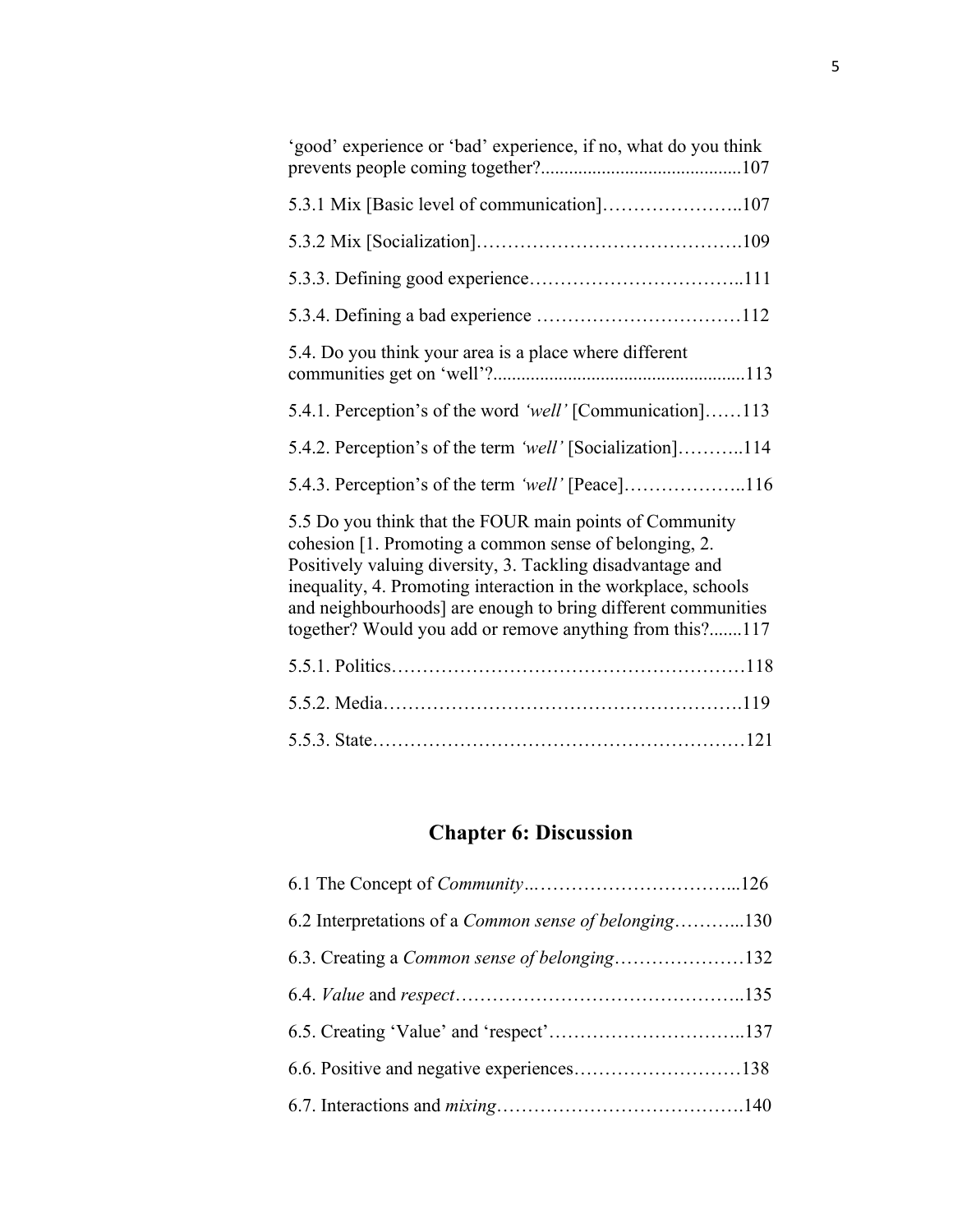# **Chapter 7: Conclusion**

| 7.3. The relevance of what has been found in relation to the |  |
|--------------------------------------------------------------|--|
|                                                              |  |
| Appendix A: Access Agreement                                 |  |
| Appendix B: Pre-Interview Presentation                       |  |
| Appendix C: Participant Consent Form                         |  |
| Appendix D: University Ethics                                |  |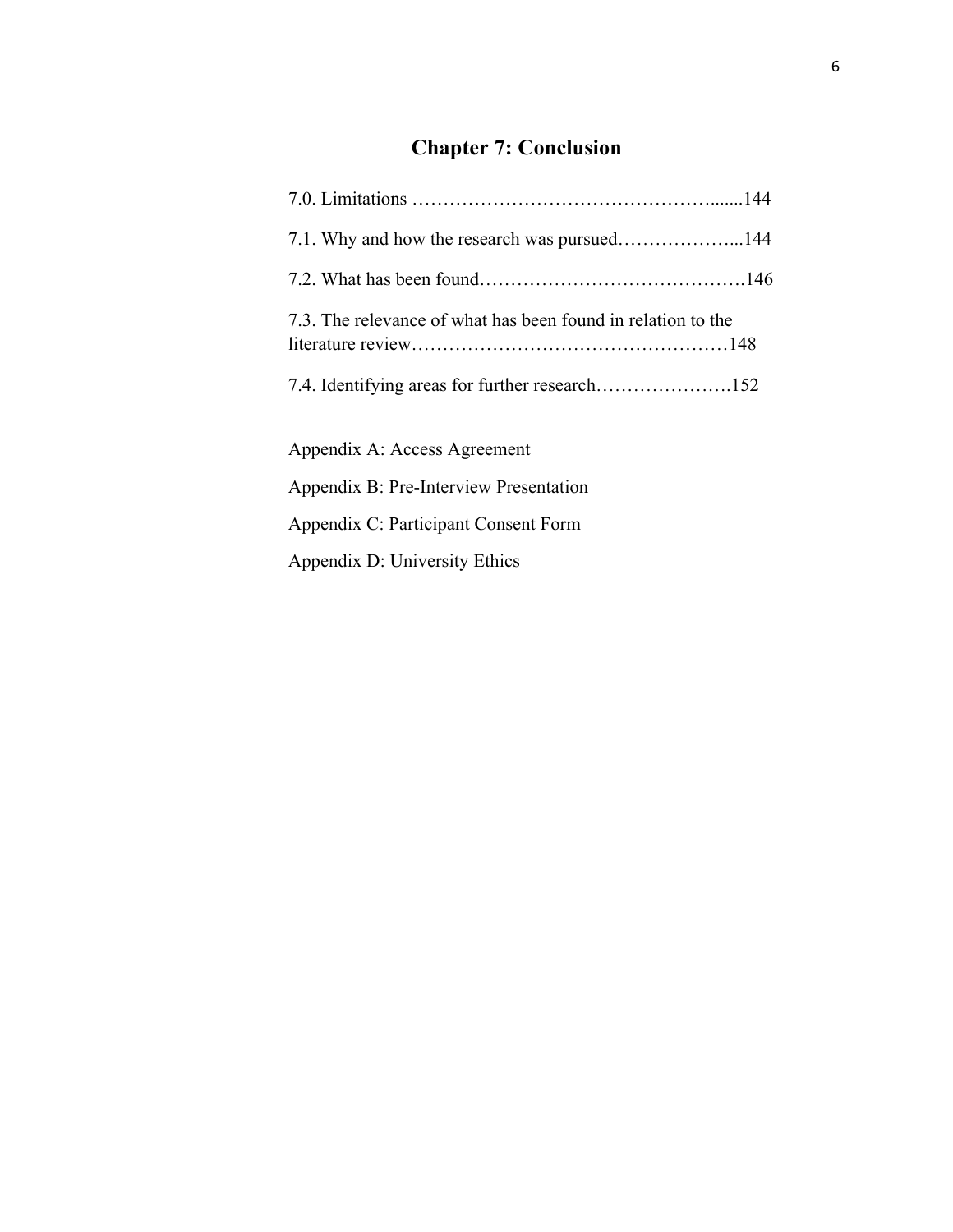### **CHAPTER ONE: INTRODUCTION**

The aim of this thesis is to critically evaluate Cantle's (2001) community cohesion framework and the extent to which it is applicable to marginalised elements of Bolton's Asian Community. Ted Cantle (2001) was appointed by the Government in 2001 to lead a review into the causes of riots in the Northern towns of Oldham, Rochdale and Burnley. Cantle's (2001) report identified gaps in Government multiculturalism policy which he concluded led to the entrenchment of different cultures and religions (Cantle, 2001). He asserted that ethnic and religious communities were living *parallel lives* (ibid). Cantle (2001) advocated a more inclusive policy (community cohesion) which favoured; positive interaction between ethnic/religious groups in the neighbourhood, workplace, school and more focus on value and respect (ibid). Cantle's recommendations were accepted by the Government and The Institute of Community Cohesion (2001) was set up to monitor levels of community cohesion across the country and share good practice.

This chapter will locate community cohesion discourse (a definition of the term will follow) within historical academic debates pertaining to immigration in the U.K. and the notion of British identity. The nature of historical British immigration in an ever-growing globalised world will be critically evaluated, and how this phenomenon has affected the tone, texture and fabric of British society. Issues around the lack of coherence amongst myriad British identities will be analysed, which will link into an explanation of the significance of the study. Finally a brief discussion will put the principle aims of this thesis and the methodology into perspective.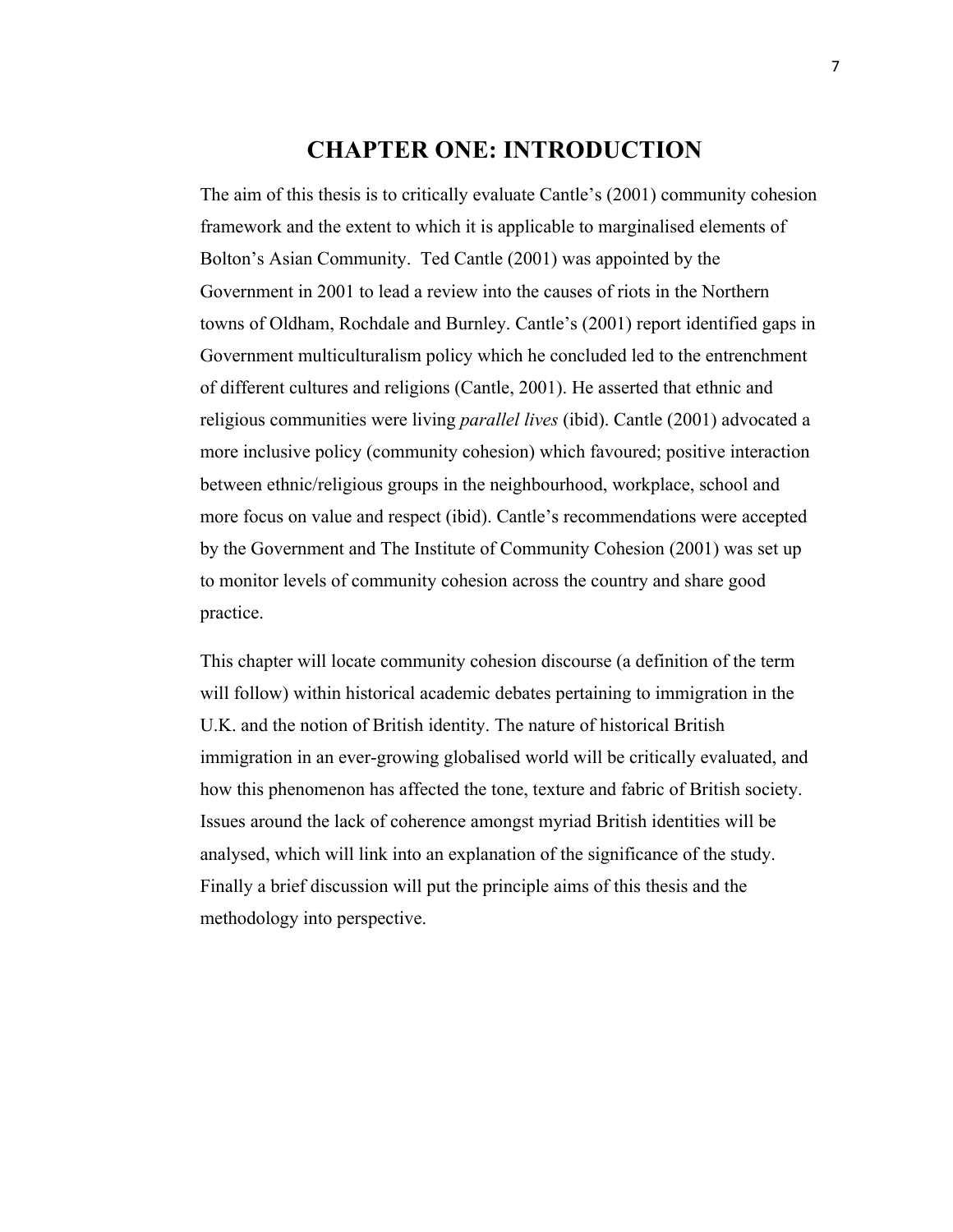#### **Introduction to the study**

The study was conceptualised as a research proposal submitted for funding by the author and Prof. Carole Truman to the Marriott Trust in June 2008. The trust was established using a legacy donated by John Marriott who joined The Bolton Le Moors Branch of The Rotary Club in 1978 as a founder member. The funding criteria stipulated that any research project undertaken should be of benefit to the Bolton population. Various strands were identified by The Trust for possible funding of which one was community cohesion.

The community cohesion strand was of particular interest to the author who is of Pakistani heritage and had previously completed an undergraduate degree in applied community studies, studying for this degree stimulated an interest in debates around multiculturalism and community cohesion. After conducting an indepth review of the literature surrounding these concepts an Institute of Community Cohesion Report (iCoCo, 2007) became the foundation upon which the proposal was structured. There was a gap in knowledge associated with the methodology of the report which is being addressed in this thesis.

In particular the reports lack of qualitative interview-based fieldwork on the Asian community in Bolton was both apparent and surprising. The Asian community was at the fore of media attention due to terrorism and extremism issues for which reason Bolton has received funding from the *Preventing Violent Extremism* (iCoCo, 2007) initiative. Government policies that had been formulated to assist in the moderation of these communities were contested and controversial. In light of all these issues the author felt an in-depth semi-structured interview-based qualitative fieldwork should be undertaken to fill a gap in knowledge and research, which could adequately probe the constructs and perceptions members of the community understood from Cantle's (2001) community cohesion framework. (refer to chapter 3 for further discussion around methodology).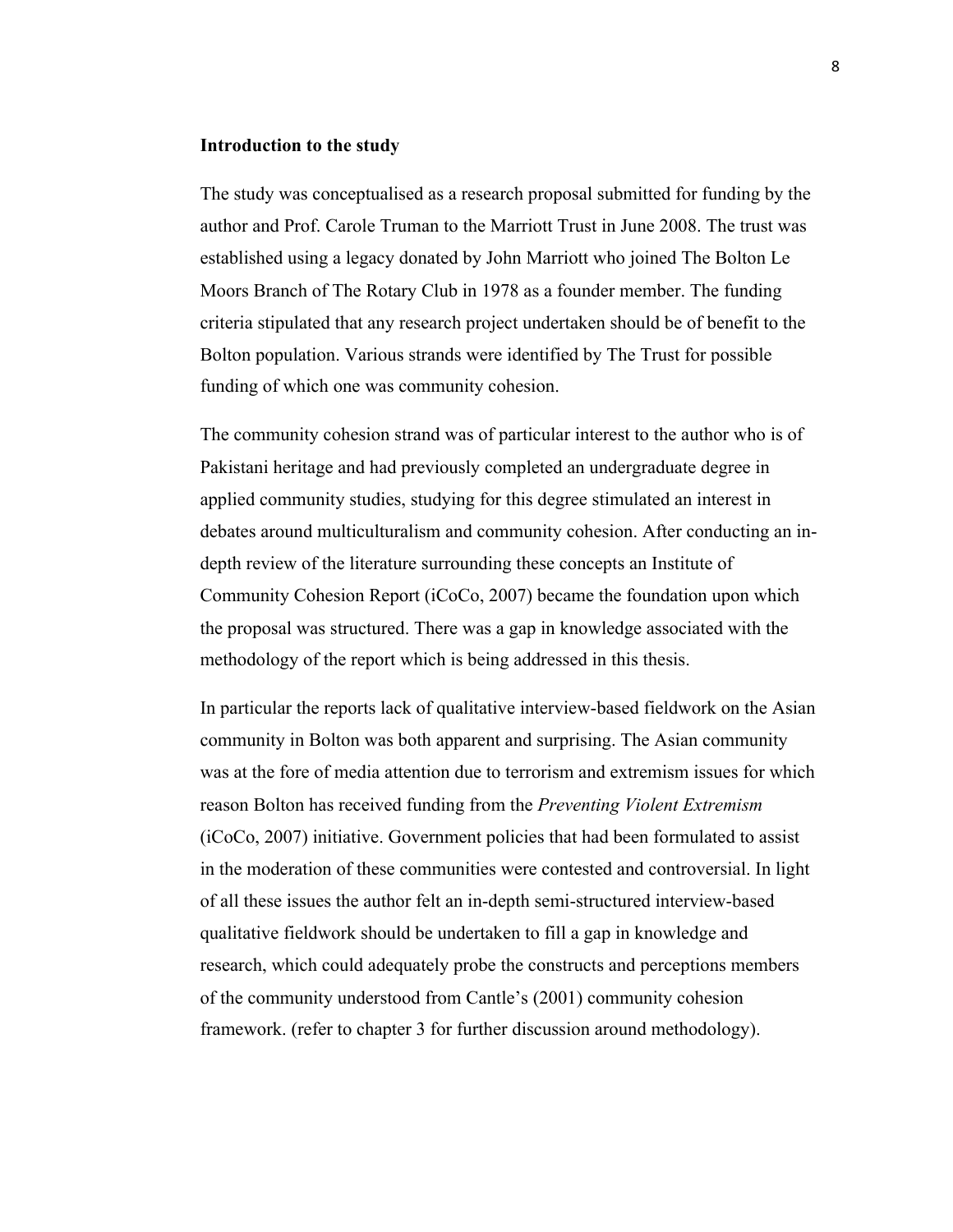The aims of this study can be explained on two levels. On a theoretical level the study will critically evaluate and analyse Cantle's (2001) community cohesion framework, through a comprehensive and robust review of current and emerging literature in the field.

On a practical level, qualitative fieldwork will be undertaken with thirty members of the Asian community, with interviews lasting approximating thirty-five minutes which will allow for an in-depth qualitative exploration of the constructs and perceptions members of the community understand from Cantle's (2001) community cohesion framework. The questions in this study seek to investigate meanings ascribed to concepts such as: community, sense of belonging, value, respect, advantage, and disadvantage.

It is hoped that the probing, qualitative nature of the study and its emphasis on *meaning* will be of extreme importance to policy makers and service delivery staff in the community and voluntary sector, who will be able to shape and focus projects, initiatives and resources for the better cohesiveness of ethnic minority communities. Further the study explores the question of coherence from the perspectives of those who would not traditionally be included within definitions of *British*. These perceptions and meanings will be compared with Cantle's (2001) framework to assert the extent to which they corroborate. The extent of corroboration could contribute to the debate around coherence amongst British identities.

#### **Contested Terminology and Issues**

Throughout the study the author refers to the British Government's community cohesion framework to mean the framework drawn up by Prof. Ted Cantle (2001) and his team after the summer riots and ethnic tensions of the same year. Thus Cantle's (2001) community cohesion framework and The Government's community cohesion framework are referring to the same framework. The framework stipulated that a cohesive community as being one where: [1] There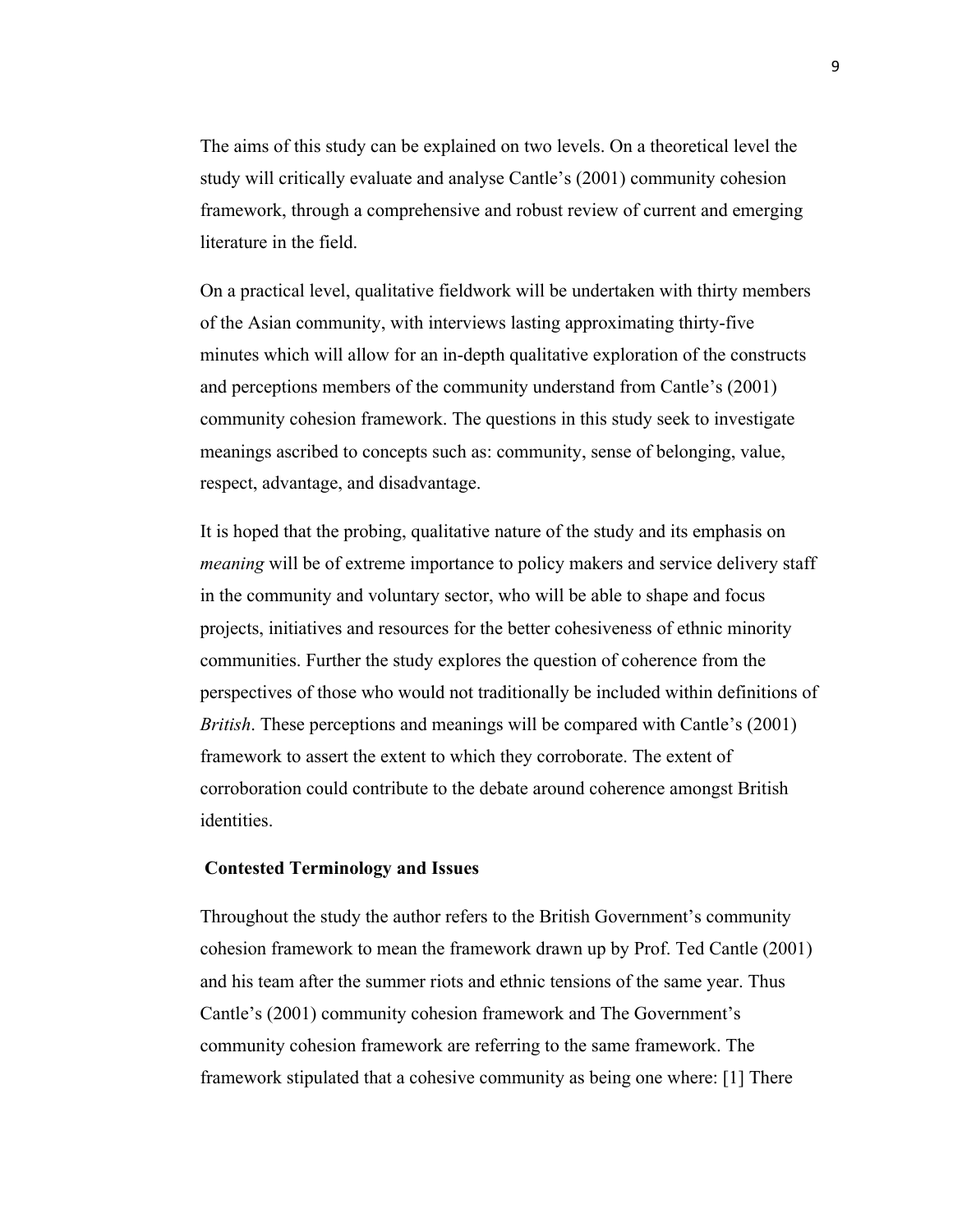was a promotion for a common sense of belonging, [2] a promotion for Valuing diversity, [3] Tackling disadvantage and inequality, [4] promotion of interaction in the workplace, school and neighbourhood (Beecham, 2002, LGA, 2004:7).

This framework was later adopted by The Local Government Association as the definition for community cohesion and will thus be the definition of the British community cohesion framework in this study. The framework will also be utilised to analyse the extent to which participants and Cantle's (2001) interpretations corroborate (which will be discussed in chapter 6). This comparison will contribute to the dialogue around coherence amongst British identities mentioned earlier in this chapter.

However during the course of the study other terms are used which already feature in Government white papers and the broader academic debate; such as multiculturalism, community cohesion, social cohesion, multi-faith, inter-faith. It is important to understand that the terms have different definitions and meanings.

There has for this reason been a policy shift from multiculturalism, which was perceived as creating *parallel lives* to community cohesion which favours a more inclusive approach.

Although multiculturalism is a concept which has been discarded and perceived as defunct from a policy perspective by the government since 2001, the term still does feature in many current academic discourses and is used widely. It can be defined as:

A society which cherishes the diversity of and encourages a creative dialogue between its different cultures and their moral visions. Such a society not only respects its members' rights to their culture and increases their range of choices but also cultivates their powers of self-criticism, self-determination, imagination, intellectual and moral sympathy, and contributes to their development and well-being.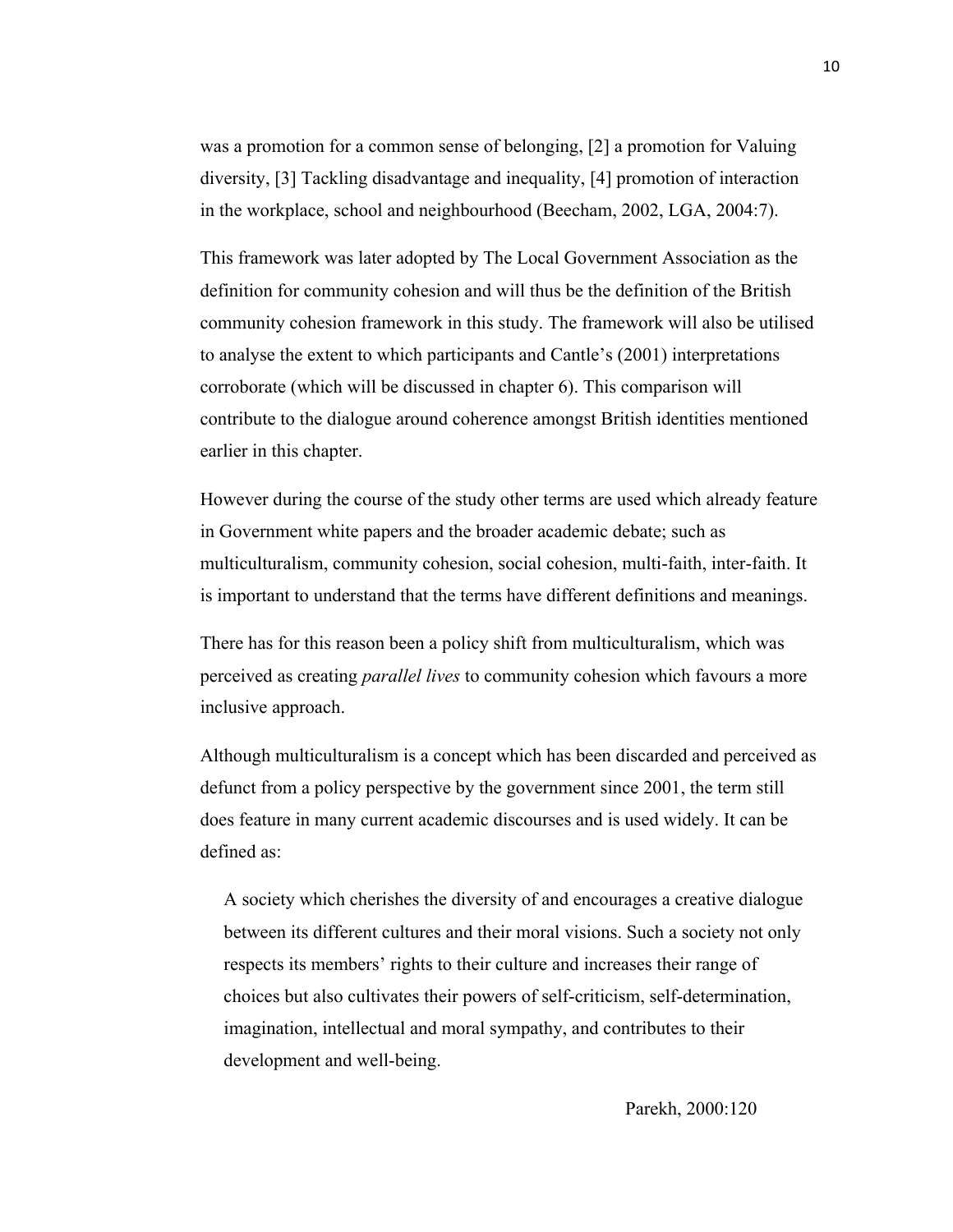Lay individuals may view multiculturalism and the more recent term community cohesion as if they were synonymous, which is not the case.. Critics such as Ratcliffe (2007), for example argue that the term is not broad enough and the term social cohesion should be used instead:

Social cohesion is both broader and more inclusive than community cohesion. It effectively acknowledges the presence of intra- as well as inter-'community' divisions. Social cohesion is a situation where these internal divisions (based, for example, on age/generation, gender and socio-economic background) have also been addressed successfully.

Here, 'success' is judged by sustainable, lasting stability based on the firm foundation of achieved equality targets; Equality in this sense, therefore, is not confined to global comparisons between groups defined in terms of ethnicity and/or faith. It also involves a substantial narrowing of differentials between those from diverse social backgrounds within ethnic and faith groups. This implies that the integration/cohesion agenda needs to be set within a broader social policy agenda driven by a concern with universal human rights.

#### Ratcliffe, et al 2007:3

Throughout this study the term *Asian* will be utilised whilst describing the sample (refer to chapter 3 for an in-depth discussion around methodology) and this will specifically be referring to those individuals who are of Indian, Pakistani or Bangladeshi heritage. The majority of the sample will consist of Muslim members, but the term *Muslim* will not be utilised in this study to refer to the sample. This is because religious identity and place of birth are perceived as two separate entities. Mosques and Muslim supplementary schools both in Bolton and across the United Kingdom have been at times founded on ethnicity rather than religion and ethnic tension between Indian, Pakistani and Bangladeshi communities is not uncommon (Naqshbandi, 2006a,2006b). The significance of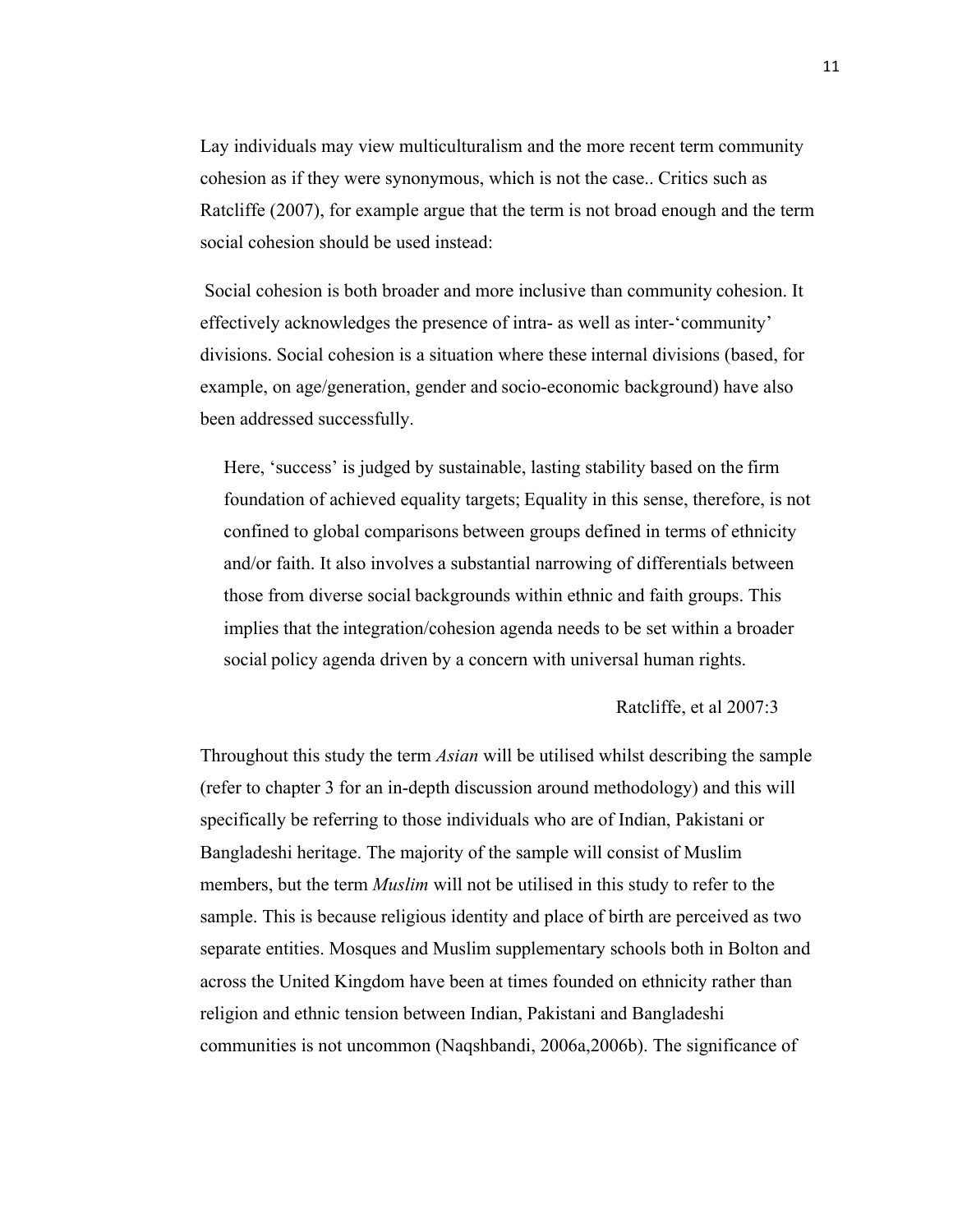this typification and how it strives to strengthen the methodology and thesis will be discussed in later chapters (see Chapter 3 for a further discussion).

#### **Immigration to Britain**

The context of the debates around British identity and community cohesion can be seen within the history of immigration to the U.K. Since the late eighteenth century Britain has welcomed European migrants who arrived for social, economical, and political reasons. The Irish migrants filled seasonal and unskilled labour shortages, and Jewish migrants arrived fleeing anti-Jewish pogroms in Eastern Europe (Layton-Henry, 1992, Pilkington, 2003).

The Immigrant Acts of (1962, 1946) allowed the arrival of fifty thousand immigrants from the Commonwealth on an annual basis to fill the labour shortage of one and a half million people. The contribution that these groups made to service industries and the much needed labour they provided have been acknowledged and well documented (Jones 1977, Miller, 1998, Geddes 2000, Hoing, 2001, Rumbaut & Gold, 2001) who have discussed the social, political, economic and cultural contributions these communities made to the host society.

Banton (1959) and Patterson (1963) explain that two main issues were always apparent when discussing immigration. Firstly, migrants from the Commonwealth would be a problem if they arrived in large numbers, secondly, *the strangeness* that these groups brought with them in terms of culture and practices could be viewed as incompatible to those of the host society. The latter it was argued could be eliminated through a process of integration or assimilation (ibid). Integration was defined as: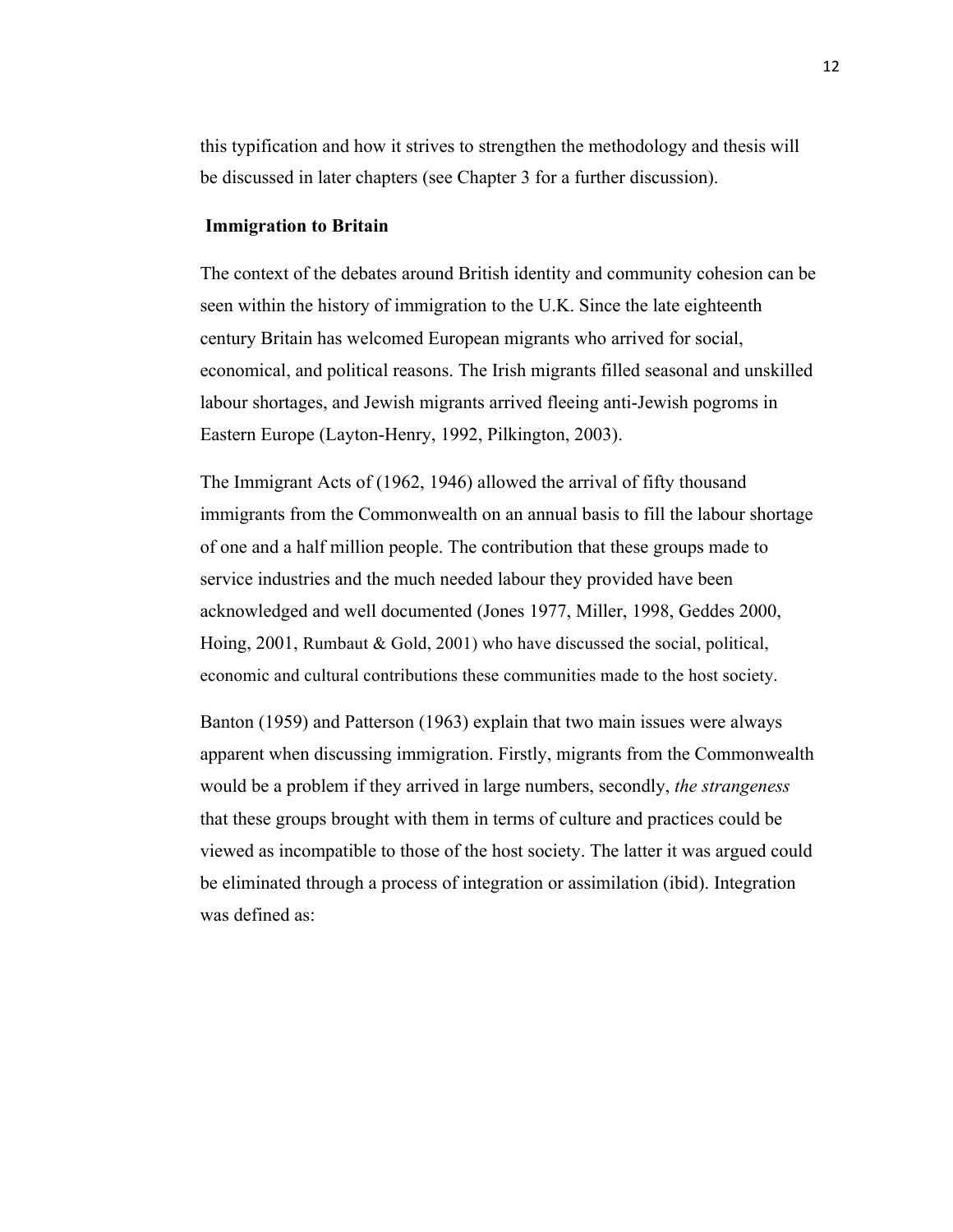The process of inclusion of immigrants in the institutions and relationships of the host Society, where in culture and tradition can be preserved (within the limit of the law) and immigrants share the sense of belonging, which is framed primarily, at the level of the nation state.

Bosswick & Heckman, 2006, integration of immigrants to the E.U:2

Whilst assimilation was understood to be a one-sided process in which immigrants and their descendants ceded their culture and adapted completely to the host society, Brubaker (2001).

These two concerns were to be brought to the fore as a series of tense interactions between different ethnic groups and the resident white populations were publicised.

In passing it could be argued that the vague policies adopted by the government coupled with the large numbers of government supported and unrestricted immigration would inevitably lead to civil unrest, and the blame for the resulting tension and conflict should be placed upon policy makers and government advisors to bear (ibid).

#### **Civil unrest and Government responses**

The first visual signs of friction amongst the immigrant and resident population occurred in 1958 when riots broke out in Notting Hill, followed by Nottingham (Phillips and 1998; Rowe 1998), and Toxteth (Parekh, 2000). These riots were followed by unrest in Bristol, Brixton and Southall around 1980-1981 (Wallace and Joshua 1983; Solomos 2003; Ratcliffe 2004), Handsworth in 1986, Tottenham in the mid-1980s (Gifford 1986), and Bradford in 1995 (Bradford Commission 1996; Ratcliffe 1996).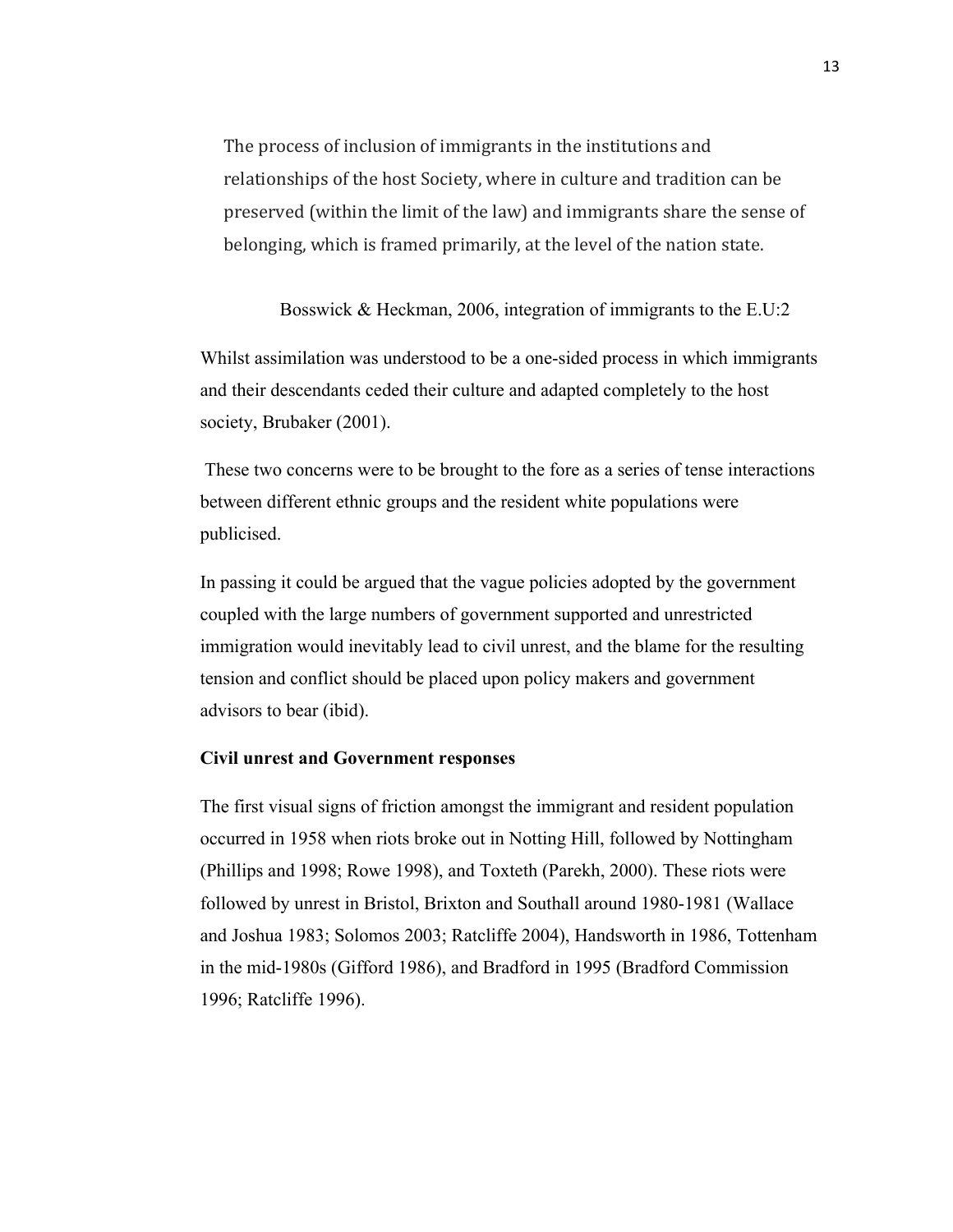The Government attempted to remedy the situation through legislation [*The Race Relations Act 1976, The Housing Discrimination Act 1995, The Religion or Belief Regulations 2003, The Education Act (amendment) 1997*] albeit with limited success.

It has been argued that there was an uncertainty and ambiguity around the coherence of British identities amongst the population because of boundaries around identities and culture becoming the subject of change and manipulation since the end of colonialism. (Werbner, 1989, Solmos, 2003). Even during this period perception of key vocabulary such as: *values*, *belonging, equality, community* and *respect* were being explored and debated to assert their coherence with national identities and values. The interpretation and perceptions of these key phrases are central to this thesis, and depicts the extent to which public policy and debates over the last few decades have failed to establish the answer to a simple statement: 'What does it mean to be British?' It is this simple statement which forms the core of significant, important and relative questions pertaining to the author's research. More specifically the author seeks to explore through community cohesion vocabulary the different meanings and perspectives given to this statement from those members of society who would not traditionally be included within definitions of *British*, in part due to the diversity of cultural/religious practices.

Furthermore, Solmos (2003) and McGhee (2005) discuss that there was an ongoing debate about what the *acid test* for defining an individual as British would be.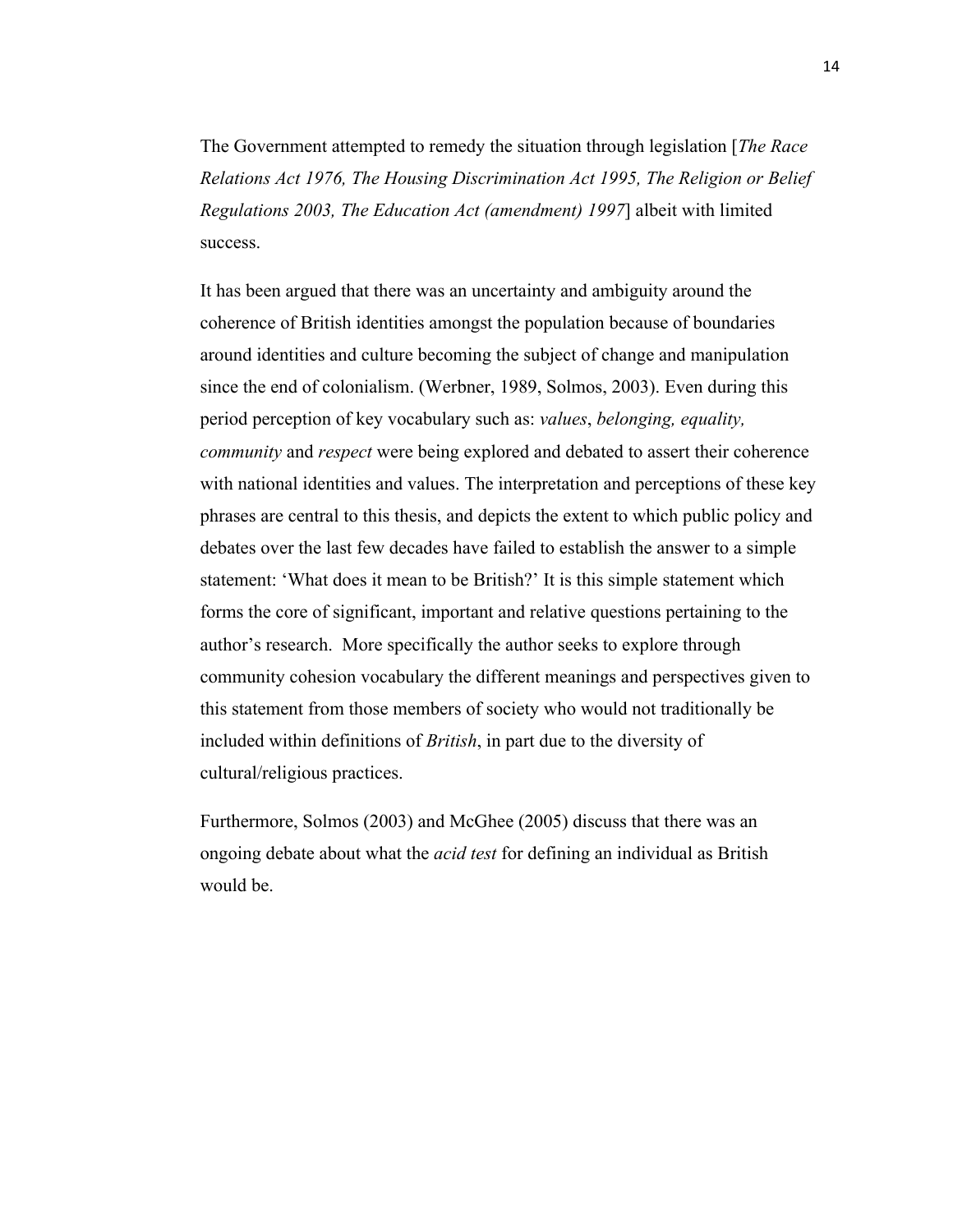#### **A crisis of British Identities**

The debate around finding coherence between identities (i.e. religious, global, national, regional, cultural, political, social etc) was given impetus by Enoch Powell's (1968 in Brown, 1983) *rivers of blood* speech where he envisaged bloodshed and anarchy if immigrants were not deported. In testament to this feeling of anarchy The Joint Commission against Racism (JCAR) reported that year over 11,000 racial attacks to the Home office (ibid). Many of these sentiments pertaining to finding coherence between identities still resonate across local and national media today (Telegraph, 2009). Norman Tebbit another staunch critic of immigration advocated a *cricket test* which in crude terms meant that if immigrants were supporting England in test matches then they would be viewed as British, if not, then they would be perceived as not integrated. Tebbit (1989) was also a vocal critic of multiculturalism and went on to claim that 'most people in Britain did not want to live in a multicultural, multiracial, society, but it has been hoisted on them'(*Evening Standard*, 12<sup>th</sup> December, 1989). These were sentiments echoed by Nick Griffin (Griffin, 2009 in Jones, 2009) as he ridiculed the big *multicultural experiment* that had been 'forced upon the indigenous people of these Islands' (ibid), during his historical appearance on the BBC's question time program.

Furthermore Fenton (1999, 2003) whilst discussing the crisis of British identities elaborated how there was a push ever since the 1960s to re-invent an image of an island race which strived to paint a picture of identity in light of origin and cultural uniqueness. An age old debate about who belonged and who did not raged. The politics of British identities and national culture, Tebbit (1990 in Hall, 2002:40) insisted had become obscure and bruised on many levels. The European Union on the one hand imposed a Euro-legal continental culture; many English people felt that their linguistical English heritage was under attack with crude *Eurospeak* implemented. Words such as 'pig meat' and 'sheep meat' were ushered in place of Pork, lamb and mutton, which had been in widespread use.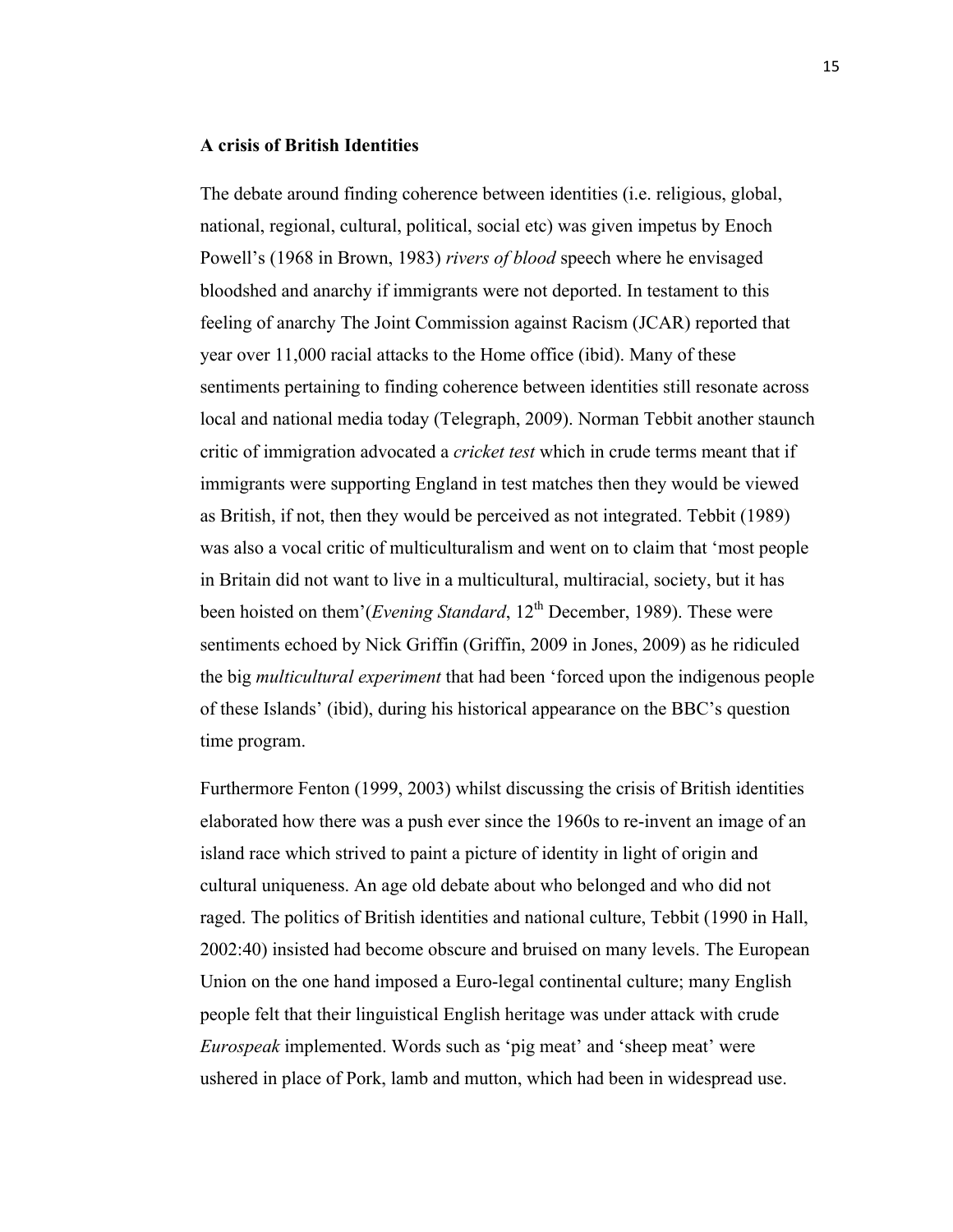Furthermore Tebbit (1990 in Hall, 2002:40) discussed how the British Currency was not spared from attack, far from being an adjective for excellent worth; it had now become deformed, devalued by being referred to as 'Green pounds', amidst a lexical avalanche of politically correct and conscious terms and phrases that had poured in from Brussels.

In contributing further to the complexities of coherence amongst British identities, Tebbit (1997 in Abrams, 1997) explained how the Labour Government's multiculturalism strategy would lead to the entrenchment of new forms of ethnic identity. He prophesied how this divisive policy would not hold just as a man cannot have two masters. He argued that nationality was more about culture than ethics and those youngsters born in this country should be taught that British history was their own or the youngsters would forever be foreigners in their own lands and the British kingdom would become synonymous with Yugoslavia (ibid).

The Labour Government sought to distance itself from such views, which was a policy approach that would be repeated time and time again during the next few decades. The government instead placed great emphasis on symbolism, patriotism and pride in British Values (Fetzer & Soper, 2007) in a drive for more unity. Robin Cook the then foreign secretary proclaimed 'Chicken Tikka Masala' as the national dish to symbolise how far Britain absorbed and adapted external influences (ibid) and how British identities (i.e. religious, global, national, regional, cultural, political, social etc) could remain coherent and compatible.

Kumar (2006) argued in comparing British and French identities that although the former was more successful in their imperial ventures then the latter, there is a stronger sense of nationhood and national conscious amongst the French than the British. Kumar (2006) acknowledges the fact that the histories of both countries could have colored the outcomes of their respective sense of identities. Britain's identity was largely evolutionary and France's largely revolutionary (ibid).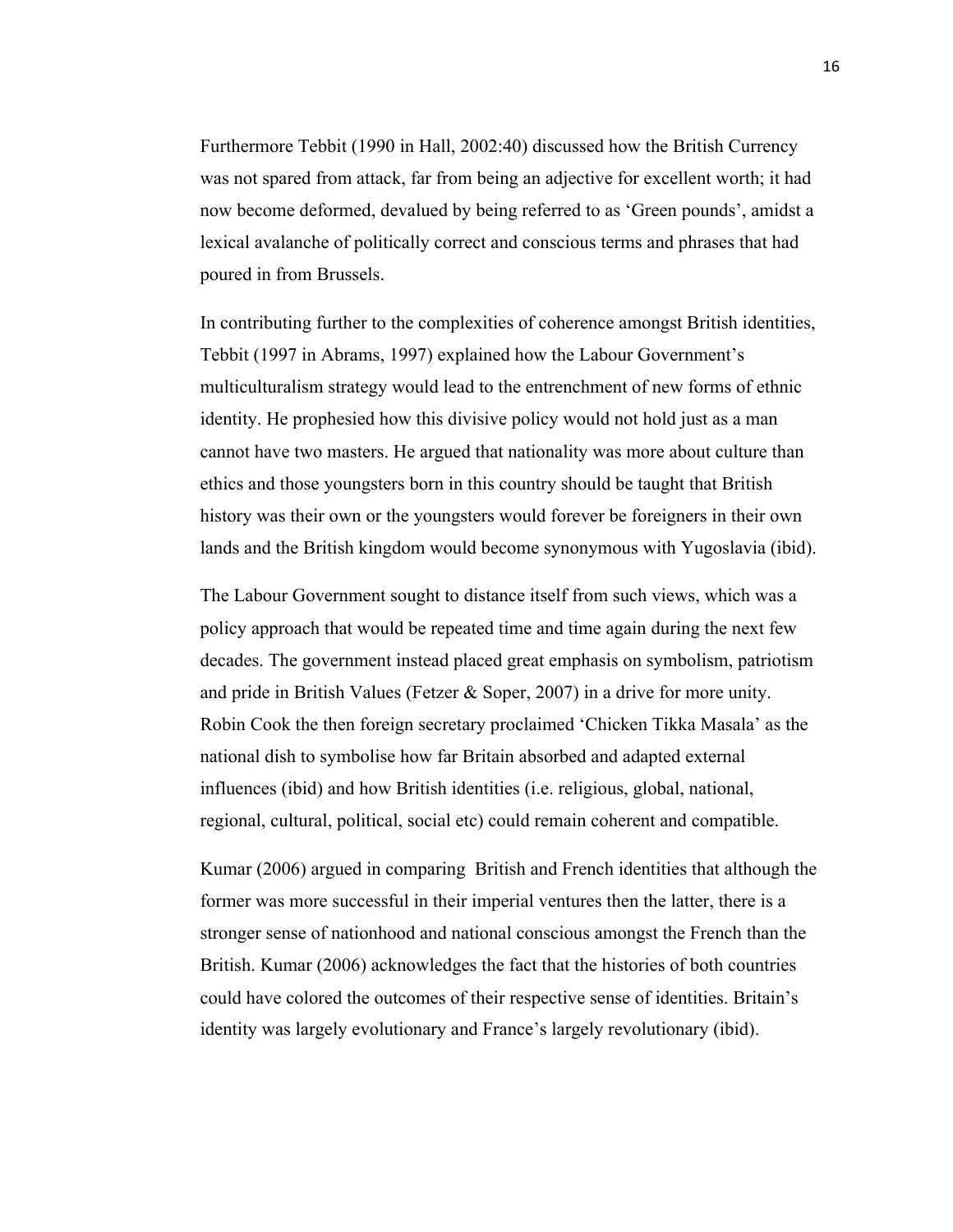What has come to light during this discussion is that British identity is in reality a myriad picture of different identities (i.e. global, European, ethnic, cultural, social, religious, etc) and the real debate around Britishness lay in finding coherence between these innumerable identities.

#### **A revival in British Identities and Immigration discourse.**

The complications of finding coherence between these identities further became exacerbated and intensified in light of the bombing of the London Underground rail network by two British born educated Muslims in July 2005 (Lewis, 2007). This was in addition to previous attacks in the United States on the  $11<sup>th</sup>$  of September and other European capitals such as Madrid and Turkey (ibid). These incidents have led to a revival and surge in immigration and integration discourse in the U.K. (Favell, 2001, Burnett, 2004, Bosswick & Heckmann, 2006). For many these divisive actions have led to some U.K. citizens attempting to forge their own identity on the basis of Anglo-saxon descent and further align themselves with the views of the British National Party which have gained a large enough political base to be given a slot on the British Broadcasting Corporations flagship political discussion show *Question Time* (Jones, 2009) to openly debate with the more mainstream political parties. Nick Griffin the BNP leader scorned the Labour Government as Norman Tebbit once did (see 1.4.), for 'imposing a huge multiculturalism experiment on the British people' and making the 'indigenous white people feel like aborigines in their own land' (Jones, 2009). He further advocated that the white population should have priority in jobs and welfare services. The party is of the opinion that the government has given preference to ethnic minority communities, specifically Muslims, the solution being to repatriate them to their country of origin. Wetherell (2007), Flint & Robinson (2008) challenge similar assumptions and argue that simplistic theories around inequalities of wealth and service provision are not solely to blame for ethnic tensions, but rather the matter is more complicated (ibid). They argue that more complicated issues such as housing segregation, unemployment, education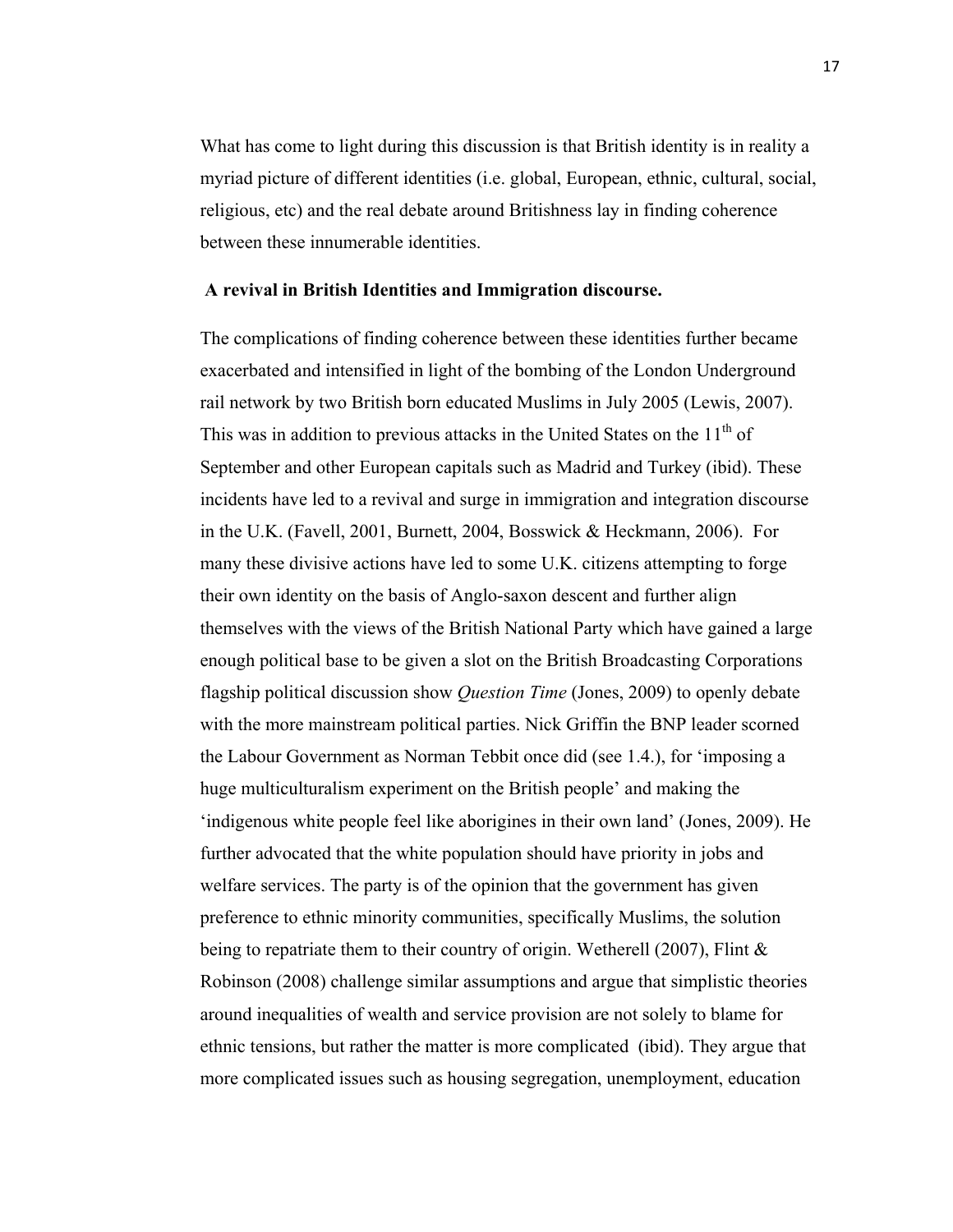and social malaise (which will be discussed in Chapter 2) have all played a role in contributing to the ethnic tensions (ibid). There has been counter allegations of racism and discrimination by sections of the Muslim community who argue that Muslims are 'treated like second class citizens in their own homes', and there are separate harsher laws for Muslims living in the U.K. (Anjum Choudary 2010 in The Daily Telegraph, 2010).

In an attempt to bring coherence amongst innumerable British identities there has been a greater call for integration by the Labour Government for members of the Muslim community, with emphasis on adopting British values, and the legislature exploring the boundaries of freedoms that are granted to citizens (Telegraph, 2009).

In this context a number of initiatives can be perceived as a response to a failure in bringing coherence amongst various British identities, namely the banning of the Wotton Bassett procession organised by members of a radicalised Muslim group Islam4UK (Telegraph, 2010), the discussion by the UK Independence party of prohibition of the veil in the U.K, in tune with the prohibition in France (The Guardian, 2010) , the necessity to speak English for those arriving to the UK and understand British Culture (Guardian, 2007), the setting up of the forced marriages unit (Lancashirepost, 2009) , and The Preventing Violent Extremism fund to moderate extreme Muslim views (Nagshbandi, 2006b).

Furthermore non-political actors have also entered the arena, wishing to distance themselves from the largely racially orientated rhetoric of the British National Party. They seek to peacefully protest for the restoration of English heritage and culture which they feel has been left bruised and corroded. The English Defence League (EDL) was formed in 2009 due to frustration at the lack of any significant action against extremist behavior amongst certain groups within society. The EDL wish to reassert Britain's English heritage, which they feel has been thwarted by efforts to 'Islamicise Britain', and a politically correct culture which bans nativity plays, flying the St. Georges flag and hot cross buns amongst other examples, for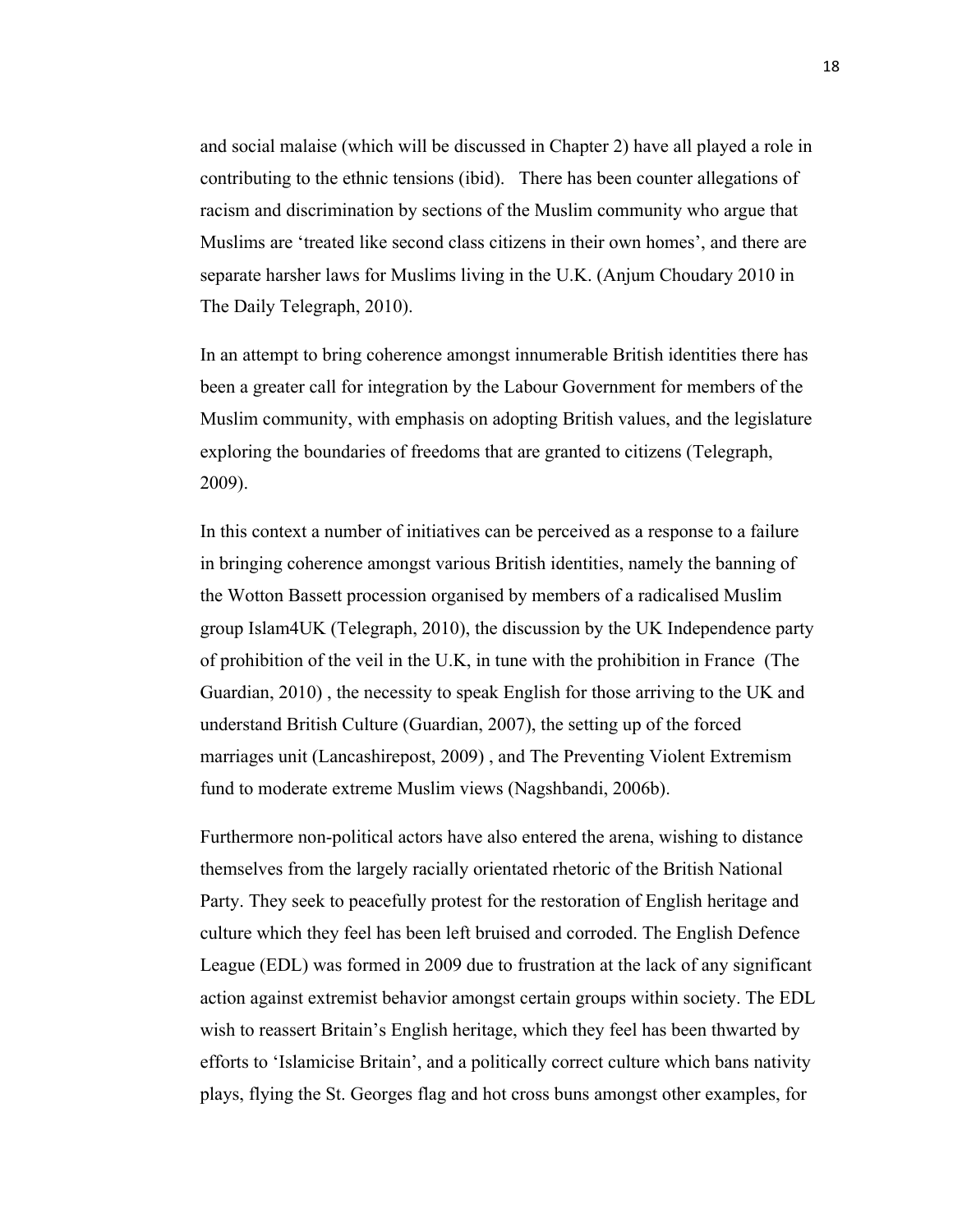fear of offending those of contradictory cultural practices

(Englishdefenceleague.org.uk/2010). The League has seen phenomenal growth and membership, with marches taken place across major towns and cities in the United Kingdom, and a rally taking place in Bolton in March 2010, where 67 arrests were made by police authorities (ibid).

Many argue that the government has pursued a failed multiculturalism policy which has led to communities' ultimately leading *parallel lives* (Cantle, 2001), whilst community cohesion was further adopted as a more inclusive policy approach in light of the Bradford riots in 2001 (see Chapter 2 for an in-depth discussion).

The issues mentioned previously have focused mainly upon the ambiguities surrounding such as; *Britishness*, and *Englishness, British identity* and how the resident population constructs and perceive them. The importance of how meaning is constructed and how these terms are understood is of upmost importance to policy makers and the government in the struggle to bring about community coherence.

This analysis links in to one of the central aim of this thesis which seeks to understand the key perceptions and interpretations members of the Asian community ascribe to the community cohesion debate (An in-depth discussion around methodology will follow in Chapter 3, with analyses in Chapters 4 and 5).

The key contribution of the research will be to explore the question of coherence from the perspectives of those who would not traditionally be included within definitions of *British*, due to their religious/cultural practices. The case study is within the town of Bolton in Greater Manchester.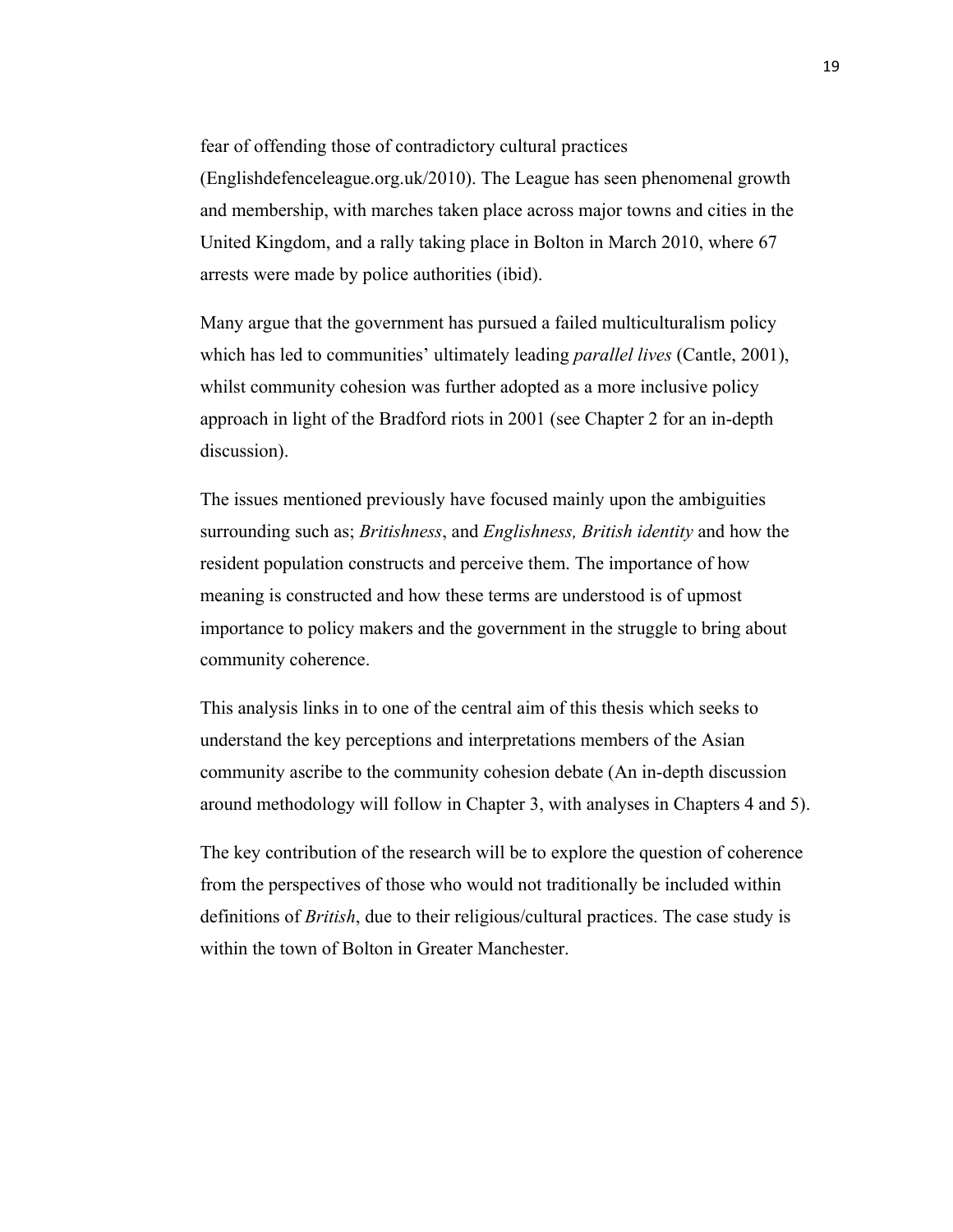#### **The Bolton context**

Bolton is situated in the Greater Manchester conurbation and is the one of the largest urban centers in the North West region, with a population of 264,800 (Census, 2001). The Borough covers an area of approximately 140 hectares and includes eight townships, the largest of which is Bolton itself (ibid). Many residents have been living in Bolton since the mid to late 1950s. In the mid to late 1950s and early 1960s non-white migrants or visible members of the minority communities were very small in number in England numbering around 5% of the population. According to Bolton Metropolitan Borough Council (2008) in terms of overall population in Bolton, there was an increase from 258,584 to 261,037 between 1991 and 2001. Over this period the white population declined from 238,366 (89%) and the black minority ethnic population grew from 20,389 to 28,671 (11%), the concentration of minority communities being in the areas around the town centre, particularly in the areas of Crompton, Haliwell, Rumworth and Great Lever (ibid).

Carrying out research in Bolton on the perceptions of members of the Asian community regarding Cantle's (2001) community cohesion framework could serve as a tool to understand this community and contribute more focused and realistic policies to facilitate mutual integration and appreciation of different cultures and lifestyles.

This is particularly important in view of the studies which suggest that Bolton has a higher Black and Minority Ethnic population segregation factor than other parts of the United Kingdom (wood et al, 2006).The Isolation Ratio is an acknowledged measure of the degree to which different communities are spatially separated or 'segregated' in residential terms. The Isolation Ration measures the probability of your neighbour being of Black and Minority Ethnic (BME) origin if you are BME yourself, and the probability of your neighbour being BME if you are white (wood et al , 2006). Applied to the 2001 Census figures, the Isolation Ratio for Bolton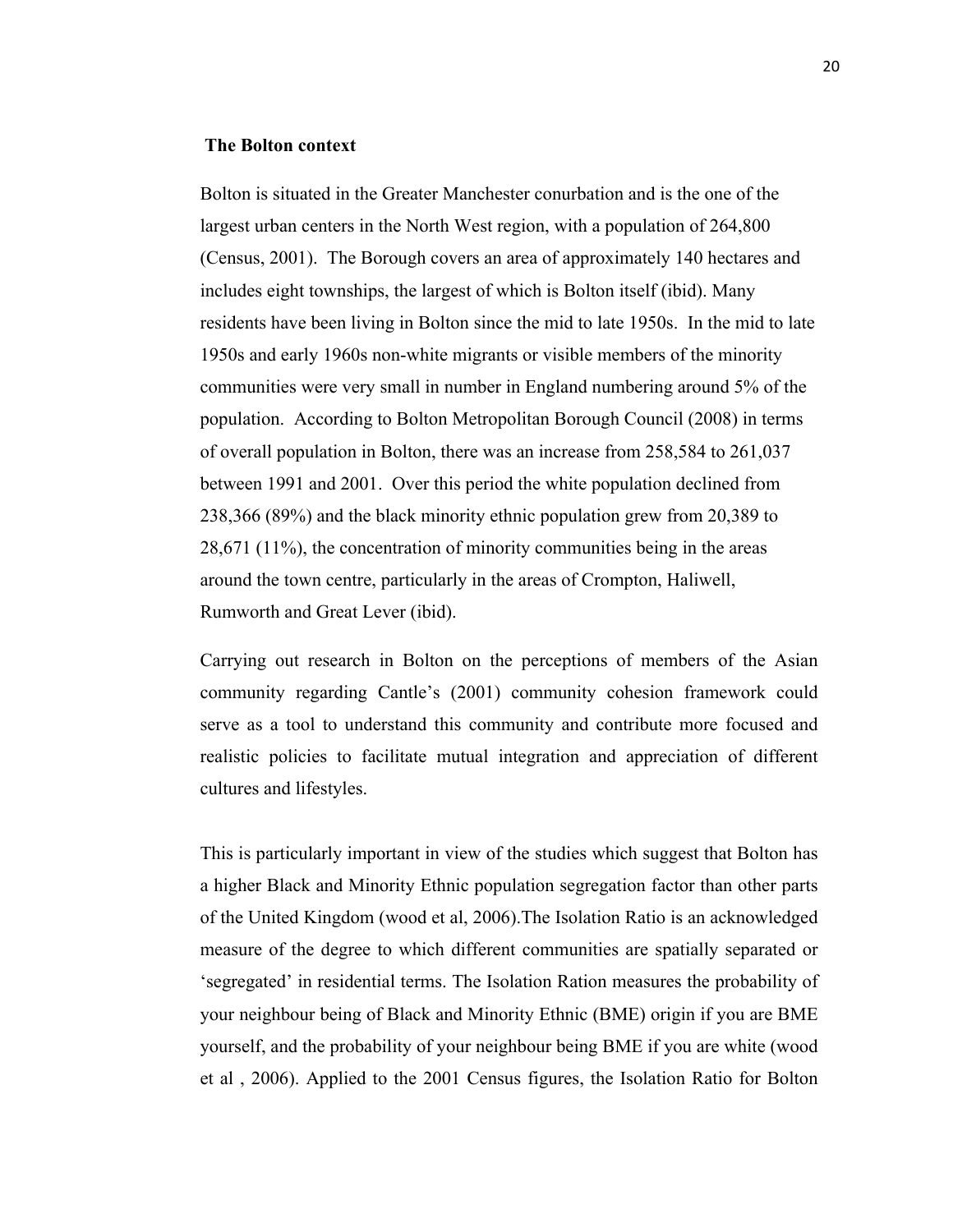was 5.5. This means that a BME person living in Bolton is 5.5 times more likely to be living next door to someone who is BME. On this measure, Bolton would register as the  $8<sup>th</sup>$  most segregated local authority area in England (ibid). The only areas more segregated are Bradford (5.6), Pendle (5.7), Blackburn (6.2), Rochdale (7.0), Hyndburn (7.7), Oldham (8.0) and Burnley (8.7).

In addition Bolton ranks 64 out of a total of 354 councils on the deprivation indices (ibid).

One of the criteria for receiving funding for the study was for the research to be of primary benefit to the Bolton population. From a geographical view-point, the number of settled ethnic minority communities, coupled with the ever increasing steady influx of immigrant communities to the borough will ensure that the findings of such a 'grass root' qualitative project will assist in focused policy and service-delivery responses by the council and its service providers to existing and future.

#### **Timeline of Study**

 The study began in September 2008, with a literature review being conducted throughout the course of the study to ensure that any recent publication or development in this field was cited in the review. The fieldwork took place between January and May 2009, with subsequent data analysis being completed at the end of September 2009. The writing of the study was completed during the end of August 2010.

This chapter has outlined why the study is of topical and historical interest. The Chapter rooted the thesis within academic debates pertaining to immigration and notions of British identity. The chapter has also charted the gradual emergence of various British identities that has gathered pace over the last forty years, with a critical analysis of the government's response. A discussion ensued on how this crisis has prevented the formulation of a rigid and coherent set of values and identities that all citizens can ascribe too. The next chapter will proceed to charter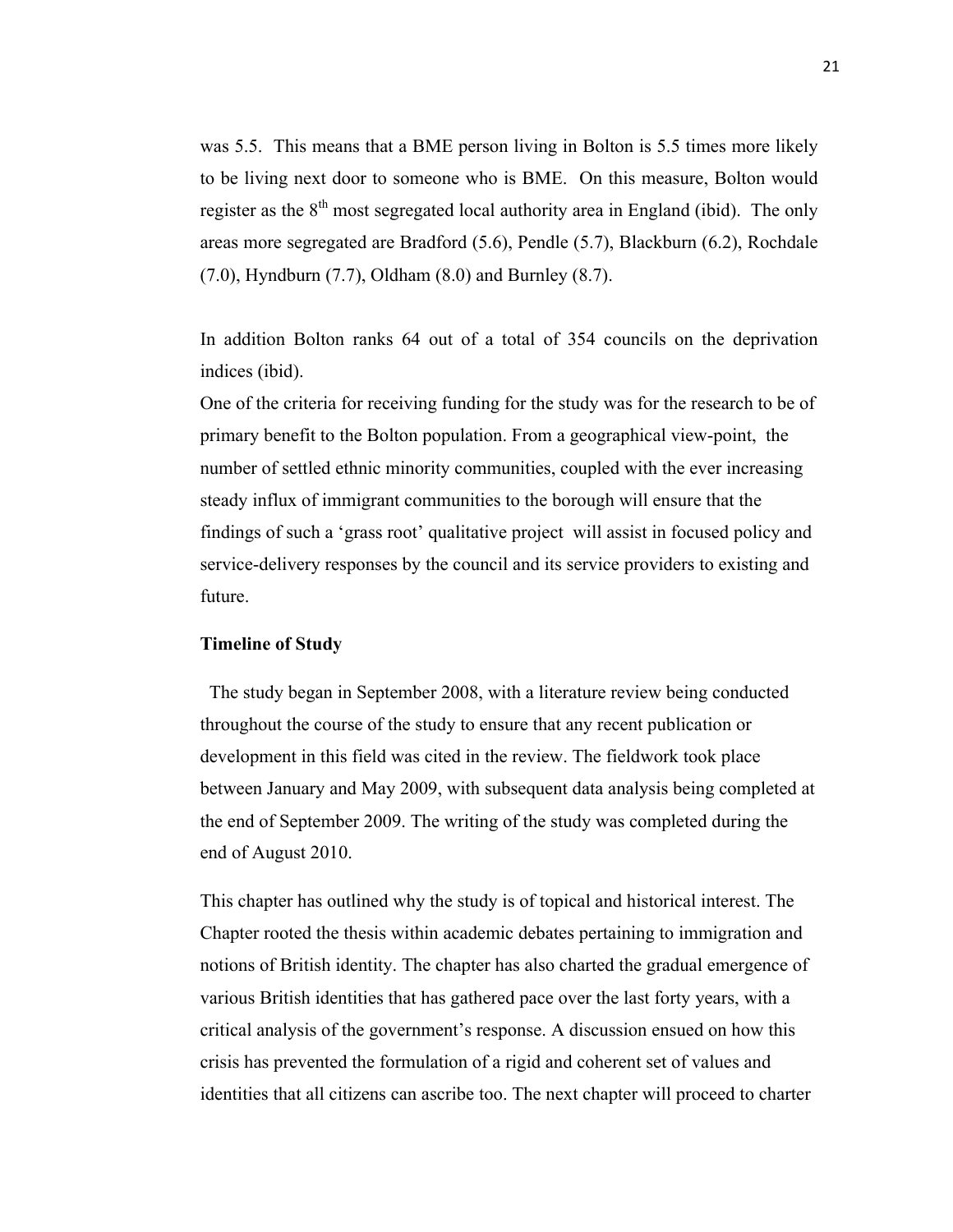this policy shift from various viewpoints, alongside engaging with other key terms within this field of study. It will also compare Cantle's (2001) framework with those of evolving frameworks and models in other countries. It will conclude with a brief discussion around how the literature has informed the formulation of interviewee questions.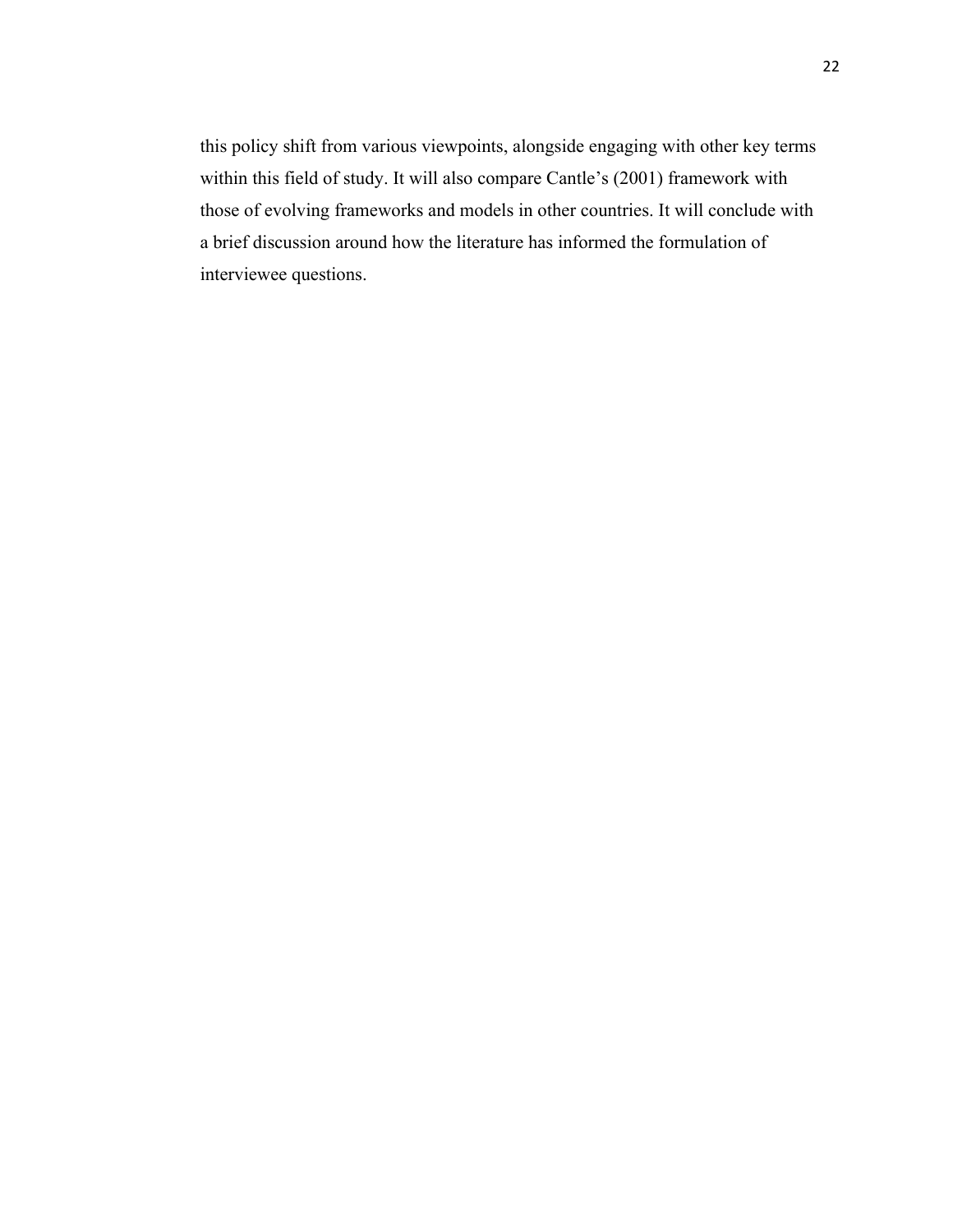### **CHAPTER TWO: LITERATURE REVIEW**

The previous chapter shed light upon the crisis of coherence in British identities, gave a brief outline of the study to be undertaken, and outlined the context for the research and contested terminologies and issues.

This chapter will locate Cantle's (2001) community cohesion framework within the historical New Labour philosophy of communitarianism. Through a critical analysis of prior government policies such as multiculturalism and concepts such as social cohesion it will deal with the competing definitions and interpretations of cantle's (2001) community cohesion framework. The chapter will critically evaluate the community cohesion framework with American and Canadian frameworks to assert its reliability and practicality. An international perspective will also be factored in with a conclusion based upon how the interview questions have been informed by the analysis of the literature.

#### **Communitarianism**

The development of the community cohesion agenda is clearly rooted in the politics of communitarianism that emerged in the 1990s and was a key influence on the New Labour administration that took office in 1997. This new wave of communitarian thinking bought in to the pessimism being expressed by various urban theorists about the dissolution of the 'social glue' that had bound society together, in the context of social and economic change (Castells, 1997: Fukuyama, 1999). To communitarians, both Right and Left were to blame for this social malaise. The libertarian solutions of the right had eroded social responsibility and valued aspects of community life and reciprocity (Forrest & Kearns, 2000, Bell, 1993). The Left was blamed for its centralising tendency involving the shift of powers away from local communities towards centralised bureaucracies, and for promoting welfare policies that undermined key institutions and social ties in civil society, including the family (Finlayson, 2003). In response, the new politics of communitarianism sought to rebalance the emphasis in contemporary politics,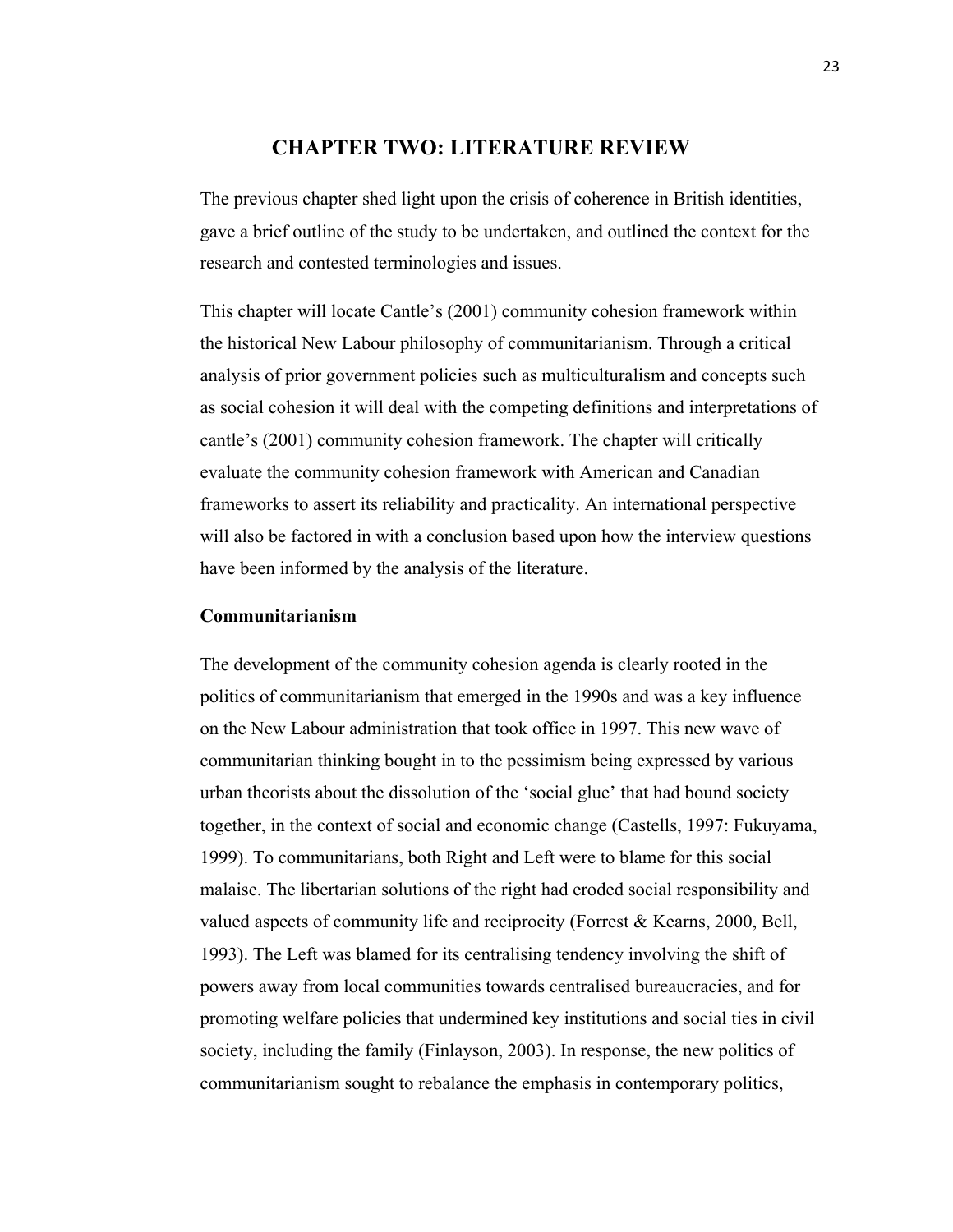away from the individual- who needed to recognise a responsibility for promoting the well-being of friends, relatives and others within the various communities to which they belonged-and thereby towards the interests of society (Etzioni, 1995, Giddens, 1999). Community emerged as central to this political project, for two reasons; firstly, normal human relations required cooperation and secondly, communitarianism asserts that it is only through cooperative participation in community discourses that social cohesion can be secured (Burns et al, 1994, Dixton et al, 2005).

This communitarianism philosophy of government not being able to engineer a genuinely multicultural society without popular participation (Greener, 2002) seemed to discredit previous social policies that had been formulated. There was an inherent belief that previous policy approaches had cemented the cultural and physical barriers created originally by structural and individual racism (Solomos, 2003). In this context, a wider discourse on *Britishness* could be seen as part of larger attempts by the New Labour government to create *cooler* and more complex/hybrid forms of identity that can replace *hot* forms of ethnic/religious identification (Hall, 2000 in Hesse, 2000, McGhee,2005).

More recently, the outcome of *The Lyons Inquiry* (2006:16) in to local government can be perceived as an example of the type of policy response *communitarian* philosophy sought to achieve. The inquiry advocated a, 'Wider role for local government as the voice of a whole community and as an agent of place'. This *place-shaping* role was defined as 'the creative use of powers and influence to promote the general well-being of a community and its citizens', (Lyon, 2007:36).

The policy was formulated as 'The Place-Shaping Statutory Guidance to the Local Government and Public involvement in Health Act (2007)' and it would ensure that Local Councils were involved in: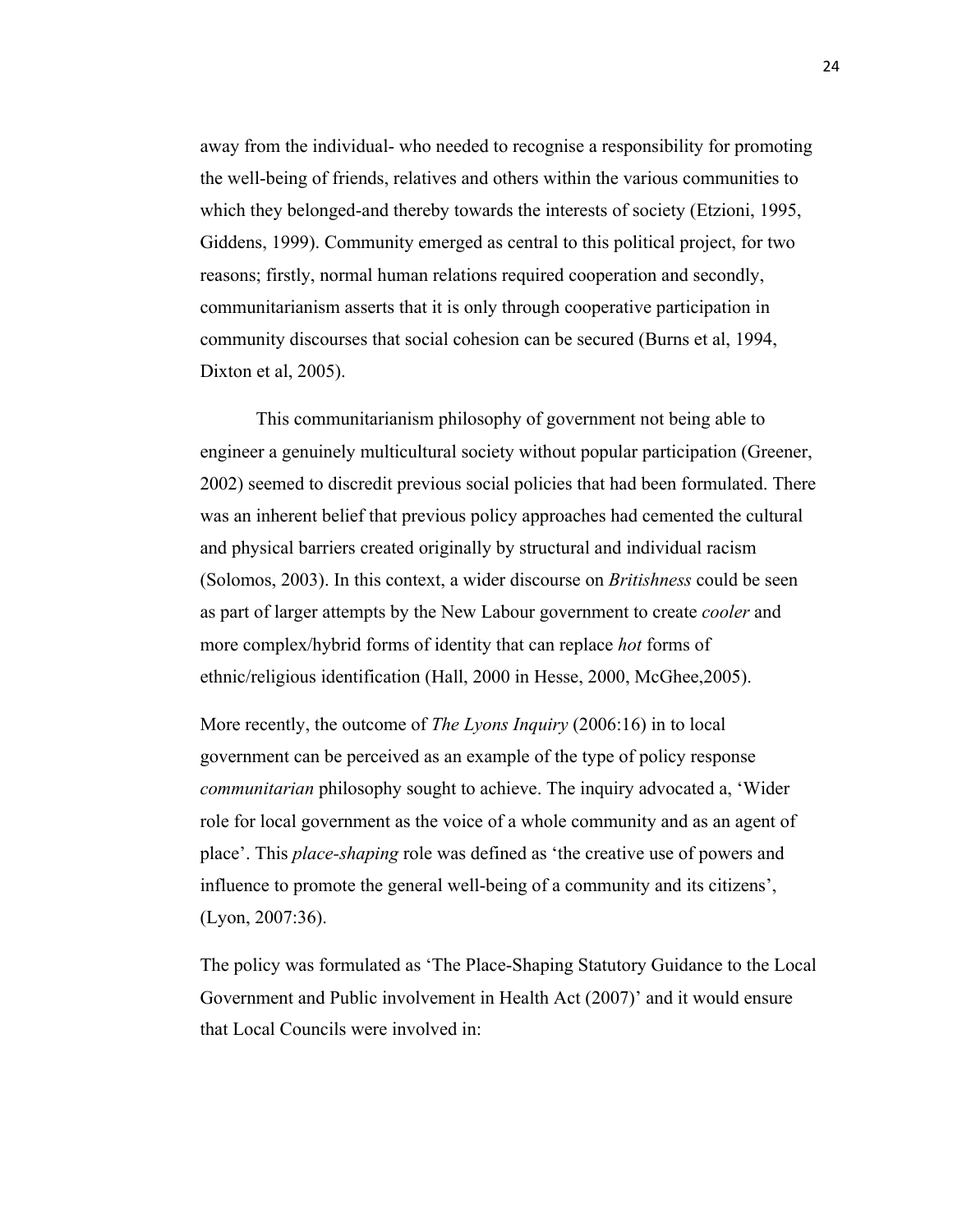Building and shaping local identity; representing the community; maintaining the cohesiveness of the community; Understanding local needs and preferences and making sure that the right services are provided to local people; and working with other bodies to respond to complex challenges.

#### Lyon, 2006:38

In addition *Communitarian* philosophy influenced the Public service reform agendas (DCLG, 2006, DCLG, 2007a, 2007b, 2007c) which entailed reducing top-down regulation and inspection. Instead they advocated greater pressure from citizens and customers to drive service improvement and modernisation, an idea termed 'voice and choice' (Blake, 2008:21). This policy enabled community groups to prioritise the mix of services in their neighborhoods through a local user forum or a youth parliament. The policy also encouraged local service providers to reach out to the 'disadvantaged, marginalised and socially excluded', and recognised the challenges associated with rapid population change and 'superdiversity' (Blake, 2008:28). The wider ramification of this policy allows individuals to engage directly with service providers to tailor the service to fit their circumstances, e.g. through direct payment schemes in social care, choicebased lettings or personalisation via connextions advisors for young people (Lowndes et al, 2006).

Furthermore Yarnit (2006) mentions how similar legislation aimed to encourage parents to play an active role in schools through school councils which would sit alongside the existing governing bodies. In terms of youth involvement, the *ten year youth strategy* (DCSF, 2007) required councils to actively engage with young people about their needs and issues. Research carried out by Thomas (2003,2004,2006, 2007a, 2007b, 2007c,2007d) around the impact of community cohesion on shaping youth work policy in general, and research carried out by Thomas (2005:2) particularly in Oldham, of youth workers experiences of community cohesion, revealed an overall support for this concept. Many youth workers felt that more 'direct interaction' would be needed amongst ethnic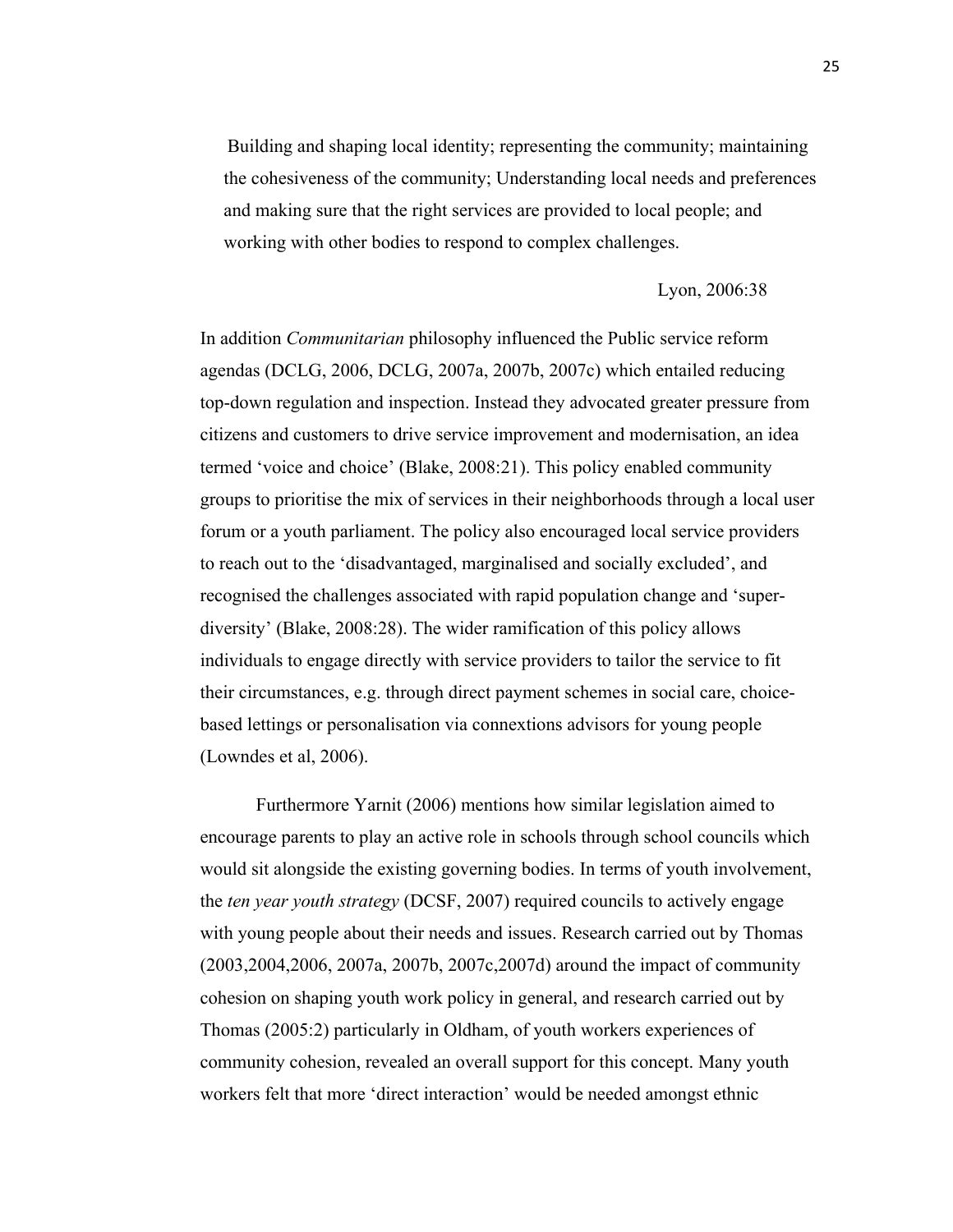minority and white youngsters, and more 'safe places' and locations were needed for youngsters to actively engage with other cultures, 'without feeling that their own culture was being threatened' (ibid).

Yarnit (2006:14) explains how government departments are required by public service agreement 15 (PSA, 15):

To address the disadvantages that individuals experience because of their; gender, race, disability, age, sexual orientation, religion or belief, and by PSA 21 to build more 'cohesive, empowered and active communities

Yarnit, 2006:16

#### **Shaping a Framework for Cantle's (2001) Community Cohesion Framework.**

The term *community cohesion* was coined and subsequently rose to prominence after a report by Ted Cantle examining the causes of violent disturbances in the Northern towns of England; primarily Bradford, Oldham and Burnley within the April to June timeframe of 2001 (Cantle, 2001). The Cantle report (2001) concluded that the main reason for the instability in these towns and cities was a lack of *positive interaction* amongst their diverse populations. Cantle (2001) attacked the policy of multiculturalism as creating a scenario where citizens were living *parallel lives* (an in-depth discussion of which will follow in this chapter). Critics such as Gilchrist (2004) have pointed out that the cause of the disturbances were not that simplistic and economic inequality amongst other things was a contributing factor.

Robinson (2005) argues that community cohesion policy should have been formulated as far back as other violent disturbances such as the Brixton riots in 1985, and a comparative policy analysis of the Brixton riots and the disturbances in 2001 by Thomas (2003:1) reveal that unlike the Brixton riots, the government chose *not* to focus on the actual events and their triggers, but rather portrayed the 2001 disturbances as 'an accident waiting to happen' and 'symptomatic of deeperlying problems existing across the UK's 'multicultural' towns and cities'.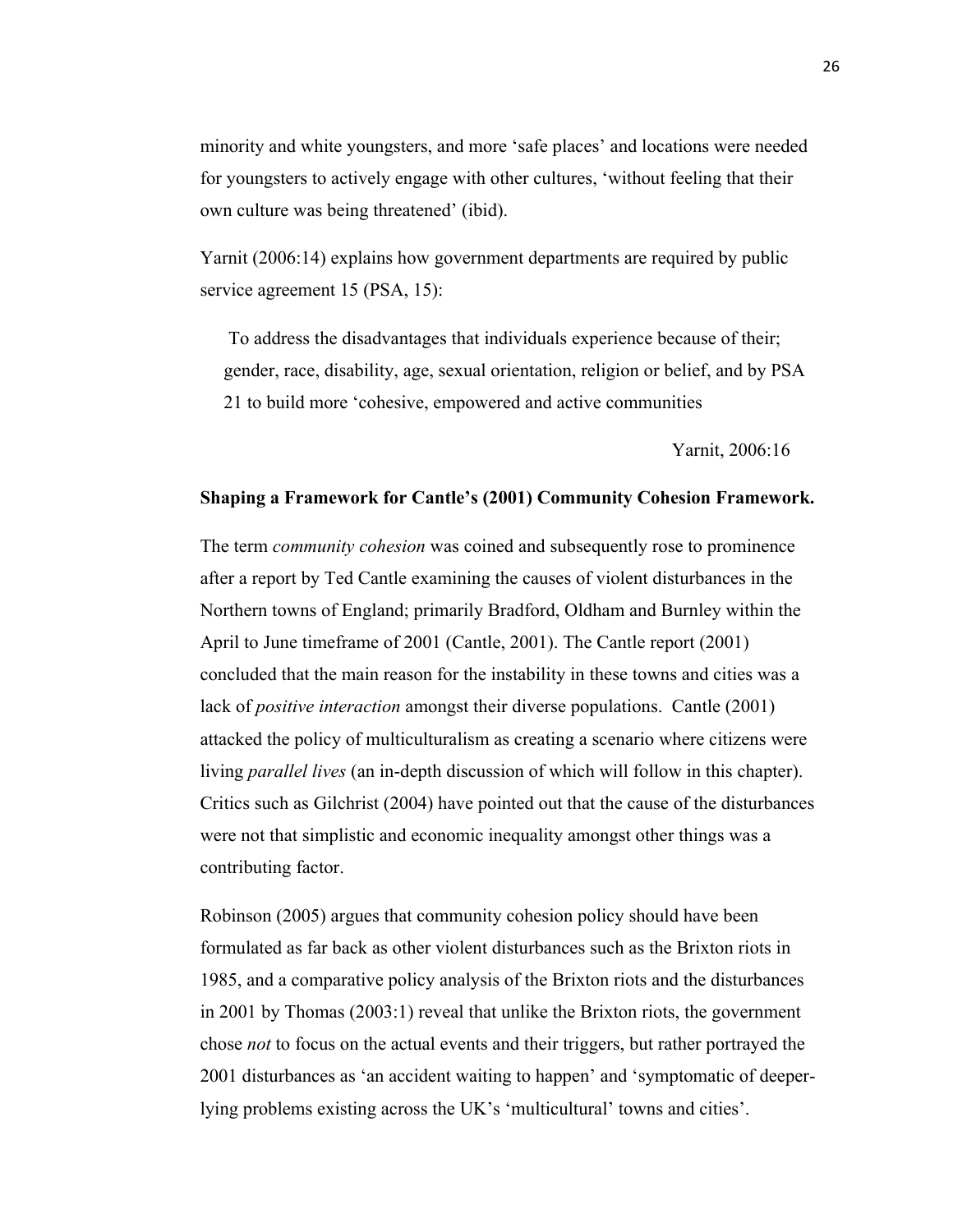Bagguley & Hussein (2003:12) further exemplify how this critique went further, and the government suggested that the policy approaches of the past twenty years had encouraged and privileged separate *ethnic* identities, focusing on notions of *equality* for different ethnic/religious groups whilst profoundly neglecting the need to promote respect and *good relations* between those different groups.

These comments about *positive interaction* expressed by Cantle (2001) were echoed in a general report produced by Denham (2001) and specific reports produced by Clarke (2001) (reviewing the disturbances in Burnley), Ritchie (2001) (examining the violence in Oldham) and Ouseley (2001) (reviewing the situation in Bradford).

A *snapshot* of the parallel lives (created by multiculturalism) being lived by many citizens across these boroughs can be understood by the comments made by a citizen of Oldham contributing to the Cantle (2001) report:

When I leave this meeting with you I will go home and not see another white face until I come back here next week

Cantle, 2001:9

In 2002 The Local Government Association [LGA] issued guidance on *Community cohesion* for councils, defining the framework for *community cohesion* to encompass five domains: firstly, common values and civic culture; secondly, social order and control; thirdly, social solidarity and reduction in wealth disparities; fourthly, social networks and social capital and fifth, place attachment and identity (Beecham, 2002:22).

#### **The Limitations of multiculturalism**

Multiculturalism (as discussed previously) was a policy approach which led to the entrenchment of different cultures and religions (Malik, 2001, Cantle, 2001). This entrenchment according to some critics has proved *disastrous* (Civitas, 2005:28) leading to many discourses on the failure of *multiculturalism*, a *multicultural*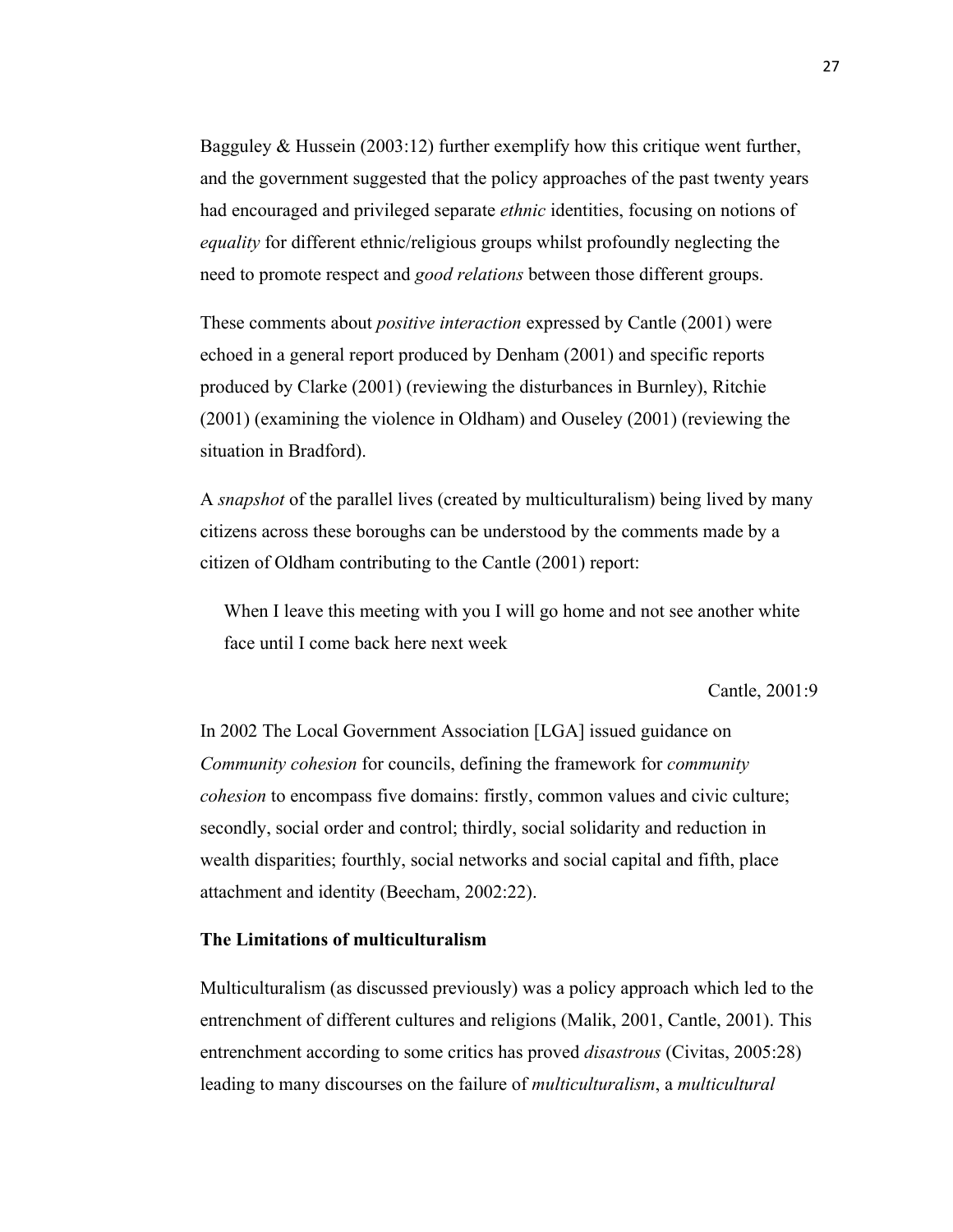*paradox* (McDonald, 2007:3) which have all contributed to the subsequent formulation of community cohesion policies in sight of the limitations and barriers these policies had created. Civitas, (2005), Philips, (2005), Malik , (2001) all argue that the term *multiculturalism* be discarded and replaced with *integration*. Earlier research on cultural engagement in Leicester by Asaf et al (2003:4) concluded that the term *Interculturalism* be used. Whilst Conway (2009) discusses how British identity has become obscure since the inception of community cohesion and thus he rebukes both concepts. Modood (2007) prefers to see community cohesion as a *civic-rebalancing of multiculturalism* (Modood, 2007:34) rather than its demise, whilst Parekh (2001), Gutman (2003) and Cooper (2008) feel that the concept be rethought.

Back (2009:8) argues that it is not the idea of multiculturalism that has died, but the idea of society itself as many white citizens feel that the 'sacrifice of their community at the altar of Multiculturalism' is divisive. Back (2009:9) is not convinced that banking social capital in to the 'country account' will be able to cure the dilemma Britain faces in terms of ethnic relations. He believes that the discourse of community cohesion, 'control, manage, cohere, contain' which is evident in government publications, alludes to government intentions towards diversity. His critique focuses on 'the scramble for river-side views and hilltop mansions' for the white middle classes, segregating themselves in 'gated communities' whilst the rest of the population has to battle with diversity and difference. Back (2009:10) refers to this as a 'huge hypocrisy in our democracy'.

Gilroy (2009), explores an international multi-cultural perspective and points towards a new *corporate multiculturalism* with the export of American racial technologies around the world through the medium of popular culture. This, he argues had led to population instability in many western countries. His critique engages with America as a *cultural* power and how this quality of America in shaping western countries domestic racial polices is muted in policy discourse.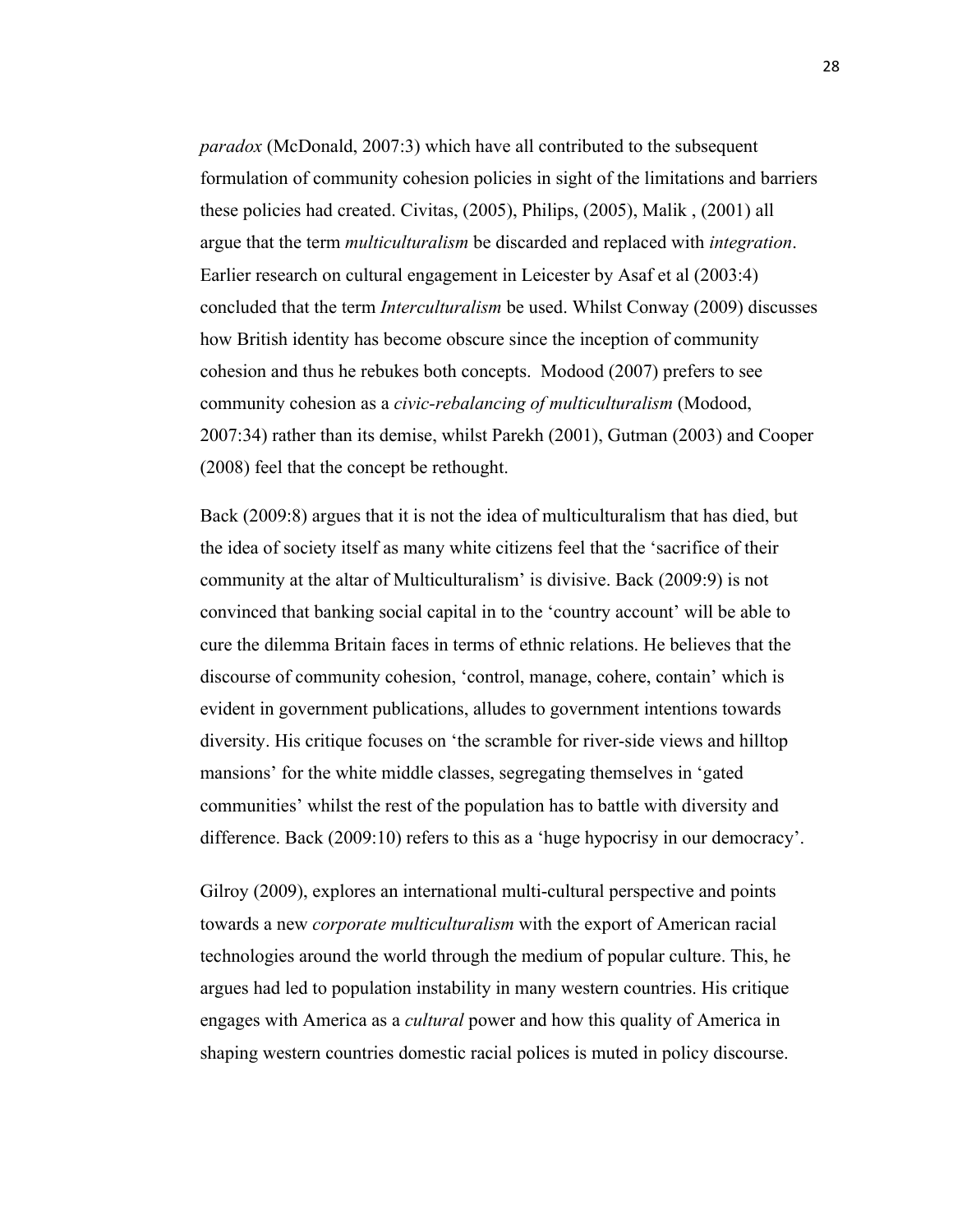In light of all the critiques of multiculturalism, Cantle (2005) explains that a failed multiculturalism policy has left Britain in the same social situation as the 1960s as levels of hate, distrust and anxiety amongst various communities are at a parallel today. He further argues that the British government should learn lessons from its immigrant past. These lessons include the need to attend to the psychological and social needs of its diverse communities, to develop clear awareness of and commitment to meaningful change, to provide a realistic level of local resources to reduce competing demands upon them (ibid). There is also a requirement for clear leadership, in which programmes are mainstreamed rather then left to poorly resourced voluntary organizations (ibid). Malik (2002) sums up the problem of multicultural policy as:

Entrenching the divisions created by racism, but made cross-cultural interaction more difficult by encouraging people to assert their cultural differences. In areas where there was both a sharp division between Asian and white communities, and where both communities suffered disproportionately from unemployment and social deprivation, the two groups began to view these problems through the lens of cultural and racial differences, blaming each other for their respective problems encouraging people to assert their cultural differences. The inevitable result was the riots of 2001 in Burnley, Oldham and Bradford.

#### Malik, 2002*:*18

It can also be argued that now amidst riots and disturbances in Oldham, Burnley and Bradford the government is trying to impose set rules for the restoration of 'public order' under the guise of community cohesion which are debates explored by flint & Robinson (2008).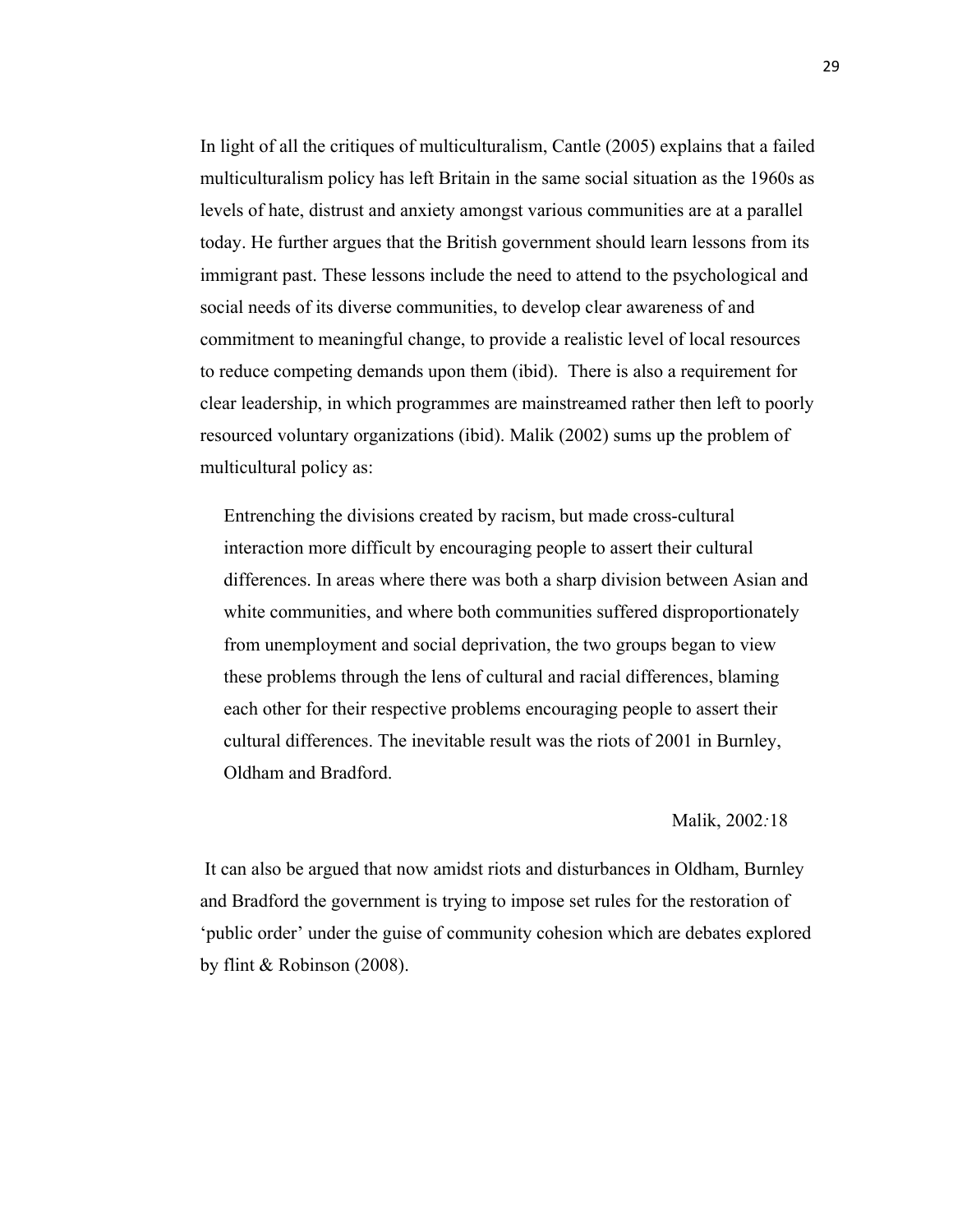#### **Contextualizing competing Terms: Social Cohesion**

Although the government had formulated a community cohesion framework taking account of various differentials, there is no universal agreement on a *model* for community cohesion. Looking at European Union policy for a definition of *community cohesion* the only link that can be found is the commitment of the Council of Europe in 1998 as it adopted Recommendation 1355 on 'Fighting against social exclusion and strengthening social cohesion in Europe' (Council Of Europe, 2007:77). Social cohesion is defined in integrationist terms – social and economic – in order to reduce the risk of social and political disruption (Council of Europe, 2000, Halpern, 2005). This is not the same definition as the community cohesion model seeks to establish, i.e. cohesiveness around race and faith. This incompatibility between definitions has led Ratcliffe et al (2007) to argue that the term social cohesion is more befitting than community cohesion (see chapter 1 for a brief discussion.)

Cantle (2005) further explains how the terms *community cohesion* and *social cohesion* differ. He insists that the former deals with race and faith and is used to underline the necessity to develop shared values across ethnic division as a response to community conflict and social unrest (ibid). Furthermore Cantle (2005) shows how the latter does not emphasise the divisions based on ethnicity and faith. For this reason one cannot look towards Europe for a similar model of community cohesion as E.U. policy is more concerned with social cohesion, i.e. to reduce the risk of social and political disruption on the continent and the implications this has on member states. Hence there is a need for The United Kingdom to formulate a unique community cohesion framework, rather than adopting the E.U. Social cohesion policy.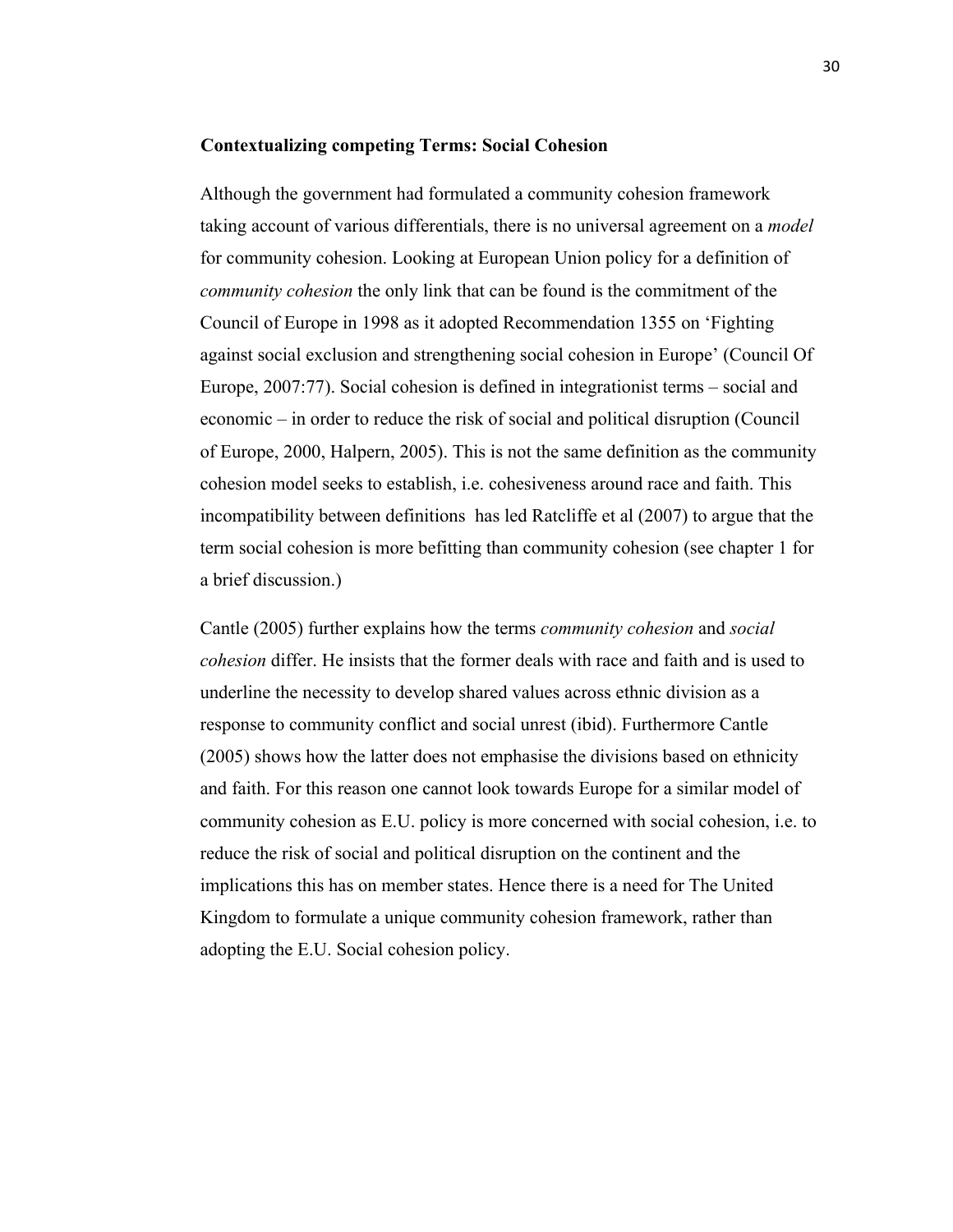#### **Social Capital: the sociological root of community cohesion**

In connecting community cohesion to other key areas in this field of study Gilchrist (2004) points out that the main ideas on community cohesion had initially been developed by American sociologists to study the effects of economic changes on the role of social networks and shared norms within specific populations. They concerned themselves with the impact that changes in patterns of employment and poverty had on social order and the quality of *ties* between residents (ibid).American sociological research soon concluded that a whole spectrum of issues would have to be considered such as civic engagement, political equality, trust, tolerance, education, employment and a whole range of access to services issues would need to be confronted in order to build a cohesive community. Sociologists such as Putnam & Feldstein (2001, 2004) incorporated these dimensions in to their research in to the state of American community ties from 1950 to the present day which showed a progressive decline in community life & civic participation amongst other issues whilst opening up a debate in American society on the value of *community*. Putnam's (2001) model of community cohesion is primarily built around the concept of 'social capital' which theorises that:

Social networks can increase productivity just as a screwdriver (physical capital) or college education (human capital) increase productivity in the same manner social contacts affects the productivity of groups and individuals.

#### Putnam, 2001:19

The social capital model also concerns itself with how communities show solidarity, tolerance and trust amongst themselves alongside how many individuals engage with political, civic and religious organisations. However this idea of social capital does have critics such as Bourdieu (1986) who points out how strong internal connections are a key contributor in practically reproducing inequality. For instance, when people gain access to powerful positions through

31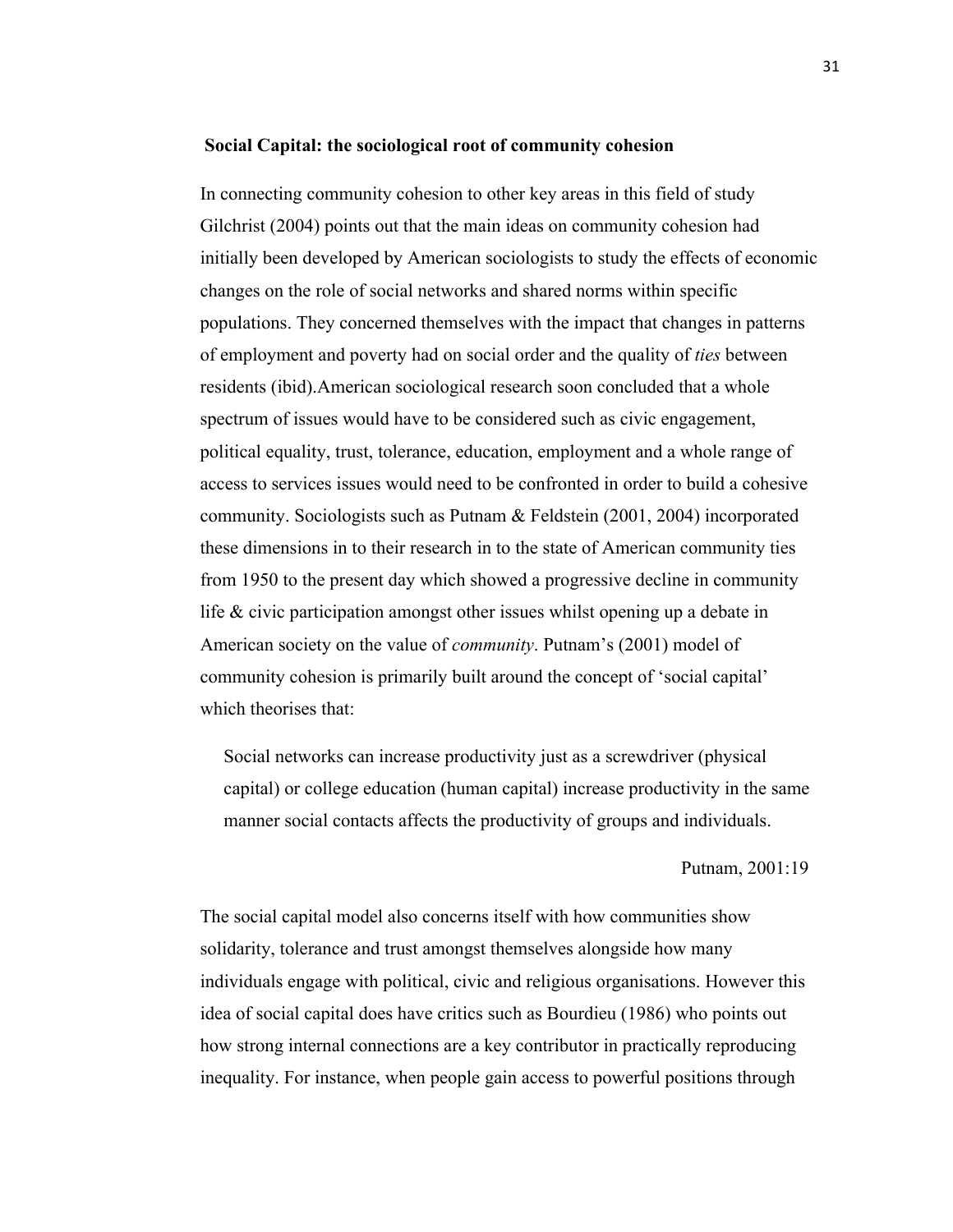the direct and indirect employment of social connections, these connections and opportunities are prevalent in today's society. Ellis (1995) discusses for example, how the majority of senior posts within the government and associated agencies are predominantly given to students from elite institutions such as The University of Oxford, Cambridge and affiliated colleges. He argues that *'The old boys' network'* is more active within the judiciary, civil service and parliament, with the judiciary having 64% of senior Judges from either Oxford or Cambridge University (ibid).

One of the variations amongst the American and British frameworks of achieving cohesion, (an in-depth discussion of the terms will follow in this chapter) lie in what Putnam (2001:68) calls *bonding* and *bridging* Capital. *Bonding* Capital constitutes a sort of sociological superglue which creates strong in-group loyalty, which at times could lead to strong out-group antagonisms, as is the case of the Nazi party or the Klu Klux Klan or the British National Party. *Bridging* capital allows different communities and groups to form relationships much like the work of an interfaith council. The American framework for cohesion champions the *bridging* capital approach as opposed to the *bonding* capital measure. British sociologists Forrest & Kearns (2000) have made an attempt at differentiating between *bonding* and *bridging* capital in earlier work on *social cohesion*. The British model for community cohesion fails to make a distinction between the types and merely alludes to a 'High degree of social interaction within communities and families', leaving a vague area around the sort of capital (*Bonding or Bridging*) that should be pursued (Beecham, 2002:87) which will be discussed further in chapter 3)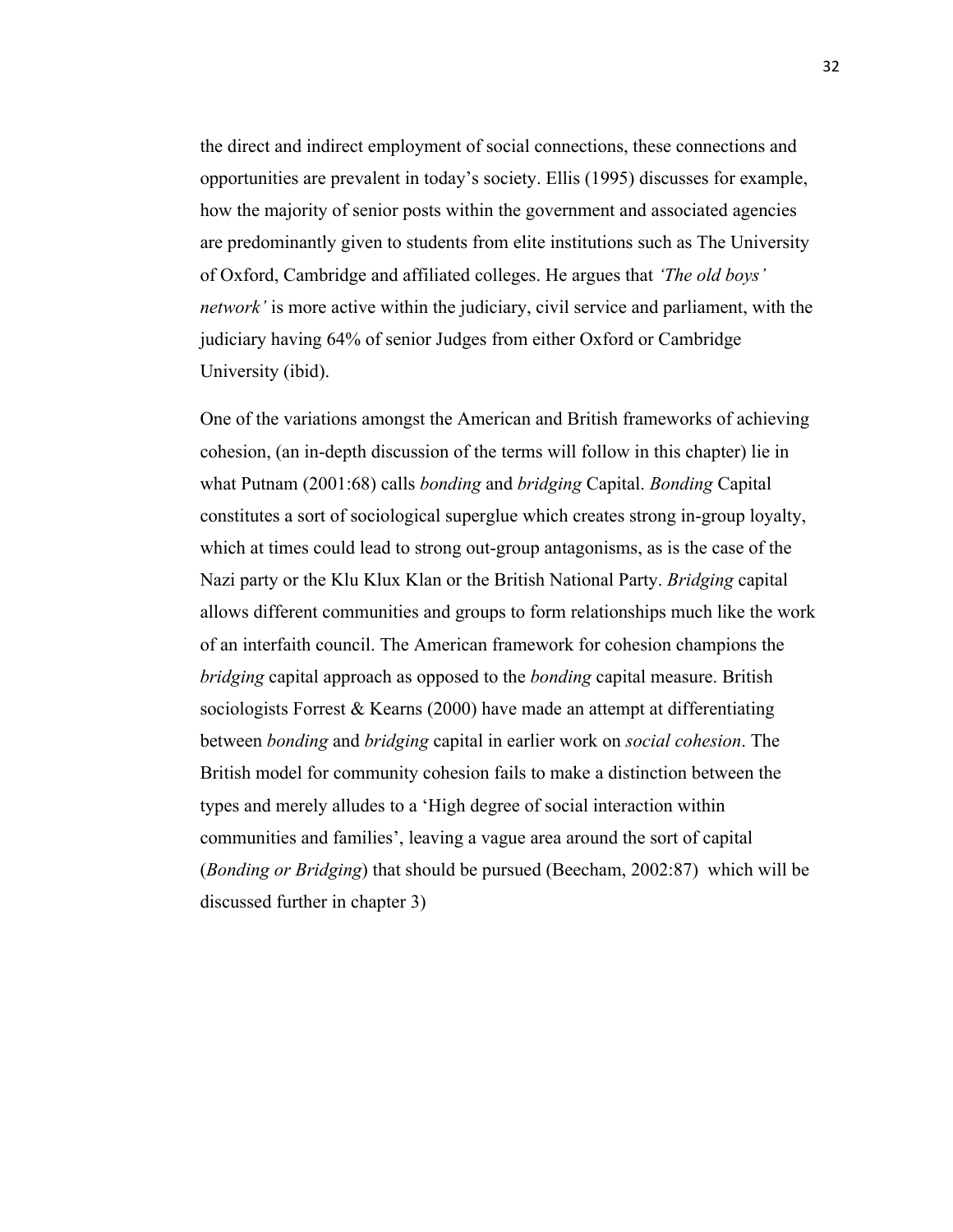### **Competing definitions and interpretations of Cantle's (2001) community cohesion framework in comparison to American and Canadian cohesion frameworks.**

In America the concept of *cohesion* or *social capital* is more focused on achieving *productivity.* This is because there is a homogenous American identity which citizens aspire to, something which is arguably lacking in the United Kingdom (see Chapter 1 for an in-depth discussion on a crisis of British identities), hence the need to reinforce *Citizenship*. On the other hand American society does not have a multiculturalism policy which *entrenches* cultural identity both in the public and private domain as is the case in the United Kingdom (a critical analysis of which was undertaken in earlier in this chapter)

In addition the American framework need not focus on 'public order' as religion and cultural identity operate along the 'public spaces, private places' analogy with a unified code of practice which governs America's public sphere.

In the United Kingdom the community cohesion framework, far from seeking economic productivity (as the American framework seeks to), aims to reinforce citizenship and public order (Gilchrist, 2004). It can be argued that the reason for such disparity in the American and British frameworks is that the community cohesion agenda only surfaced in the United kingdom amidst the disturbances and riots that ensued in the northern towns, hence why the community cohesion framework aims to firstly ensure *citizenship***;** as the first domain of community cohesion envisages, 'Common aims and objectives, common moral principles and codes of behavior, support for political institutions and participations in politics' (Beecham, 2002:22).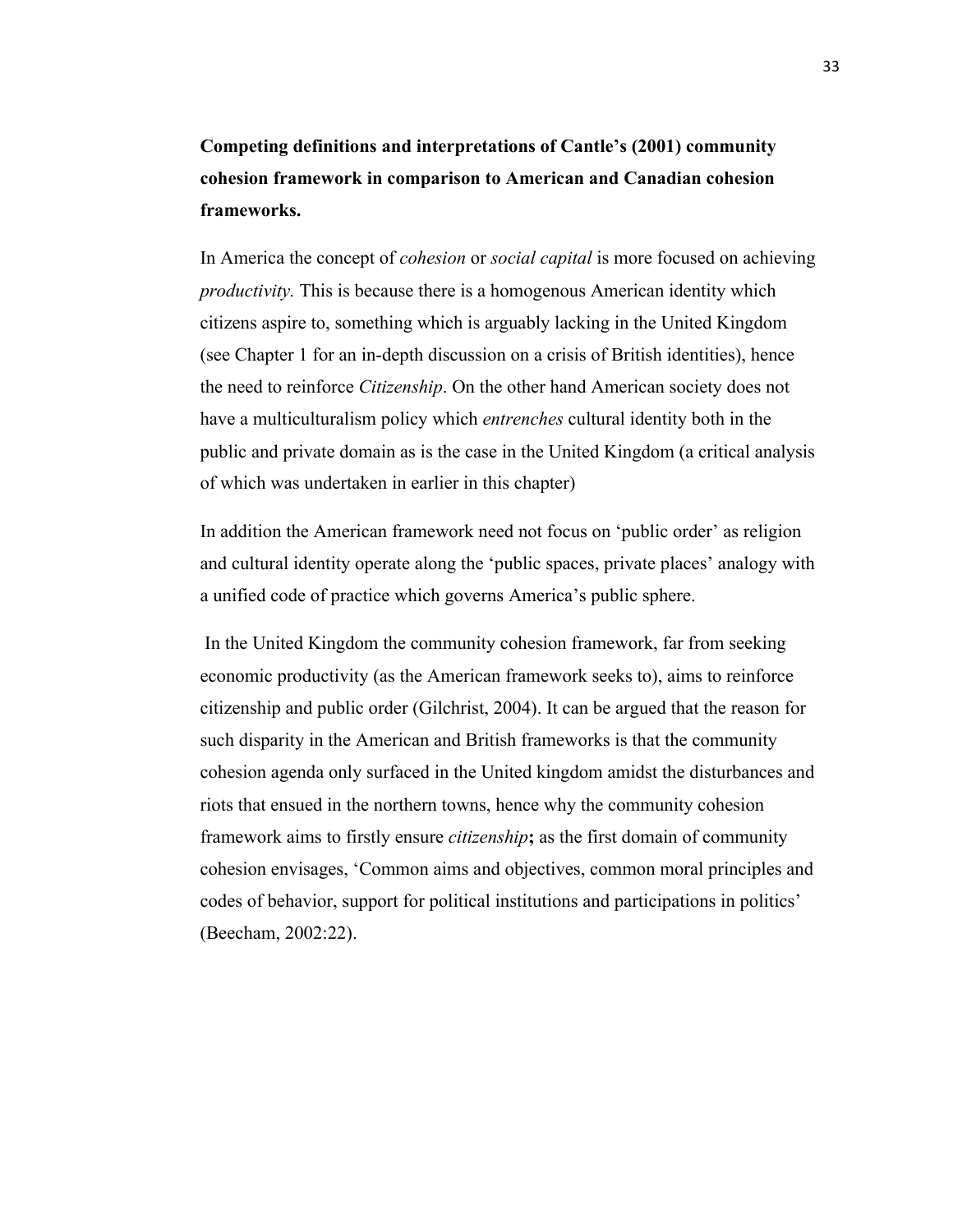The second aim of the community cohesion model in the United Kingdom seems to be *public order*; which can be understood from the third domain of community cohesion as it tries to achieve 'Absence of general conflict and threats to the existing order. Absence of incivility, effective informal social control' (Beecham, 2002:22).

In comparison to the British framework of community cohesion, the Canadian framework for community cohesion aims to achieve cohesion at the level of society (Brown, 2001) with cohesion being achieved over a process of time. This is achieved through the sharing of a sense of community identity and purpose rooted in respect for diversity and a sense of common good, supported by democratic institutions and processes. The Canadian social network (1999) defines [the concept of cohesion] as:

The on-going process of developing a community of shared values, shared challenges and equal opportunity within Canada. Based on a sense of trust, hope and reciprocity amongst all Canadians.

Social cohesion network, 1999:4

Canadians perceive cohesion as a response to globalisation, which has resulted in economic restructuring. This restructuring has created the conditions for increased population mobility and diversity, persistent unemployment, new forms of exclusion in the age of information technology and disenchantment with democratic politics (Toye, 2007).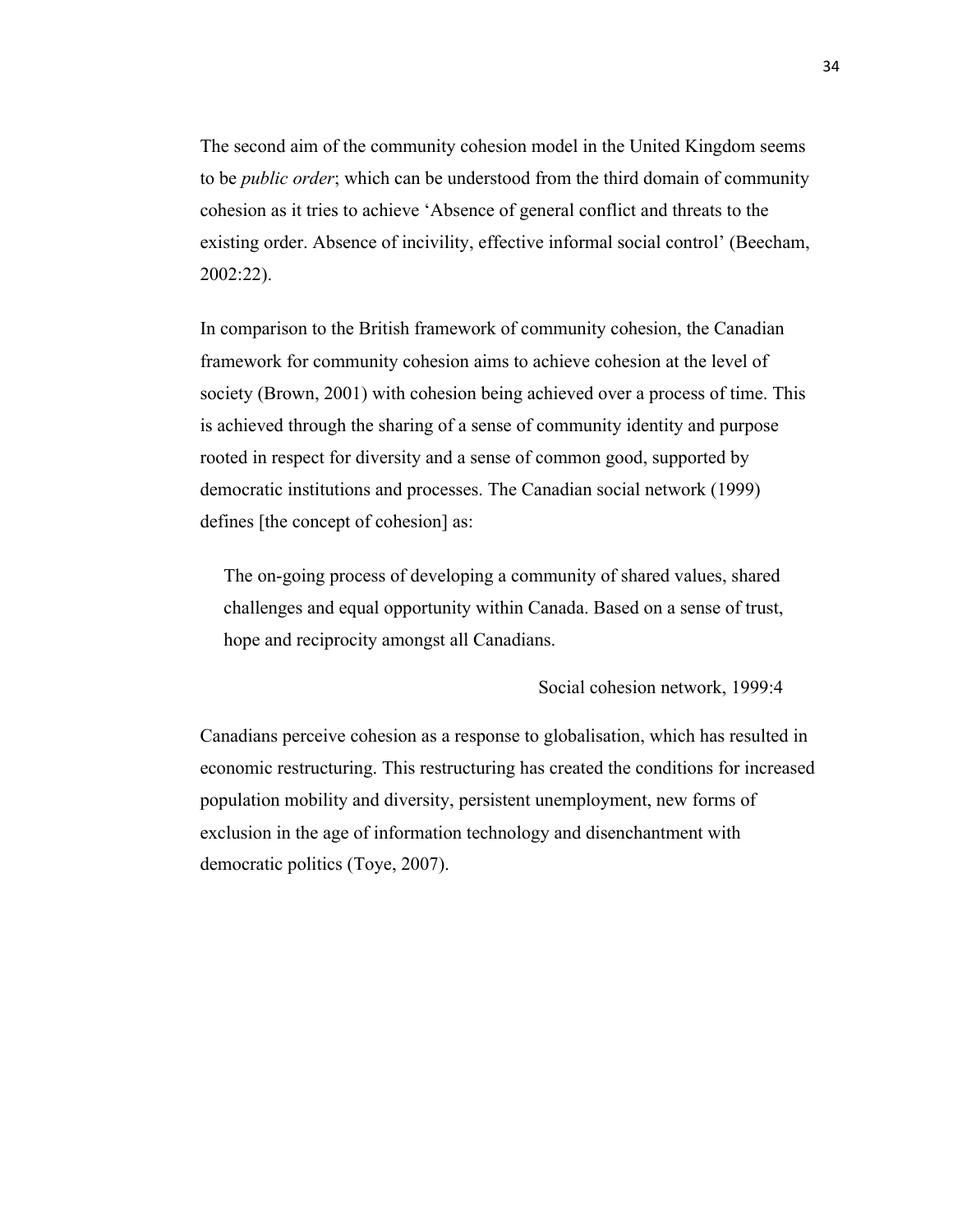A core principal of the Canadian framework for cohesion is that:

Social cohesion derives basically from equality in the distribution of the very social outcomes (health results, security, economic well-being, and education) that it contributes to. If society fails to distribute its social outcomes equitably, social cohesion will deteriorate as a result.

Bernard, 1999:22

The Canadian framework for cohesion prides itself as a tool to achieving 'social prosperity' much as the American framework prides itself on achieving a high level of 'social capital'. The British community cohesion framework is in deep contrast to this as the economic benefits of cohesion are not its 'priority area' more so citizenship and social order.

| Canadian             | American     | <b>British</b> |
|----------------------|--------------|----------------|
| framework            | framework    | framework      |
| Focus on             | Focus on     | Focus on       |
| 'Social              | 'Social      | 'Social        |
| <i>prosperity</i> ': | capital'     | order':        |
| communities          | :Community   | communities    |
| to achieve           | links will   | will           |
| higher level         | increase     | understand     |
| of health,           | productivity | their rights   |
| education,           | subsequently | and the        |
| employment           | allowing the | rights of      |
| & standard           | economy to   | others         |
| of living.           | grow.        | through        |
|                      |              | their          |
|                      |              | citizenship    |
|                      |              | & maintain     |
|                      |              | social $\&$    |
|                      |              | civic order.   |

A brief outline of the focus that each framework has is given below: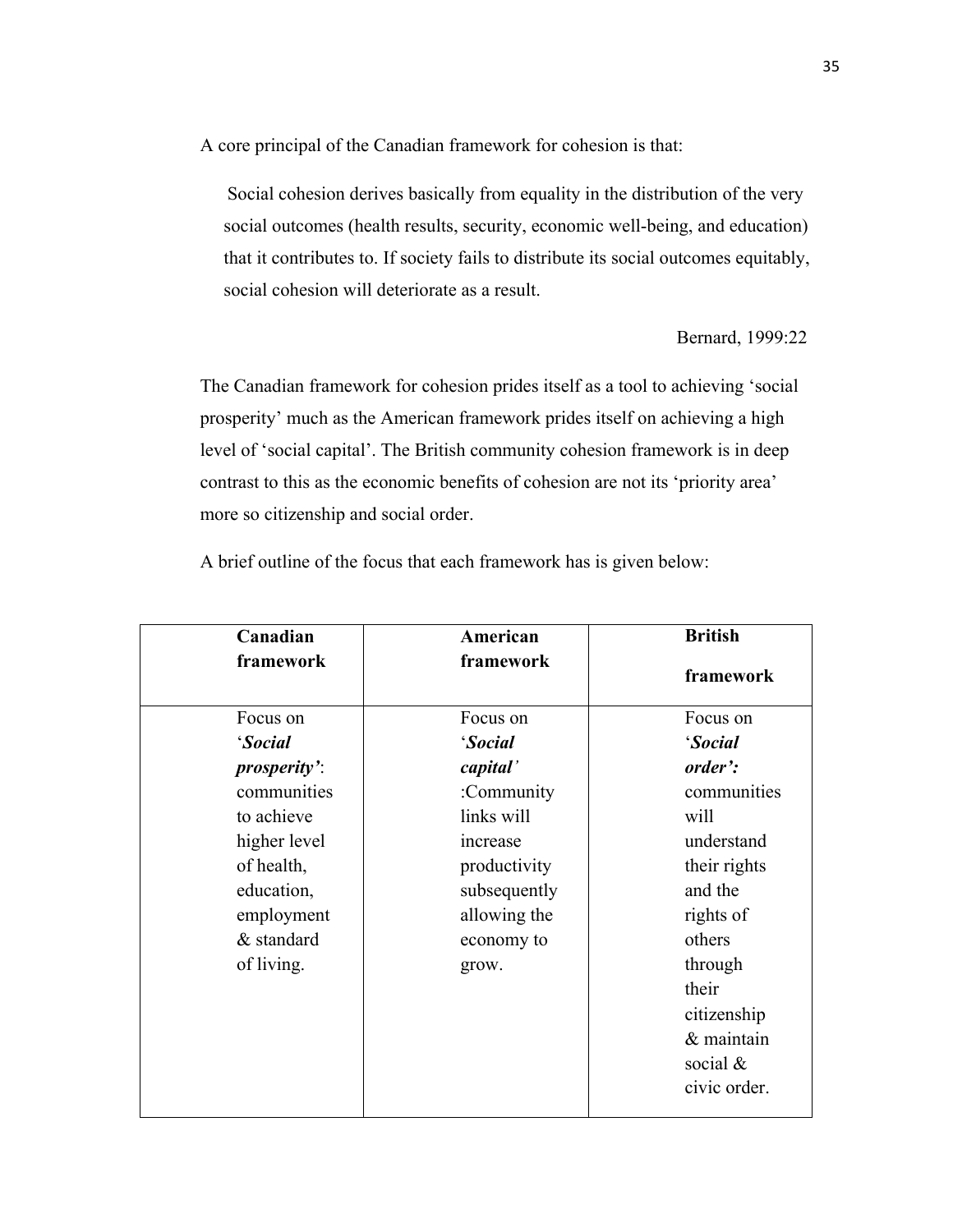To further emphasise the point of economic prosperity, as a result of cohesion, Jenson (2001) shows how communities in Canada which show a high level of cohesion have better health than those with low levels. In addition cities with stronger civic communities in Canada have a lower infant mortality rate. Communities in Canada which have a high level of income inequality and diminished cohesion have higher level of crime and violence and higher mortality rate (ibid). Jenson (2001) further advocates the level of society social cohesion has a powerful effect on health which transcends that available from individual social relationships.

 In promoting the economic benefits that cohesion can bring to communities across Canada Jenson (2001) cites the Council of The European Union (Council of Europe, 2007) joint report on social protection and social inclusion noting that:

While strong economic and employment growth is a precondition for the sustainability of social programs, progress in achieving higher levels of social cohesion is, together with effective education and training systems, a key factor in promoting economic growth.

Council of Europe.2007:43

### **Competing definitions and interpretations within Cantle's (2001) community cohesion framework.**

The limitations and competing interpretations within the British framework of community cohesion are many, one being the reconciliation of cultural/religious differences. All five domains of the community cohesion framework share the overarching similarity of commonality and positive interaction between various groups within society. Research carried out by Furbey et al  $(2006)$ , Billings  $\&$ Holden's (2008) has shown how dialogue and interfaith work can bolster ethnic minority cohesion (as is the case in Burnley and the *Building Bridges* initiative) and Jayaweera & Choudary (2008) have documented the positive interfaith work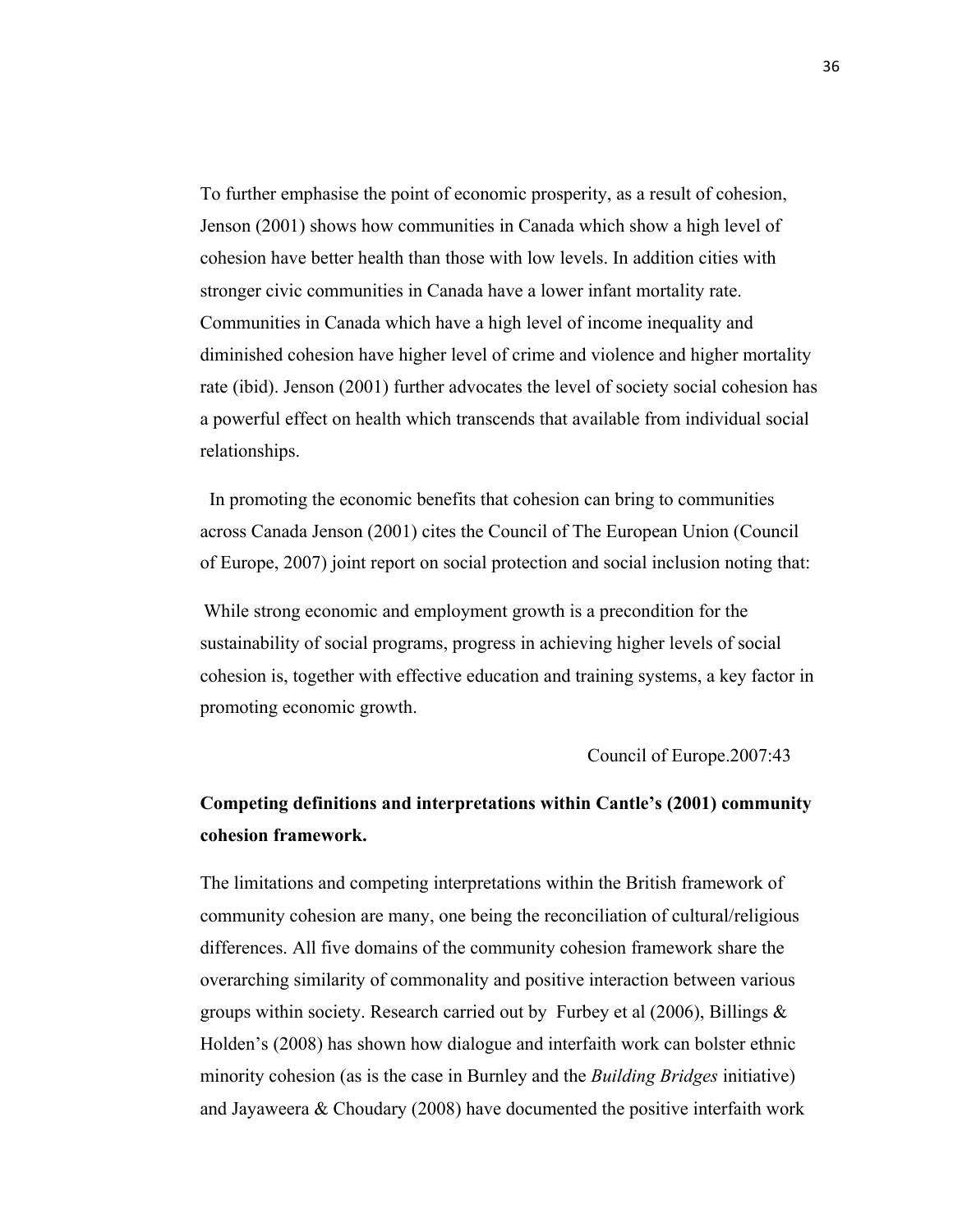in Bradford. Yet Forrest & Kearns (2000) argue and more recently sociologist Tariq Modood (1997, 2005, 2007) outline the impossibility to build what the first domain of community cohesion terms; 'Common aims and objectives, common moral principles and codes of behavior, support for political institutions and participations in politics' (Beecham, 2002:22). This is because many communities have contradictory cultural values, beliefs, practices and politics. How can members of the Hindu community and the Muslim communities (for example) share commonality when their respective belief systems are at complete odds with each other? The former worships a range of idols whilst the latter believes only in one creator and deems associating any deity with God as heresy. In respect of cultural practices, Muslims usually sacrifice cows on the festival of Eid-ul-adha whilst Hindu's revere the cow and elevate it to the level of a god alongside being vegetarian and thus detest any attempt at desecrating the sanctity of this animal. With regards to codes of behaviour, the dress code for Muslims and Hindus and approaches to the institution of marriage, celebrating life and mourning death are all extremely different. These are comparisons discussed by Holden(2009).

In the same context an Atheist community (where a community happens to believe in scientific theory cancelling out any notion of god and a Christian community (who believe in Christ as the saviour) would be totally at odds with each other to establish any ground for communality. Cantle (2009) expands on this thesis by adding:

Whilst diversity of culture is generally seen as bringing new, interesting and enriching experiences, there is more ambivalence about diversity of religion, which may be seen as creating more challenge in areas that still have a sacred and sacrosanct basis. This is understandable in the sense that faith is a 'zero sum game' and fundamental beliefs are, by definition, irreconcilable.

Cantle, 2009:5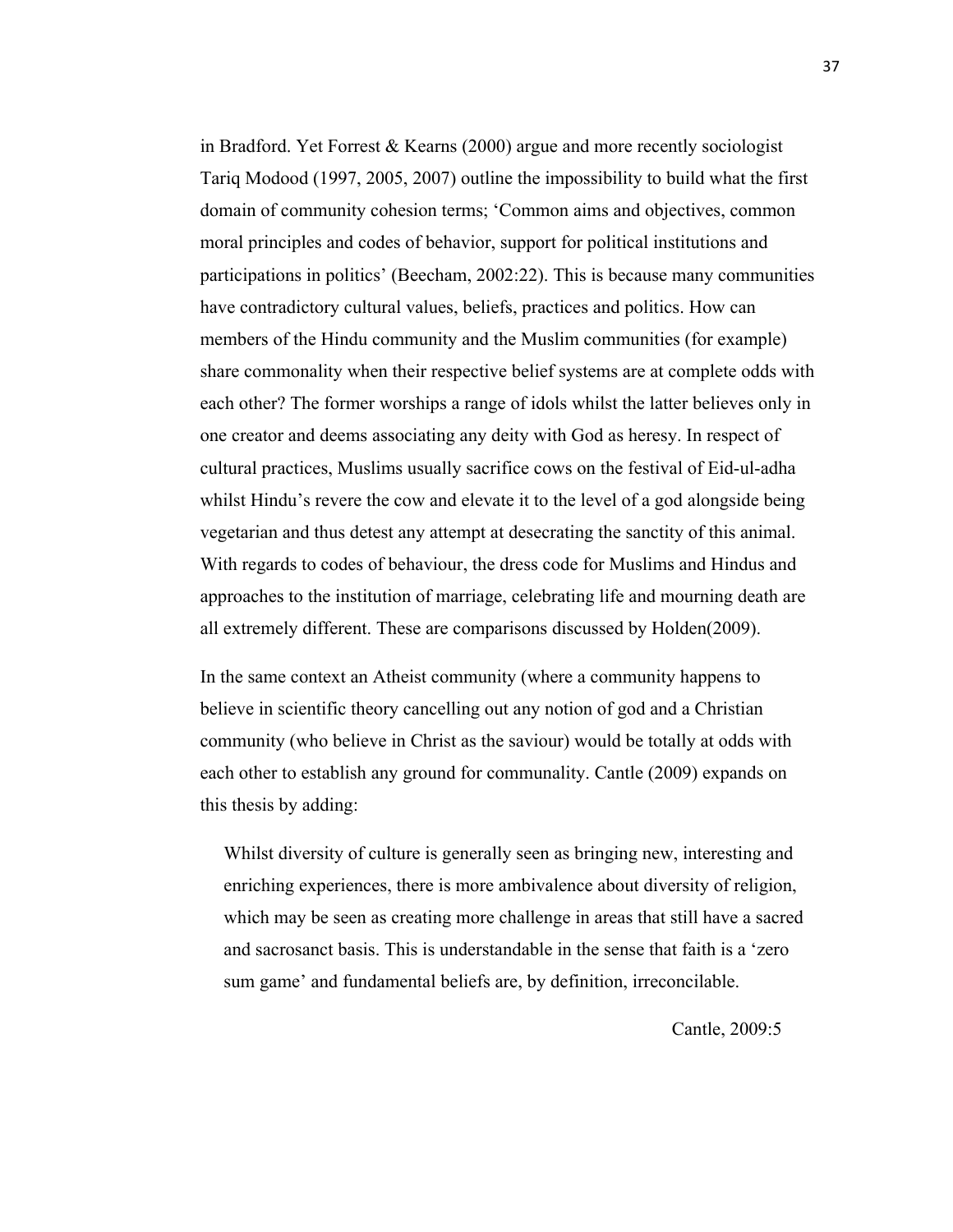Perhaps interfaith work could be seen as a solution to this problem. This is evident from the work of faith groups to develop co-existence models and frameworks with dialogue and exchange at the cultural level and mutual respect at the faith level (DCLG, 2008). It can be further argued that many times interfaith work is a dialogue between two ministers of religion rather than two communities and many a time a small talk followed by a dinner cannot serve to help strengthen community relations (Billings & Holden,2008). Hussein (2009) views the cultural/religious discourse of community cohesion as mainly utilising Islam as a proxy around which faith debates in general occur, further arguing that most of the religious/cultural issues in recent years have involved Muslim communities.

Furthermore the community cohesion framework mentions, 'reduction in wealth disparities' (Beecham, 2002:49) but the economic side of the community cohesion debate seems to have been sidelined in many discourses. Laurence & Heath (2008) mention that it is widely acknowledged that towns where there are multiple indicators of deprivation also have a low level of community cohesion and those communities which have a low level of deprivation enjoy high levels of cohesion. In the case of the Northern towns & cities involved in the riots of 2001, Oldham ranked 42 in the government's indices of deprivation out of a total of 354 councils. Burnley ranked 31 and Bradford ranked 52 (ibid).

Clearly these towns & Cities were all in the top 100 most deprived authorities in the United kingdom as of 2007 (DCLG, 2007c). In unemployment terms Oldham ranked 49, Burnley ranked 113 and Bradford ranked 6 out of a total of 354 councils. Income scales across the three authorities echoed the same pattern with Oldham ranking 39, Burnley ranking 113 and Bradford ranking 4 out of a total of 354 councils (ibid). It is important to note here that Bradford was the centre for most of the violence that occurred in 2001 and it is also the area which has the highest deprivation amongst the townships of Burnley and Oldham. In light of these facts a link between deprivation and lack of cohesion can to some extent be established to credit Laurence & Heath's (2008) theory.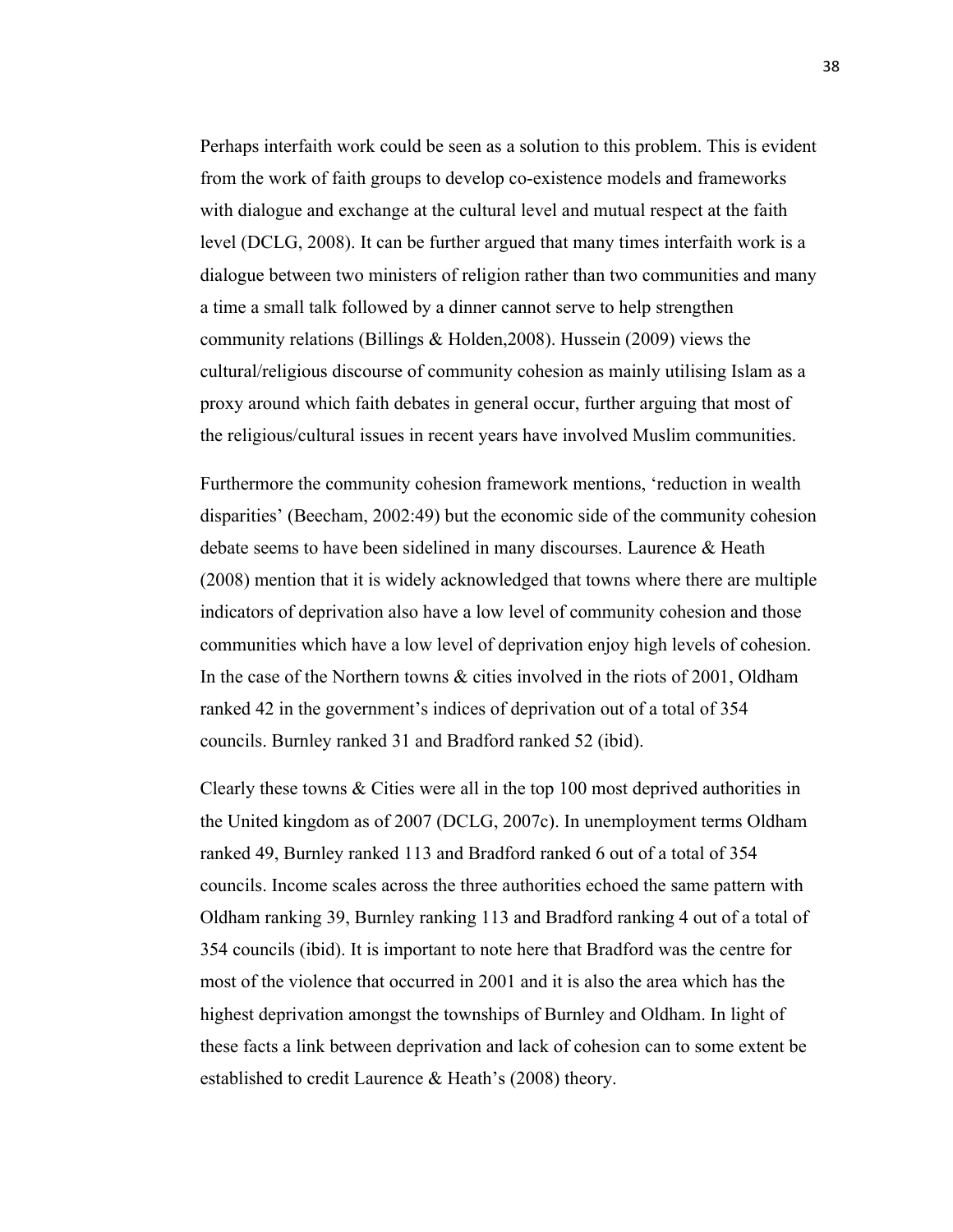From a Marxist perspective it could be argued that wealth disparity is an inherent quality of capitalist societies. This problem cannot be remedied until the *Proletariat* control the means of production, and the violent protests and disruptions that occurred were the *Proletariat* demanding change through violent revolution. This thesis is given impetus by the fact that the gap between richer and poorer citizens in the United Kingdom has been growing with the richest 10% earning nine times more income than the poorest 10% (The Guardian, 2008).

Powers (2001) argues that the government itself has undermined the community cohesion agenda by entrenching ethnic minority groups against each other over competing for 'scarce' funding for projects and programmes in ethnically diverse communities. Furthermore distrust, hate and manipulation have become common in order to secure funding and project extension opportunities.

The Fifth domain of the British community cohesion framework as developed by Cantle (2001) attaches great importance to 'place and identity' for communities. Kundnani (2001, 2007) & Kalra (2002) perceive this as hypocritical of the government as many of the towns and cities which had a high level of residential segregation had only their respective councils to blame.

Racist segregationist policies were pursued by Oldham local authority, (for example), which, in the early 1990s had been found guilty of pursuing segregationist housing policies. A report examining Bradford's housing policy suggests the increasing racial segregation in the city was partly a result of the socalled 'white flight' caused by estate agents exploiting the fears of white residents to increase sales (Ratcliffe et al 2001:41). Furthermore a knock-on effect of such segregationist policies was the formation of 'segregated' schools with many districts in Bradford and Oldham having 100 percent populations of just one ethnic group (Conway, 2009). In other areas where catchments should have produced mixed intakes, the mechanism of parental choice allowed white parents to send their children to majority-white schools further away. The resulting situation was one in which mutual distrust and fear was allowed to fester and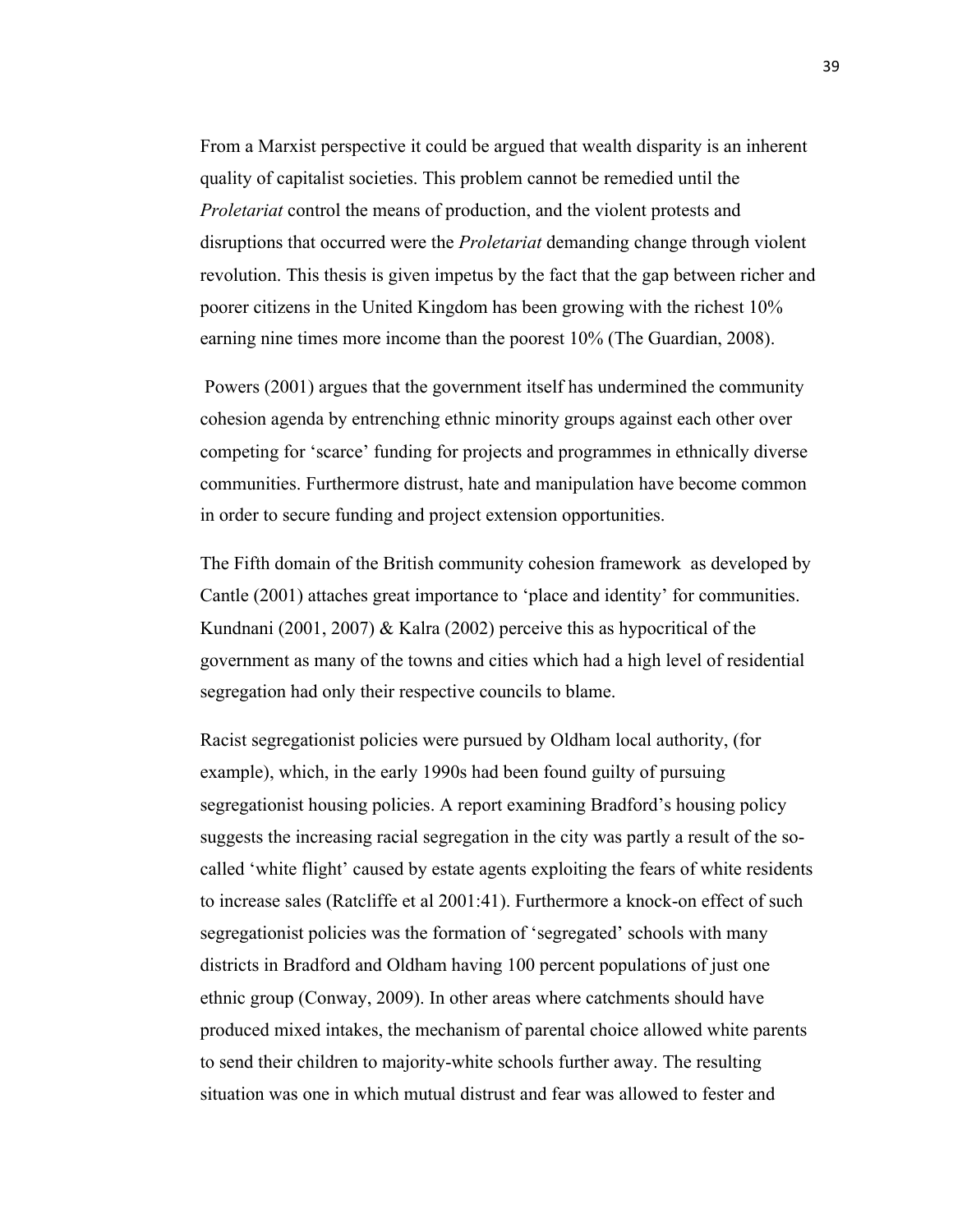prevail, creating insular and inward focused communities who perceived difference and cultural diversity as a threat (ibid).

Indeed a recent community cohesion report commissioned in Blackburn (iCoCo, 2009) highlighted the issues around the towns' high levels of segregation and how the issue of race was 'taboo' (iCoCo, 2009:81). This has subsequently led to 'no go' ethnically insulated areas and in some situations evidence of 'white flight' (ibid).

The second domain of the British community cohesion framework highlights 'tolerance and respect for differences' (Beecham, 2002:45), but Johnson (2008) believes that the government has undermined its framework for community cohesion by failing to teach children about each other's culture. There has been a failed attempt at communicating *Asian* culture in particular to students who have not been given an appreciation of Asian life but have been presented with a 'hackneyed formula of samosas and saris' (Johnson, 2008:34). The government's citizenship programme can also be branded as demonising Asian and African students and at times segregationist as there are sizeable topics teaching students about the 'The East Indian Tea Company', 'The British Empire in India', 'The Scramble for Africa' and 'Slavery' which have overtones of Britain's imperial past. These are all sensitive and controversial topics which students from ethnic communities resident in Britain could find offensive and derogatory.

In addition Darlow et al (2005) have expressed how the criminalisation of Asian youth involved in the 2001 rioting is inconsistent with the governments 'social capital' and cohesion building initiatives They argue how there can be a legitimate discourse on valuing and utilising the energy and ambition of our youth when many of them who were involved in the riots were given severe and lengthy jail terms*.* In total 191 people were given custodial sentences totaling more than 510 years for their part in the riots and disturbances that took place in 2001. These were the harshest and most widespread sentences given for public disorder since the Second World War. The sentences physcologically rendered these youth unfit

40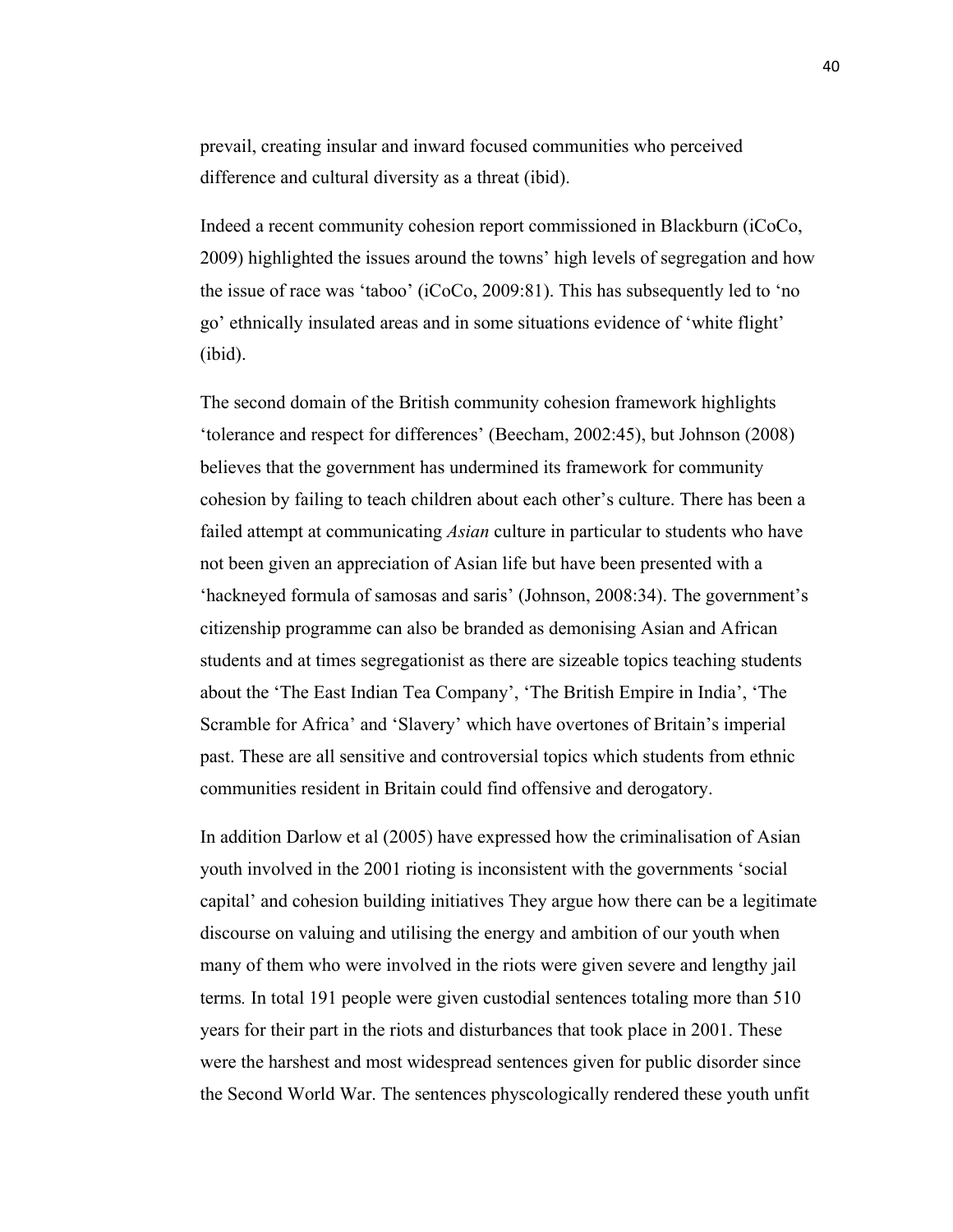for society and further flamed the ideology of violence and protest amongst sections of ethnic communities who maintain that they are treated like 'foreigners in their own lands' (Darlow et al, 2005:24). According to them many of the protesters dispute that it was only the 'coloured' rioters that were treated in such a detestable manner whilst many white youths were ignored or given lighter sentences. Branching out in to race and ethnicity discourse, Gilroy (2009) does not feel that the experience of migrant communities is the same as it was fifty years ago and that the issues faced by new generations differ greatly from those faced by their parents. He explains how these issues of fairness are usually exemplified, being twice as burdensome on the new generation. This is because the new generations are nurtured in classrooms and by public services in an atmosphere of mutual respect and equality (ibid). This government engineered environment, Gilroy (2009) maintains is soon dispelled by the hostile surroundings of the real world, which have racist and prejudice overtones.

Bodi (2002:19) explains the 'harshness' of the sentences and documents that: Istifar Iqbal was given an eleven months jail sentence for picking up, but not throwing, two stones; Asam Latif was handed a four years nine months jail term for *lobbing* six stones; Mohammed Akram, was given five years for hurling various *missiles;* Mohammed Munir, was given four years and nine months for throwing two stones; and Ashraf Husain, was handed four years for throwing three stones. (ibid).

Bodi (2002) further elaborates this harshness by contrasting these sentences to Belfast, where the stakes are much higher due to the Northern Ireland disputes.

A first offence of riot in Belfast and the surrounding towns and cities would land an individual a fine; a second offence of riot would incur a heavier fine or a suspended sentence. According to staff at the Belfast Telegraph: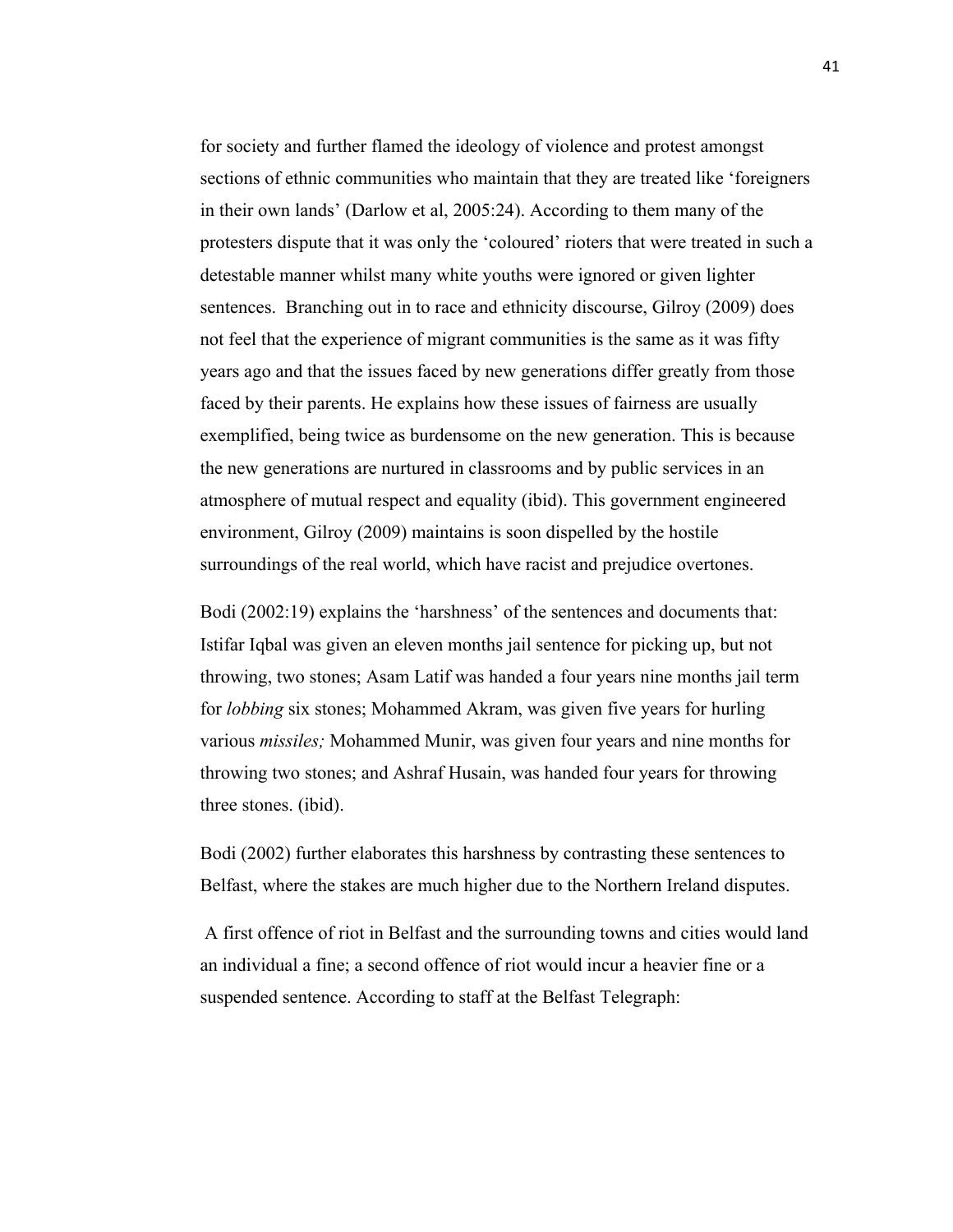If the judge was making an example out of you, you'd probably get 30 days for throwing a petrol bomb, what makes their (convicted rioters) punishments harder to swallow is that most of the convicted have no history of criminality.

Bodi, 2002:22

# **An International Perspective**

Whilst the concept of community cohesion has been discussed in light of American and Canadian frameworks, similar attempts at cohesion are emerging at an international level. Elements of similar practice are to be found in the work of inter-ethnic conflicts in other countries. An attempt to build mutual confidence and trust between rival communities in India, for example, has led to pioneering work. Varshney (2002) discusses the work being done in Bhiwandi, a town just outside Bombay. Bhiwandi has been segregated in to Muslim and Hindu areas and was infamous for riots and conflicts between the two communities in the 1970s and 1980s. In 1988, however, a new police chief decided to tackle the conflict in a different way and argued:

That instead of fighting fires when they broke out, it was better for the police to bring Hindus and Muslims together to create mutual understanding. The aim was to set up durable structures of peace. If the Hindus and Muslims could meet each other often enough and discuss common problems, a reservoir of communication and perhaps trust would be created

Varshney, 2002:293

Despite the riots in Bombay and elsewhere after that time, the peace in Bhiwandi endured. Varshney (2002) is also able to provide similar examples of successful interventions in Northern Ireland, South Africa, the former Yugoslavia and the United States.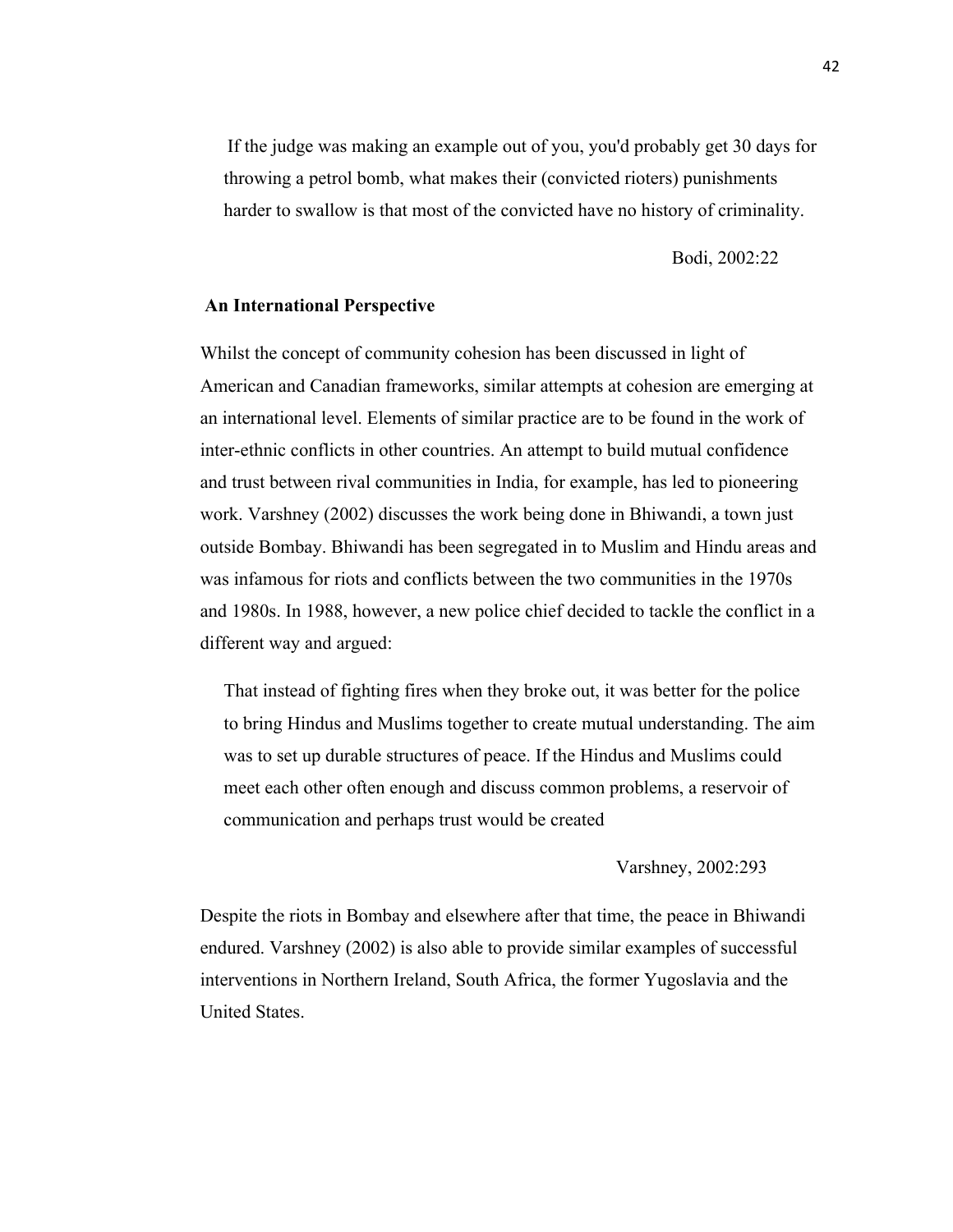Further examples of tackling even the most deep-seated division between communities by fundamentally changing attitudes can be found elsewhere. Taylor (2004) outlines how in west Jerusalem a project that commenced in the Nisui School has reached into the wider communities. It uses the folklore and traditions of Jewish and Arab families to bind together the two groups. It does not attempt to resolve the conflict, but does attempt to break down the barriers between the communities who are sometimes fearful and often ignorant of the 'other' (ibid). The project aims to challenge the stereotypes portrayed on both Israeli and Arab television and appeared to have had some success in developing positive interaction. It is also possible that some similarities are evident between the community cohesion agenda and the work being developed under the banner of 'peace, forgiveness and reconciliation' in South Africa, Rwanda and elsewhere (Adato, 2005).

There have also been discussions around adding to or omitting aspects from the framework for community cohesion. Theorists such as (Bonney, 2003:2) and Clements (2009:26) feel that the current framework is 'minimalist' and suggest a more demanding vision, drawing upon Anglican tradition to 'put another's interest before your own, where you care for one another' (ibid).

Bodi (2002) has preferred to see the traditional approach to racial unrest in the form of a special programme of resources directed at the disaffected communities and has rejected the label *community cohesion* altogether.

Many organisations have argued that the community cohesion framework must go beyond 'mere tolerance and also beyond the concept of, 'a community of communities', to a 'deeply held and lived sense of human oneness' (Leith, 2002:46). They also argue that the communitarian concept of 'diversity within unity' should be elaborated as 'diversity without unity is division; unity without diversity is uniformity' and that both extremes should be avoided (ibid).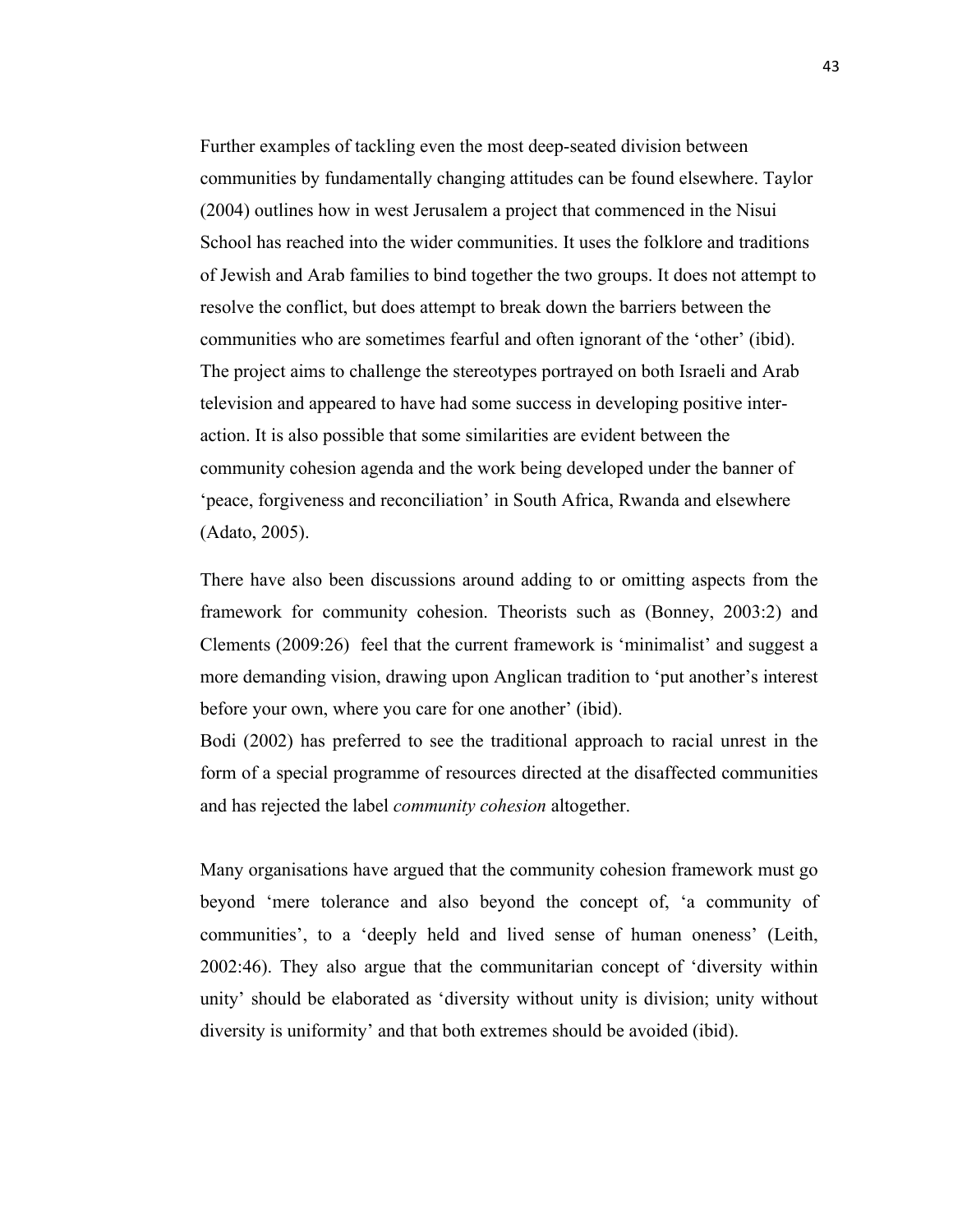# **How the interview questions have been informed by the analysis of the literature.**

The literature review has highlighted the many competing definitions and interpretations of cantle's (2001) community cohesion framework. The literature review has shown how ambiguous and controversial terms can be. It has also shown how understandings and perceptions can differ widely when discussing community cohesion and British identities (see Chapter 1. For an in-depth discussion of this term), the literature review has expounded the need to have a set of robust, reliable questions which give the participants a chance to clearly articulate how they interpret key terms such as ; *community, value, respect, positive, negative experiences, interaction, mixing*.

For this reason the ten questions that have been formulated for interviewing participants' have taken in to consideration the complexities discussed in the literature review (an in-depth analysis will follow of the nature of the questions and general methodological approach in Chapter 3.4.).

In addition the discussion Chapter (6) will seek to understand the extent to which participant interpretations corroborate with that of Cantle's (2001) definitions of these vocabularies within the community cohesion framework, thus seeking to understand how cohesive British identities are. The ten questions which will be asked are:

[1] What does a *community* mean to you?

[2] Would you say that you are part of a *community*? Explain your view.

[3] What does a *common sense of belonging* mean to you?

[4] What do you think is the best way to *create* a *common sense of belonging* and bring your community together?

[5] In your opinion how do you think people can *value* and *respect* each other?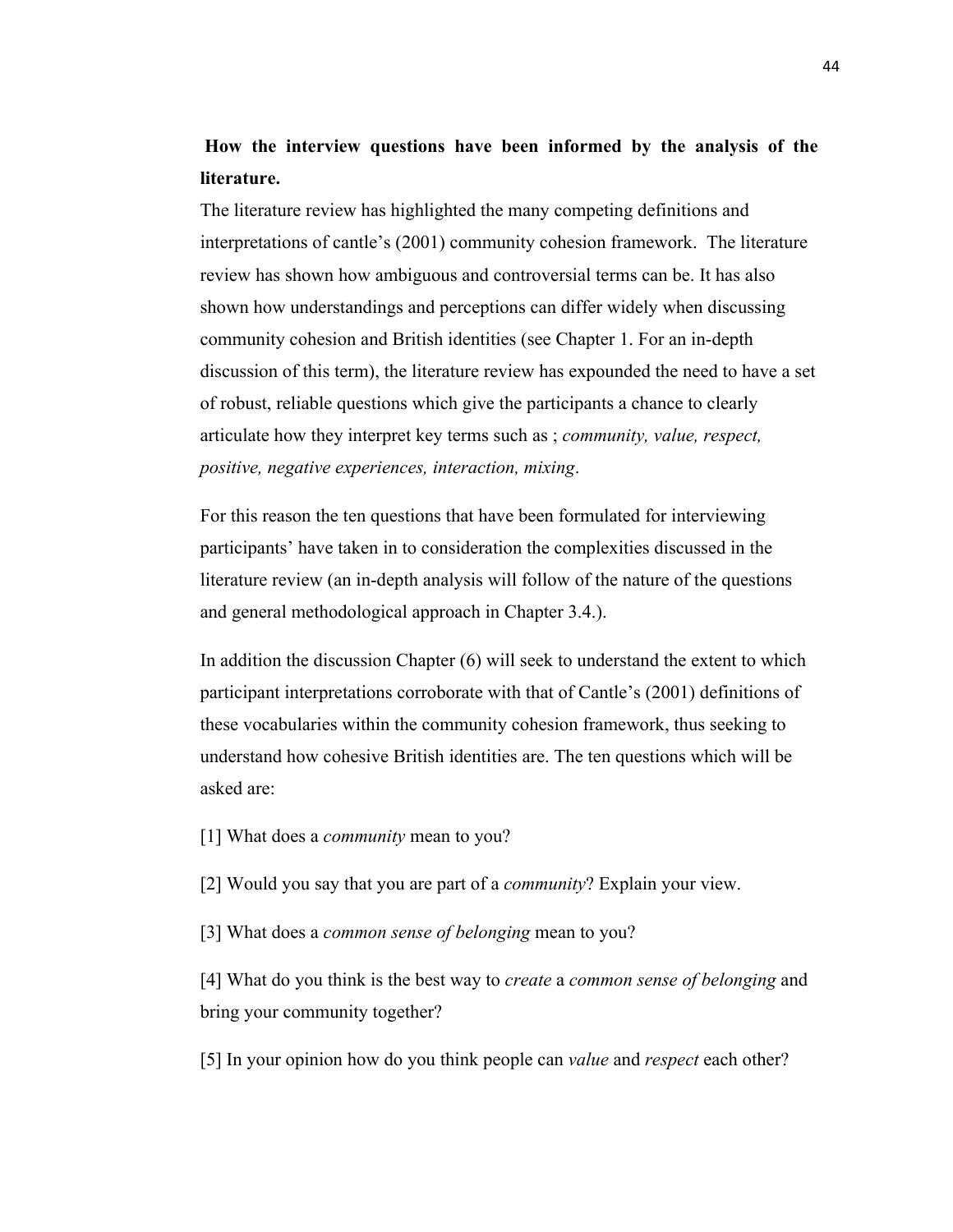[6] Do you think you are treated fairly when you go to the job centre, hospital, school, housing office or when using any other council service? Talk about your positive or negative experiences.

[7] How do you think the council should tackle *unfairness* & *difficulties* that are faced by different communities when they are using council services?

[8] In your community do you *mix* with people of a different colour, Religion, Ethnicity, background to yours? If yes was it a '*good*' or '*bad*' experience, If no, what do you think prevents people coming together?

[9] Do you think your area is a place where *different* communities get on *well*? Could you explain?

[10] Do you think the FOUR main points of Community cohesion are enough to bring different communities together?

There is a gap in knowledge and understanding when applying the British community cohesion model to Bolton's diverse Asian community. Like many other areas in Great Britain, new communities are settling in Bolton. The Metropolitan Borough Council estimates around 2500 people have come from at least 18 different countries including Eastern Europe, of whom some 1500 have come as refugees from Africa, as well as a significant Somalian population influx (BASEM, 2007) (See also Chapter 1 for discussion on Bolton's ethnically diverse composition and statistics pertaining to the Isolation ratio).

The preceding chapter will therefore attempt to clearly outline the gap in knowledge and understanding this thesis seeks to address. This gap in knowledge and understanding will be outlined with reference to a recent study carried out in Bolton (iCoCo, 2007). In outlining this gap the preceding chapter will also formulate a consistent qualitative methodology that seeks to fill this gap and would elicit a deeper understanding of the meanings and perceptions members of the Asian community attribute to key vocabulary within Cantle's (2001) community cohesion framework.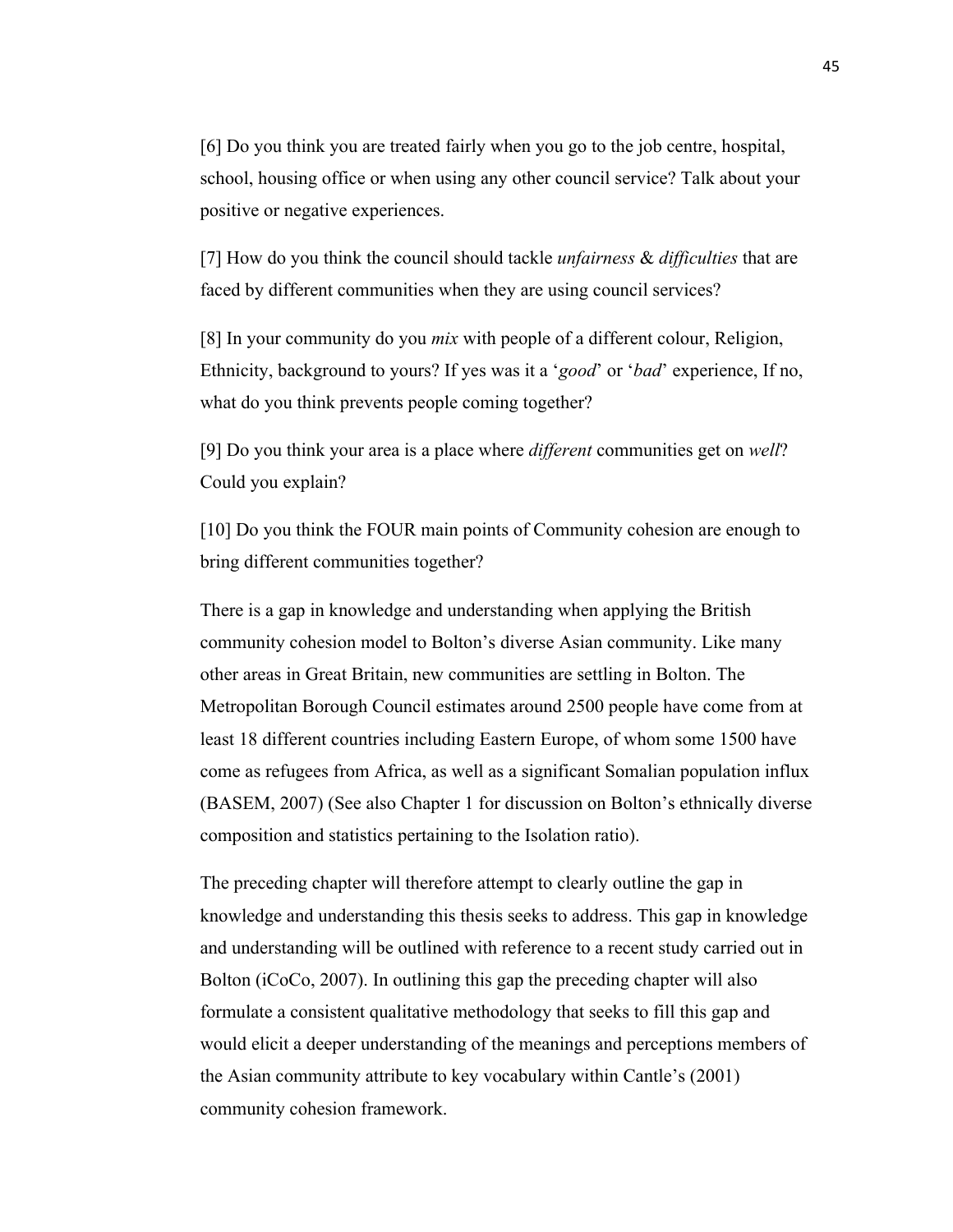# **CHAPTER THREE: METHODOLOGY**

The previous chapter located Cantle's (2001) community cohesion framework within New Labour's philosophy of communitarianism. It critically analysed prior government policies such as multiculturalism and concepts such as social cohesion. It dealt with the competing definitions and interpretations of Cantle's (2001) community cohesion framework. It evaluated the community cohesion framework with American and Canadian frameworks to assert its reliability and practicality. The previous chapter closed with an international perspective on community cohesion initiatives and briefly discussed how the interview questions had been informed by the analysis of the literature. An argument was developed from the analysis within the chapter which showed how easily interpretations and definitions can differ and remain wide open to meaning when discussing community cohesion. The literature review indicated the need for a focused and robust set of interview questions to be drawn up for the research to achieve its objectives.

This chapter sets out the methodological approach I have developed for the purpose of exploring meanings and experiences of community cohesion amongst certain sectors of the Asian community in Bolton. In order to develop a viable methodology for my research, I will begin with an analysis of a recent study in to the state of community cohesion in Bolton (iCoCo, 2007). The methodological limitations within the iCoCo study (2007) will be explored and used to inform my own methodology which will seek to fill a gap in knowledge and understanding pertaining to the interpretations and definitions members of the Asian community ascribe to vocabulary in the community cohesion framework. In addition, I will draw upon methodological issues which arose in two similar community cohesion studies in Burnley (Clarke, 2001) and Oldham (Ritchie, 2001). The chapter will discuss ethical issues and reflexivity with a conclusion based upon the method of data analysis that will be utilised to analyse the data. The themes of *value, respect, community* and *common sense of belonging* are key areas for my research and so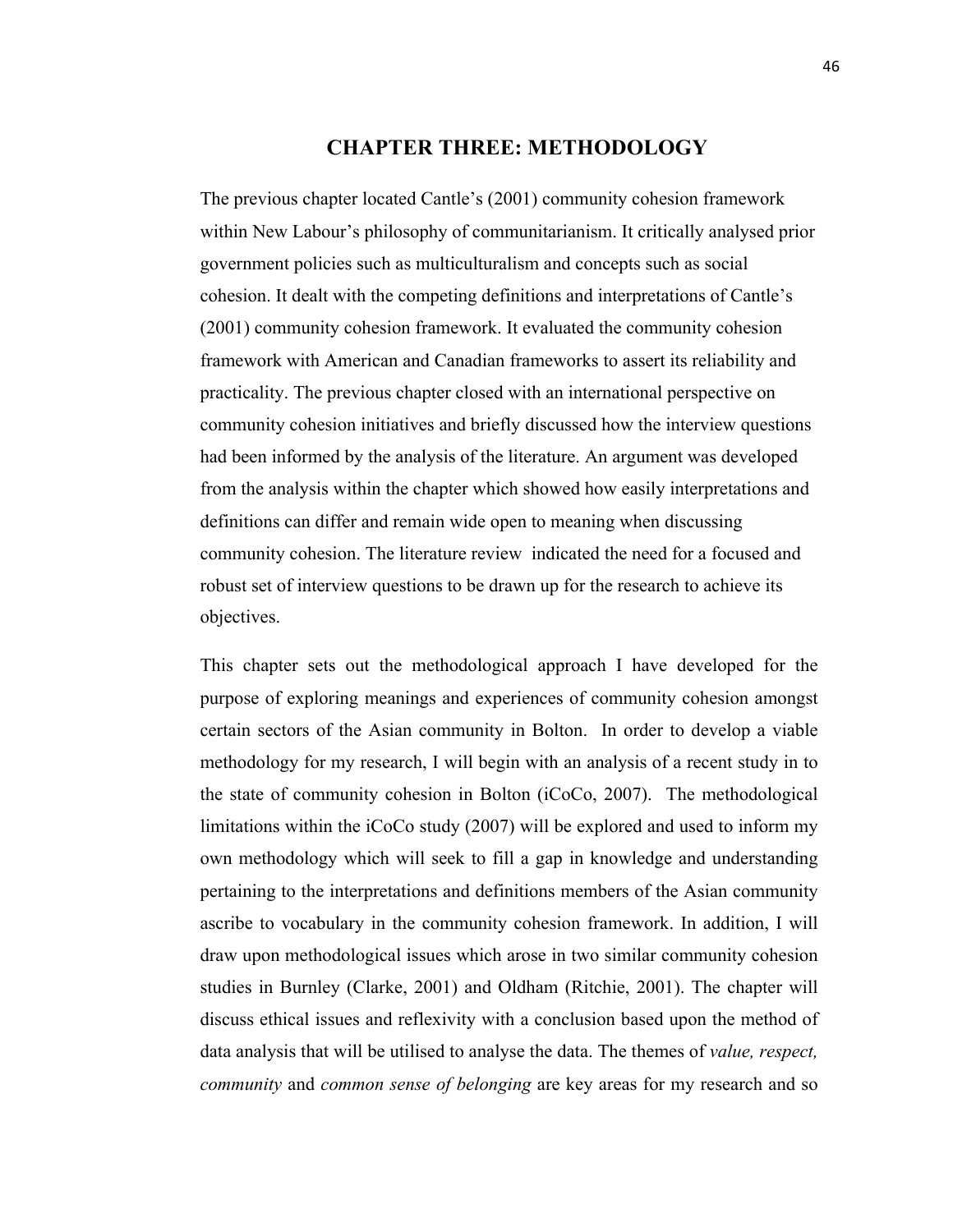in developing my methodology, I need to ensure that these terms can be fully explored and interrogated.

## **Methodological issues in iCoCo (2007) Bolton Report**

The Institute of Community cohesion (iCoCo, 2007) undertook research into Bolton Council's community cohesion vision. The study was timely and extremely important in part because Bolton Council was shortlisted by the government as one of seventy areas in the U.K. which were in need of 'support to improve the capacity of local communities to resist violent extremism' (idea.gov.uk, 2008). In the same manner Bolton Council had been approved by The Department for Communities and Local Government (DCLG) to receive funding through the Preventing Violent Extremism (PVE) Pathfinder Delivery Fund to help tackle violent extremism. The Council in turn set up The Bolton Community Cohesion Project [BCCP] in partnership with local voluntary sector and faith groups. In this respect, a comprehensive study of the state of community cohesion in Bolton would review the work that had been undertaken and gauge the scope of achievements or deficiencies (ibid).

The Institute of Community cohesion employed for this study a methodology which comprehensively reviewed key Council policy documentation; conducted 145 one-to-one interviews with key personnel across a wide range of organisations-including the Council, local strategic partnerships, Police, NHS, Voluntary, community & faith sector groups-the purpose of which was to establish what they saw as the key issues and how well current cohesion activities were working and priorities alongside mapping for the future (iCoCo, 2007:6)

In addition iCoCo (2007) facilitated over 30 focus groups involving some 542 participants drawn from community and faith groups, resident associations, young people's organisations, FE students and school pupils. The purpose of the focus groups were to establish the views of ordinary residents on the state of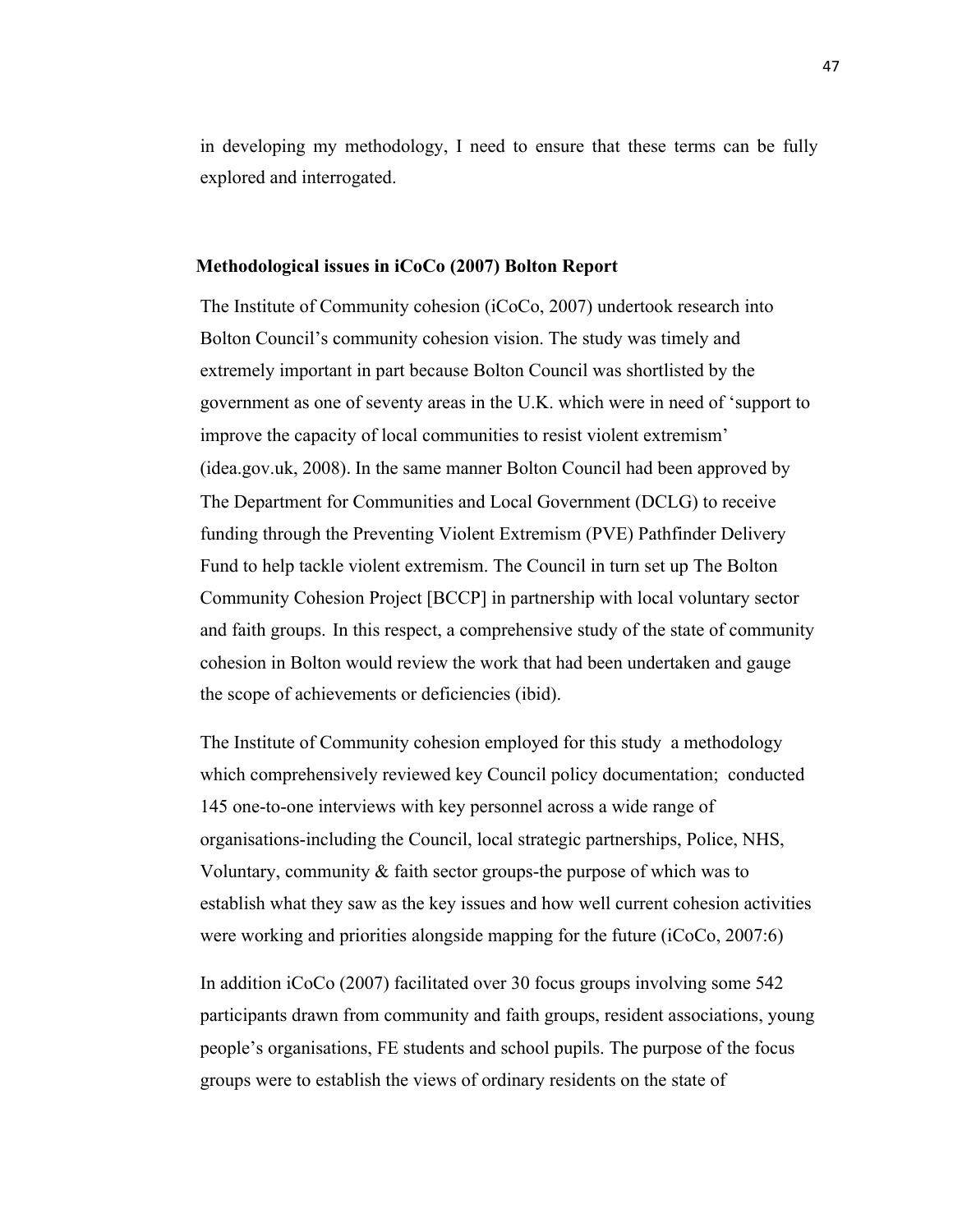Community relations in their localities and more widely their assessment of what was being done and key issues for the future. The interviews and focus groups involved representatives from all of Bolton's main communities including: White, Indian, Pakistani, Somalian, African Caribbean and emerging communities. Seventeen Standardised Questions were asked at both one-to-one interviews and focus groups with responses written down or recorded (ibid).

The creation of a robust sample from the population when conducting research is of extreme importance. Stevens et al (2001:53), explains how there are two distinct categories of sampling. The first category is that of Probability sampling under which strict conditions for sampling are specified such as: simple random sampling (where the researcher draws people at random from a known population), Systematic sampling (selecting every nth case within a known population), Stratified sampling (sampling within specified groups of the population), Cluster sampling (surveying whole clusters of the population sampled at random). Within probability sampling, it is possible to make generalisations about the wider population from which the sample is drawn.

The second category of sampling Stevens et al (2001) terms non-probability sampling and specifies methods such as: Convenience sampling (sampling those most accessible to the researcher); Voluntary sampling (the sample is self selected); Quota sampling (convenience sampling within specified groups of the population), Purposive sampling (handpicking interesting or 'typical' cases), Dimensional sampling (multidimensional quota sampling); Snowball sampling (building up a sample through informants) (ibid).

The method adopted by the iCoCo (2007) for both focus groups and one-to-one interviews could be seen as convenience sampling whereby a proportion of members from diverse organisations were selected. Convenience sampling can be considered as biased as it is not generalisable to the wider population Stevens et al, 2001). In this instance iCoCo's (2007) focus groups were derived from 32 organisations' across Bolton, yet the group size from each organisation could be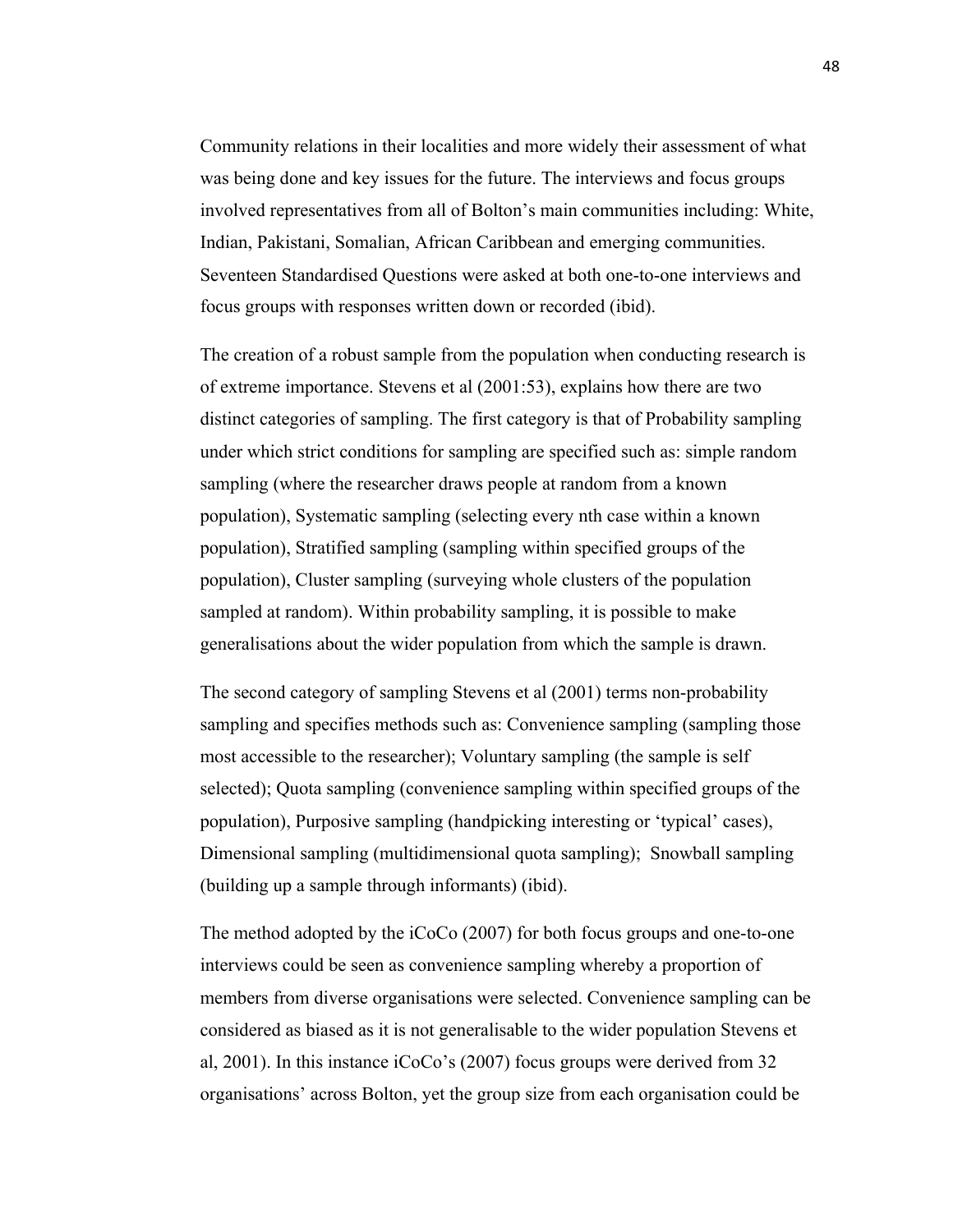seen as disproportionate relative to the population as a whole. The Black African Caribbean community in Bolton (for example) totals 1,607 (Census, 2001) but iCoCo (2007) chose to interview 10 members of the Black African Caribbean community. The validity of such research in relation to this community is questionable as ensuring the right age, gender & class being represented in a sample of 10 is a difficult task. The Asian community in Bolton totals 23,644 (Census, 2001) but a mixed sample of 108 individuals from four organisations (Bolton Council of Mosques, BREC, Crompton and Halliwell Pakistani & Indian Women's group & Noor-ul- Islam Mosque) can be seen as unrepresentative especially in terms of religious representation. In addition the Hindu community could be seen as underrepresented in the study in relation to their size (5232) (Census, 2001).

In addition it could be argued that just as iCoCo (2007) had utilised the Bolton Council of Mosques as a gatekeeper to the Muslim community, the Hindu forum of Bolton should have been consulted as gatekeeper for the Hindu community. In terms of geographical location the Asian sample could be further criticised as being unrepresentative as the Asian community are scattered across various wards in Bolton.

There are also issues relating to the use of standardised questions which were used by iCoCo (2007) for both focus groups and one-on-one interviews in Bolton., Silverman's (2000) discussion on the three concepts of interviewing and assessing interview data are vital to mention before any critical analysis can ensue.

#### **Interviewing techniques.**

Silverman (2000) explains that the first approach to interviewing and interview data is that of *positivism* which implies interview data giving us access to facts about the world. The primary issue is to generate data which is valid and reliable, independently of the research setting. The main ways to achieve this are through the random selection of the interview sample and the administration of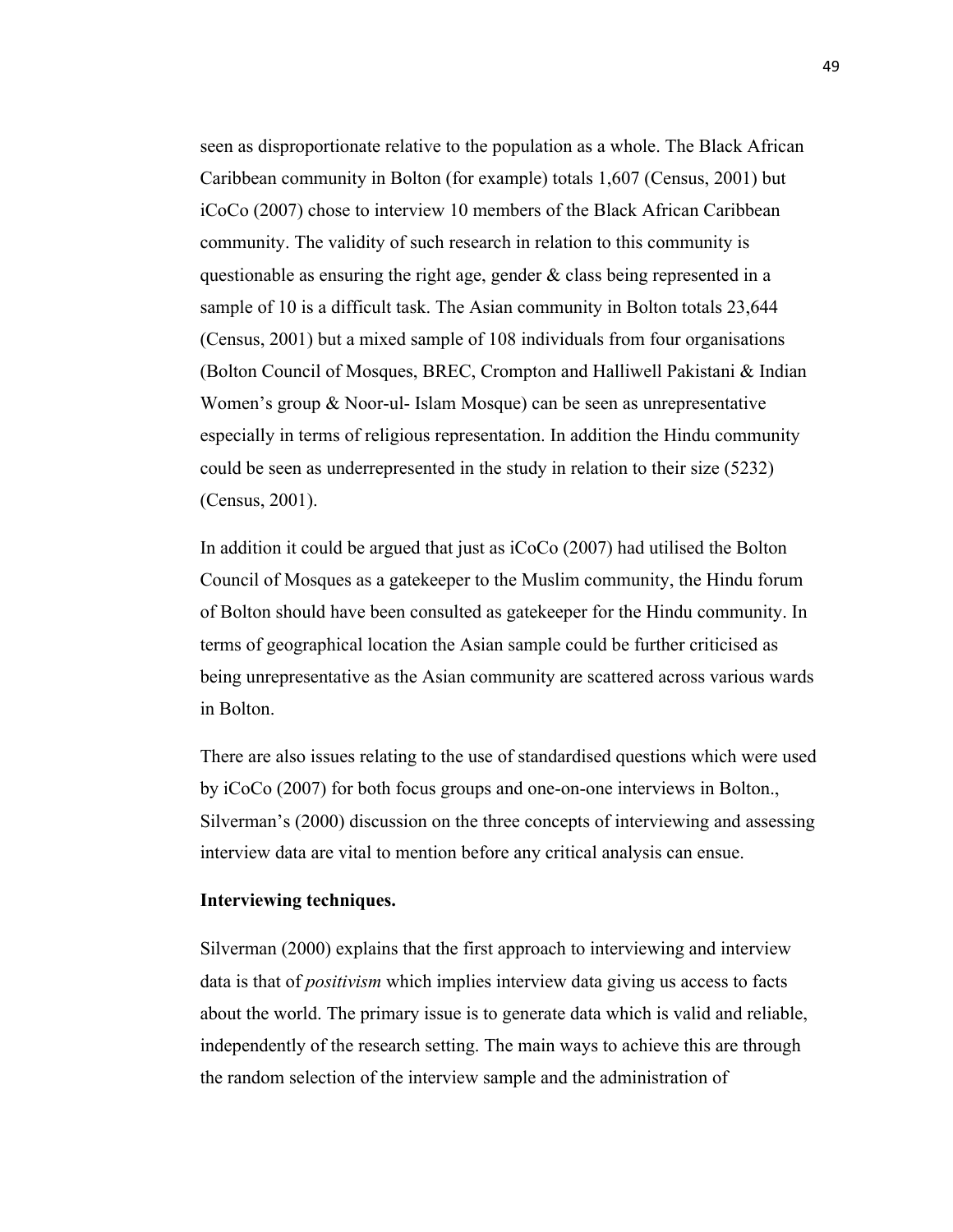standardised questions which can be readily tabulated (ibid). The second approach to interviewing and interview data is that of *Emotionalism*, which stipulate interviews being essentially, about ascertaining facts or beliefs out there in the world but this group theorises eliciting authentic accounts of subjective experience. Emotionalists believe that interviewers should try to:

Formulate questions and provide an atmosphere conducive to open and undistorted communication

#### Holstein & Gulbrium, 1997:116

For this reason the emotionalist position remains that of unstructured, open-ended interviews (ibid). Finally, *constructionism* advocates interviewers and interviewees as always actively engaged in constructing meaning. Rather than treat this as standing in the way of accurate depictions of 'facts' or 'experiences', how meaning is mutually constructed becomes the researcher's topic. Because of this, research interviews are not treated as specially privileged and other interviews such as professional-client interviews are treated with equal interest; the interviews are treated as topics rather than a research resource. The focus remains more on how interviewees construct narratives of events and people and the turn-by-turn construction of meaning (ibid).

In light of Silverman's (2000) explanation of the three approaches to interviews and interview data, the standardised questions formulated by iCoCo (2007) could be seen to comply with the *positivist* position. With the questions being of a closed nature, such as;

"If there was one thing which you could change tomorrow about the way the organization deals with community cohesion, what would it be?" (iCoCo, 2007), "Is there any extremism in Bolton?", "What is the one important thing that has been introduced in to the council that you think has led to the improvement for delivering community cohesion to customers?", "List three things you think the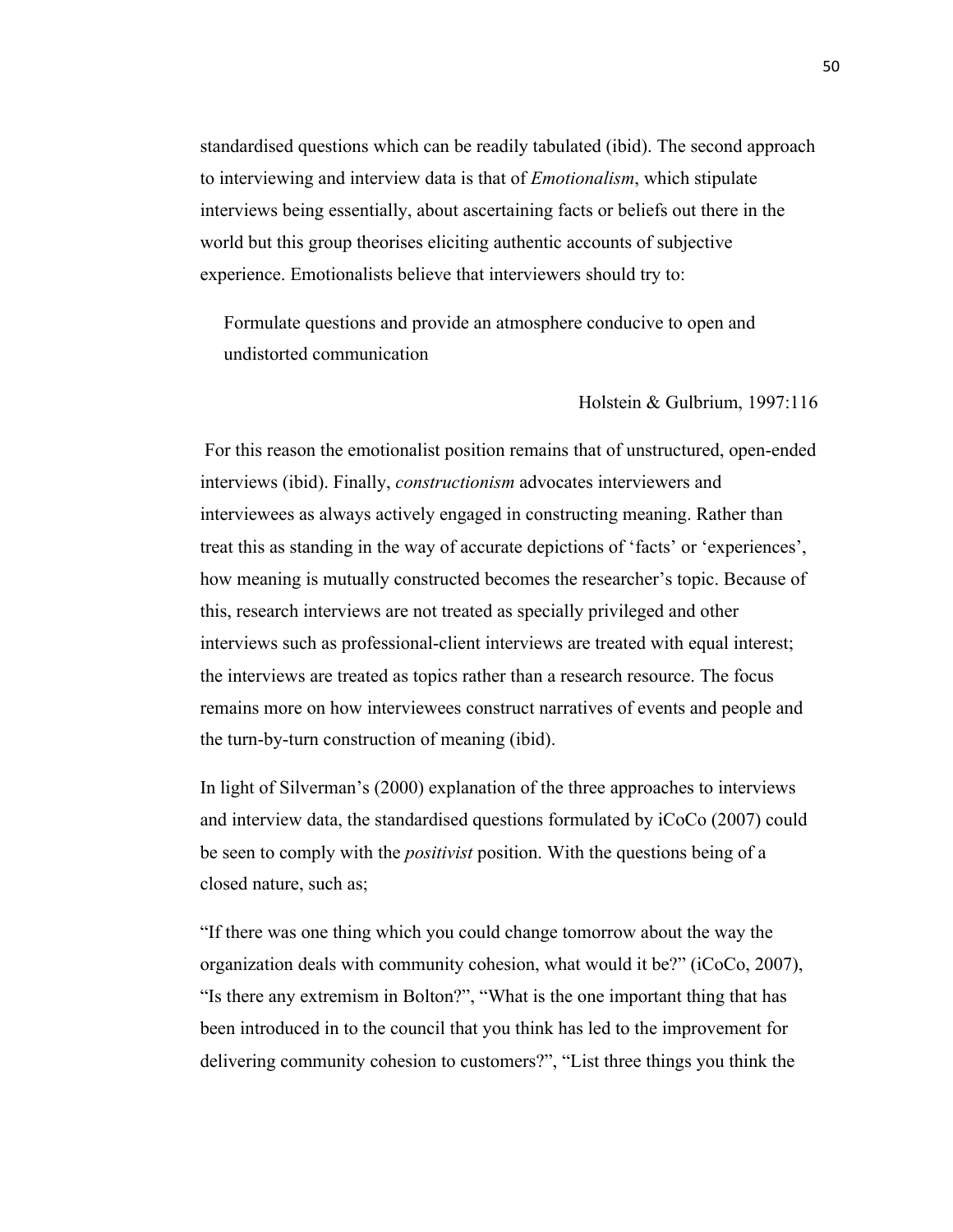council does well in relation to community cohesion?", "List three things the council need to improve on or do better in relation to community cohesion" (ibid).

In contrast, open-ended questions were also asked such as; "What do you understand to be the council's goals in relation to community cohesion?", "Do you think the council has a vision on community cohesion?" and "What do you think are the key opportunities for community cohesion in the future for the council and its stakeholders?" (ibid).

Although such standardised questions do attempt to review the situation of community cohesion and responses could readily be tabulated, it can be argued that first of all a more emotionalist approach could have been adopted in designing questions that would allow individuals to fully express themselves.

Another method that could have been adopted is that of utilizing standardised questions for one-to-one interviews and to consult creatively with the focus groups. Arguably the focus groups would not have the in-depth working knowledge of community cohesion that would be held by heads of Departments at Bolton council and Heads of voluntary and community organisations.

An example of creative consultation is the work that was undertaken in Burnley, (the methodology of which will be analysed in due course). The youth arts partnership organised graffiti boards so that youngsters could anonymously leave their comments about the state of ethnic relations in the community. Art-based workshops were also set up to achieve similar ends (Clarke, 2001).

When focusing on the one-to-one in-depth interviews, it is surprising to see that an unusually large number of interviews took place with members of Bolton Council, when in reality the majority of interviews should have taken place with heads of voluntary and community organisations and ordinary members of the public.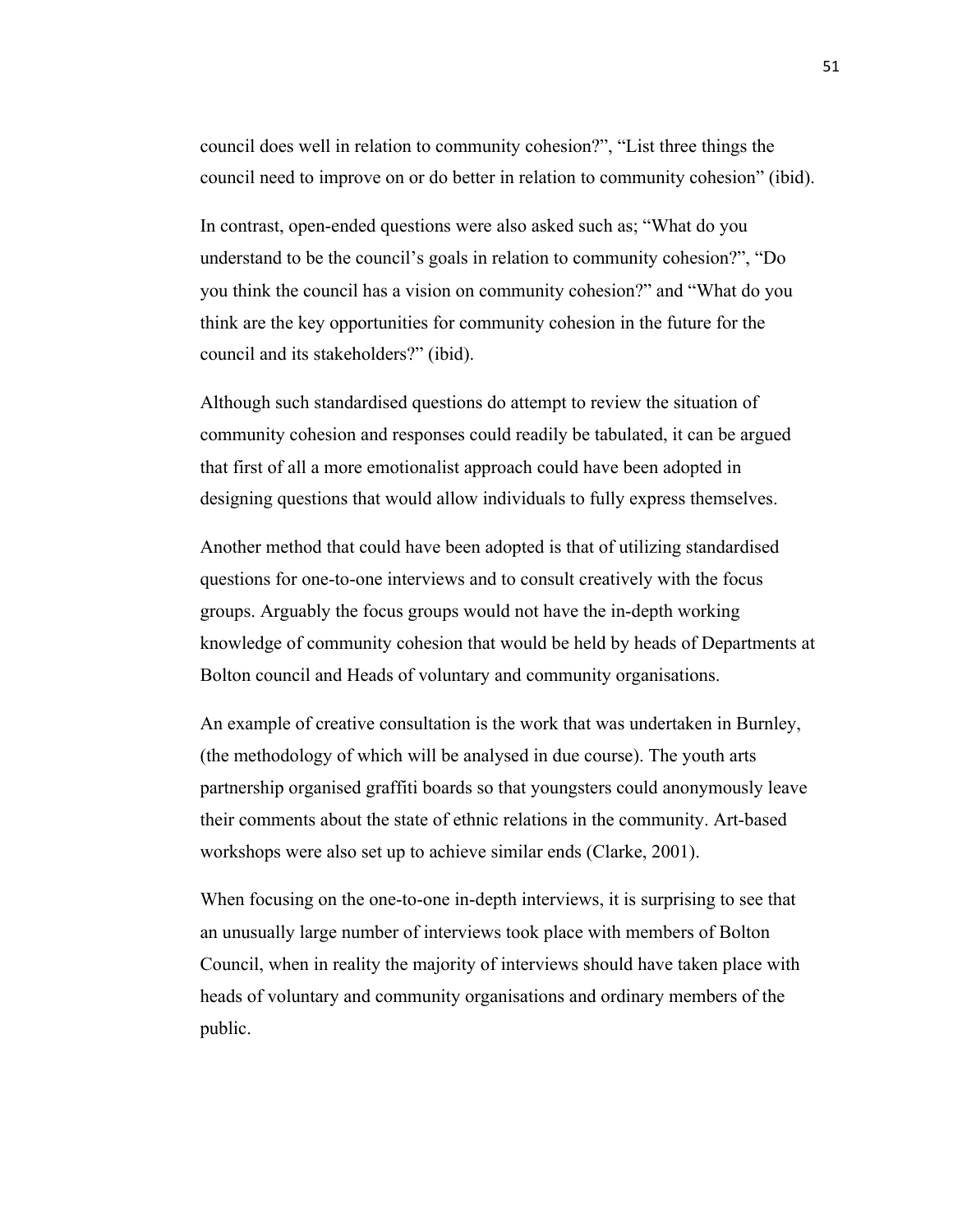In conclusion, certain elements of the methodology adopted by iCoCo (2007) study were weak as a result of the under representation of members of various ethnic communities, the focus of questions, and methods of consultation.

# **Alternative methodological approaches to studying community cohesion**

# **The Burnley study (2001)**

A large piece of social research was undertaken following the riots in Burnley (2001) and a task force was set up to determine the roots of the disturbances and the state of community relations.

The method of triangulation was adopted by the Taskforce which Bell (1993) describes as:

Referring to the use of more than one approach to the investigation of a research question in order to enhance confidence in the ensuing findings. Since much social research is founded on the use of a single research method and as such may suffer from limitations associated with that method or from the specific application of it, triangulation offers the prospect of enhanced confidence.

# Bell, 1993:78

Firstly a questionnaire was sent out to 45,000 Burnley households in the borough (Clarke, 2001) and 4534 replies were received. Closed questions were asked with phrased answers to be circled indicating the level of agreement, i.e. 'very important', 'Would help', 'would make no difference', 'and would make it worse' (ibid). Such methods of data collection are fixed, value-free and easily tabulated (Bell, 1993). One of the major problems with sending out surveys is the rate of response. In this scenario the 4534 respondents constituted 92% white members and of this group 44% were middle aged (between 45-64). This posed a dilemma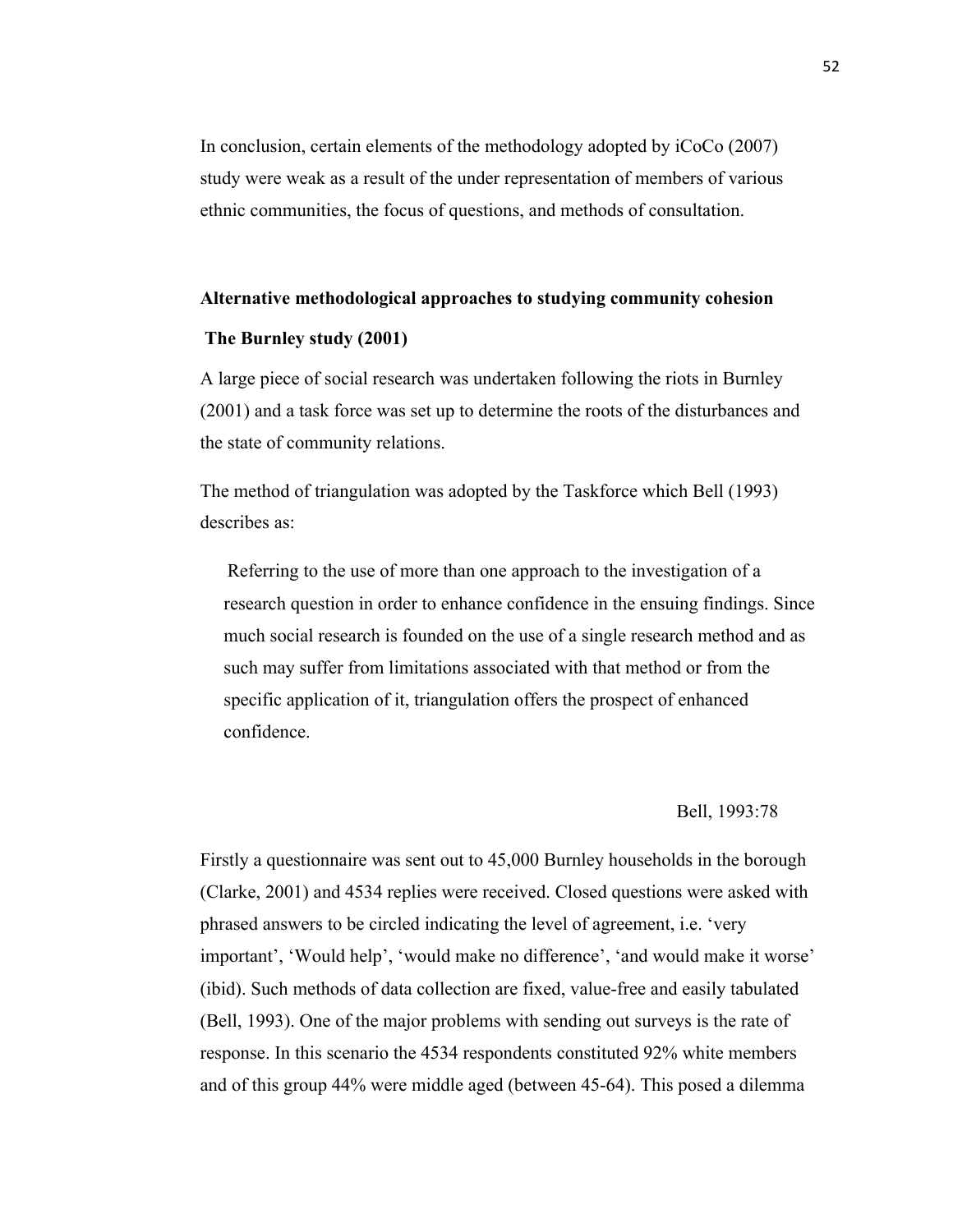for the Taskforce as they appreciated the experiences and comments of the white community but more importantly wanted to hear from Asian communities who were had a significantly large proportion of their ethnic community involved in the riots and disturbances. It could be argued at this point that the Burnley Taskforce might have anticipated the low level response to the questionnaires as many individuals treat council questionnaires as 'junk mail' and do not attach importance to it. In addition many heads of households from amongst the Asian community cannot historically speak English nor have English on a level to comprehend the questionnaire. This is shown in many regional studies that analyse the housing, education, socio-economic trends of the northwest BME population. The NWRA (2004:21) report highlighted that Bangladeshi and Pakistani adults have an illiteracy rate relatively higher than members of other communities in the Northwest of England.

In retort to the low response rate from amongst the Asian community the Taskforce employed qualitative methods using creating focus groups across the areas most affected by the disturbances. In total 10 such meetings were organised with a total of 240 members of the public attending. This method seems effective in that the majority of attendees at the meetings were from the Asian community and the areas which were most affected by riots were concurrently densely populated by members of the Asian community. The sample which the Burnley Taskforce was trying to gather was therefore easily drawn by arranging to have meetings in the areas of Burnley most affected by riots. It can be argued that even if over 70% of the 240 members attending the 10 focus groups were from the Asian community it is still not an adequate sample. This is because Burnley's total Asian community is just over 6,500 (Census, 2001). The Burnley Taskforce also encouraged e-mail and letter contributions and over 240 letters and emails were received and analysed.

Berelson (1952) explains the different approaches that quantitative and qualitative researchers take in the analysis of such texts. The former analyses written material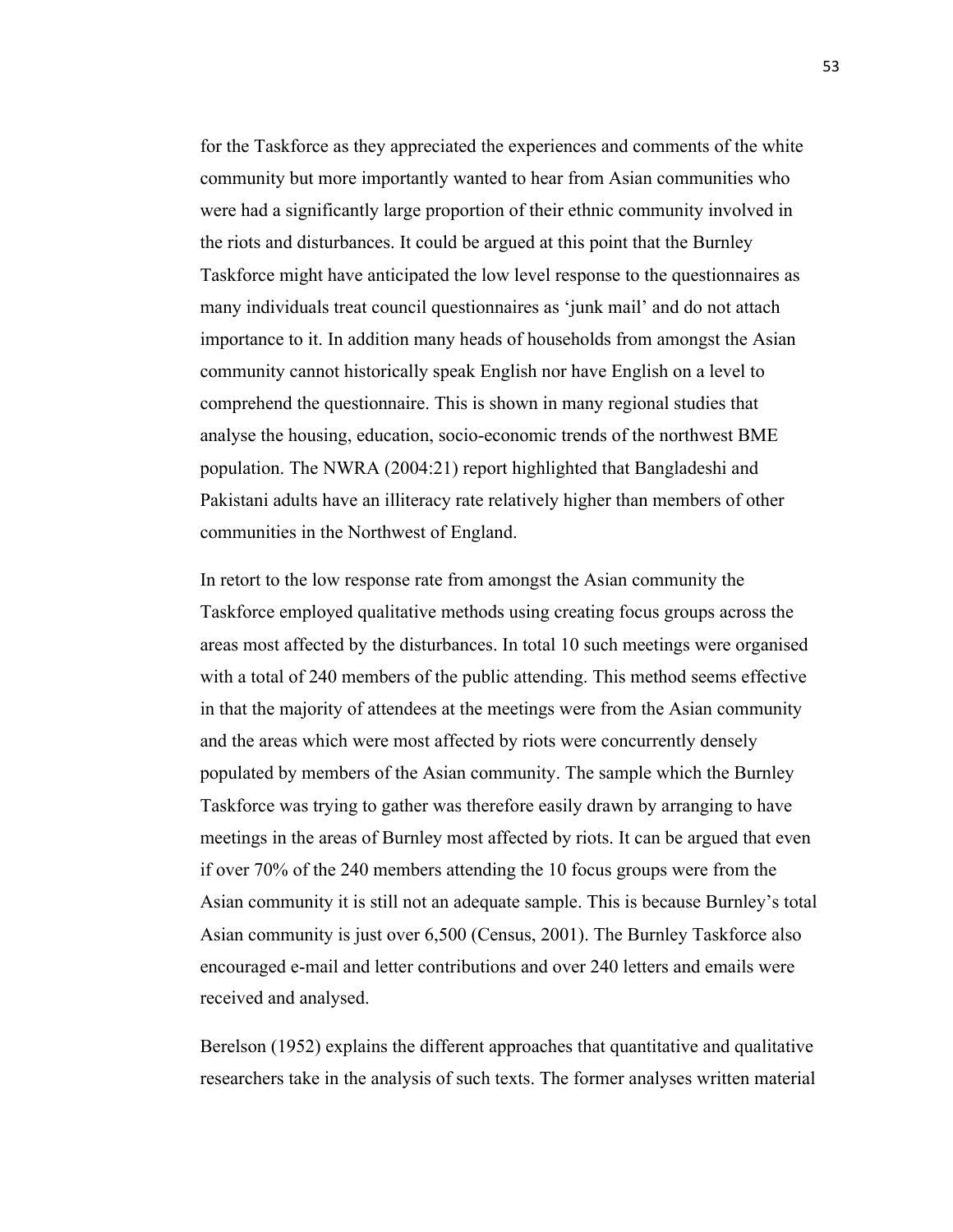in a manner which will produce reliable evidence about a large sample, their preferred method being 'content analysis' in which researchers establish a set of categories and then count the number of instances that fall into each category. The crucial requirement is that the categories are sufficiently precise to enable different coders to arrive at the same results when the same body of material [i.e. newspapers, letters] is examined (ibid). In qualitative research Denzin & Lincoln (1994) explain, small numbers of texts and documents may be analysed for a very different purpose. The aim is to understand the participants' categories and to see how these are pursued in concrete activities like telling stories, assembling files or describing 'family life' (ibid). The theoretical orientation of many qualitative researchers means that they are more concerned with the processes through which texts depict 'reality' than with whether such texts contain true or false statements as Atkinson & Coffey (1997) explain:

In paying due attention to such materials, however, one must be quite clear about what they can and cannot be sued for. They are 'social facts' in that they are produced, shared and used in socially organized ways. They are not, however transparent representations of organizational routines, decision-making processes, or professional diagnoses. They construct particular kinds of representations with their own conventions

# Atkinson & Coffey, 1997:33

As with the questionnaires the main respondents from emails and letters were elderly White residents, which resonates the point that this method of input although effective for white residents seemed ineffective for members of the Asian community possibly due to the high level of illiteracy amongst heads of households who arrived in Britain in their teenage years so were not able to learn the English language to such a competent level (highlighted previously by the NWRA, 2004 report). Another issue with employing email as a tool to gather views is the assumption that the majority of residents are computer literate or have access to email. Once more the white residents of Burnley were the highest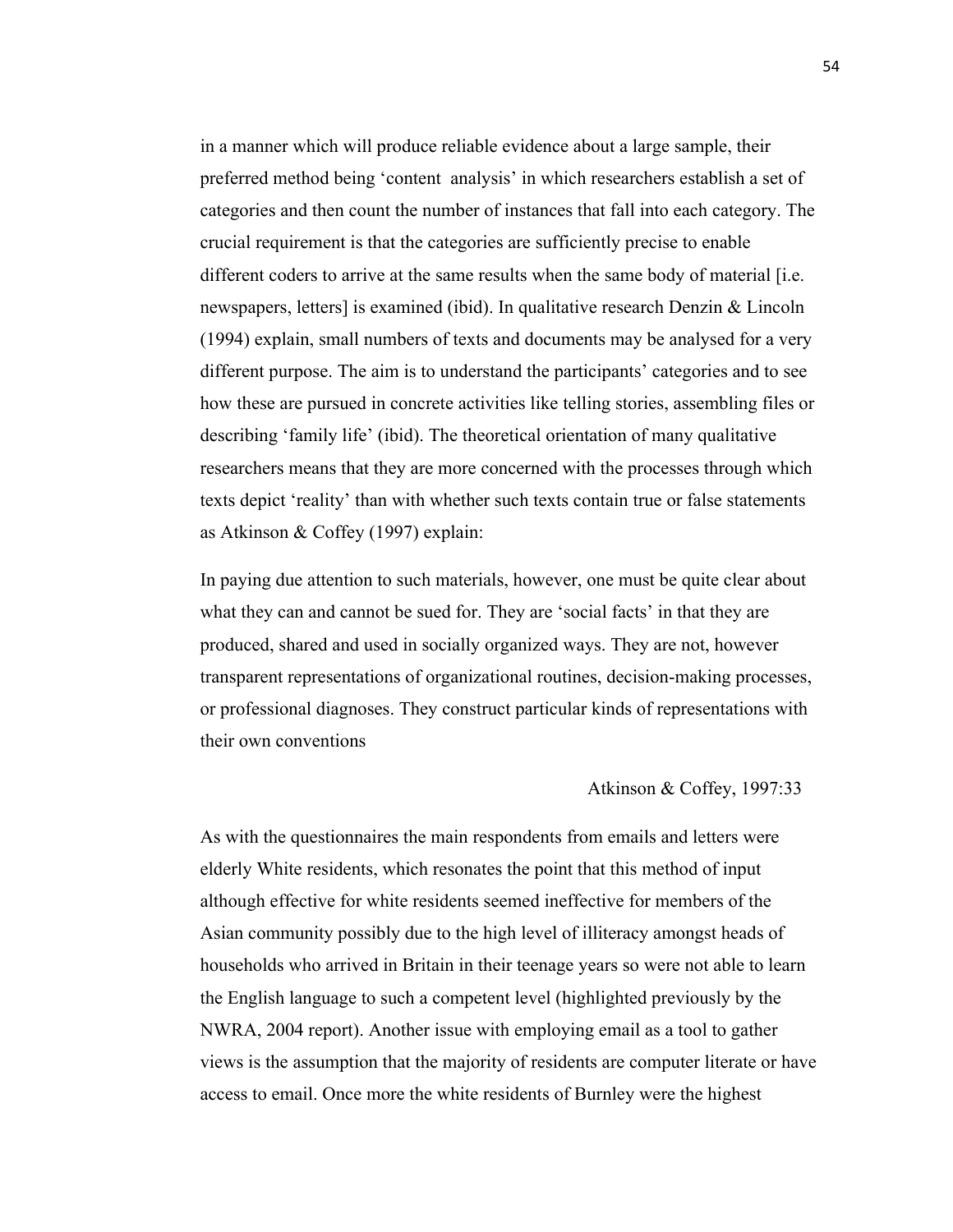respondents due to high levels of computer literacy in this community, whilst the low level of email response from amongst the Asian community could mean that there is a low level of computer literacy or little or no access to email at all.

The Burnley Taskforce also set up a website to raise awareness of their work which was visited over 700 times during a two month period. The taskforce employed the use of questionnaires to gather the views of young people and were distributed across schools, youth centers and recreation centers. Although the response rate for the youth questionnaire has not been mentioned in the Report, the effectiveness of the questionnaire method is debatable as a tool to gather information from young people. This point is important to make especially when four of Burnley's 16 wards, are within the worst 20% in England and 6 out of 8 school in Burnley achieved well below the National average for English (Clarke, 2001).

The method employed by The Burnley Youth Arts Partnership could have been more widely adopted by the taskforce. The Partnership organised graffiti boards on which young people could write their comments anonymously and organised art-based workshops to gather young people's views. Such a creative method of collating young people's views would yield greater results.

Overall, the multiple methods employed by The Burnley Taskforce were to some degree effective in collating information on the disturbances and the way forward. The combination of a quantitative questionnaire based method alongside qualitative focus groups was particularly successful and shows how a change of approach in methods can bring hard to reach communities in to the research process.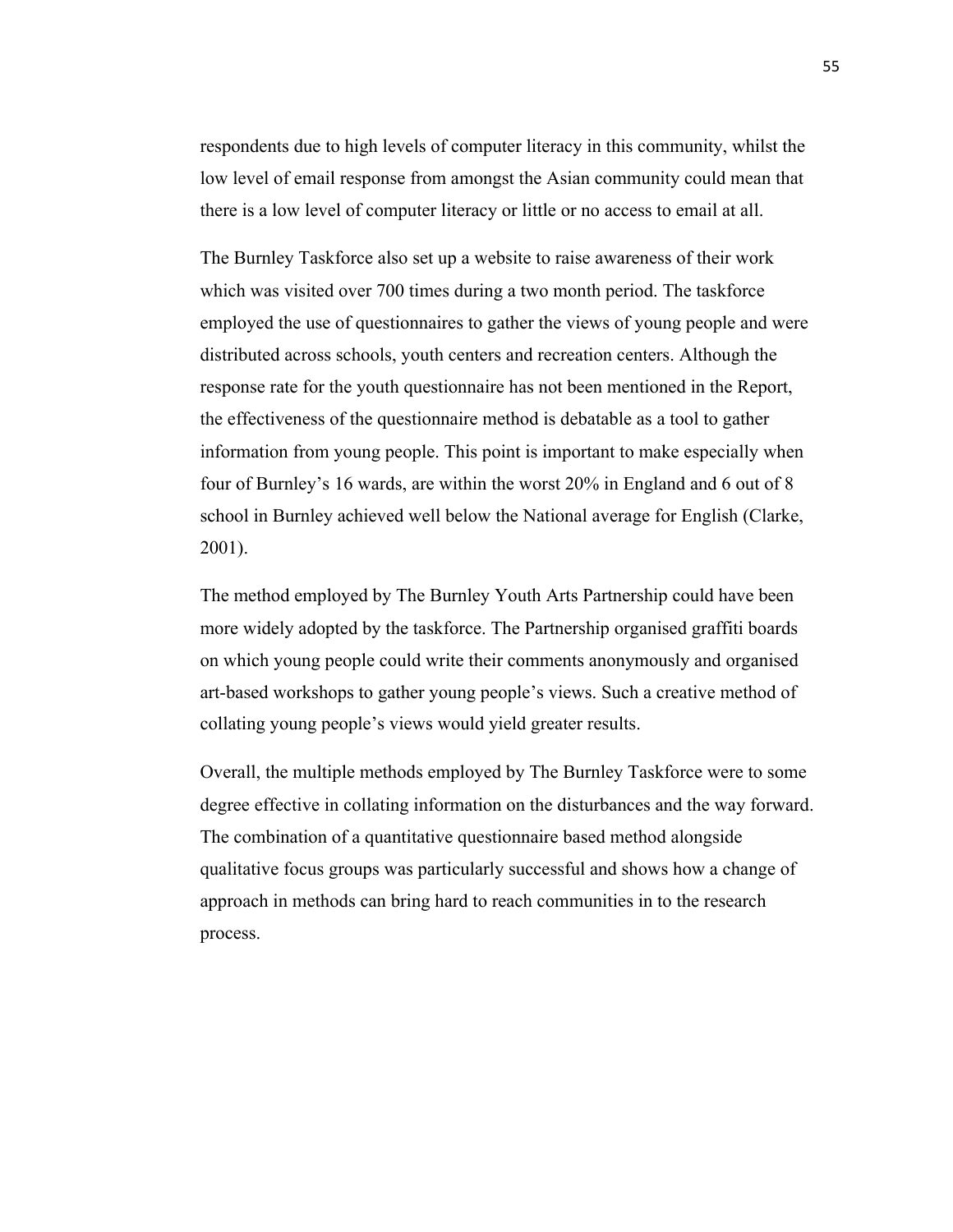## **The Oldham study (2001)**

Ritchie (2001) undertook research in to the state of community relations in Oldham. The methods employed were at variance to those employed in Bolton and Burnley. A qualitative approach was used and a drop-in-centre was leased in the Spindles shopping complex in the town centre where people were encouraged to email, phone and fax in their views alongside visiting the shop for a one-to-one interview. In total 915 people registered their views (ibid), the ethnicities of the which were as follows; White 77.38%, Black-Caribbean 0.33%, Black-African 0%, Kashmiri 2.73%, Irish 0.33%, Indian 0.22%, Pakistani 6.89%, Bangladeshi 2.40%, Chinese 0, Unknown 8.09% [Preferred to remain anonymous], other 1.64% (ibid).

The idea of leasing a drop-in-centre is controversial as firstly collating information from a representative sample of the Oldham population would prove difficult as the majority of the sample would derive from residents shopping in the spindles shopping complex, this in itself would narrow the diversity of the sample. Although in relation to the overall ethnic composition of Oldham which constitutes; White British 84.4%, Pakistani 6.3%, Bangladeshi 4.5% (Census, 2001) the sample obtained was fairly representative. It can however be argued, that to obtain the representative gender, class and social stratification could have proved difficult. A more effective method of consultation could have been to conduct focus groups in the Wards of Oldham which were the hotspots for community tension (similar to the focus groups held in Burnley).

The Oldham panel also consulted with 87 organisations to gather and collate their views alongside faith leaders. 200 youngsters also participated in consultation with panel members and a community facilitator. Although the input of youngsters was vital to the Review, more creative methods could have been employed (such as the Burnley Arts Project) as the total young population of Oldham stood at 54,700 (Census, 2001) with around 16% being in the 11-18 age range.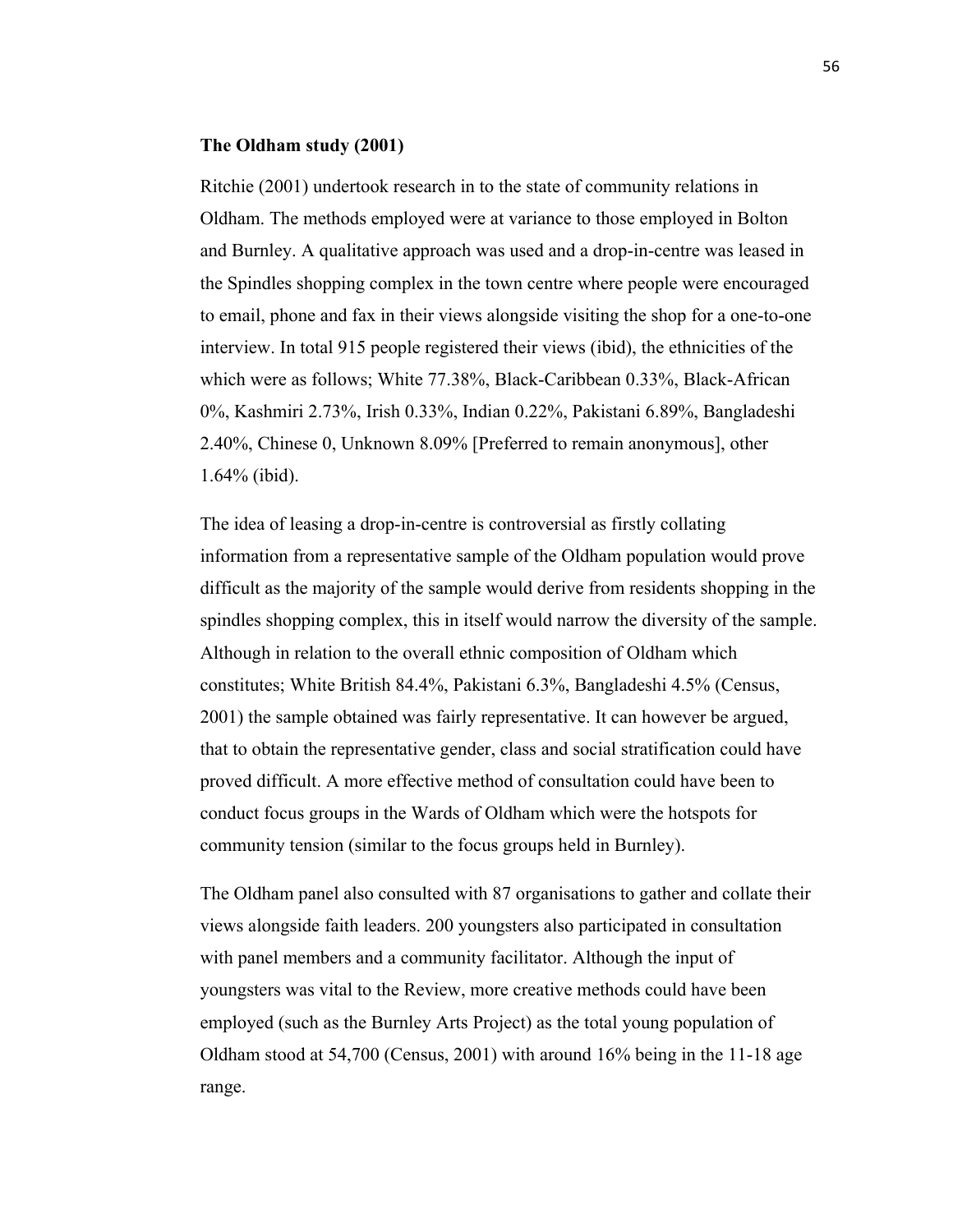Overall the method employed by Ritchie (2001) was effective in that a representative sample of Oldham's population was consulted but the validity of the data can be called in to question at gender, Class and social stratification have not been represented in the sample. In addition if a more creative method was used to engage young people's views this could have resulted in better consultation with young people.

# **Learning from the Methods employed by The Oldham, Burnley and Bolton studies.**

During the course of evaluating the effectiveness of the three pieces of social research in Bolton, Burnley & Oldham, it can be seen that there is a clear need to formulate a detailed and comprehensive methodology in order to gain maximum benefit from the research conducted. The methodologies employed by the studies conducted in Oldham, Burnley and Bolton had their respective strengths and weaknesses, and these have been considered by the author. In order to formulate an effective methodology which will be able to assess the community cohesion framework and the meanings members of the Asian community ascribe vocabulary within the framework it is imperative to take the strengths and weaknesses in to account.

# **Developing an Appropriate Methodology to Address my research questions**

For the purpose of my study the questions that were prepared were to gauge a deeper understanding of meanings members of the Asian community to vocabulary within Cantle's (2001) community cohesion framework. These questions could have been adapted so that they could be utilised in a focus group setting. However, the reason why this methodology was not employed relates to issues around power dynamics.

Morgan (1997) explains how the researcher should be exquisitely aware of power dynamics and be able to facilitate well-these crucial skills. In addition focus groups could stray in to dead-end irrelevant conversations, which cause time loss.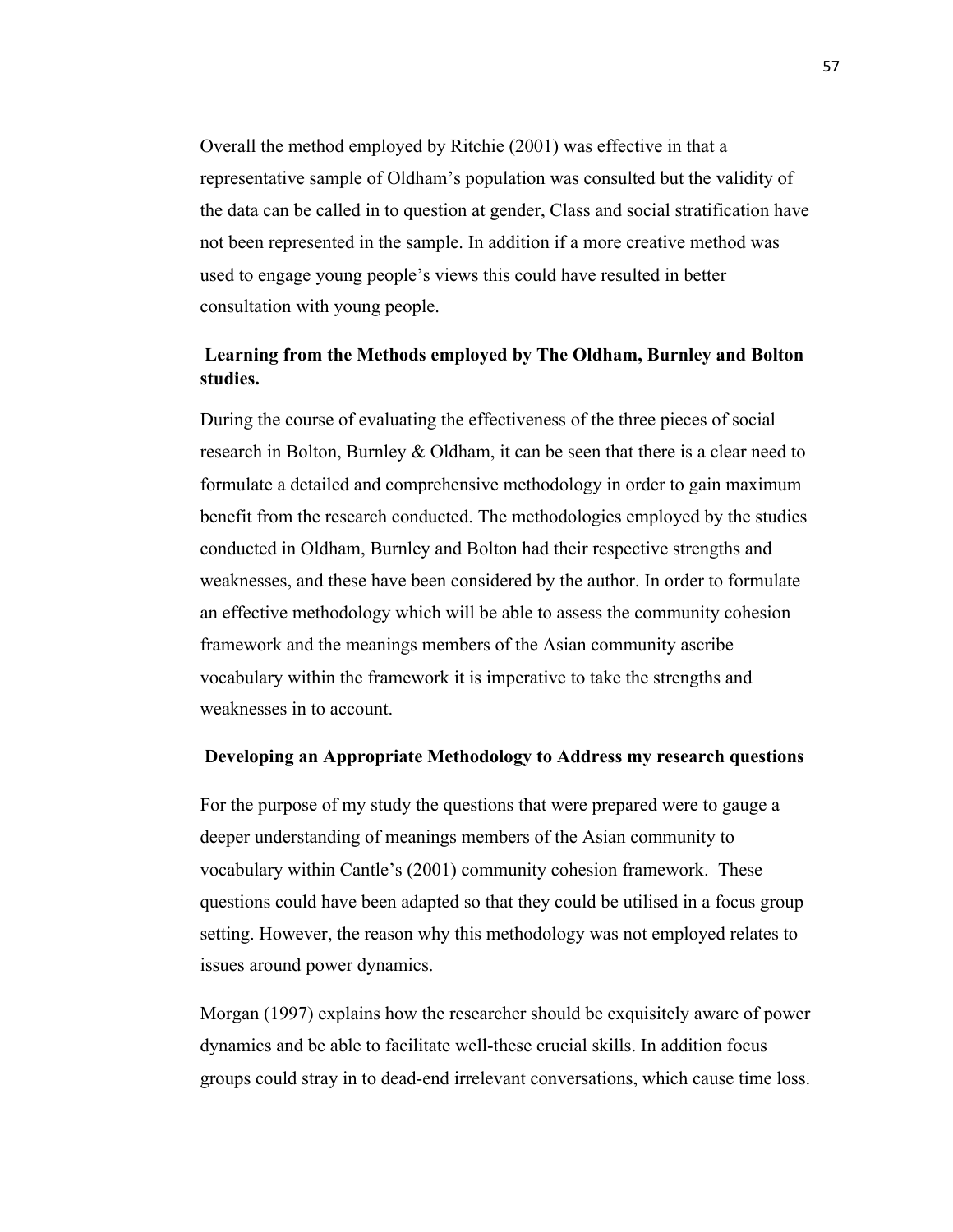The facilitator has less control over the group; in the interest of keeping conversation flowing and thus focus groups can become hard to manage (ibid). Morgan (1997) also explains how focus group analysis is difficult because the researcher needs to be constantly aware of the context within participants spoke, whilst logistical problems may arise from the need to manage a conversation while getting good data.

In the Asian community women are culturally more silent and discreet then men. For this reason having a focus group could have meant group discussion being dominated by males. In addition many of the female participants find it culturally unacceptable to sit with males, thus a mixed - gender focus group would cause problems as many females would not be prepared to participate or be unable to participate fully.

For the purpose of the authors study, questionnaires and surveys were deemed inappropriate because this method added little value for examining complex social relationships or intricate patterns of interaction. The purpose of the research project is to illicit a deeper understanding of the meaning participants give to key words and phrases within the community cohesion framework. For this reason qualitative interviews were deemed appropriate because they would allow the interviewer to probe beneath the surface, requesting clarification and expansion on responses, understanding the meanings, exploring opinions and experiences of interviewees. This deeper level of engagement would not be possible through questionnaires and surveys. In addition the ten questions which are to be asked to participants have been specifically formulated to ensure that key vocabulary are explored across the four main points of the community cohesion framework, as outlined by the illustration below overleaf: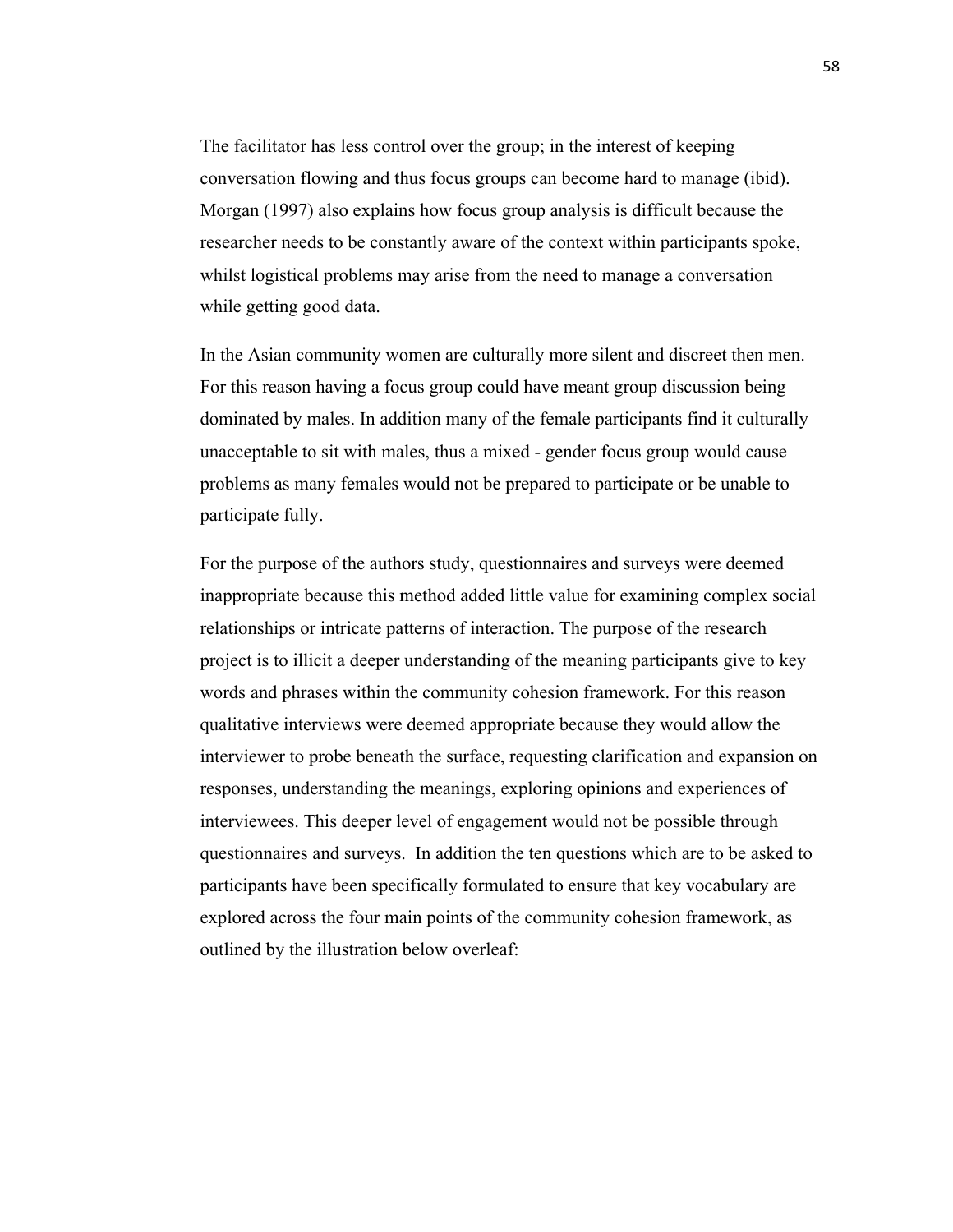

**QUESTION [10] OF THE INTERVIEW AIM TO ASSESS THE OVERALL EFFECTIVENESS OF THE VOCABULARY OF THE COMMUNITY COHESION FRAMEWORK.**

# **Nature of research questions**

The ten questions which the author set out to ask each of the participants during qualitative interviews focused on gauging a deeper understanding of the meanings members of the Asian community ascribe to key vocabulary within this framework. The discussion in Chapter 1 around a crisis of coherence in British identities served as a catalyst for formulating questions that would elicit a deeper understanding of interviewees' interpretations of the vocabulary within Cantle's (2001) Community cohesion framework. In addition the literature review (see Chapter 2 for further discussion) has shown how open Cantle's (2001) community cohesion framework is to competing definitions and interpretations. There are many words and phrases which feature within Cantle's (2001) community cohesion framework such as: *community*, *common sense of belonging*, *value, respect, difficulty, unfairness*, *getting on* and *mix*. It is the probing and unpacking of these words and phrases by the participants that the questions are concerned with and formulated for. It is therefore important to utilise methods which can meet the aims that have been stated in Chapter 1. Furthermore in addressing this crisis of coherence in British identities (see Chapter 1 for a discussion on this term) participant's perceptions and understandings of the vocabulary within the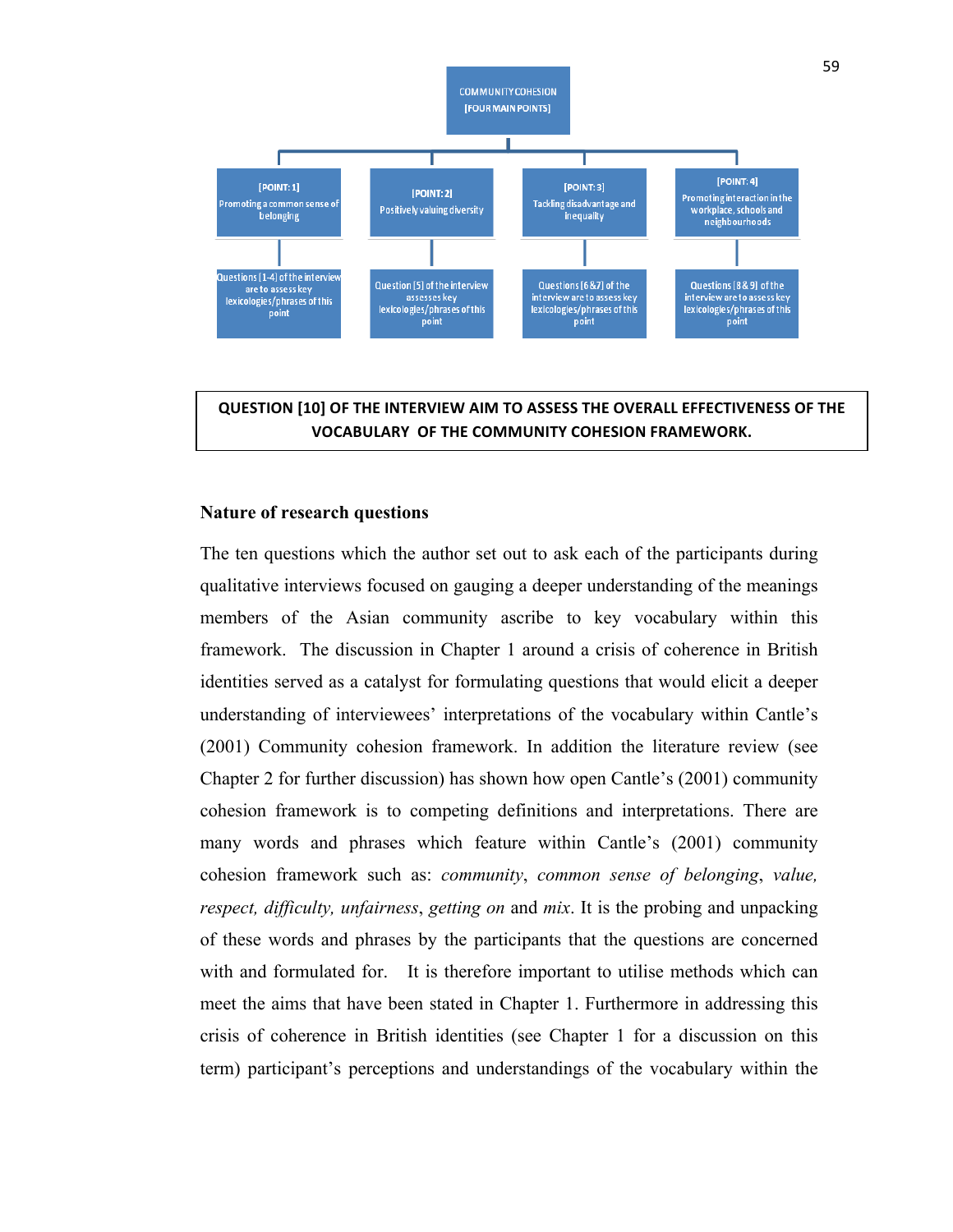community cohesion framework will be compared (see Chapter 6) to Cantle's (2001) to assert the extent to which they corroborate.

#### **Analysis**

In writing up a qualitative methodology we need to recognise: The contested theoretical underpinnings of methodologies, the contingent nature of the data chosen and the likely non-random character of the cases studied (silverman, 2000). It is an often mentioned fact that qualitative researchers can work fruitfully with very small bodies of data that have not been randomly assembled. One important point to remember in a qualitative methodology is to explain how we can still generalise from an analysis of such a small body of data.

In this regard the research questions are aimed at eliciting a deeper response from the participants. For this reason the questions are mostly open-ended in nature: '*What does a 'common sense of belonging' mean to you? In your opinion how do you think people can 'value and respect' each other? In your community do you mix with people of a different colour, Religion, Ethnicity, background to yours?'* In addition phrases such as '*explain your view, talk about your negative or positive experience, If yes was it a 'good' or 'bad' experience, If no, what do you think prevents people coming together?',* will ensure that participant's answers are probed in detail. This approach can be viewed as complying with *emotionalist* and *constructionalist* views of qualitative data. In the case of the former it is argued that interviews are more about ascertaining facts or beliefs out there in the world, and this position stipulates interviewers should try to ask questions in an atmosphere which allows open and factual communication. (Holstein & Gulbrium, 1997)

The latter, *Constructionism* advocates that interviewers and interviewees are always actively engaged in constructing meaning, rather than treat this as standing in the way of accurate depictions of 'facts' or 'experiences', how meaning is mutually constructed becomes the researcher's topic. Because of this, research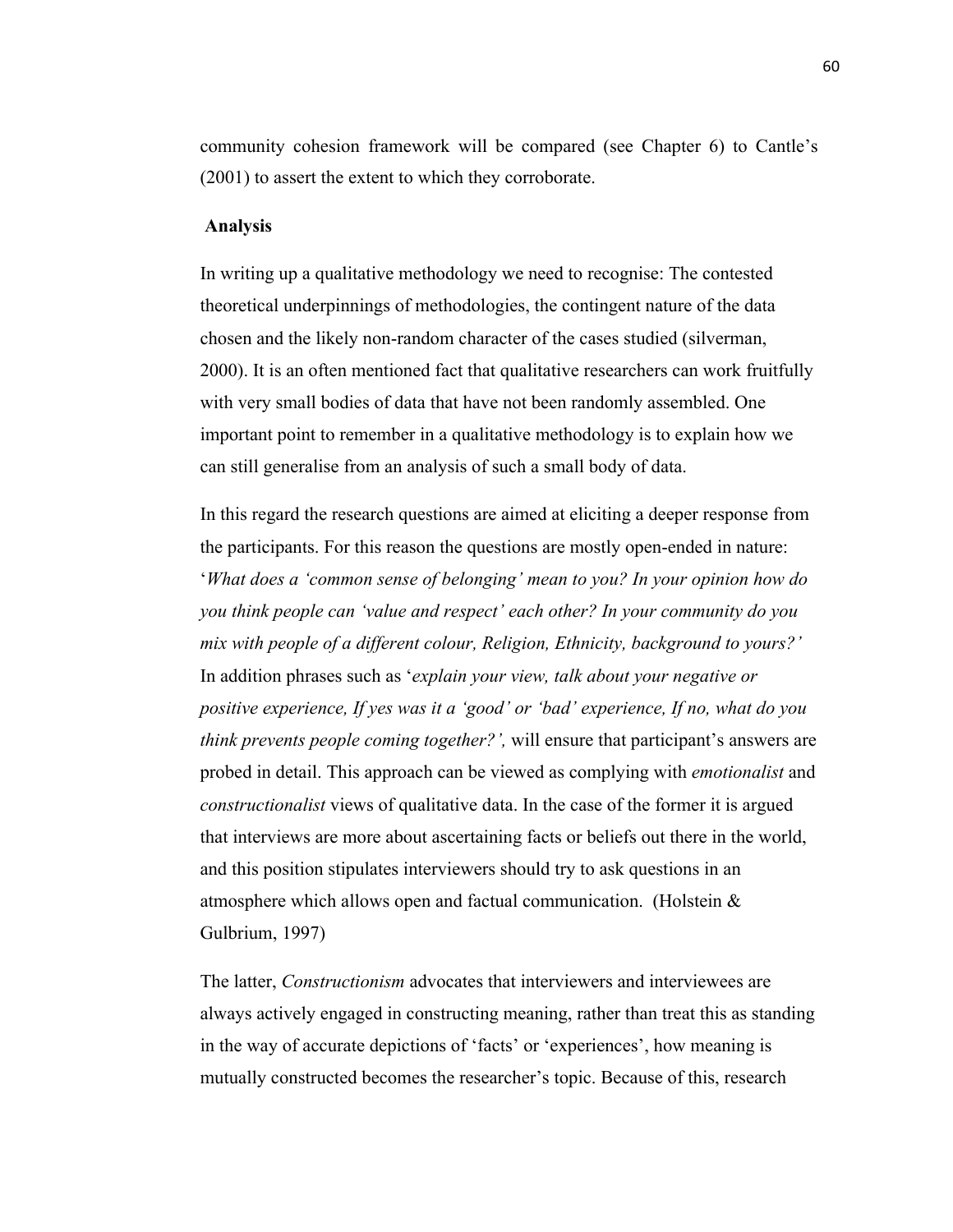interviews are not treated as specially privileged and other interviews such as professional-client interviews are treated with equal interest; the interviews are treated as topics rather than a research resource. The focus remains more on how interviewees construct narratives of events and people and the turn-by-turn construction of meaning (ibid).

Because the author is seeking to engage participants to ascertain the meanings they ascribe to certain keywords and phrases within the community cohesion framework, it was felt that adopting such a structure for the questions would yield the best results.

# **An effective methodology for the author's study**

My earlier evaluation of the three methodologies (of the Bolton, Burnley and Oldham study) concluded that a semi-structured interview approach should be chosen. For this small scale study interviewing thirty unemployed members of the Indian, Pakistani, Bangladeshi community was advocated. The sample would consist partly of males and females half of which were over the age of thirty and half of which were under the age of thirty. The interviewees were recruited with assistance from the Bolton Council of Mosques, with interviews taking place at the organisation or at the participant's residence (see Appendix A: Access agreement). The participants would be shown a brief presentation (see Appendix B: Presentation) (approximately 5-10 minutes) about community cohesion and would be asked ten questions, with the interview lasting around thirty-five minutes.

In order to try and fill a gap in research methodology, The Asian community was chosen for interview because the violent disruptions of 2001 were in communities which were of this ethnic composition. A deeper understanding of the meaning this community ascribes to key vocabulary within the community cohesion framework is ideal, in order for the government and other agencies to formulate more effective policies and project delivery. This is in contrast to the approach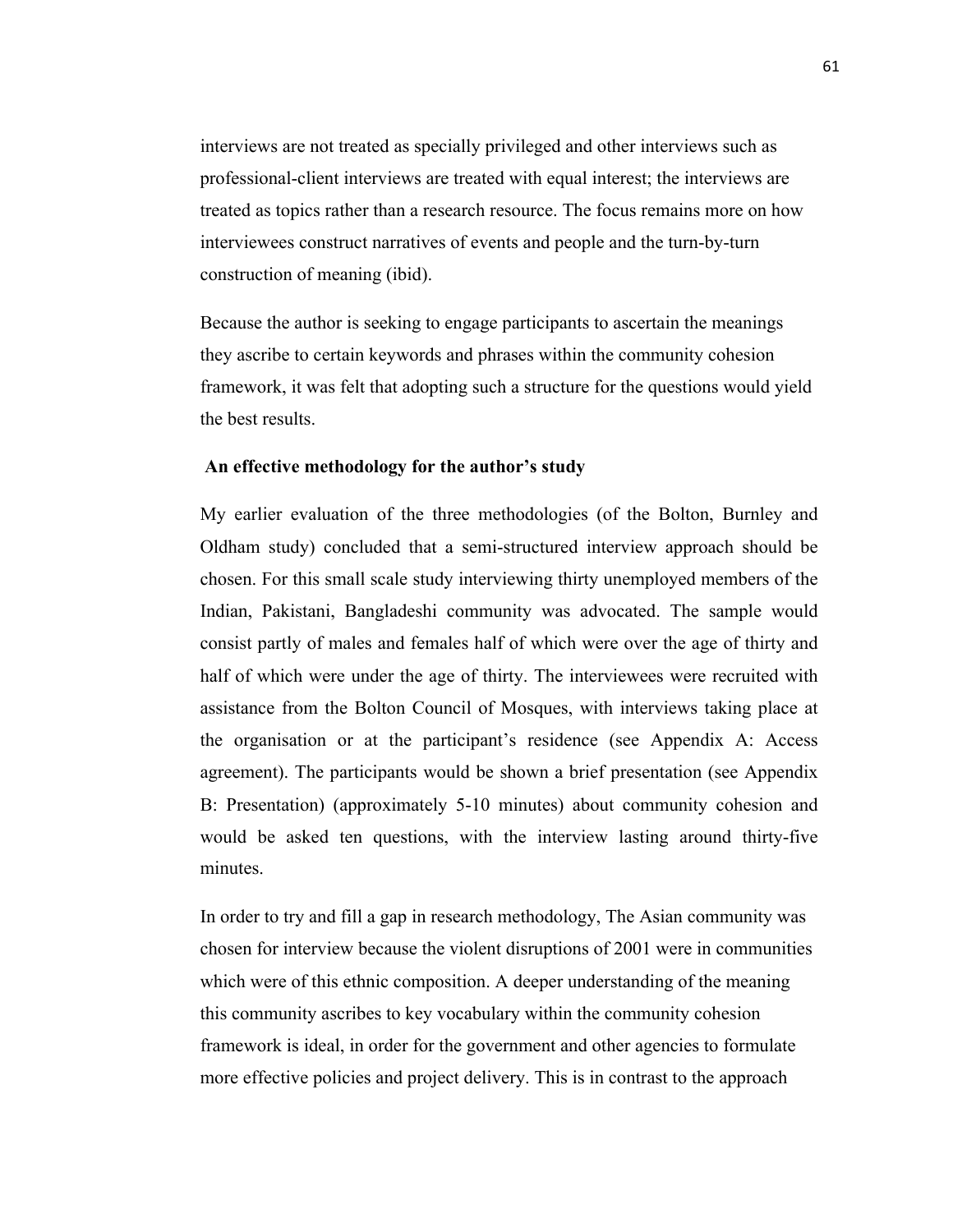taken by the iCoCo Bolton (2007) report which interviewed community leaders and heads of Council departments. Subsequently the Asian community is a key stakeholder in community cohesion discourse because many of the reports (Ouseley 2001, Ritchie 2001, Denham 2001, Cantle 2001, and Clarke 2001) have highlighted areas where members of the Asian community *live parallel lives*, an issue which many believe might be a catalyst for fueling extreme ideologies. In this context, the Asian community in Bolton is also a priority group for the government as many segments can be influenced by violent extremist ideology for which reason Bolton has received funding from the 'Preventing Violent Extremism' initiative (as discussed previously in chapter 3).

In addition the reports highlighted how members of the Asian community traditionally live in enclaves with little or no contact with other ethnicities or races (ibid),

In order to keep a gender balance in the study; fifteen males and fifteen females were chosen from the Indian, Pakistani & Bangladeshi communities [which make up the Asian composition in Bolton]. The reason for inclusion of Asian females in this study is that the female voice is unheard in many Asian communities, yet the majority of times women can contribute from a wholly different angle on cohesion debates. Many Asian women for example (fully veiled), are responsible for dropping off and picking up children from school this aspect is vital from a community cohesion perspective as their perceptions and interpretations of the interaction they have with other cultures and groups on this journey is invaluable for the study. This gender grouping will be further stratified by age and divided along the age categories of over thirty and under thirty to ensure age representation.

The word *Asian* is to be utilised rather than *Muslim* when describing the sample, although the sample is to consist of Muslim members. This is because religious identity and place of birth are perceived as two separate entities within the Muslim community. Many Mosques and Muslim supplementary schools both in Bolton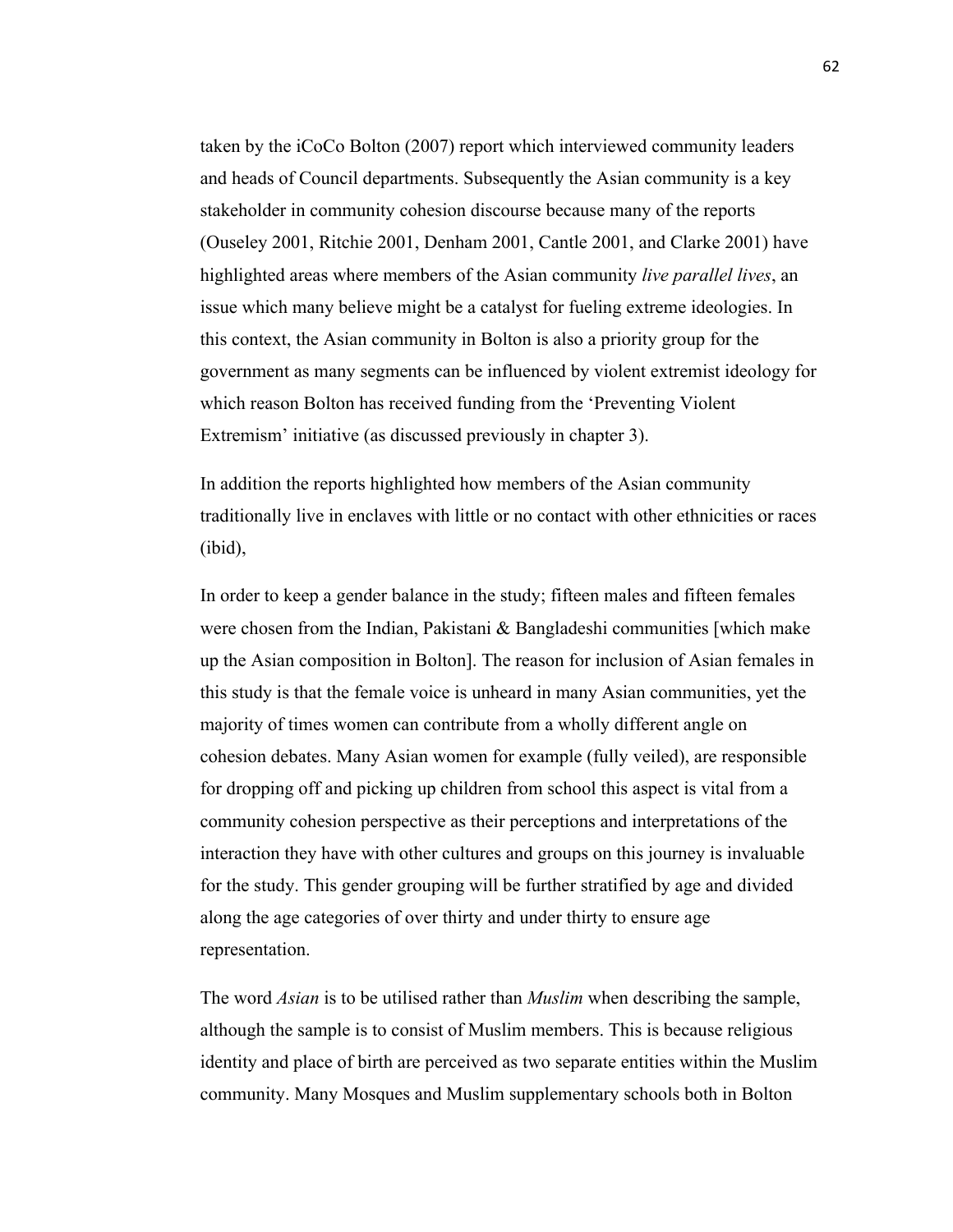and across the United Kingdom have been founded on ethnicity rather than religion and ethnic tension between Indian, Pakistani and Bangladeshi communities is common (Nagshbandi, 2006a, 2006b).

Thirty members of the Asian community will be chosen as it is a convenience sample for this small scale study and the analysis of data within the time frame is realistic. Unemployed members of the community will be chosen because levels of community cohesion could inextricably be linked with deprivation (DCLG statistics.gov, 2007). Government statistics also show that those areas which have a high level of deprivation tend to have a low level of community cohesion (ibid). This was outlined by the ranking of Oldham, Burnley and Bradford in the government's deprivation indices as severely deprived and the subsequent riots that occurred in those towns could be seen as a foundation for this thesis. This debate has been explored by Simpson (2007), who goes on to argue that more affluent communities tend to enjoy high levels of community cohesion. For this reason unemployed members of the Asian community could be seen to offer clearer perceptions and interpretations of vocabulary within Cantle's (2001) community cohesion framework.

Referring back to the ICoCo (2007) review of community cohesion, the interviewing of middle-class affluent council managers and directors of community organisations, it could be argued, had limitations. This is because these participants could have spoken from their own experiences of community cohesion living in affluent areas of the borough. This is a phenomenon termed *gated communities* and explored by Blandly (2006) . The assistance received in the recruitment of the sample is vital for swift recruitment of participants because of time restraints. Recruiting thirty members of the Asian community which met the criteria of the study (i.e. male, female, over the age of thirty, under the age of thirty, unemployed, Indian, Pakistani, Bangladeshi) would have been extremely difficult for the author, given that the time and resources were viable for a small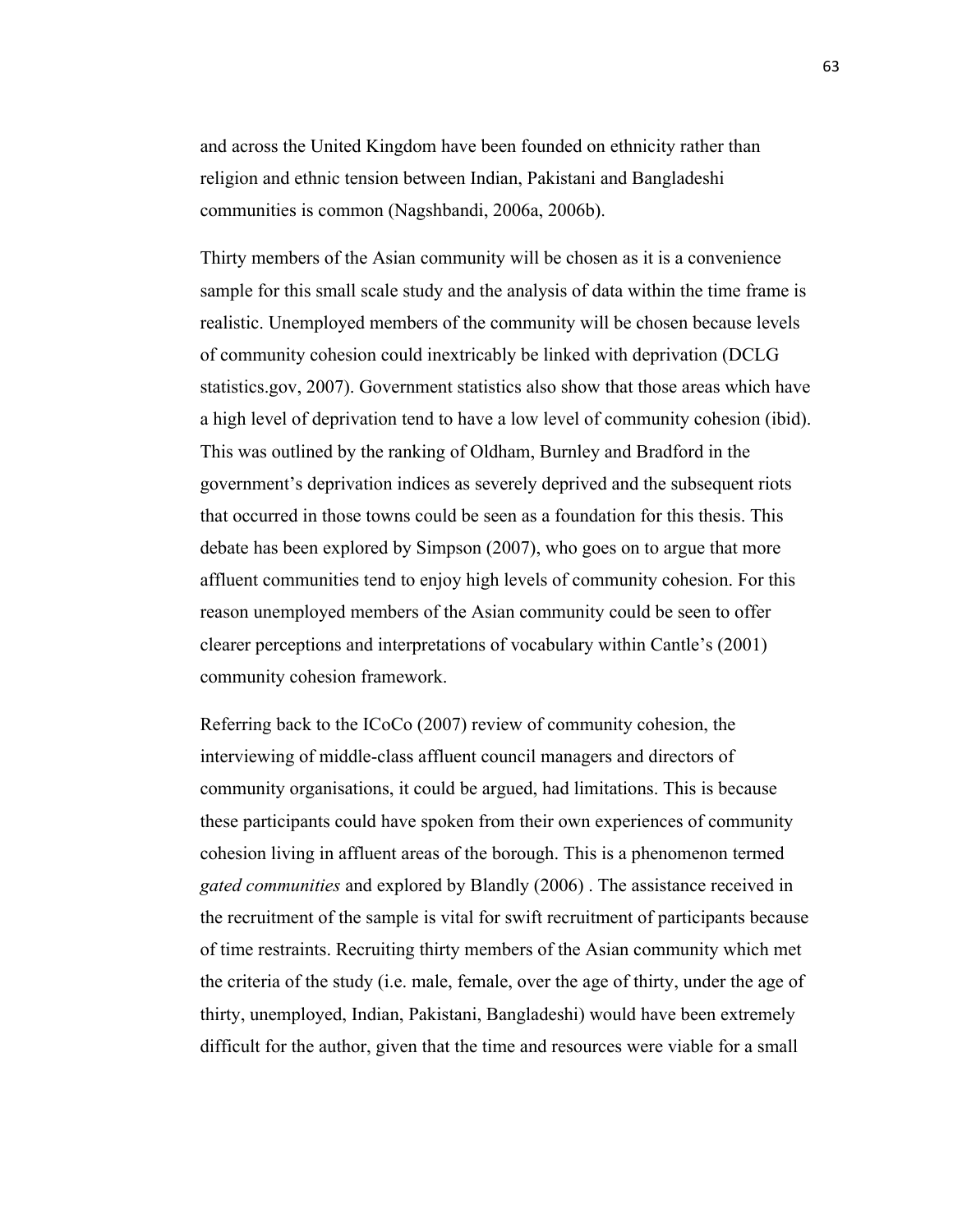scale stud. Advertising and utilising other channels of media would not have been feasible.

The option of interviewing participants at their residence is important for creating a non-intimidating atmosphere with which the participants are comfortable with. The study might also recruit female participants who might be talking about their experiences for the first time in their lives.

In order to try and fill a gap in research methodology the author's sample will be as representative as possible, this was not the case with the iCoCo Bolton report (2007) which used a large unrepresentative sample in terms of communities, gender and age (refer to chapter 3) . In contrast this study intends to include a sample which strives to be as representative as possible in comparison to the iCoCo (2007) study.

The methodology strives to ensure that only that group is interviewed within the Asian community whose responses can gauge a better understanding of the interpretations and perceptions that are ascribed to vocabulary within Cantle's (2001) community cohesion framework, thus seeking to fill a gap in knowledge and understanding.

The pre-interview briefing exposes participants to council messages and pictures that they see every day on billboards, council vehicles, when accessing council services and when receiving or reading council literature (see Appendix B

Presentation shown to participants). An example of which is of Bolton Council advertisements with pictures of ethnically mixed community members and Messages such as, *'your part of the Bolton Family'* and *'we value diversity and want you too'*. The impact of these images would no way influence a particular pattern of thought and the idea of structuring or influencing participant's answers can be discredited.

The standardised questions that will be asked to participants differ from those asked by iCoCo (2007) in that they are geared towards eliciting a more detailed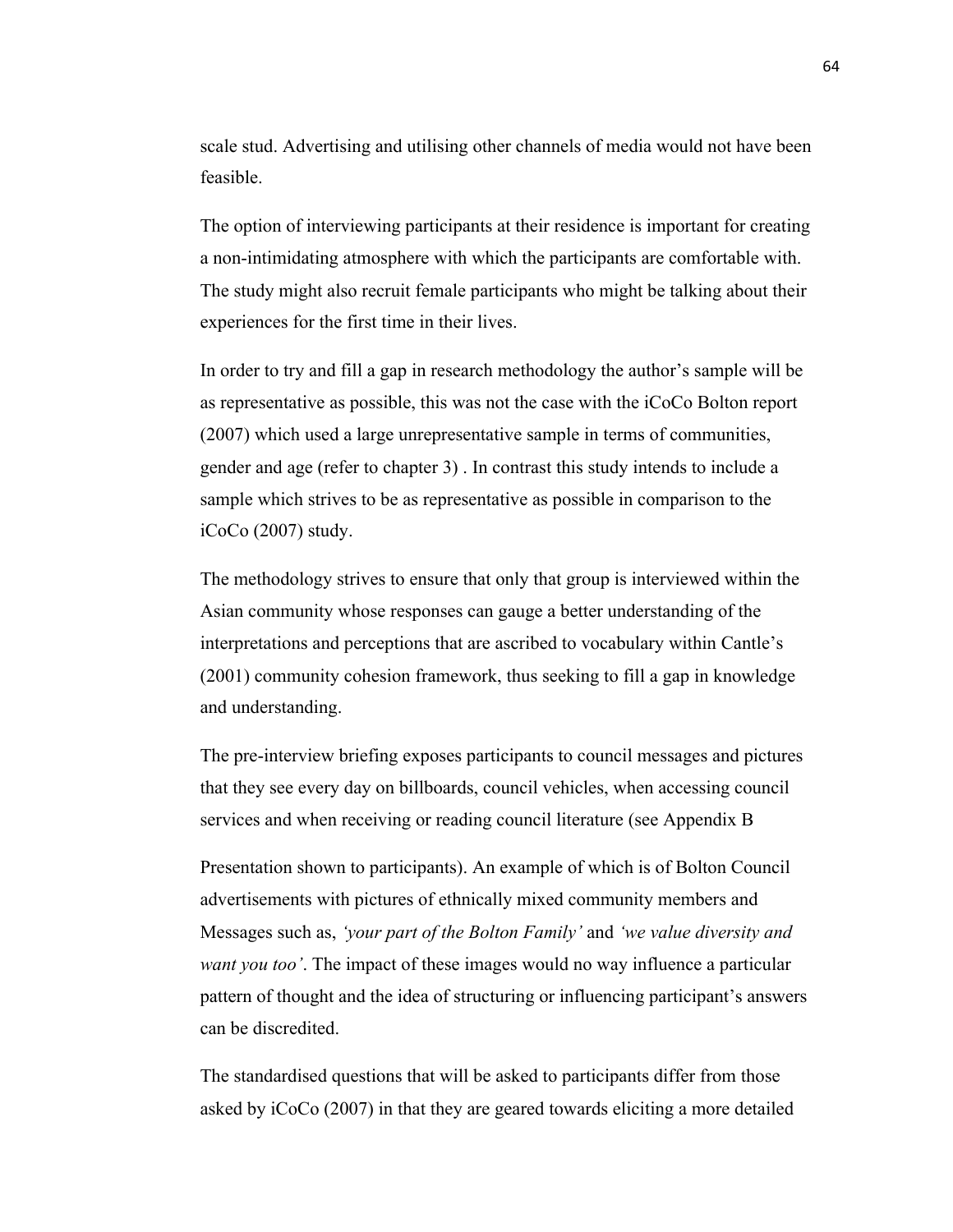response from participants which was not the case with the questions posed by iCoCo (2007).

The data would be analysed through the constant comparison method, which Glaser (1978) explains have six steps:

- **1.** Begin collecting data.
- **2.** Look for key issues, recurrent events, or activities in the data that become categories for focus.
- **3.** Collect data that provide many incidents of the categories of focus with an eye to seeing the Diversity of the dimensions under the categories.
- **4.** Write about the categories that you are exploring, attempting to describe and account for all the incidents you have in your data while continually searching for new incidents.
- **5.** Work with the data and emerging model to discover basic social processes and relationships.
- **6.** Engage in sampling, coding, and writing as the analysis focuses on the core categories.

Glaser's (1978) six step approach to constant comparison will be utilised as a framework for qualitatively analysing all ten questions. This approach will ensure consistency across the data set. Analysis of the data through qualitative software was considered but as Mason (1998) advocates, this would not permit for deeper engagement with the data, as is the case with the constant comparison method. The method allows for the data to be read at deeper literal, interpretive or reflexive levels (ibid).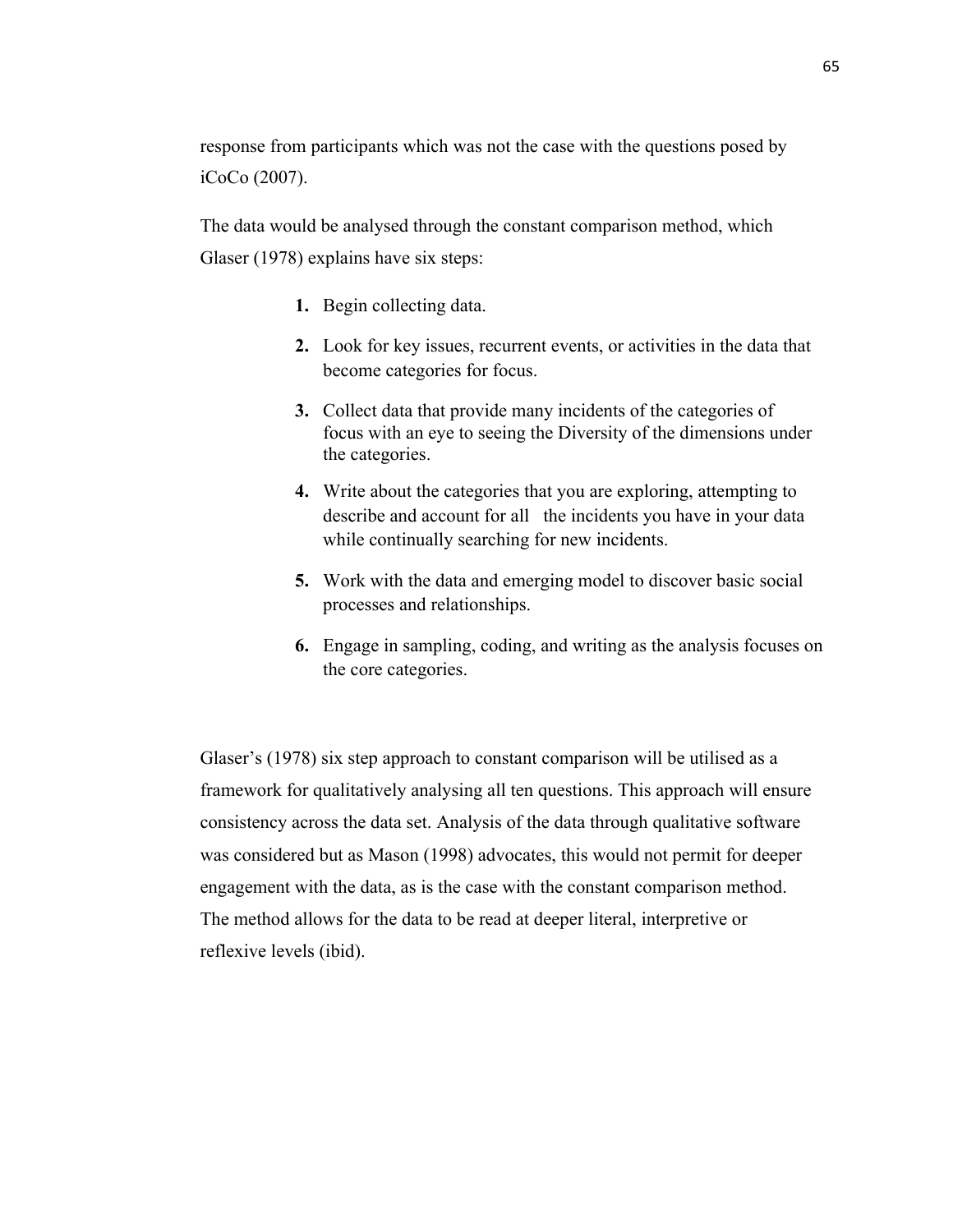#### **Ethical issues**

The research was carried out in accordance with the University of Bolton's Ethical procedures and Social Research Council Ethics Framework (see Appendix F: SRCE procedures, see Appendix D: Ethical procedures of the University). In addition all participants consented to take part in the study. (Appendix C: Consent form).

## **Reflexivity**

I acknowledge the possibility of researcher influence as I am an Islamic priest and occupy a prominent position in the communities power structure which I seek to interview, this may potentially have an impact on power relations, my approach will be to critically reflect on this during the research process and on the assistance from religious organisations in the recruitment of participants for the study, which could affect my findings. I acknowledge that other venues for interviewing could have been used such as local community centers' and public places. The data would be analysed through a variety of methods including Qualitative software or constant comparison, in the case of the latter I would compare an interview with others and try to generate common themes and patterns.

An important part of the research process is reflexivity, which is described by Nightingale and Cromby (1999) as:

Requiring an awareness of the researcher's contribution to the construction of meanings throughout the research process and an acknowledgment of the impossibility of remaining 'outside of' one's subject matter while conducting research. Reflexivity then, urges us to explore the ways in which a researcher's involvement with a particular study influences, acts upon and informs such research.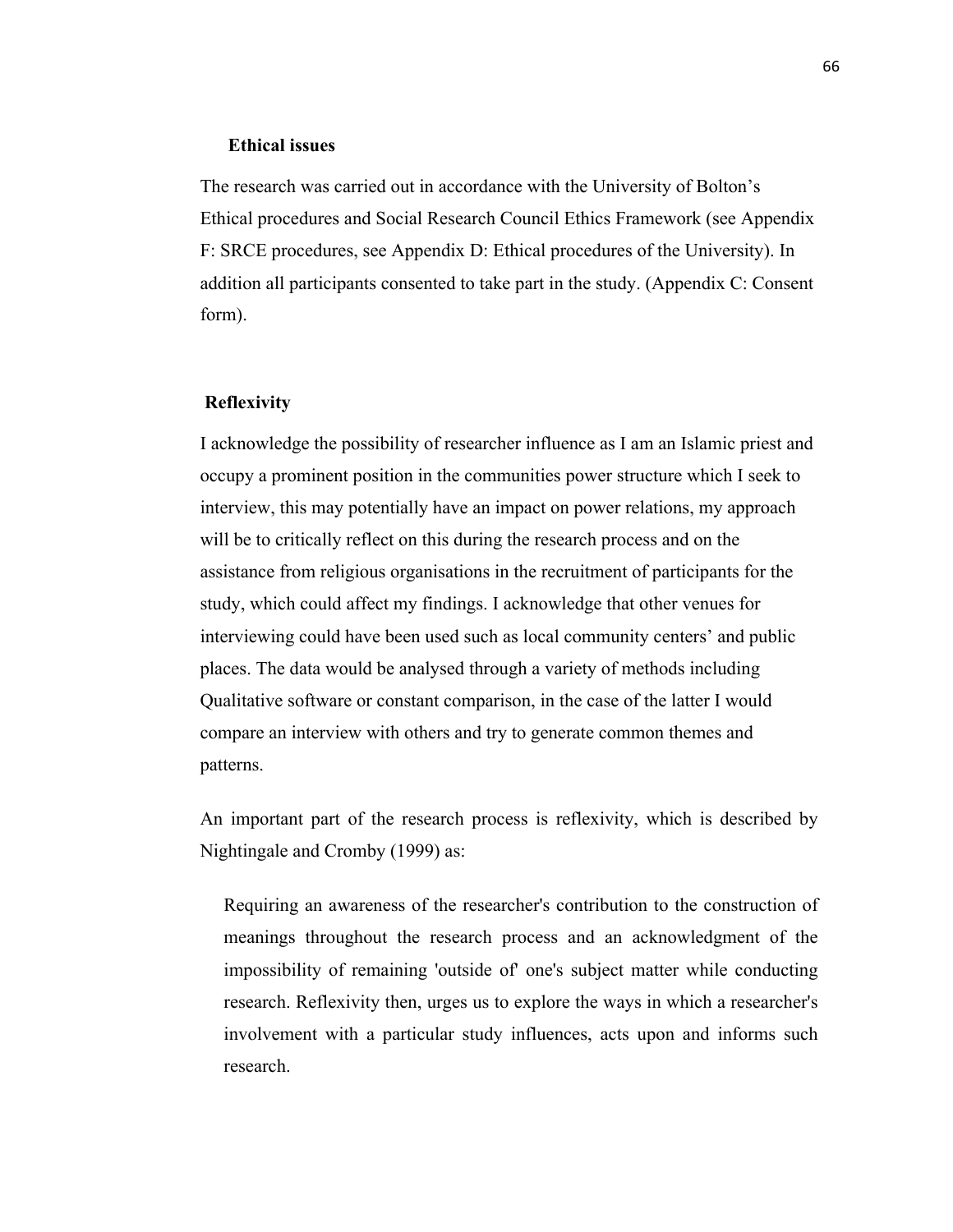This concept is further divided by Willig (2001) along personal and epistemological lines. The former relates to:

Reflecting upon the ways in which our own values, experiences, interests, beliefs, political commitments, wider aims in life and social identities have shaped the research.

# Willig,2001:10

Whilst the latter requires us to engage with:

How the design of the study and the method of analysis 'constructed' the data and the findings? How could the research question have been investigated differently? Thus, epistemological reflexivity encourages us to reflect upon the assumptions (about the world, about knowledge) that we have made in the course of the research, and it helps us to think about the implications of such assumptions for the research and its findings.

Willig, 2001:10

In engaging with personal reflexivity, I acknowledge that being a practicing member of the Muslim community, many interviewees might feel that I would identify with all their views. As Hockey (1993 in Gallais, 2003:3) explains that with 'insider research' there is the fear that 'taken-for-granted assumptions' could remain unchallenged, whilst there was less likelihood of the researcher experiencing any 'culture shock or disorientation'. I also recognise that Participants could as a result of my pastoral/religious role divulge 'intimate details of their lives', (Hockey, 1993 in Gallais, 2003:3) because they perceive me as someone 'sympathetic'. Thus, this could have an effect on my findings. This power structure could be viewed in a wider foucaultian (Foucault, 1972 in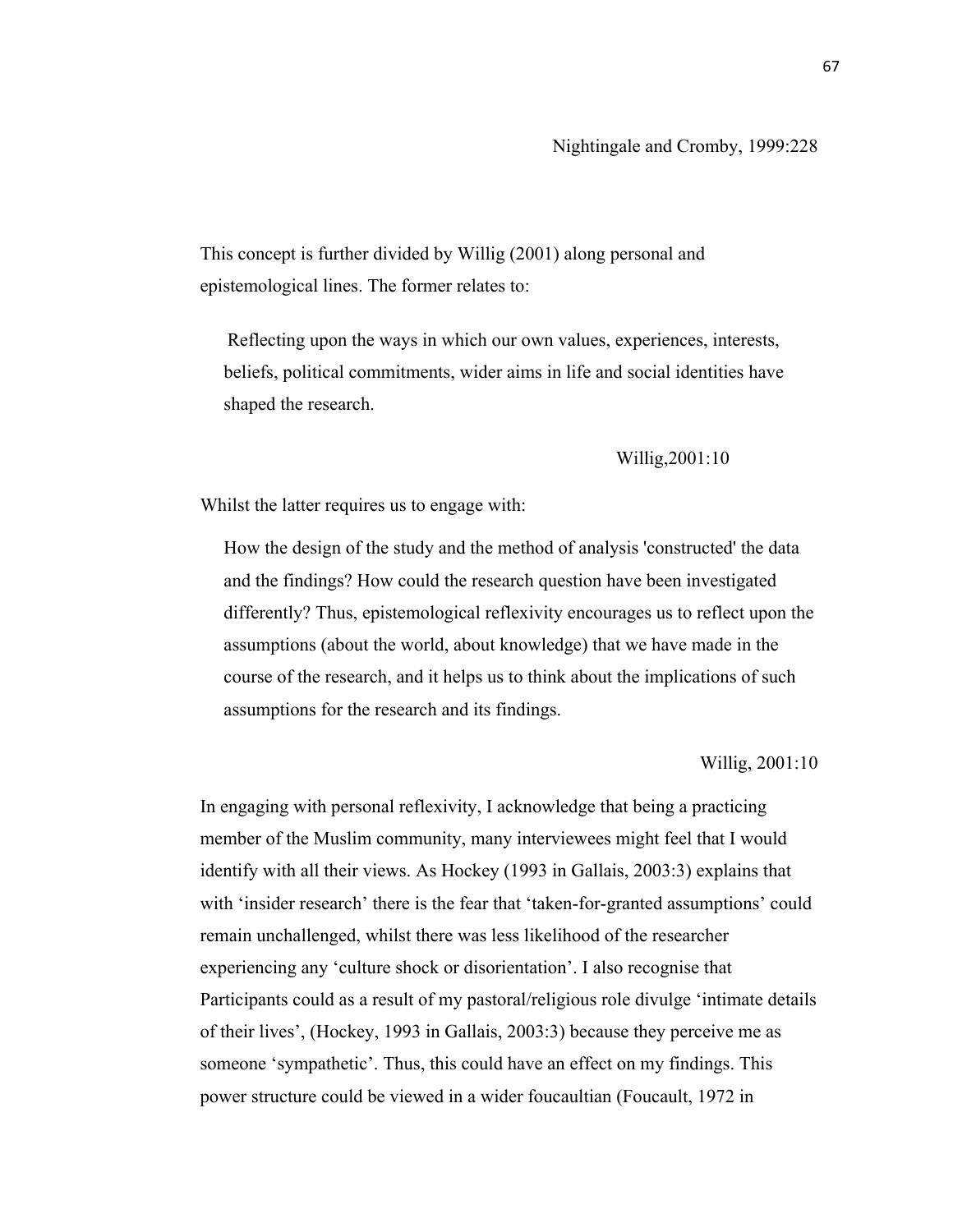Alvesson & Skoldberg, 2000) discourse. In addition being male and interviewing female members of the community could affect the research findings.

In engaging with epistemological reflexivity, I acknowledge the sensitive nature of the topic I wish to research. The current political debates around immigration, religious tolerance and citizenship are ongoing and could affect the opinions and beliefs of interviewees. This could subsequently have an effect on the research findings. Research in to routine policing in Northern Ireland (Renzetti and lee, 1993) is an example of the problems that such research could encounter. In addition other venues for interviews could have been used such as community centers and public places. My approach has been to critically reflect on the various limitations mentioned during the research process.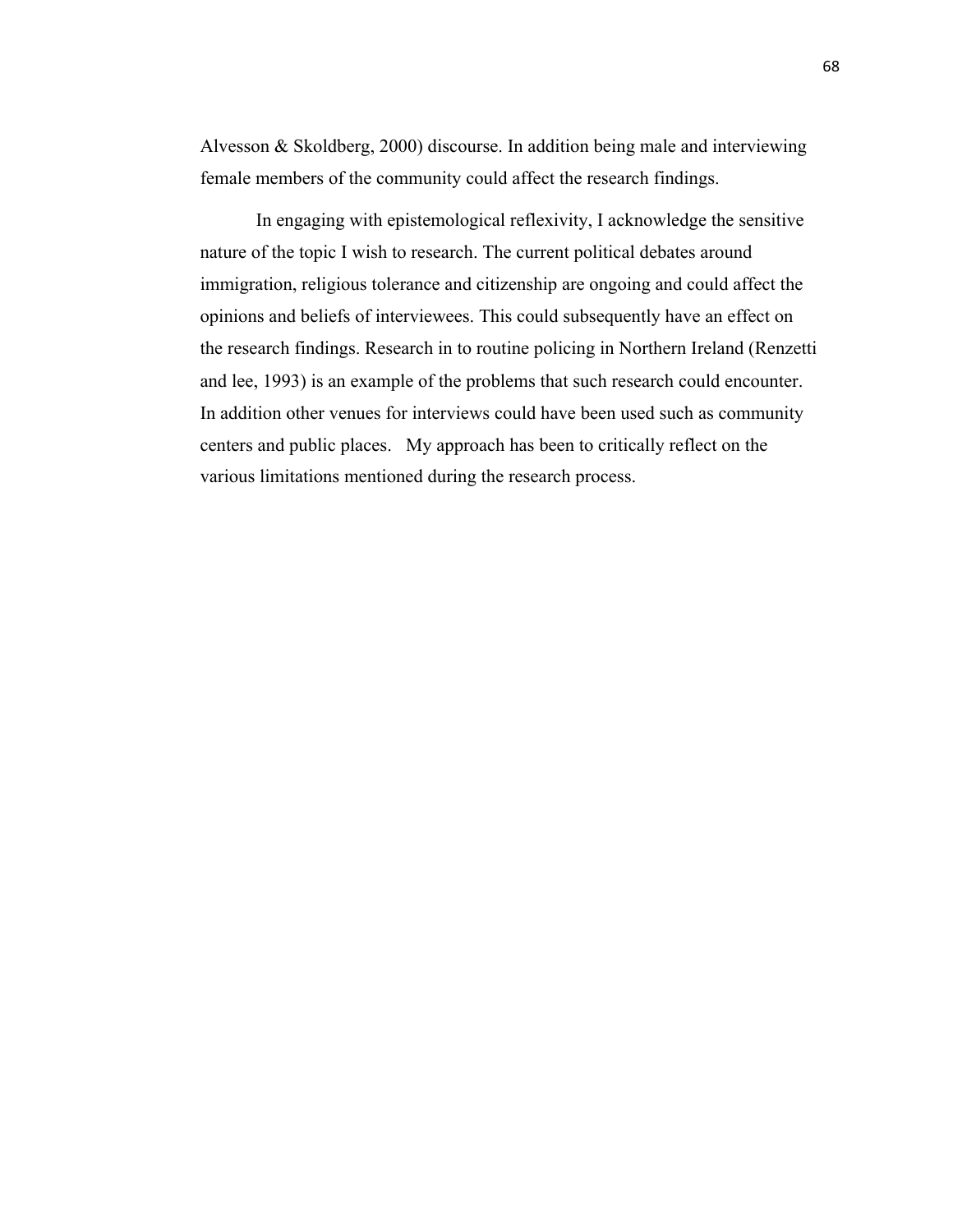# **CHAPTER FOUR FINDINGS: MEANINGS OF 'COMMUNITY'.**

In the previous chapter a gap in knowledge and understanding was identified in a recent study conducted by the institute of Community Cohesion (2007) in Bolton. A qualitative methodology was employed by the author with variables that would elicit a deeper understanding of the perceptions and interpretations members of the Asian community ascribed to vocabulary within Cantle's (2001) community cohesion framework. A justification for the methodology employed, alongside issues pertaining to ethics, reflexivity and data analysis were also explored.

In this and the preceding chapter the information obtained through the qualitative interviews will be analysed. The responses will be categorised pursuant to the meanings participants ascribed to specific words and phrases, originating from the questions asked. This Chapter in particular explores perceptions and definitions the participants felt constitute a community and the mechanisms, ideologies and practices that it should encompass. Alongside this, participants explore the dynamics of the communities within which they reside.

# **What does a 'Community' mean to you?**

Through the method of constant comparison three distinct categories emerged each ascribing a different meaning to the term 'community'. The first category was community as locality, the second community as diverse interaction, and the third community solidarity.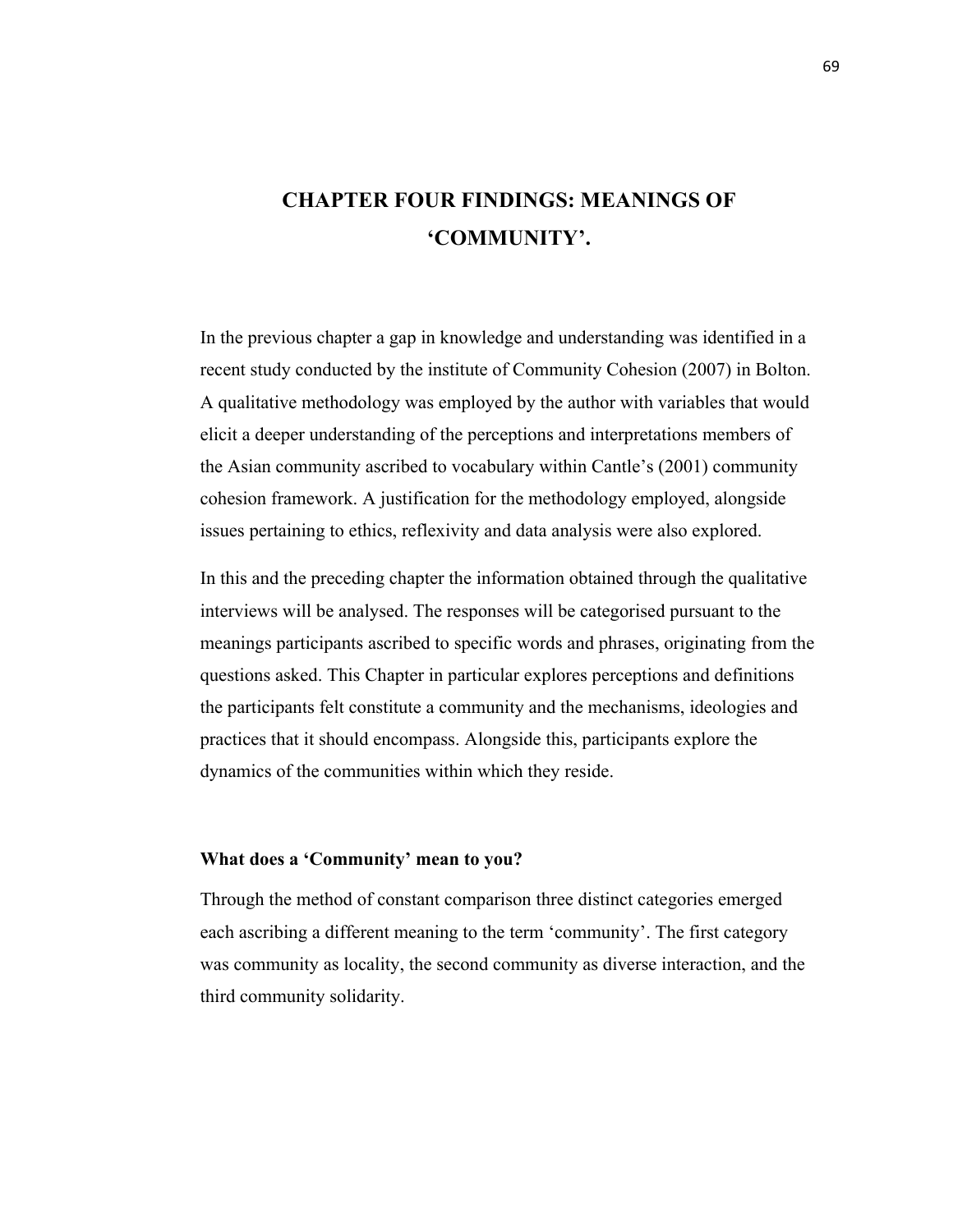#### **Community as Locality**

There were a large number of references from participants to a 'community' being perceived in geographical terms. There was a notion that just as geographical boundaries were permanent, so to were the communities that resided within them, as two participants commented:

'...*a group of people living within a particular area…there is a local community who are grouped together because of where they live…so that type of a community is always going to be there…'*

[Participant, I, Bengali, Male, 26]

*'community…for me are all the people that are living around me…'*

[Participant, P, Indian, female, 33]

There was also an acknowledgement from participants' of the diverse ethnic composition of their respective areas, in that participants were very aware of the quite recent immigration of Somalian, Polish, Arabs and Asian members of their community:

*'…people who live together…they can consist of different cultures, like African, Asian, Middle-Eastern, Chinese…'*

[Participant, X, Pakistani, female, 34]

Interviewees engaged with the idea of 'community' at different levels, pursuant to their own personal attachment and involvement. The local community for example, could be mixed with different people, but because interviewees did not socialise with them or associate with them in the same manner as they would with their own community, differences did not matter: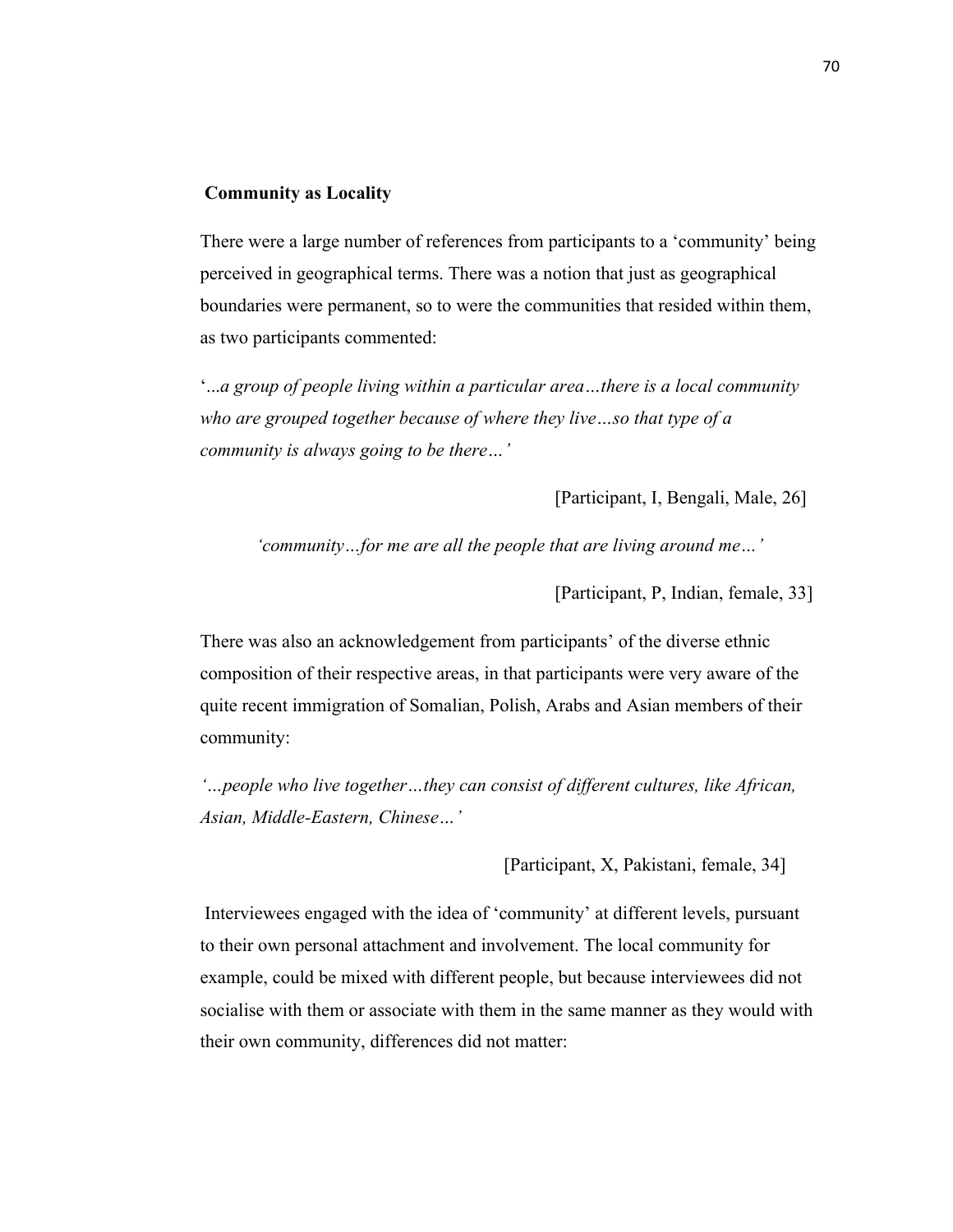*'I don't have the same sort of relationship with them... as my own [Indian] community…but I see them as part of my community because they live in the same place as I do'*

[Participant, S, Indian, Female, 24]

The participants did not mind about the ethnic origin or background of community members, all that they were concerned about was that members lived within their area and shared local council and community services, such as the school, surgery, housing office and social clubs. For this reason the influx in immigration within such areas did not seem to be of primary concern to them.

*'In this country a community...would mean a group of people which live together in a certain area…like where I live…all the Asians, white people and polish, Somalian… are members of my community…if we get on with each other is a total different matter.'*

[Participant, O, Pakistani, Male, 25]

There was a feeling amongst some participants that their culture and beliefs were at variance with that of emerging migrant communities within their areas. Interviewees felt although religious, cultural and visual differences existed within their communities; these contentions did not escape the fact that all the communities shared the same area and were in this sense binded, participants' added:

*'But overall I think that if they are living together in the same place…regardless of it they want to be together…that is a community'*

[Participant, H, Indian, Male, 27]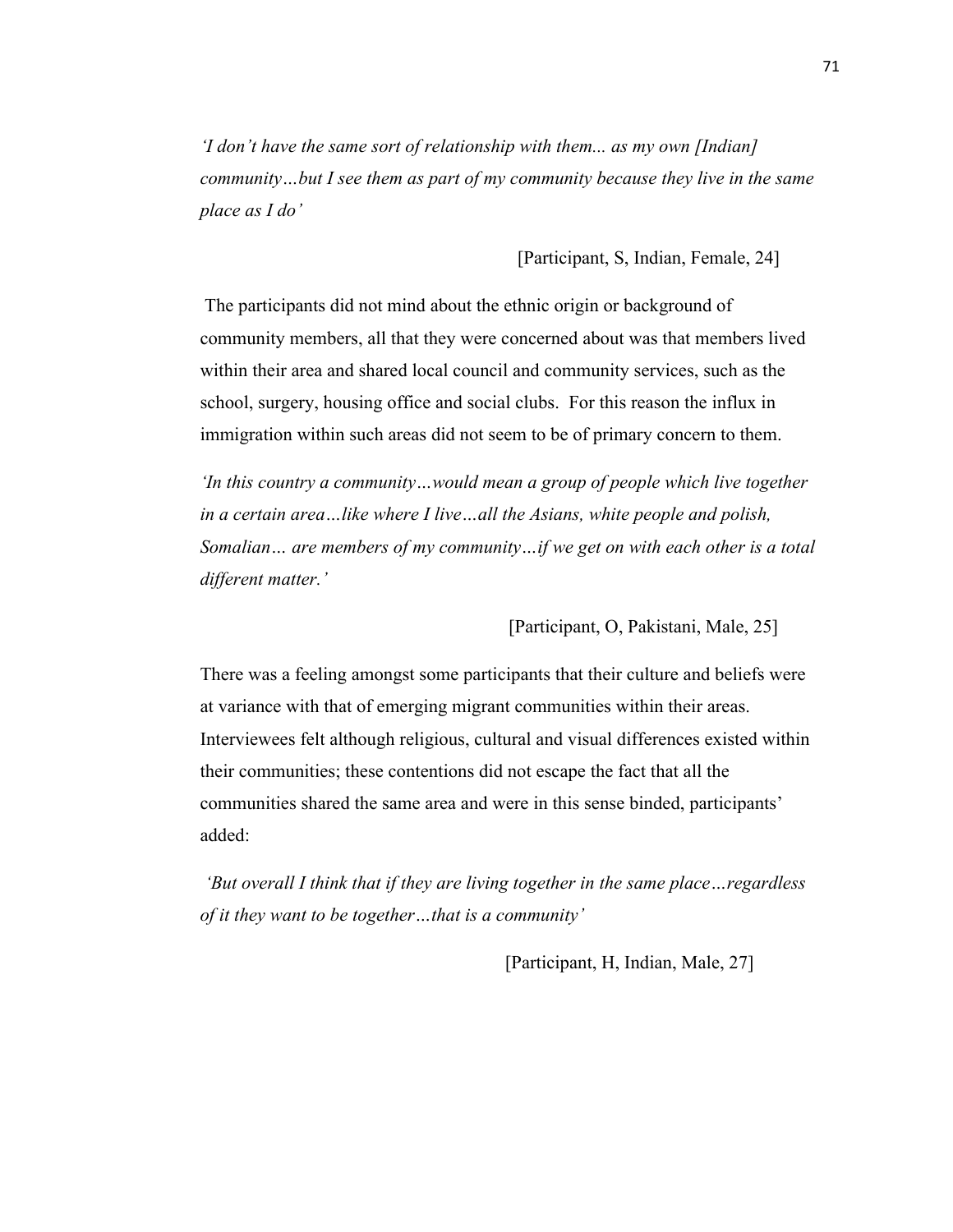*' I do understand that communities are made up of so many different …cultures and people…but they are just people who live in the same area as you…'*

[Participant, Q, Bengali, Female, 34]

# **Community as Diverse Interaction**

The second category that emerged from the data was, 'Community as diverse interaction'. Many participants felt that a community was characterized by people of different cultures, backgrounds and identities interacting with each other.

Indeed when discussing such qualities interviewees alluded to scenarios of an ideal community, where events are organised together irrespective of belief or background, or individuals knew each other to a degree that they could confide in each other:

'They [*community*] sit down and have chats with each other…like you see on the T.V. where a community will get together and organise the 'village fair!'…'

[Participant I, Male, Bengali, 26]

Although such notions of a community could be deemed as abstract and fictional, because of the participant referring to television dramas and soaps, the important point to be observed here is the participant felt, the term 'community' was synonymous with a strong bond between individuals, which culminates in activities which are inclusive.

There was also an emphasis on dialogue between different ethnic/religious groups which some participants found to be pivotal for the type of 'community' they ascribed to:

*'However…I wouldn't want to be part of a community that only has one colour or faith of people but a mix…of them and where each can live...with the other peacefully'*

[Participant T, Female, Pakistani, 32]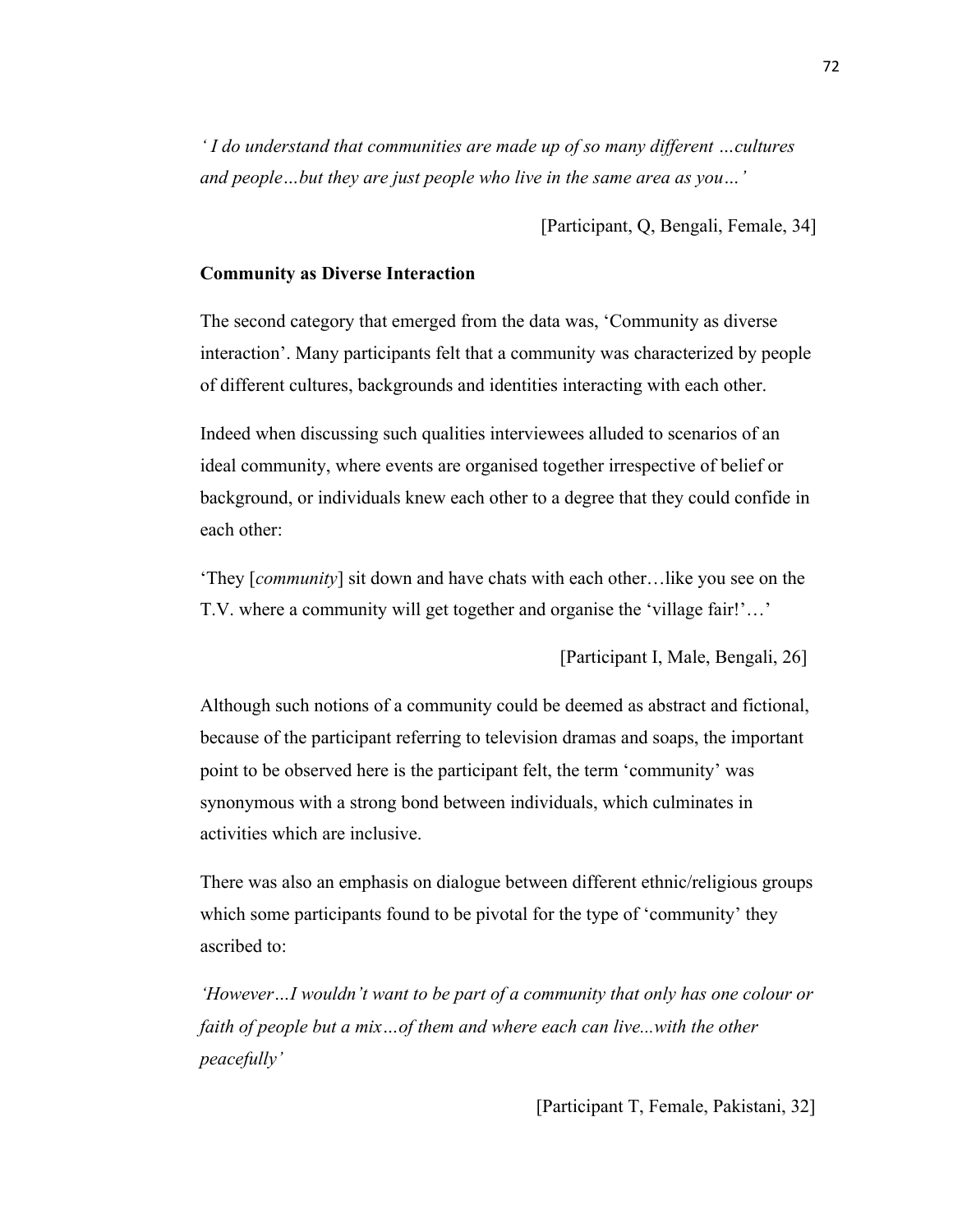Many Interviewees felt that this dialogue could be the basis of comfort and security for all members of the community:

'...Community is a place where I find it easy to live, if you don't feel easy to live it is not... [*a community*], '

[Participant D, Male, Pakstani,27]

Many meanings could be derived from the term '*live*' utilized by the participant, but in this context the Participant could mean that they feel that they should be allowed to go about their daily business without the fear of intimidation, harassment and violence. The alleviation of such vices would be the ideal community.

In contrast to participants who saw community in terms of 'locality', it seemed here that interviewees felt dialogue (which could potentially lead to friendship) amongst the diverse population was extremely important for it to constitute a community, and that mere geographical location was not sufficient to constitute a community.

#### **Community Solidarity**

The third category which emerged from the data was 'Community solidarity'. This category being an amalgamation of multi-faceted issues.

Within this category trust and understanding was seen by participants to be central to the idea of a community. Religious understanding was a prominent topic of discussion. The reasons for this are two-fold, firstly, because of the current media attention on religious extremism, some members felt that their religious practices could be misinterpreted or misunderstood by others, and secondly, the areas within which many of the interviewees lived were densely populated by members of faith communities. There was acceptance amongst interviewees that religion and religious practices could be divisive, but an open mind was needed by both parties to resolve issues.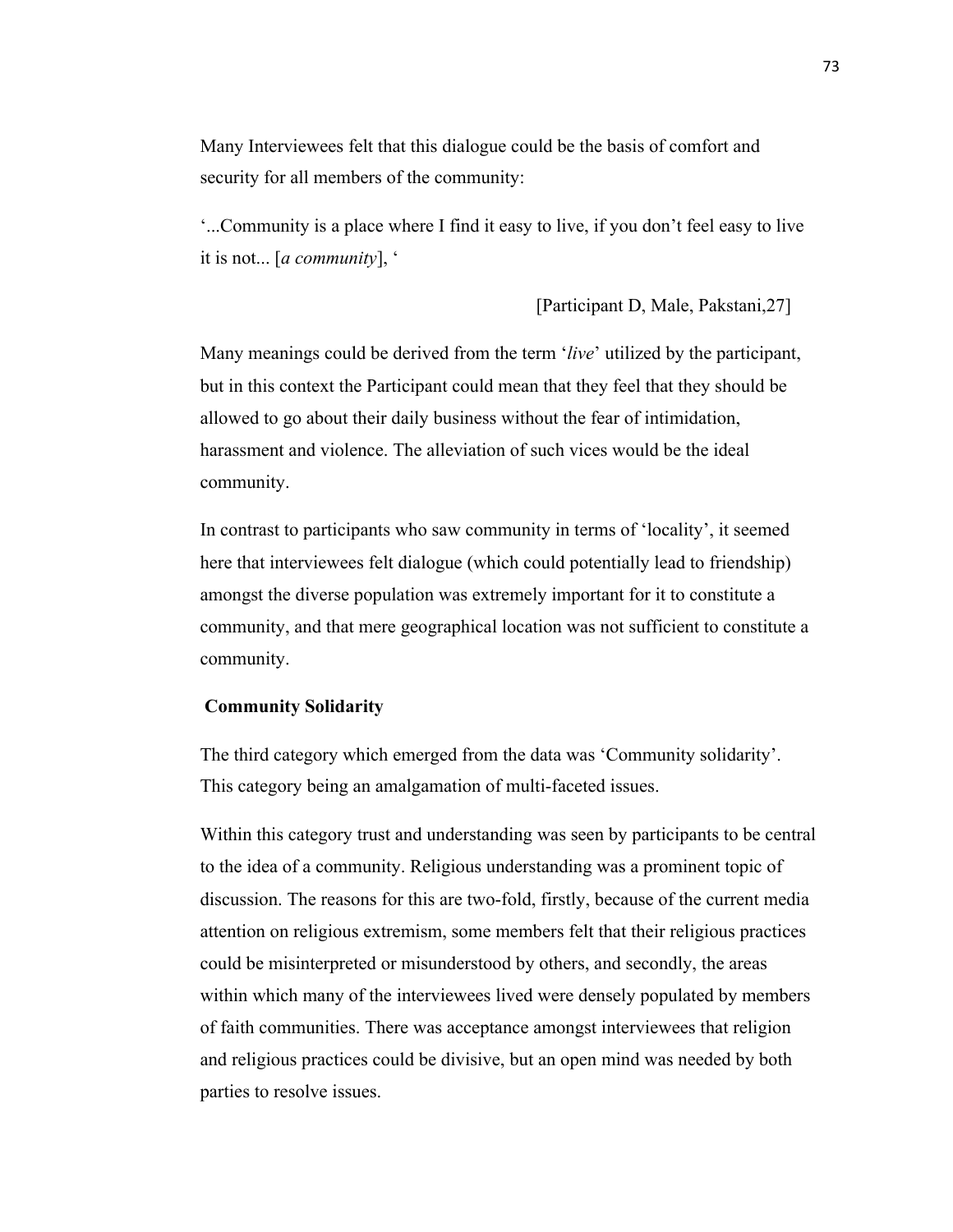*'…for example…whatever celebrations they are having…then they will understand for example if they are living near a mosque, then If its Friday prayers, they will understand that there will be parking problems…'*

[Participant A, Male, Indian, 41]

*'…you share your values, ideas, beliefs with others, respect other peoples religion and you have your own rights, everyone is respecting your rights and you are respecting everyone's rights...'*

[Participant D, Male, Pakistani, 27]

In the same manner participants felt that benefiting the area was an important part of a community. Interviewees felt this prosperity could be brought about by active volunteering and taking part in decision making processes that would make the collective life of the community better. It was felt that communities are not only places where different people live together, but places where people feel attached. This attachment would in turn lead to members wanting to benefit their own area, just as a person would want the best for his home, children and family and take steps that would benefit them.

*'[people] who are living in the same area and are benefiting that area in some sort of way…I am a governor at our local primary school…that's benefitting the community because im making sure that our children have a chance to get the best education…so people living together benefiting the community in any way through activities or taking part in decisions…that's really what a community should be about…'*

[Participant M, Male, Indian,28]

*'…white people done the attacks, people within the community got together, had a meeting and as a group we worked together with the police and the council to tackle such problems…increased awareness has led to a decrease in crime.*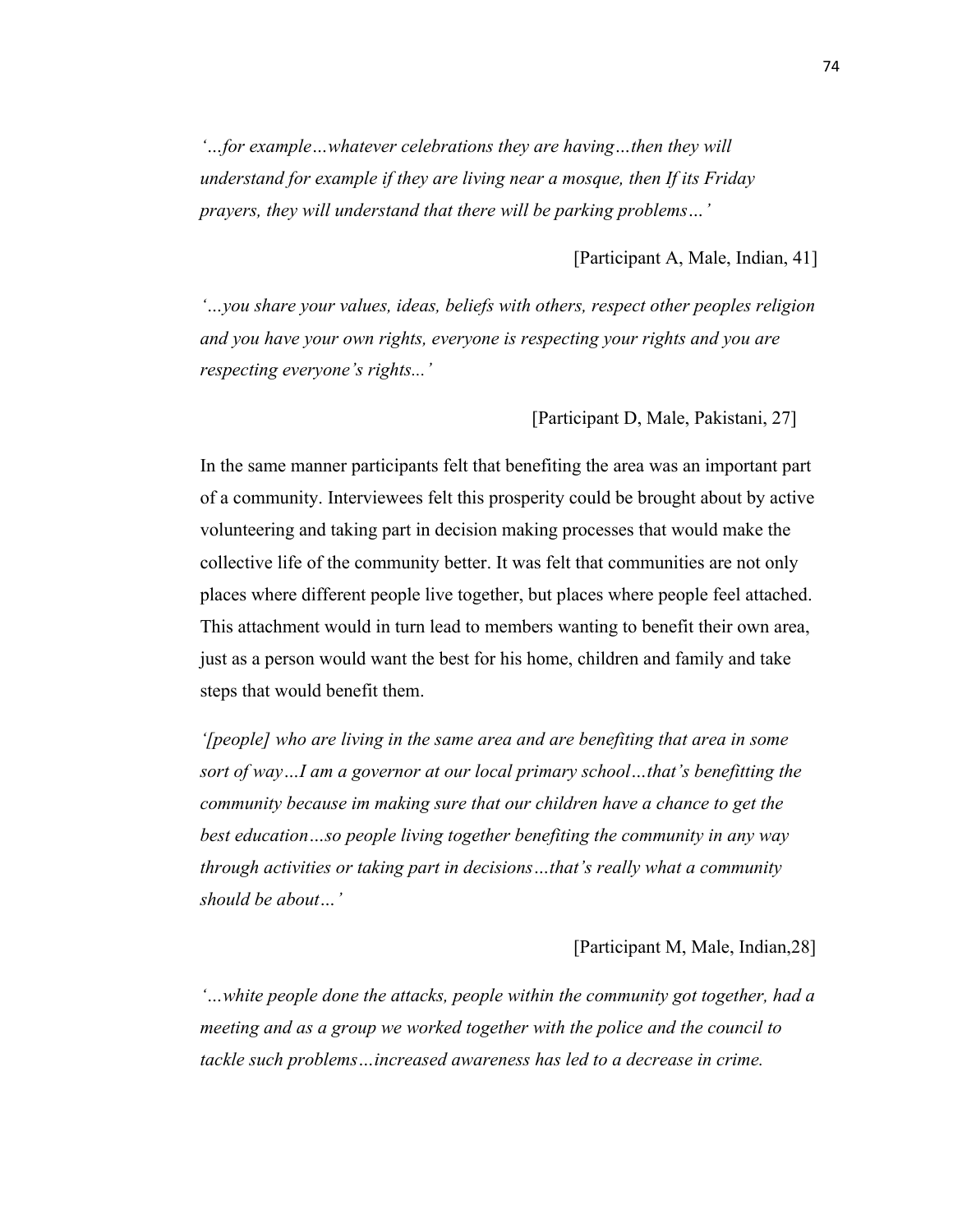*Overall what im trying to say is that a community should work together to sort out common problems…'*

[Participant C, Male, Indian, 24]

There was a large group of participants who felt that a community is characterized by the way members help and support each other. Many interviewees felt that this level of community existed within their own ethnic group, within which they could find the comfort, solace and support that they need, whilst others felt that this sort of support could be offered to a certain extent by members of any ethnicity or background. There was a distinction made by interviewees between 'life events' where close family and friends could support one another, and reoccurring events, such as moving house, fixing the car and watching over property, which any member of the community could offer help and support with. Amongst the many responses, some participants expressed

*'…they [community] are a group of people who are living together as a whole, they are ready to do things for each other, like for example, if someone has to go to hospital or has an emergency their neighbour might look after their kids or just keep an eye out on their house…things like that show it's a community…'*

# [Participant E, Male, Bengali, 22]

*'I was recently divorced...and had lots of support from parents, friends, family and local community…in terms of court proceedings, looking after children, finding a new place to live…a strong community helps one another in all sorts of hardships…if its common to borrow things from the neighbour like….milk, sugar, spices if we have run out of them…so that's the type of community I think is suppose to be created…'*

[Participant V, Female, Bengali,28]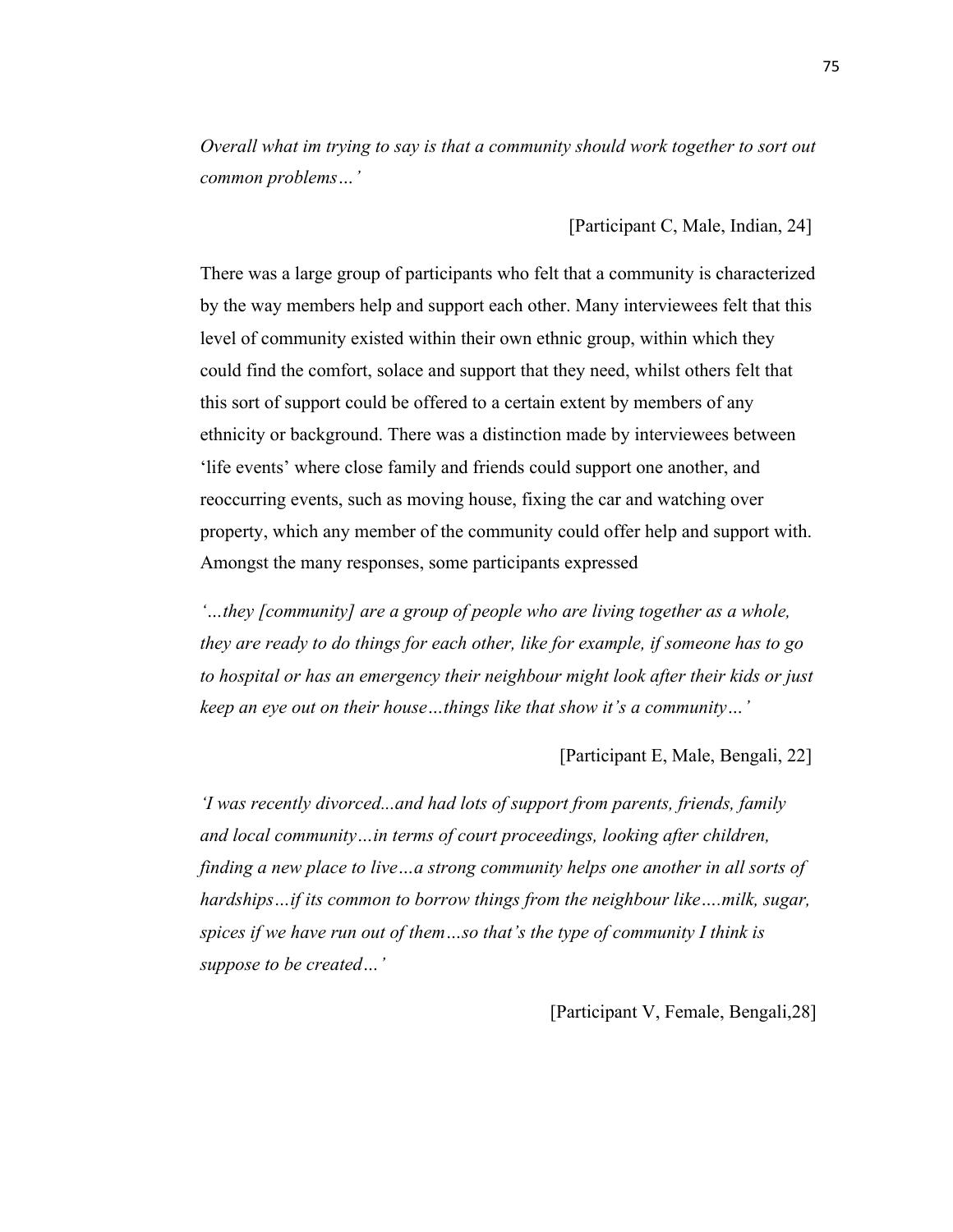*'I think a community are a group of people living together who help each other out…like if someone needs a hand painting or decorating then their neighbour or some guy in that street would come down who they know and help them out, if someone's car isn't working then someone in that neighbourhood…could be across the street would come down and help to sort it out…'*

[Participant B, Male, Pakistani,32]

The main meaning which participant's attached to the term 'community' here, is one of a common humanism, where there is a common disposition that as humans we increasingly dependent upon each other, and should therefore try to support and alleviate the hardship of individuals, who in turn should strive to do the same.

Participants also felt that such help and assistance had deteriorated over time. References were made to life in their homeland and how group support and help was core to survival and bonding. When different communities immigrated to England, participants felt that the support and group work had slowly faded, as economic prosperity and affluence took its toll, pitching individuals against each other.

Participants also attributed a decline of help and support amongst communities to longer working hours, possibly in pursuit of a better standard of living. The work commitments it was felt had left little time for social bonds to be strengthened:

*'in Pakistan because there is so much poverty, the life is more natural people need each other and help each other more…in this country there is a lot wealth and education so communities are more independent of each other…so we live for a long time in the same area but wont have contact with anyone apart from those who share the same culture as me…*

[Participant O, Male, Pakistani,25]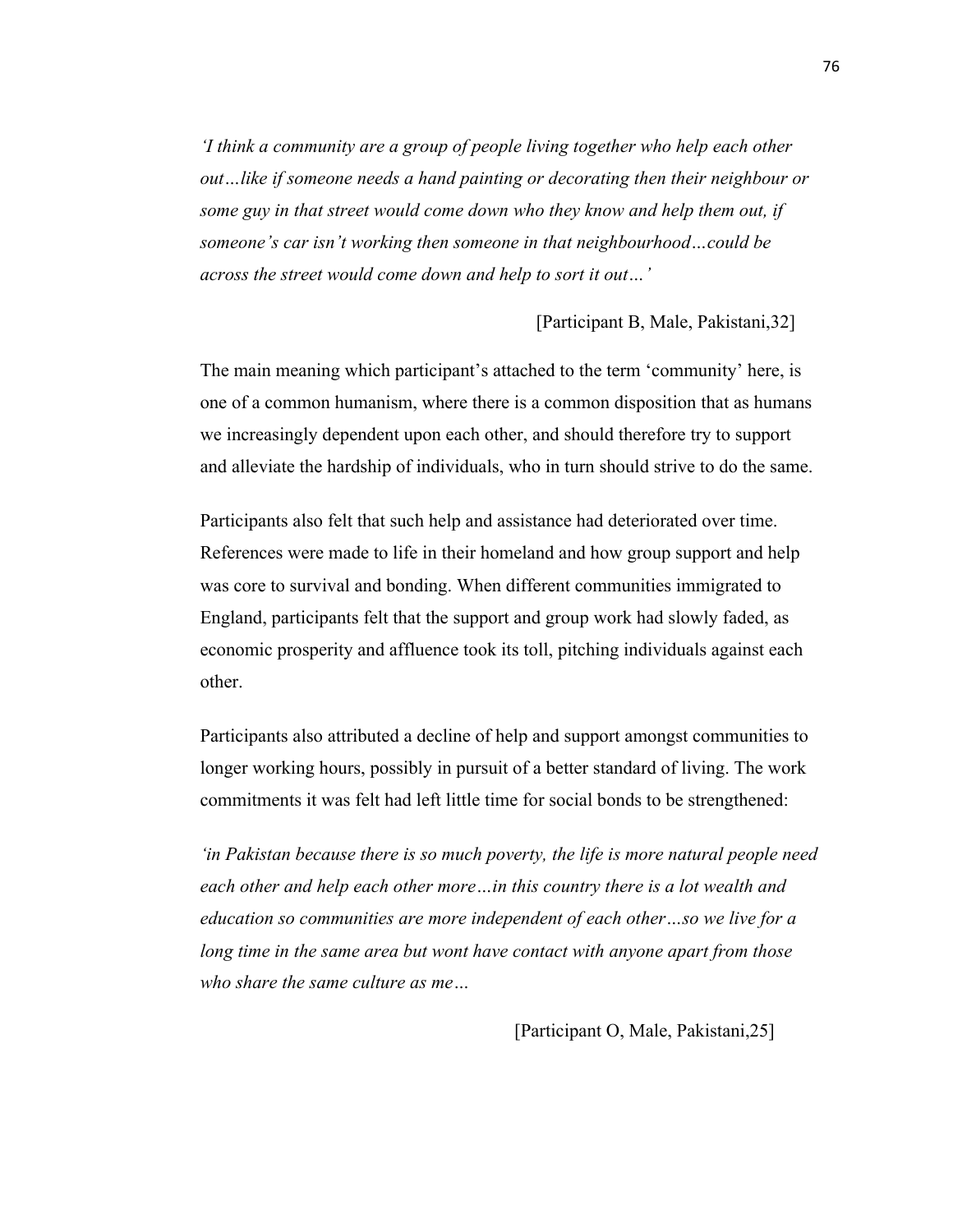*'when I was really small, my family and people from our village in Bangladesh moved to England….i remember that….everyone would help each other out…whether that was with moving house….looking after each others children….finding work….it was like a team….that sort of community is what I'm talking about…that's what community means to me...but in this day and age its different….people have got more wealth….and I feel that they have moved….and there is less help….and support of each other….'*

[Participant Q, Female, Bengali, 34]

Finally some participants considered a community constituting a group of people who shared the same culture. This type of community would be to the exclusion of all other people living within that area, consisting of only the same ethnicity. The rationale behind such thought was that participants felt that people who shared the same culture, life experiences and values, were more able to interact and support each other on this basis:

*' …a community are a group of people who share something in common…like the place where they live or the culture that they have all grown up in…that is the real important part about communities…they are made up of people who passionately share something in common'*

[Participant Z3, female, Bengali, 24]

*'…I would think that a community is made up of people from the same culture or background…because its these people who have the most in common….so I wouldn't really think that a community can be a mixed group of people…it wouldn't really work…'*

[Participant R, female, Bengali, 31]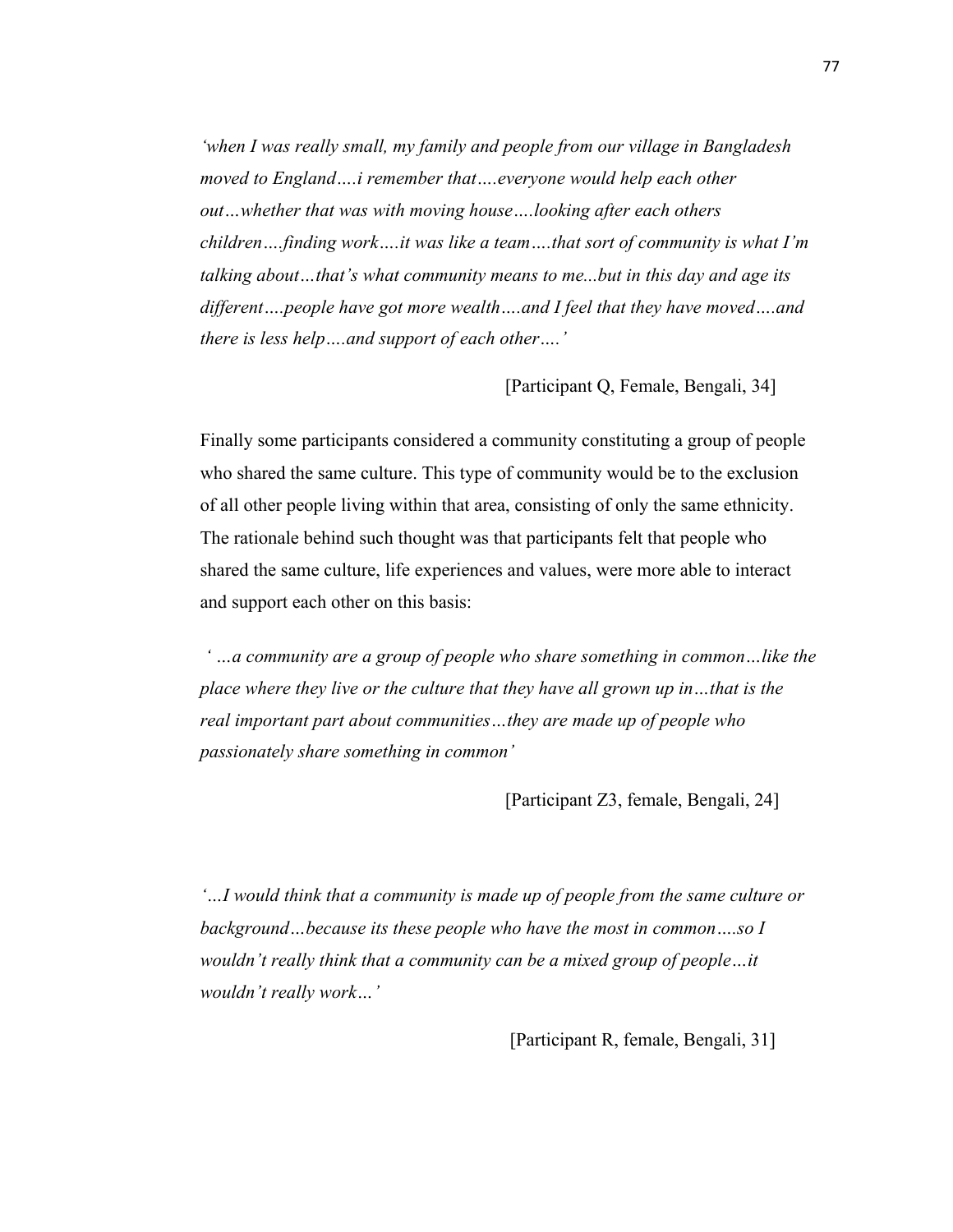#### **Would you say that you are part of a 'Community'?**

From the data analysis two distinct categories appeared, firstly there were those participants that felt they were part of a mono-ethnic/mono-religious community and those who felt that they were part of a multi-ethnic/multi-religious community. Ethnicity and religion were used inextricably at times by participants, as though both terms were intertwined with each other, and were not perceived as separate entities.

#### **Mono-Ethnic/Mono-Religious Community**

Participants in this category felt that 'community' was a term which they would interpret to mean a strong bond that they had built with individuals around them owing to the many times they have assisted, supported and guided each other throughout their many 'life events'.

*'I think that when you share experiences and time together with any age group of people...you feel part of them..and a lot of the Indian people in this area I have known since I was young...and because over the years...i have seen them grow up and they have seen me...we do ...have a good bond…'*

[Participant, Y, Indian, female, 31]

*'I would say [that I am part of the community]...but I think that the sense of community which we have is because of all of us sharing a common religion...'*

[Participant T, Pakistani, female, 32]

*'yes...I'm part of my community...in the manner that I generally talk with...get help and support...and attend events with them...'*

[Participant, Bangladeshi, female, 34]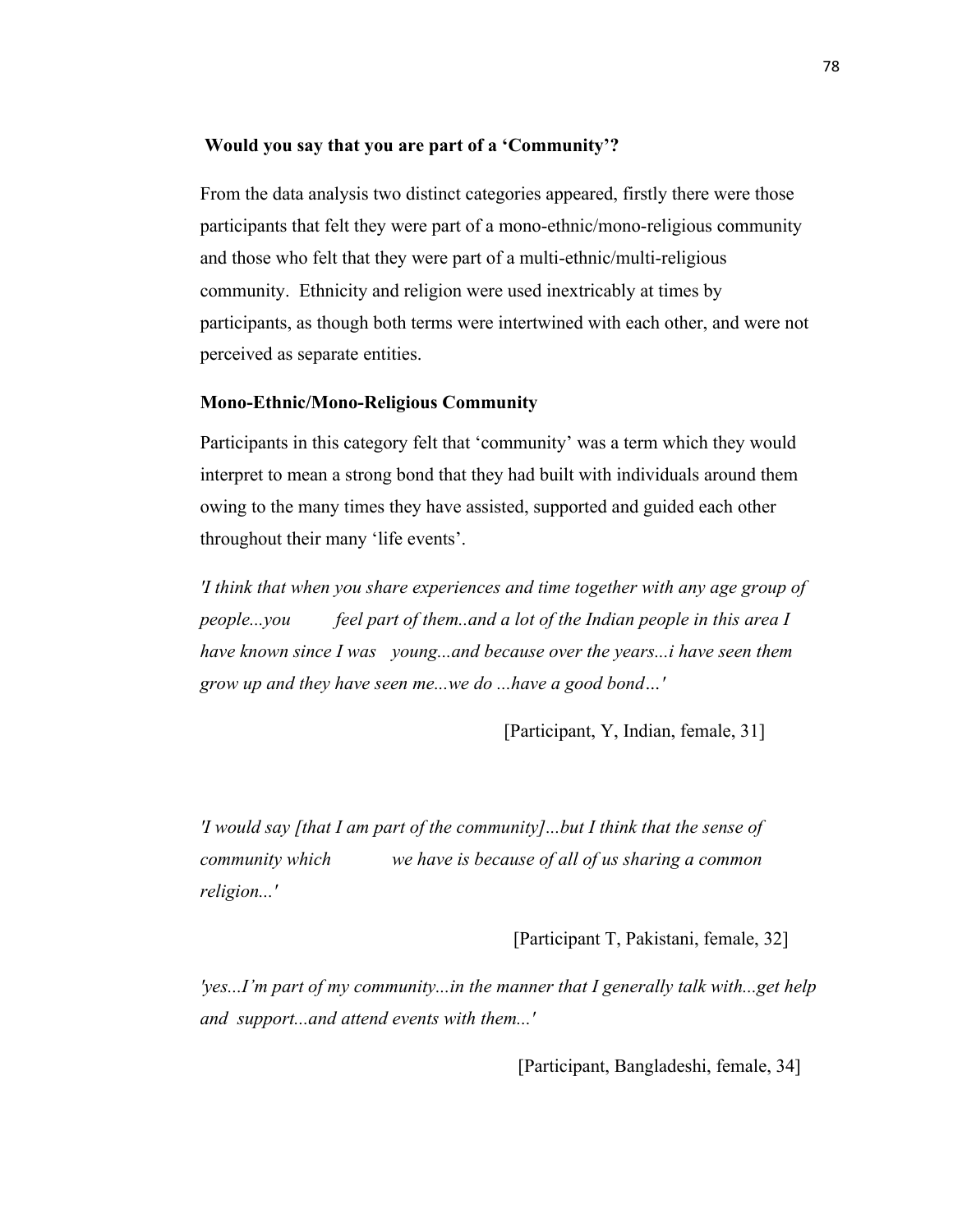*'the problem is...as I've grown older I don't feel...that I have much in common with other cultures...my white friends have over the years slowly faded out...i feel its not in a bad way...its just that they are hanging around with their own group of people and we are hanging around with our own group and community...so overall I would say that... I'm part of my Pakistani ...community...'*

[Participant O, Pakistani, Male, 25]

Within this category respondents felt that links with their own ethnic communities had been forged because of the strong solidarity that existed amongst them. They felt that continued help and support for each other was a key factor in feeling part of a 'mono-religious/mono-ethnic' community, apart from the obvious commonalities of a shared religious identity and ethnic background.

Interviewees felt that members of their own 'mono-religious/mono-ethnic' community offered unconditional support in times of hardship and problems. Indeed, respondents talked about visiting each other's houses on a regular basis, to ask each other about problems and offer advice. An Interviewee also discussed being involved in local women support groups, which consisted of mainly Asian women, and how their involvement in these groups helped their ethnic community create a stronger bond. Participants also discussed how the mosque at times played a central role in creating community bonds, one participant mentioned how a local mosque had arrangements to assist new arrivals to settle in to the community:

*' when any person arrives from abroad in our community...the mosque has facilities to make ...sure that they are looked after and helped...in any sort of way the women which arrive...we ...befriend them and make sure that they feel part of our community...'*

# [Participant T, Pakistani, female, 32]

It was felt that religion had a transcended bonding quality in this context, as new arrivals were looked after and supported because of their religion rather then any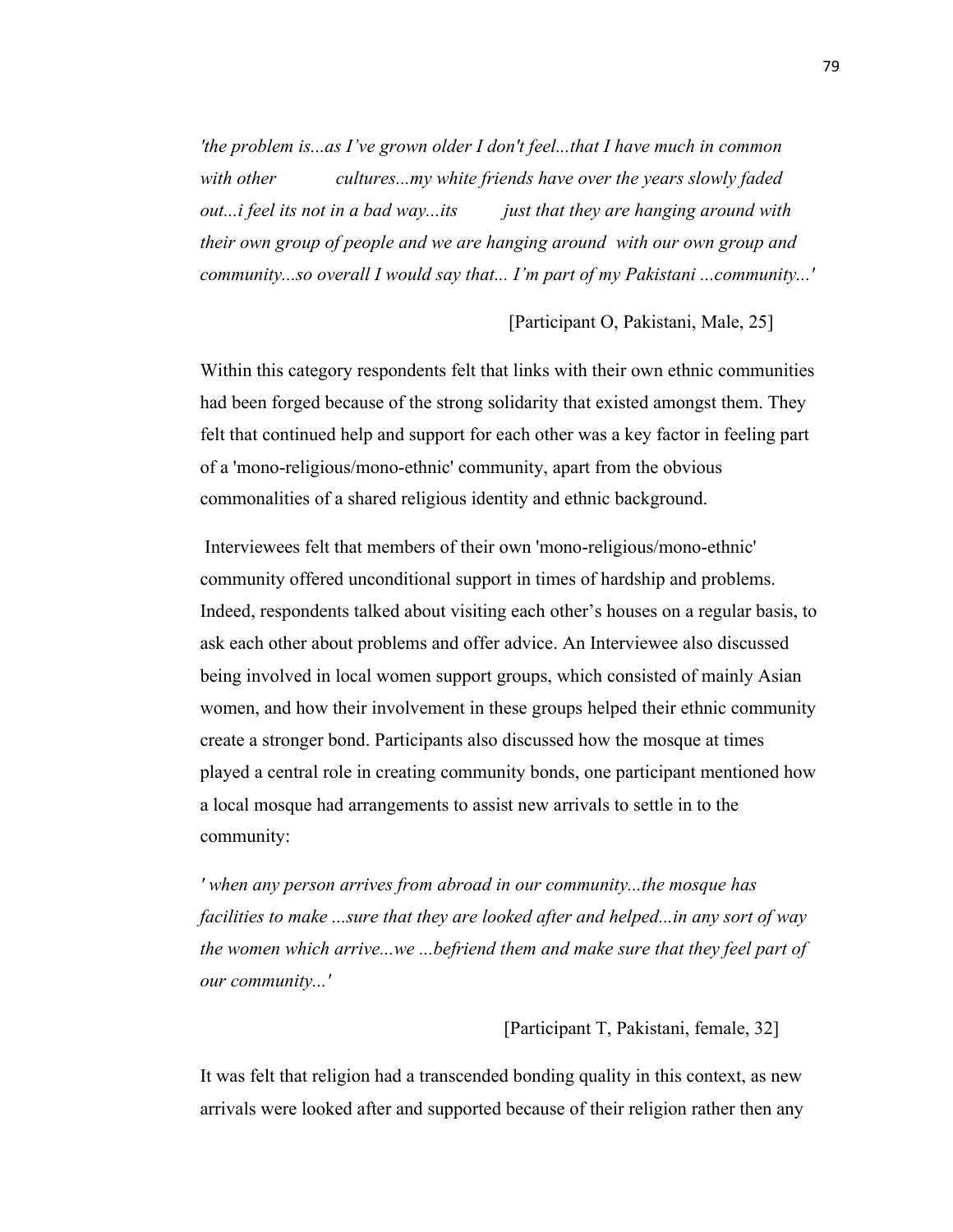other factor. Furthermore, one participant discussed her divorce and how it was a very troubling time for her. She mentioned how her own ethnic community went to great lengths to support her, offering to look after her children whilst she had to attend court hearings. The community also assisted her in finding her new accommodation, going with her to the local housing office, helping her to fill out housing benefit forms, showing her how to express an interest in council housing. The Participant felt generally that these sorts of actions made her feel more attached to her ethnic community.

Interviewees also discussed racist incidents in their areas, and how their ethnic community helped one another by taking care of property, valuables and children to ensure that no harm came to them.

*' I remember once...when there were a lot of racist incidents...where we live and our [Bangladeshi]... community looked out for each other...by making sure that they kept on eye on the youngsters...and the Bangladeshi houses...and other valuables...i think that I feel a real part of ...the Bangladeshi community...'*

[Participant Z3, Bangladeshi, female, 24]

overall within this category, the main reasons for participants feeling part of a 'mono-ethnic/mono-religious' community was due to the familiarities amongst group members, in terms of culture, lifestyle, trials and tribulations. Participants felt that these familiarities characterized the strong loyalties and support networks amongst them. There was an impression by participants that those of different ethnicities or religions would not share the same loyalties and offer support because of the differences of culture, lifestyle and experience.

There was also a discussion amongst participants of other ethnicities and cultures mocking their beliefs and not understanding their culture. The 'fear of difference' was discussed by one interviewee and how she felt that wearing her hijaab meant that members of non Muslim communities would be afraid or even ridicule her beliefs.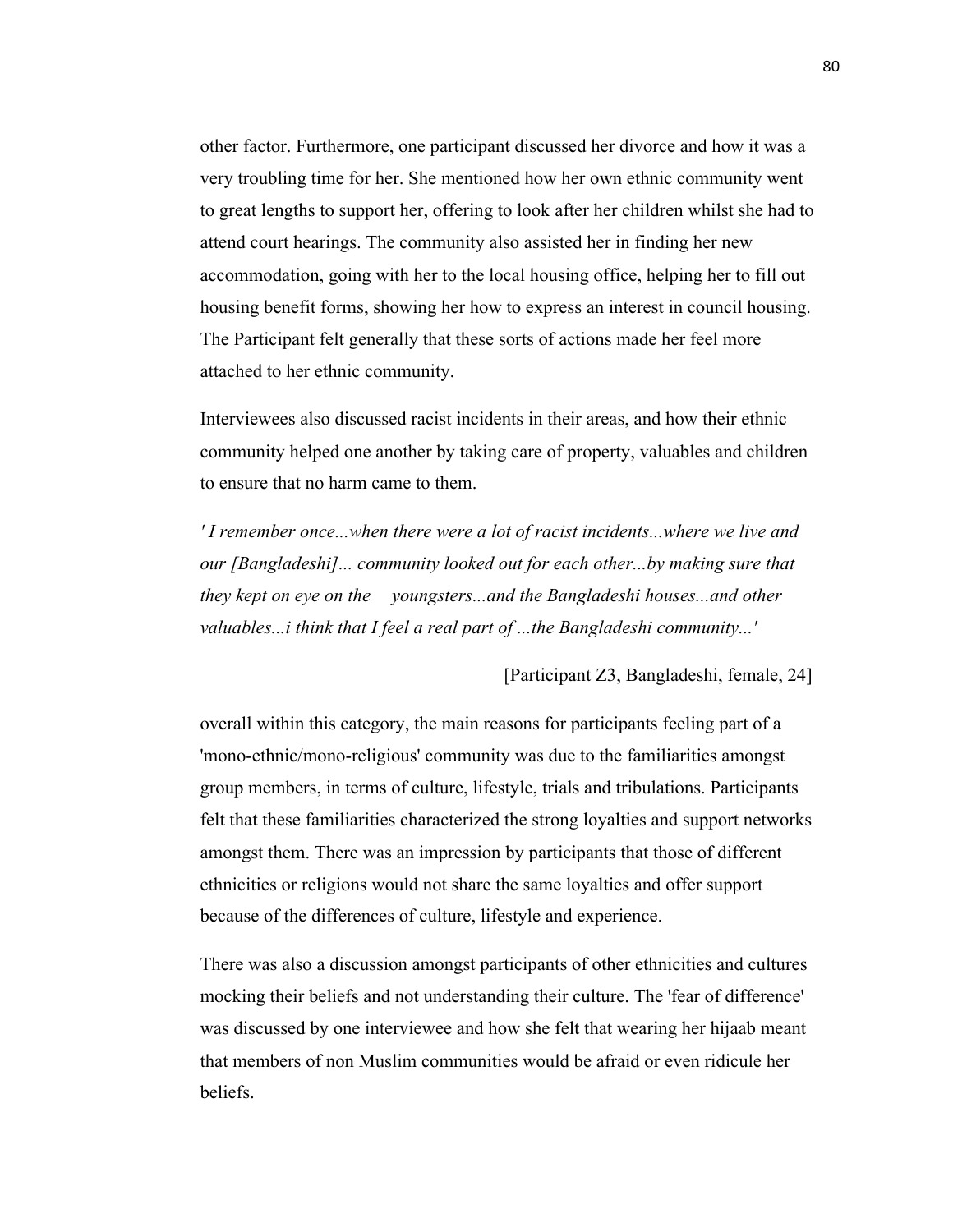Participants felt comfortable within their own ethnic groups, and the 'fear' of being perceived as different could be a possible cause for them not associating themselves with their wider or indeed geographical community

### **Multi-ethnic/Multi-Religious' Community**

In contrast, the second category which emerged was of interviewees associating themselves with a multi-ethnic/multi-religious community. In this context 'community' was interpreted to mean the diverse composition of individuals that the participant interacted with. There seems to be an emphasis on '*diversity*' in terms of culture, race and religion within this category, as participants felt that these variables in fact made it a community:

*'... I would say that I am part of a community...a mixed community of different backgrounds and ...cultures...and I feel proud of that...'*

[Participant Z, Indian, female, 26]

*'... the community I belong to is the area I live in...this includes my neighbours...people from ...different religious backgrounds...people who own businesses in our area and people of all ages,...I personally get on well with everyone'*

[Participant C, Indian, Male, 24]

At times associating oneself with a 'multi-ethnic/multi-religious' community was done out of desperation rather than choice. An in-depth discussion with participant Z found that she had been a victim of domestic violence for a number of years. When she had attempted to discuss the issue with her own ethnic group, she was told to be patient.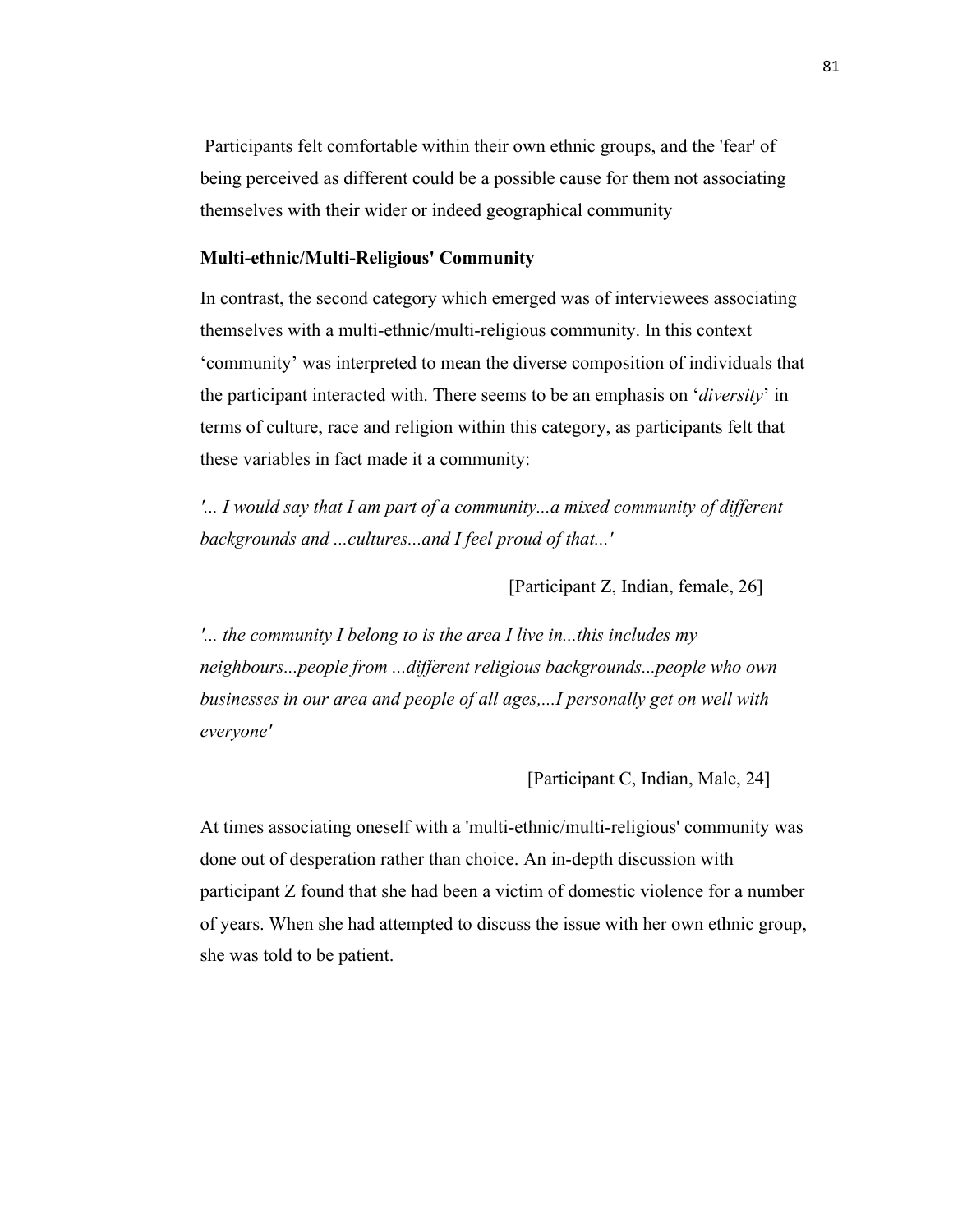She then contacted a domestic violence charity and was offered a range of services and support packages. Participants also felt that there were different levels or layers of communities which they belonged to.

They felt that because of the advancements in technologies and communications, people had been brought together on different landscapes. Participants discussed how they were part of a school/college community, health and fitness community, Internet community, religious community. It was felt that the amount of involvement in each community constituted their level of attachment:

*'I personally feel part of many different communities...the friends that I socialize with...my......religious community...the people that are from my background...they also form a community...some communities that I am part of are actually bigger...than others and I do feel ...part of some [communities] more than others...'*

# [Participant U, Pakistani, female, 27]

A participant felt part of a 'multi-ethnic/multi-religious' community because of the diversity of cultures in her locality:

*' ...I do have a good group of neighbours...who are white...and also African...I do get on really well with them...when we moved in...they helped us tremendously...and even now if we were ...out...they keep an eye out for our house...'.*

[Participant Z4, Bangladeshi, Male, 27]

This diversity had led her to engage with white and African families, which she had such good relations with that they watched over her property, children and other valuables when her family were out. The participant explained how she had exchanged many Christmas cards and Eid gifts with her neighbours and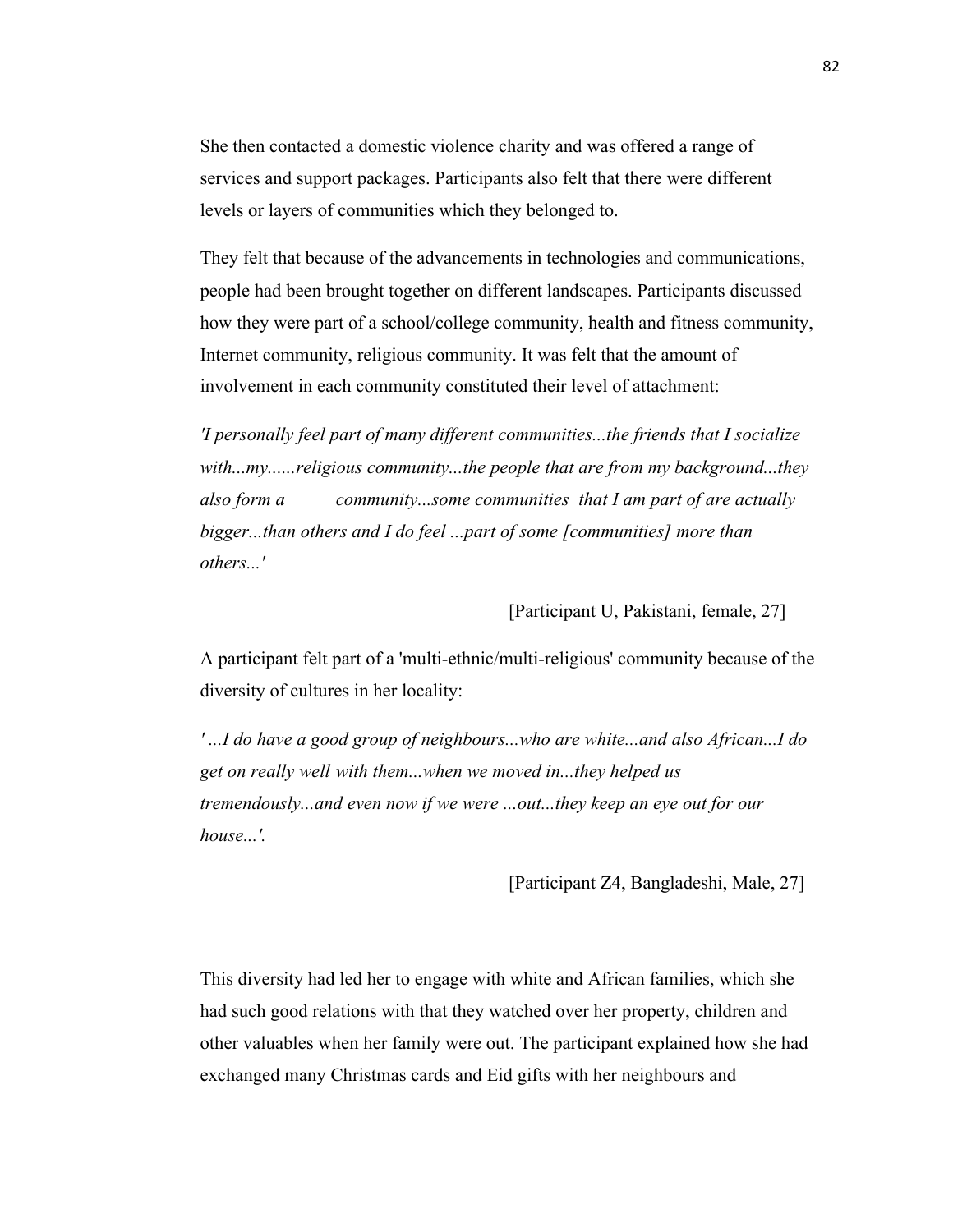encouraged her children to play with children from different cultures so that they would in turn appreciate the diversity in society.

It was felt that the participant had gone out of her comfort zone, to engage with other cultures and now felt at ease with members of other cultures, evening managing to create the same help and support networks which were discussed by participants in the former category.

The participant did acknowledge that many members of her ethnic community frowned upon her actions, feeling that if they let their children associate with members of other cultures, bad habits and character would be picked up. The participant did not seem to agree with this idea and maintained that allowing children to engage with each other at a young age could break down barriers and reduce future community tensions.

An Interviewee in this category felt that he was part of 'multi-ethnic/multireligious' community, when he was employed. The interviewee talked about his interactions with various white and non-Asian people which he enjoyed. These interactions ceased since the participant has been unemployed. The participant discussed that now within his own community he has not mixed with white people or non-Asians and mentioned the culture within which he was brought up, which subsequently shaped who his friends were.

Overall participants who felt part of a 'multi-ethnic/multi-religious' community seemed to have taken steps to engage with different cultures, whether this was done out of desperation, choice or necessity. The majority of interactions with members of other cultures were positive, with one participant resenting the fact he was now unemployed, because during his employed time he enjoyed positive interactions with other cultures.

#### **What does a 'Common sense of belonging mean to you'?**

Two categories emerged from the data; the first was 'cultural empathy' the second was 'locality attachment'.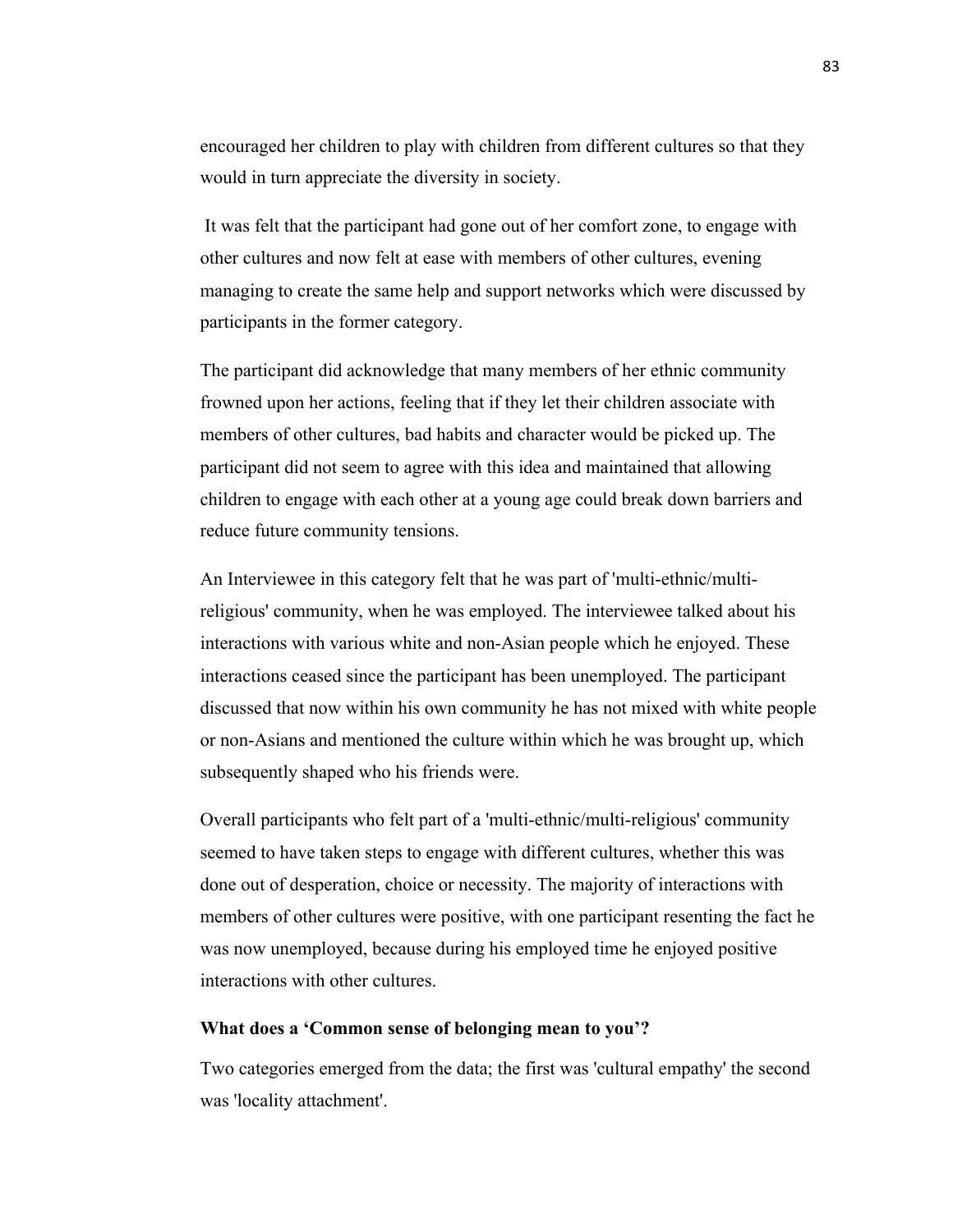# **Cultural Empathy**

Many participants felt that appreciating the diversity of cultures, beliefs and spectrum of values that different people within the community shared was core to creating a 'common sense of belonging'. It was important to learn about other people's cultures, and value your own. There was a sense that participants wanted to engage with other cultures but they felt that their own culture would be misunderstood or mocked in the process.

The words 'Muslim' and 'Culture' seemed to be used interchangeably at times, as though it were the same thing, possibly highlighting the confusion amongst participants of defining their lifestyle as culture or religion:

*'...people being able to share their culture, express their views, talk about their problems openly...without being scared or thinking that others will judge them and make them feel small or low because of it...'*

[Participant, Z, Indian, female, 26]

*'...it means that everyone feels part of something...like when you play rounders or football...working together to...boost knowledge and understanding of each other's culture'*

[Participant, Z2, Pakistani, female, 35]

*'...England is one of the most mixed up places in the world...you have people from every part of the planet...who do feel comfortable living here...mostly because they think that they are being valued and their culture is being respected...'*

[Participant, L, Bangladeshi, male, 36]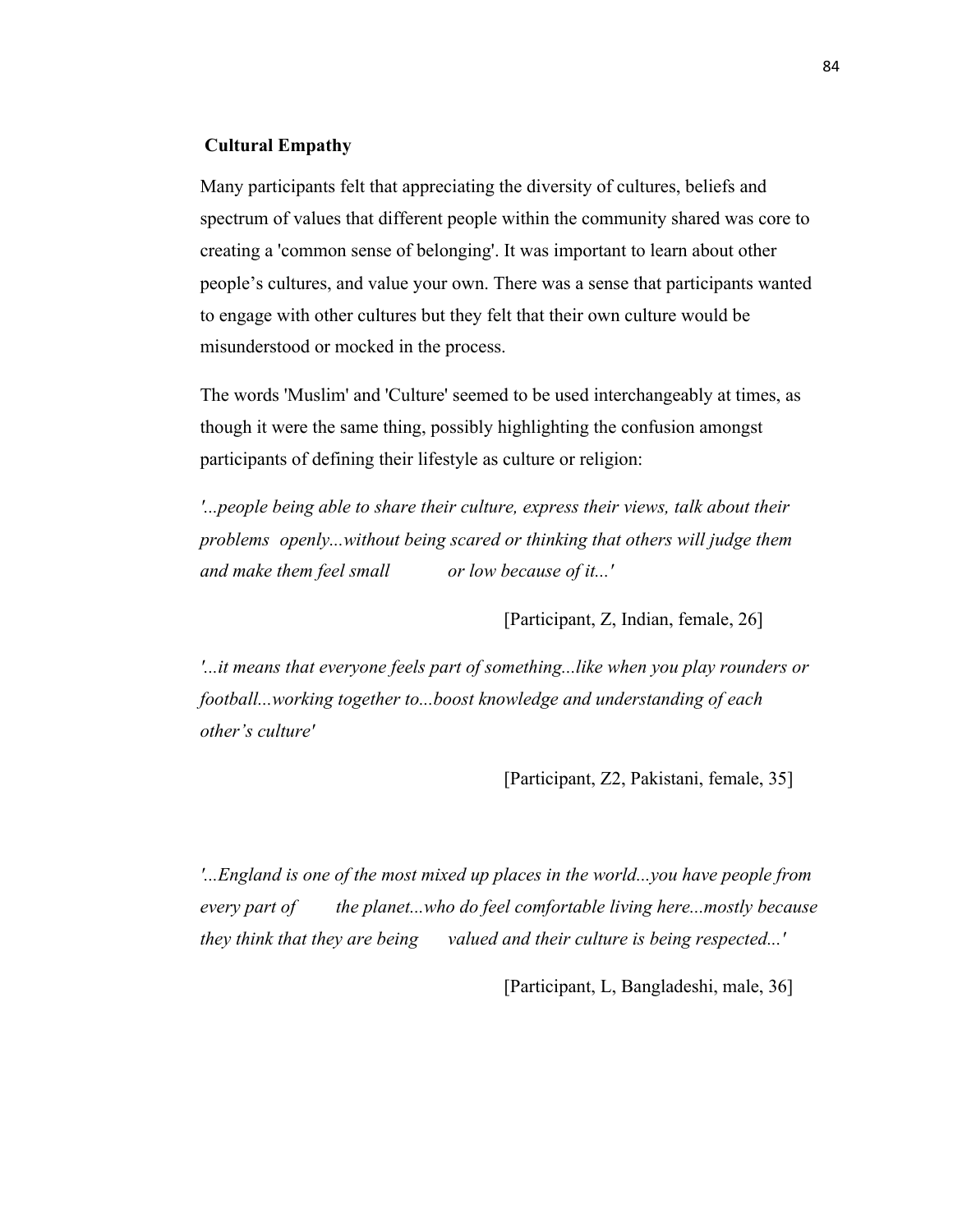There was a perception of participants wanting a sense of belonging amongst their community members, equal to the strong bonds that they enjoyed amongst their own ethnicity or culture.

Participants discussed a variety of examples where such 'cultural empathy' could reduce community tensions. One Interviewee discussed how in a mixed Muslim and Hindu area where they lived had many tensions, especially when Hindus celebrated Diwali and Muslims observed the Ramadan fasts. The interviewee explained how congestion and loud noise upset members of the community. In another example, an interviewee mentioned how community tensions raged between Hindu and Muslim community members in their area, after rumours that a local Hindu sweet shop had been sprinkling cow urine on their shop baked sweets. They further explained that if there was more cultural understanding on both sides then such community tension could be reduced.

There were also discussions amongst participants at a perceived lack of cultural diversity education, which they thought had led to a fragmented sense of belonging. Many participants felt that a lack of religious/cultural conversation amongst different communities was a key concern which again highlighted the need for cultural empathy :

*' there is like a culture problem...so the main reason why we [Asian] don't associate with them [White]...is just that we have such a difference in part to culture...and I don't feel that white or other women...do really understand or respect it...'*

# [Participant T, Pakistani, female, 32]

Interviewees discussed what a 'common sense of belonging' meant to them in metaphorical terms. At times it was compared to a factory, where each worker understood their role and job within the organization yet respected others and worked towards a common goal. In the same manner participants felt that a 'common sense of belonging' could be equated to community members being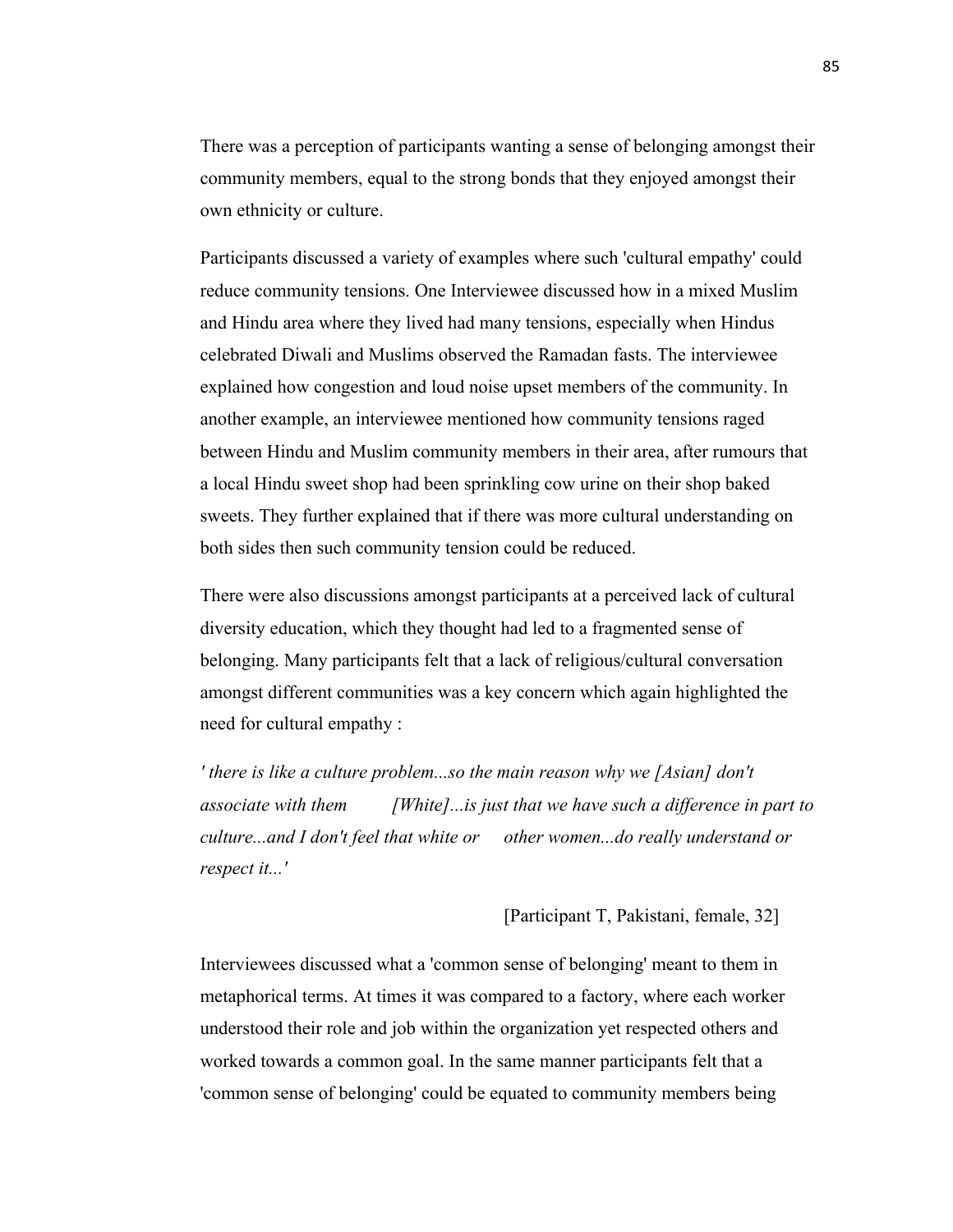perceived as links within a chain with each link supporting the other. Participants also felt that 'cultural empathy' was important because of the formation of what they thought to be as 'ghettos' within their communities.

They discussed how immigrant families were given homes on newly developed estates and areas and such developments had slowly become populated with members of one community. In turn residents of other areas rarely associated with newly arrived immigrants and kept away from their estates.

#### **Locality Attachment**

In this context participants felt that a 'common sense of belonging' meant to them valuing their community. They felt that this could be achieved through various practices and measures, ranging from engaging with community projects that reduced crime and disorder, or volunteering in a variety of capacities that would be of benefit to the community.

There was an assumption that all the work that is done by community members would inevitably allow for the progression and stronger foundation of all the community.

There was also discussion around community members showing pride in the various community facilities, such as community centres, places of worship and businesses.

*'...i suppose the goal could be that we all want our local neighbourhood to be free from certain things...like crime, racism,anti-social behaviour...volunteering on police panels, health care panels, local neighbourhood.... panels....so involving people in these decision making processes I feel would...really get them to have a goal to achieve...'.*

# [Participant P, Indian, female, 33]

*'...having pride in the local community, in our facilities and people....we should think that we have a share in the mosques, churches, temples and schools..if a*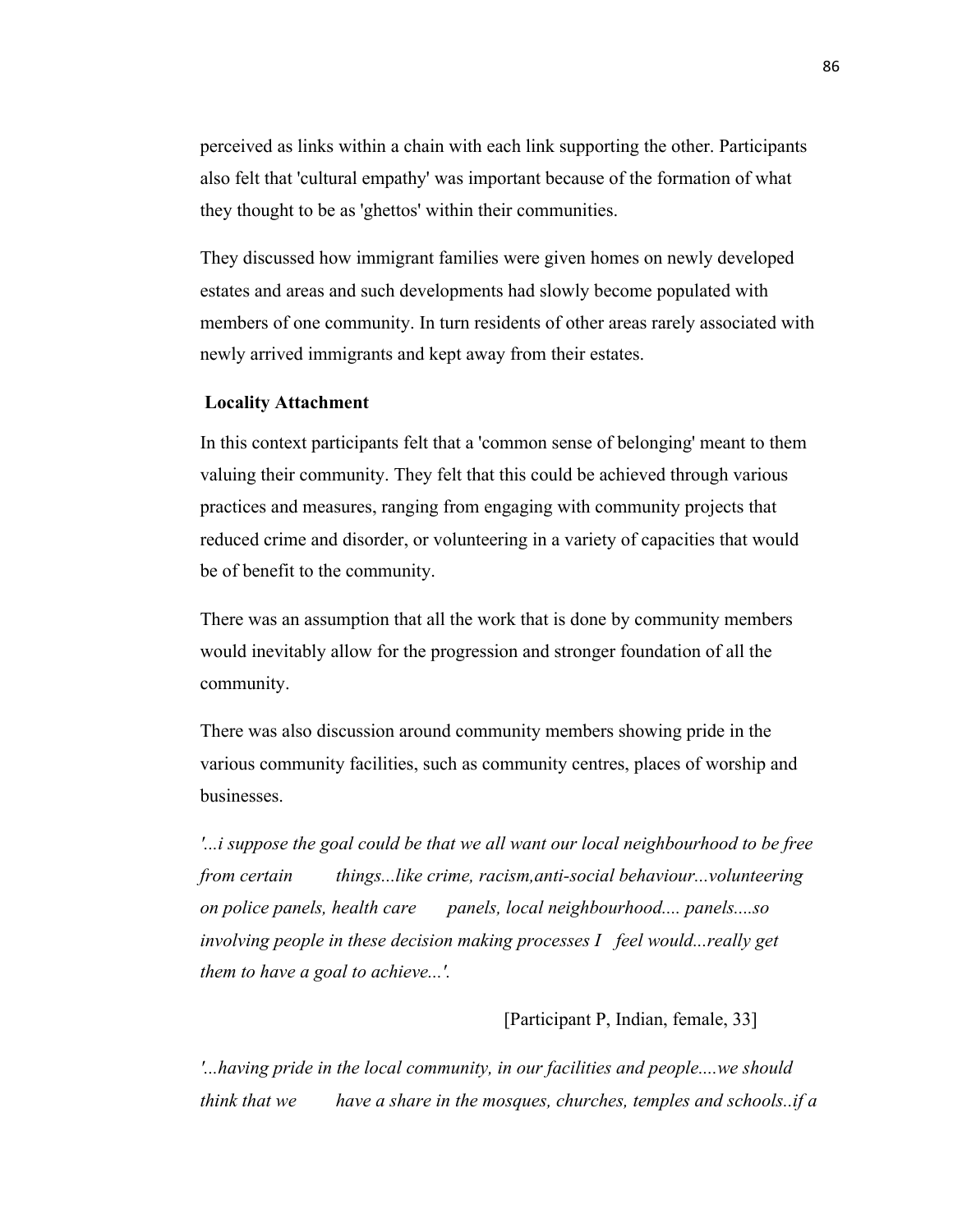*church is attacked for example then everyone in that community should help to sort it out...if a mosque is attacked then everyone regardless of who they are should work together to get that problem sorted...'*

[Participant G, Bengali, Male, 22]

One participant described how the local mosque was vandalised by youth and how various facilities had been vandalized over the years, this they maintained could be stemmed once people were taught to value local facilities.

Members of this category felt that a 'common sense of belonging' could be attained geographically, through showing pride in local facilities, rather than 'culturally' through respect and value for different cultures

# **What would you think is the best way to create a 'Common sense of belonging' and bring your community together?**

The data analysis revealed two categories: Awareness and contact across lines of division (i.e. religion, culture, and ethnicity), Adoption of core British Values

# **Awareness and contact across lines of division**

Reconciliation amongst religions and cultures was acknowledged as a major factor by the majority of interviewees, this could lend itself in part to the ethnicity of the sample chosen, their religious convictions and the methodology employed. There was acknowledgement by many participants through the manner of their discussions, that barriers to creating a common sense of belonging were the variety of cultures, beliefs and practices within their communities.

There was also a divide amongst participants about how to create a sense of belonging, with some favouring cultural/religious/ethnic reconciliation, based upon a shared vision and understanding. For others the adoptions of British Values were seen to be the solution for creating the common sense of belonging.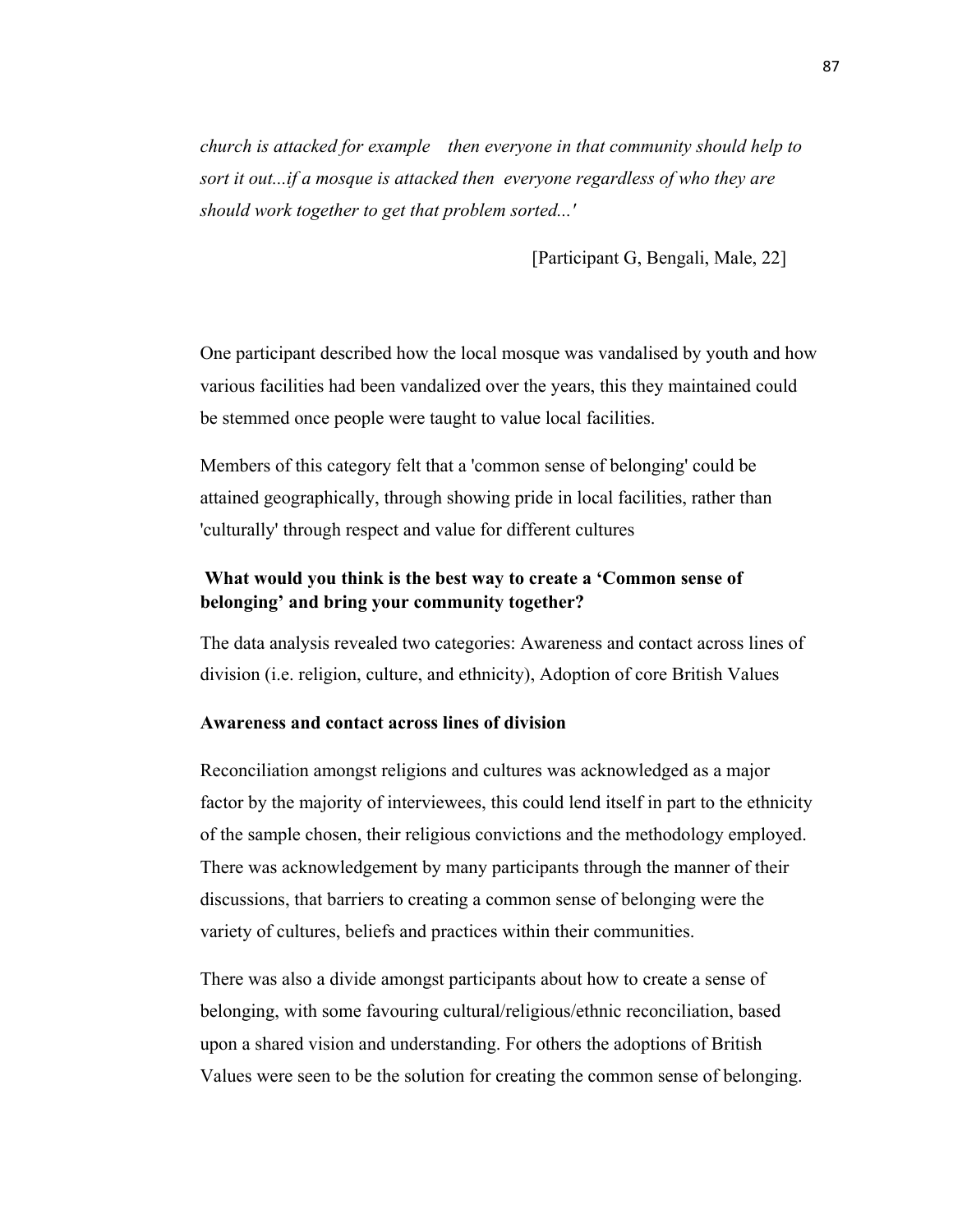Participants felt that there was a need for members of different communities to appreciate difference and diversity. This appreciation could be obtained through a number of creative initiatives. In terms of raising religious awareness and crosscontact, Participants provided their visions on how they perceived that such contact could take place.

For example members of the Christian community visiting a mosque and members of a mosque visiting a church, interviewees felt that facilitating public inter-faith events in places of worship rather than community centres could also be a step forward in creating a common sense of belonging amongst different religions. Many felt that Religious leaders also had an important role to play:

*'…I feel that people can be bought together through religion…all religions do teach to respect human life and the religious or sacred text and buildings…'* 

[Participant, K, Male, Indian, 38]

*'so first I would get the different communities or their leaders in my area…to sit down and have a good chat about what the misconceptions are and how to tackle them….'*

# *[Participant, R, Female, Bengali, 31]*

Because religion played a large part in the life of their communities, participants felt that it could play a constructive role in the reconciliation process. There was a perception amongst interviewees that their religion was largely misinterpreted and misunderstood.

One participant drew comparisons between the ill advised conceptions about Domestic Violence they had and how these were altered through attendance at a Domestic Violence Support Group and an advertisement campaign in the Asian community. The participant likened this experience to misconceptions about the Muslim community, and felt that a similar local media campaign could help to improve the image of the Muslim community.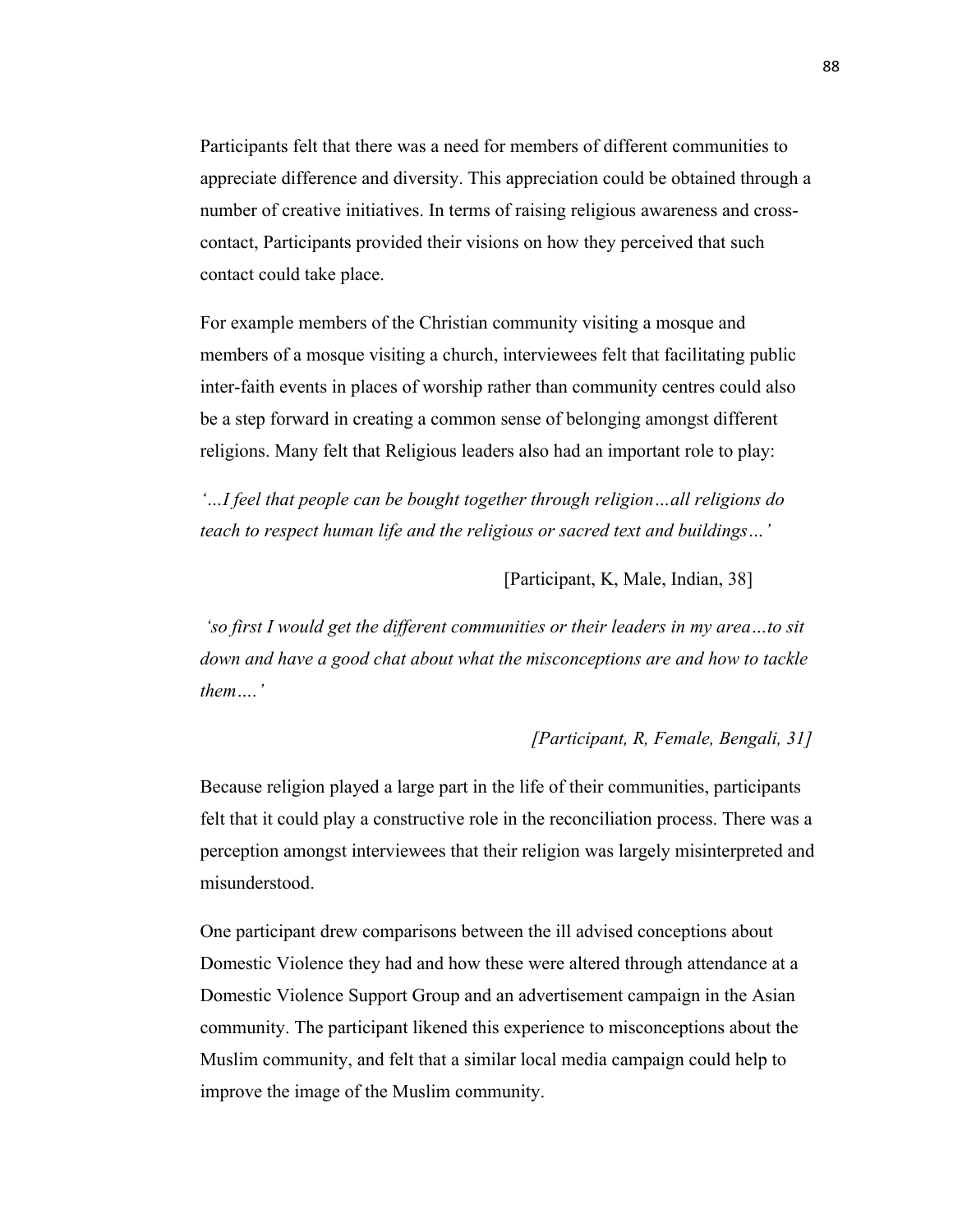On a cultural level, Participants felt that meetings amongst different ethnic groups could be held to discuss long held misconceptions, one participant expressed:

*'…[a common sense of belonging] could be done through getting the neighbourhood involved in different activities…if there is no communication at the neighbourhood level then the whole of the community life will break down…I don't see any local area organised fairs or activities…'*

[Participant, H, Male, Indian, 27]

Other participants felt that cross/inter-generational contact was important to achieve a common sense of belonging. It was considered that older members of the community could at times reinforce stereotypes by communicating their ideas and values to the younger generation. Participant's argued that this cycle could indeed be broken through cross-generational contact.

In addition an interviewee explained how young children mixed regularly in schools with each other and learned a great deal about each other's differences and cultures; this experience the interviewee expressed was lost once children had left school:

*'…the best way to do this [in our area] is for the council to get the Asian elders and White elders to sit down and have a chat because they usually are the ones brainwashing their kids…because at the end of the day we are all human, we have problems and if we can get this going a lot of the fear and mistrust we have of each other will be finished…'*

[Participant, F, Male, Bengali, 20]

*'…the younger generations should first be targeted in my view…there should definitely be more sports, events, communication through clubs and leisure centres with children from different backgrounds…even at nursery there should be…mixed classes…that is when people will grow up feeling that all the cultures and beliefs have a place in the community…'*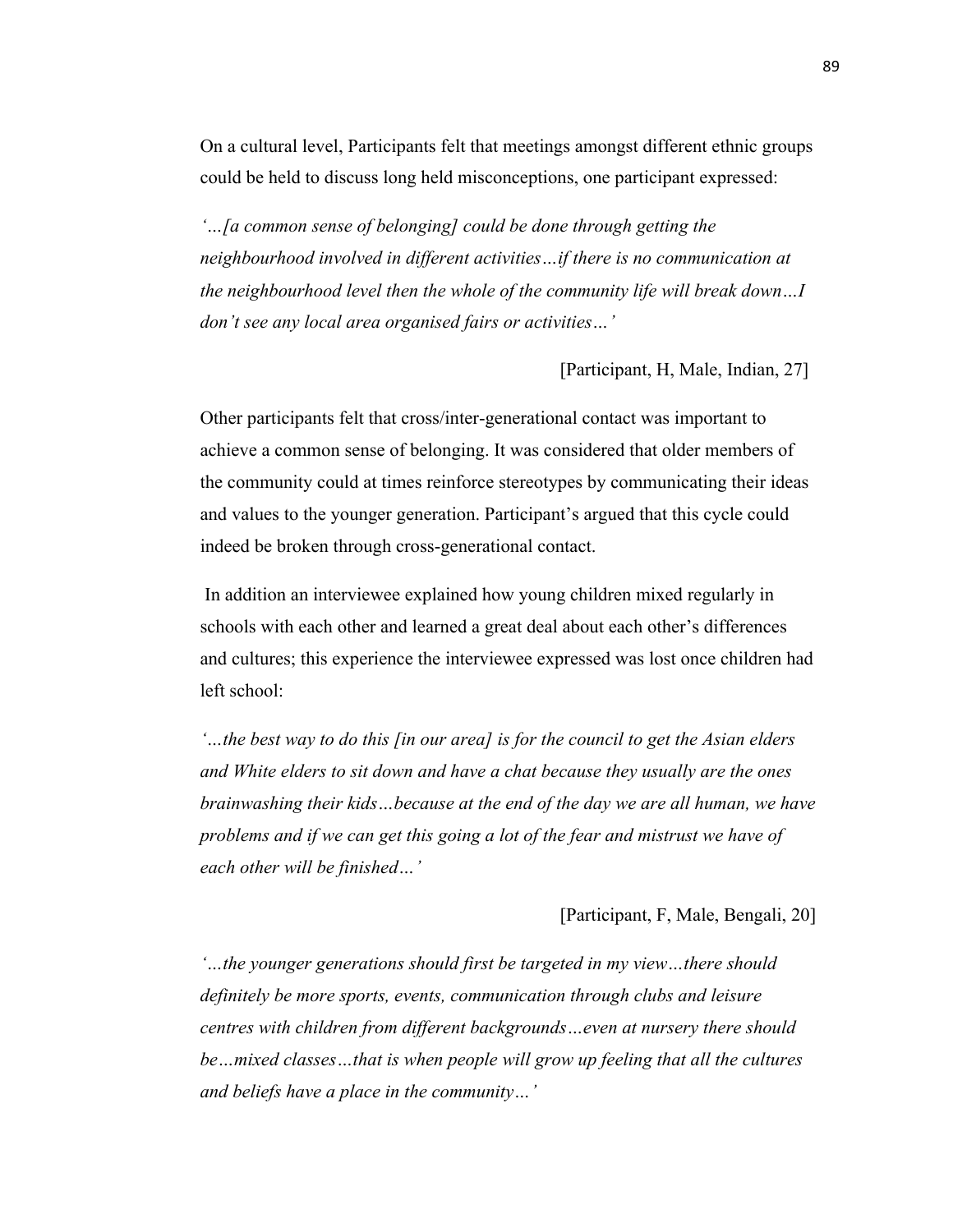[Participant, X, Female, Pakistani, 34]

Other participants championed mixed community centres rather the ethnic orientated community centre in their locality. One participant discussed how they had heard on the radio about a school in London which had a multitude of cultures and languages and an assembly highlighting these different cultures was extremely successful.

The participant felt that the same sort of event should take place amongst members of their community. Some interviewees felt that 'physically' living out another person's culture could assist in creating a common sense of belonging, as this would move individual from verbal recognition to physical recognition of different cultures:

*'…but if I went to an English person's house and had a chat and a meal with them that…would be a totally different way of understanding their culture…'*

[Participant, Z1, Female, Pakistani, 27]

Some participants felt that 'a common sense of belonging' was lacking in the community because of the local community not actively playing a role in local projects and initiatives.

One participant talked about the positive experience he had whilst undertaking voluntary work for a Neighbourhood Renewal Programme, they felt that working with different ethnic members to clean up the local park and paint a community centre made them feel part of that community.

On the other hand a participant felt that the Criminal Record checks which are carried out when an individual wishes to undertake voluntary work and other bureaucratic regimes were counter-productive, in the sense that they stemmed community members involving themselves in projects and initiatives designed to mend relations.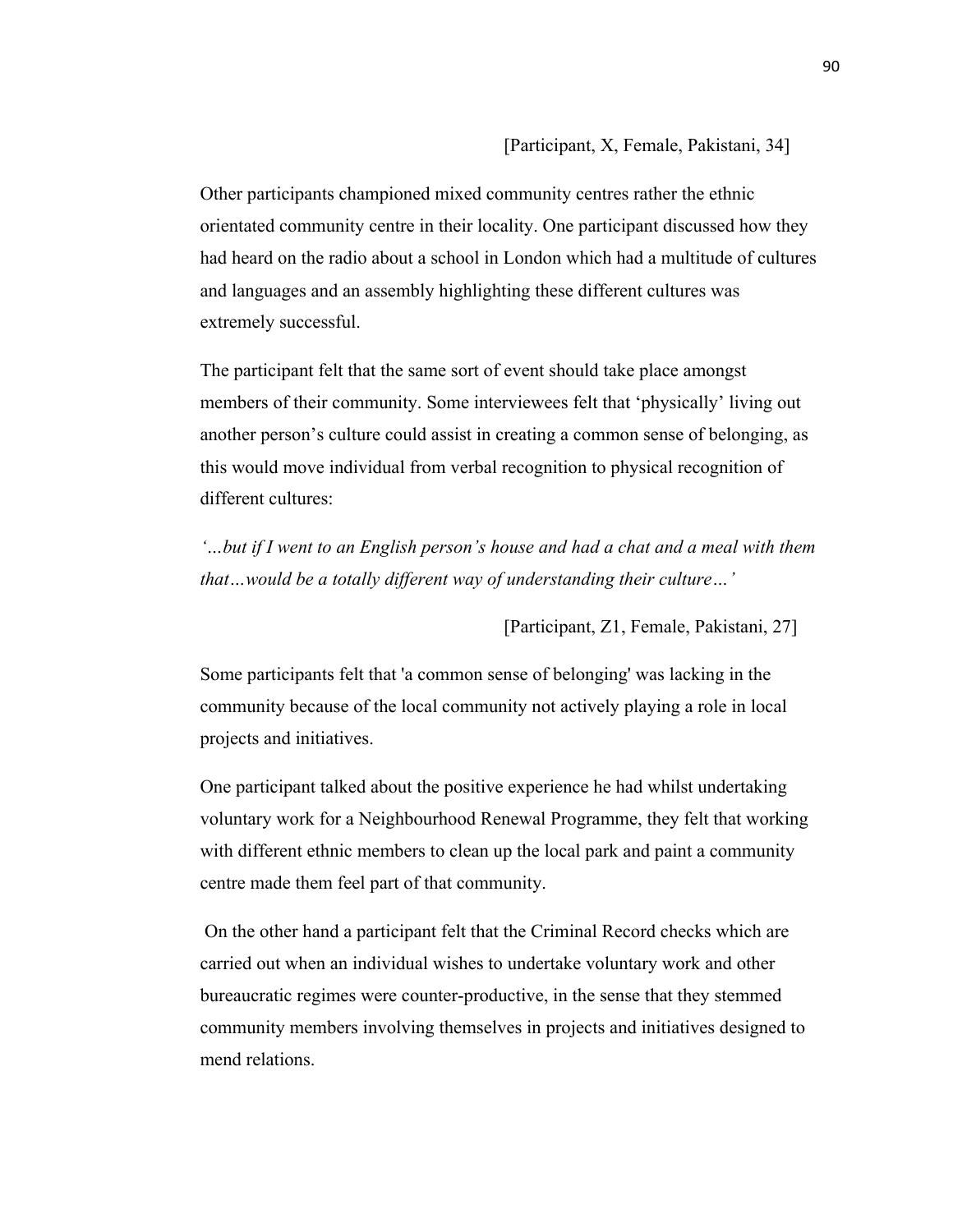The participant expressed how he once wanted to undertake some voluntary work with the Citizens Advice service, but his Criminal Record Check took so long to come through that he reluctantly had to abandon the idea. The participant further discussed his life in Pakistan and how he saw that strong community bonds were forged, because people would be able to freely help one another, not being restrained by the processes in western countries.

# **Adoption of core British Values**

In comparison, some interviewees felt that a common sense of belonging could only be created through adopting core British values:

*'…the common principles they could believe in like democracy, respect for the law, respect for different cultures and religions…'*

[Participant, W, Female Indian, 33]

*'…the best way that I think to create a common sense of belonging…would be to share the fact that we are all part of British Society…we should definitely show pride in that…'*

[Participant, Q, Female Bengali, 34]

*'…there is a lot of confusion as to what we can all share and have a sense of belonging too…we could have a British Day…'*

[Participant, N, Male Pakistani, 36]

In this context participants felt that British Values embodied the necessary framework for individuals to appreciate the differences in society. One participant expressed how during a short period of employment, he found that his colleagues were very understanding of his cultural sensitivities and beliefs. He argued that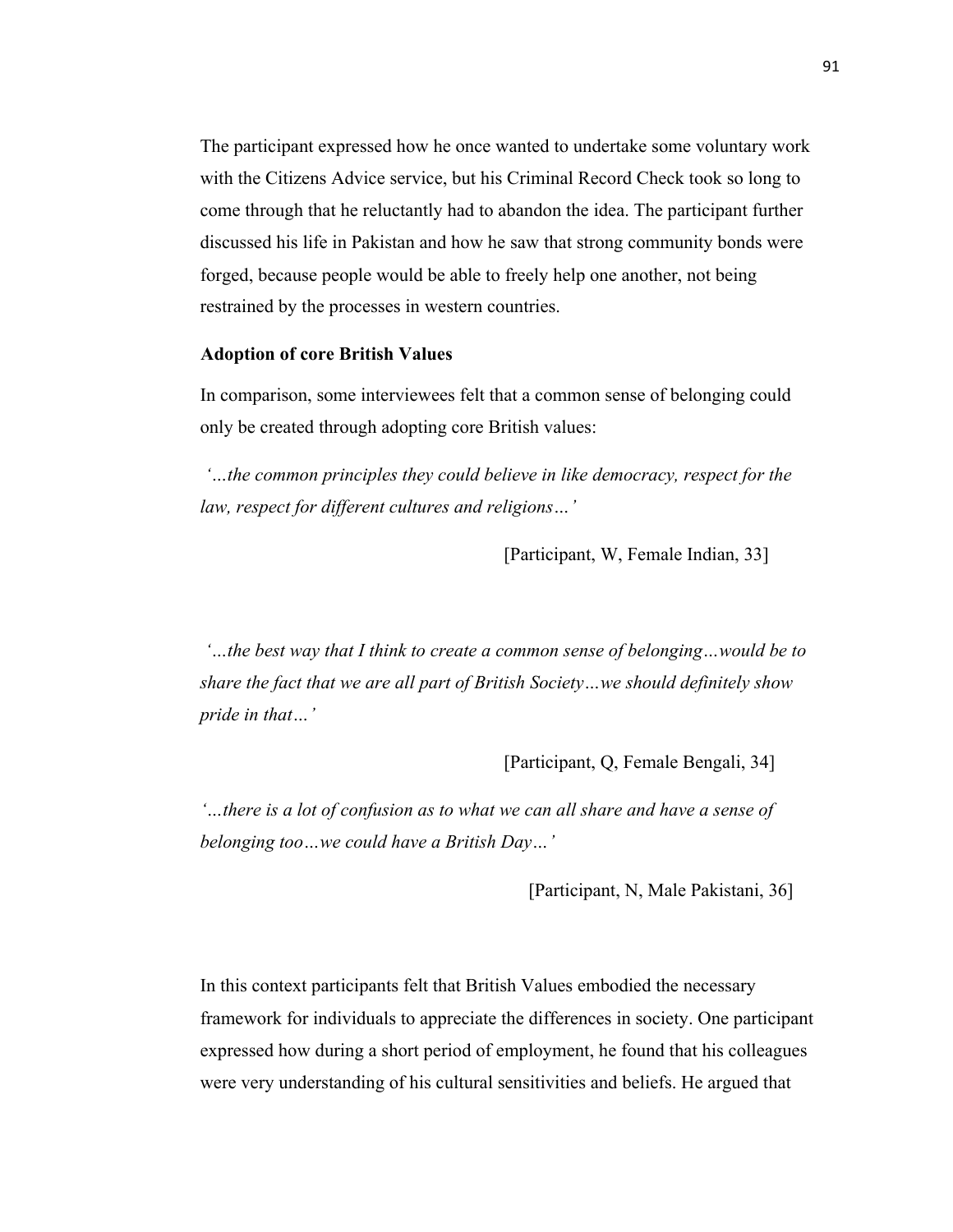this showed how understanding British society was. Participants felt that as there was confusion about what it meant to be British, or what values a community could hold in common, the easiest option would be to encourage people to see British Values as a focal point for creating a common sense of belonging amongst communities.

One interviewee discussed how the confusion over a sense of belonging could have stemmed from the fact that Britain was not part of the European Union. As the European Union had its own currency, flag, sets of laws and direction, people within it found it easier to 'belong'. Drawing on their experiences of living in France, the participant talked about how French society was much more patriotic then Britain. An interviewee also discussed the possibility of public holidays for all major religions in forging a sense of belonging for all communities.

The same sort of media coverage that Christmas receives, they argued should be provided to all the major UK religions, the participant felt that this would create a common sense of belonging, because people would get involved in the celebrations of different festivals as they do involve themselves in the celebrations of Christmas.

#### **How do you think people will be able to value and respect each other?**

From the data a varied and multi-perspective range of meanings emerged for the two terms.

#### **The meaning of 'Value' and 'Respect'.**

The term 'value' was mostly discussed and explored within a religious/cultural context. Participants felt that their Islamic faith was the key factor which contributed to their outlook on life and it was from this source the majority of participants felt they drew their values and morals. For this reason participants mostly discussed and engaged with 'value' in terms of their religion or culture, viewing it through this paradigm. Participants also felt that the more they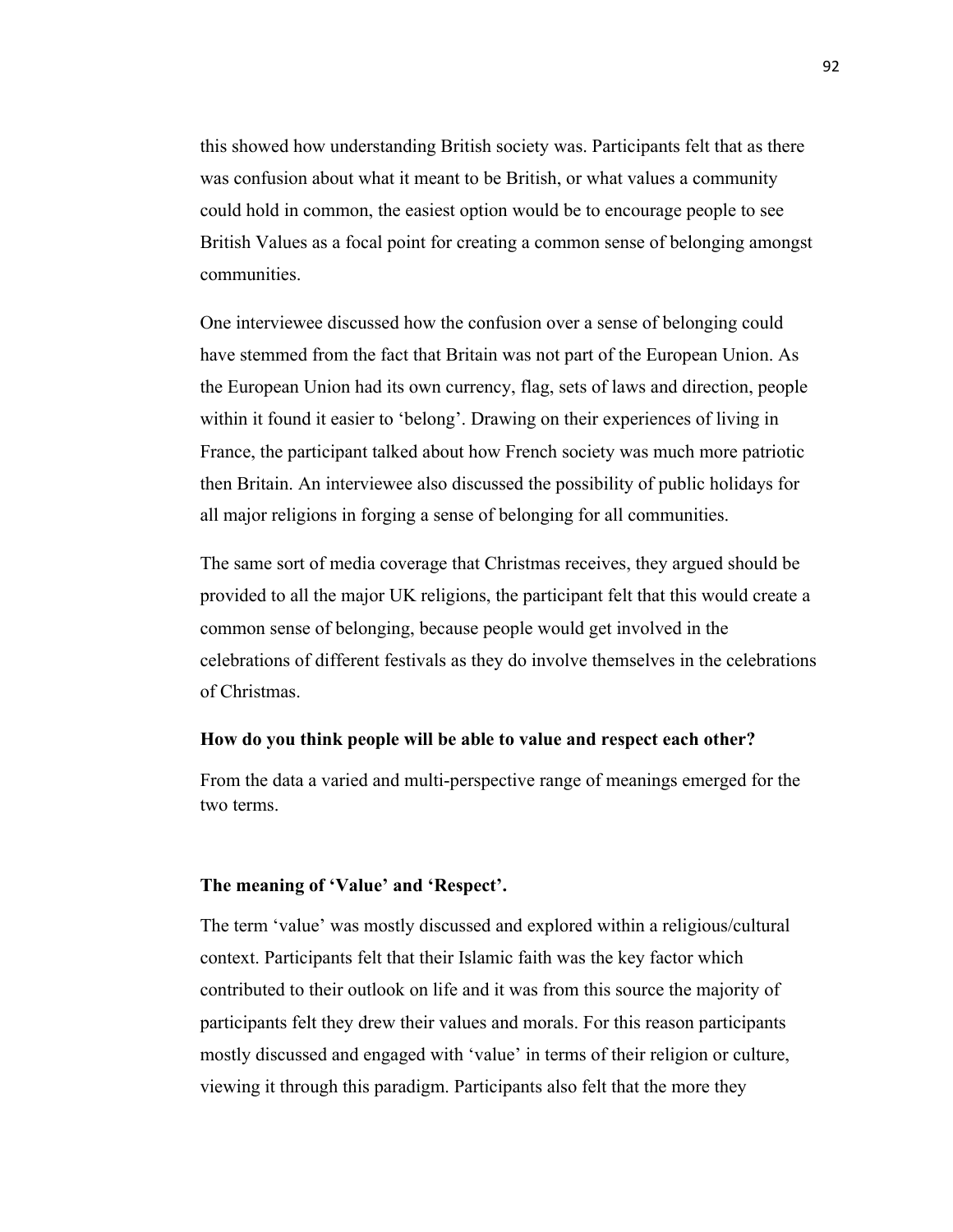understood the religious/cultural values of other white/non-Asian people and the more white/non-Asian people understood the religious/cultural values of Muslim/Asian people, their would be a higher level of tolerance amongst different religious/ethnic communities.

The first category that emerged from the data related to participants stressing the importance of an understanding through improved communication about the ideological/philosophical reasons behind different cultures and beliefs, in order to create a deeper level of religious/cultural value and respect amongst people of different ethnic/religious backgrounds.

*'creating these two things [values and respect] will only be done through….communicating…if I never talk to a white, Hindu, polish….somalian person who lives next door or across the street from me…then that will automatically breed some sort of fear…and then further down the line that fear…will turn in to hatred…'*

[Participant L, Male, Bengali, 36]

There was discussion amongst some participants about the low turnout within organised multi-cultural awareness days within their community and how the content of the day, which consisted of brief presentations about Hinduism, Christianity, Islam and Buddhism, was thinly spread, with mainly cultural cuisine to appreciate. This venture according to participants was the wrong method of trying to create religious/cultural value and respect amongst different ethnic groups; participants were in favour of more dialogue and debate.

Participants discussed the high levels of intolerance and fear that different ethnic/religious groups had of each other, which was an impediment to creating high levels of religious/cultural value and respect:

*'if they know people are different…and are able to tolerate each other's differences…then I think that you have respect and value for each other…people*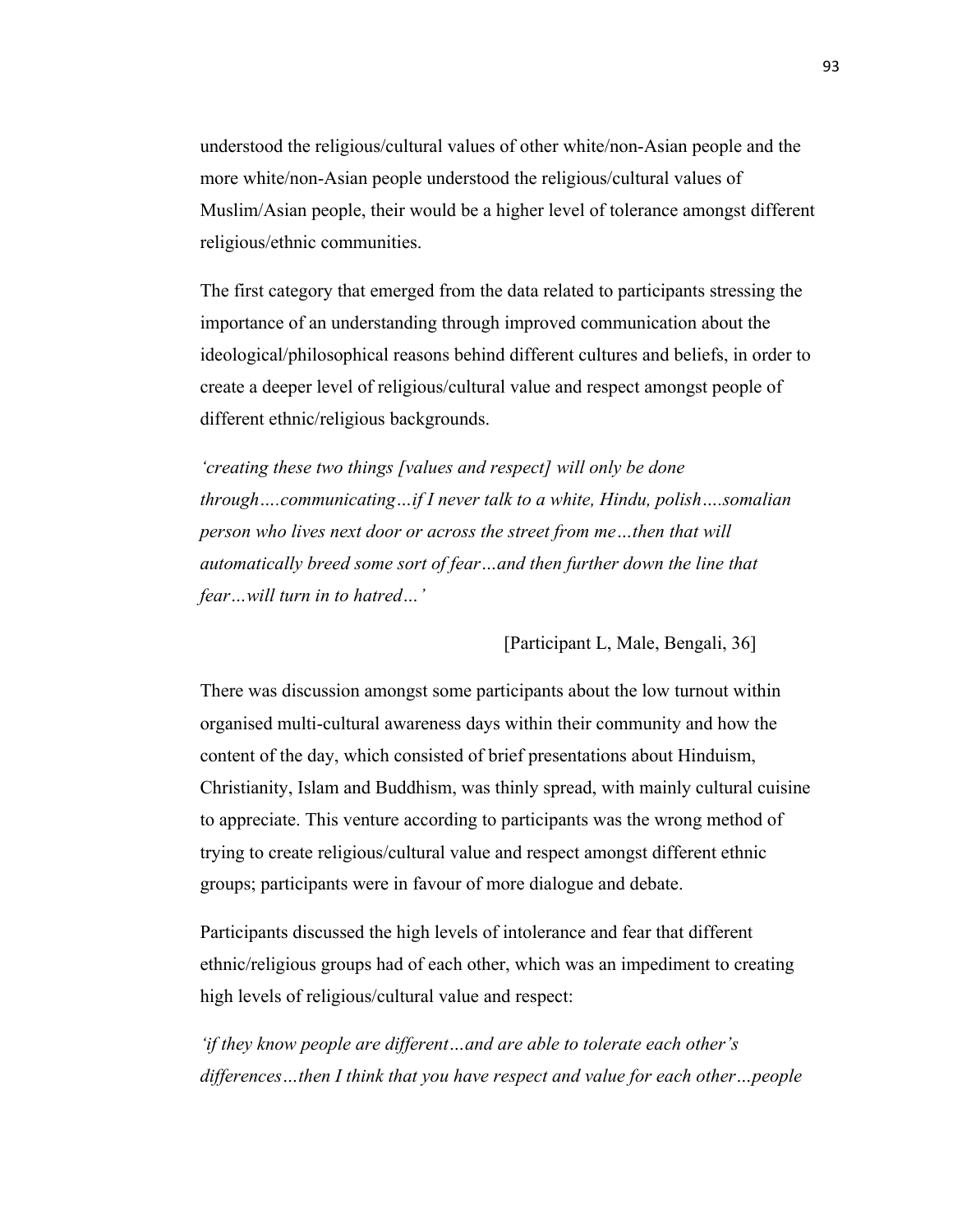*do understand that other cultures exist and that they live differently…but no one wants to tolerate it…'*

[Participant U, Female, Pakistani, 27]

Again, toleration was seen within a religious paradigm, meaning people accepting that communities could show their religious conviction, for example through the wearing of the hijaab, beard, religious clothing. Or people praying openly and observing the core tenants of their chosen faith. Participants generally felt that if they were able to practice their chosen faith or adhere to their chosen culture without intimidation and fear from the community around them, then this would be a sign of tolerance. If one the other hand participants could not openly practice their faith or culture then it would be perceived as intolerance.

*'people all eat, sleep, dress work, but…they do it in different ways, but because I've only seen the way my family do it and not the way a white or black family do it I feel scared of them…so this fear has to go…'*

[Participant G, Male, Bengali, 21]

In the above quote the participant acknowledged the different value systems communities have, and the fear of difference that emerges from community members who do not subscribe to those particular religious/cultural values. So community members would value their own beliefs but not those of other religious/ethnic communities. The participant felt that the divide could be healed through a better religious/cultural understanding between ethnic communities.

Within this category of educating people to achieve better understanding, some participants saw value and respect in a mutual context. They felt that universal principles existed within all religions such as caring for the old, helping the needy, not causing harm to others. These principles participants felt could be focused upon to create mutual respect amongst different ethnicities and religions: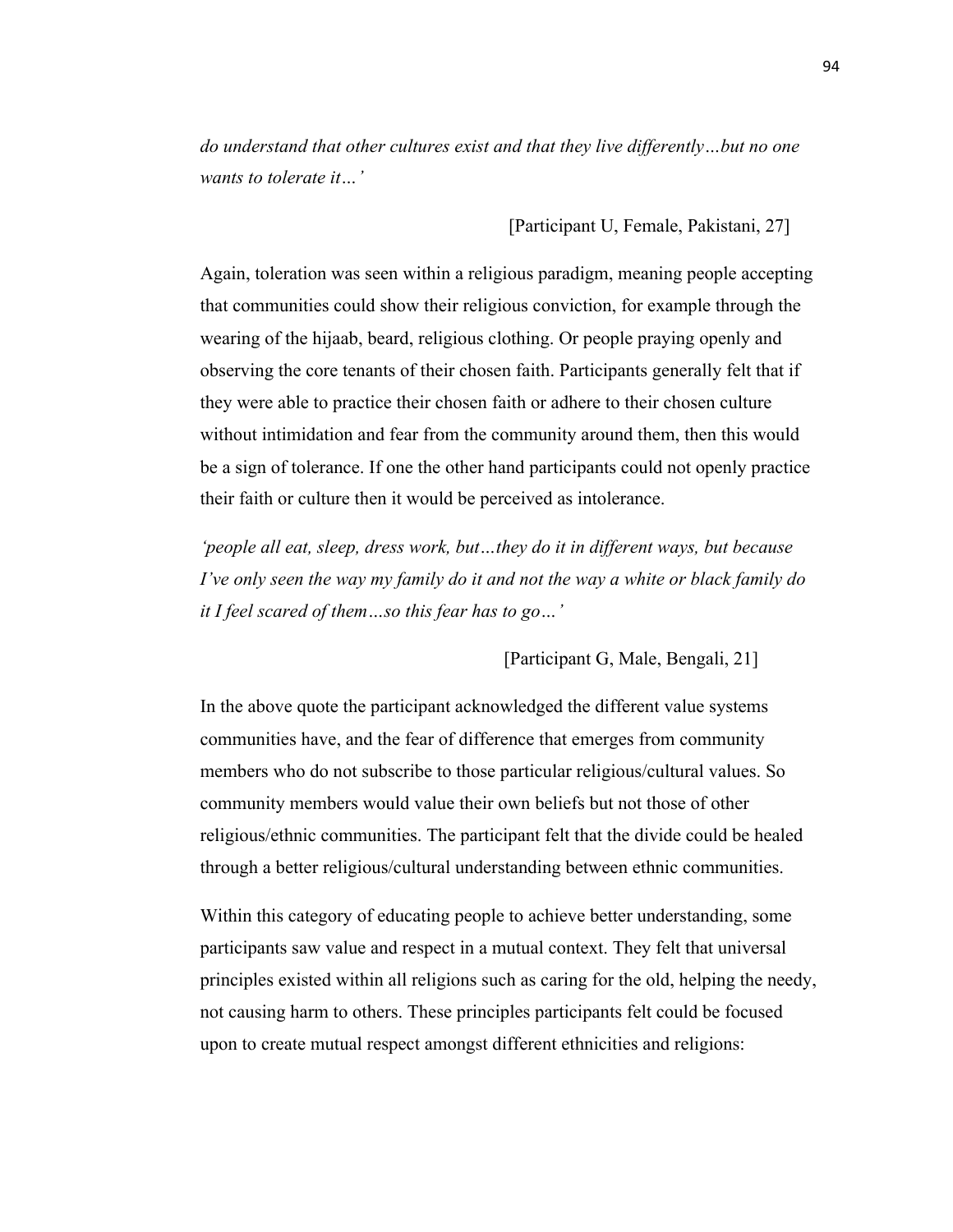*'by sharing ideas and values everyone will realize that the ideas are the same…I don't think there is any culture in the world that for example…wont tell you to respect your parents, elders and other people…'*

[Participant Z, Female, Indian, 26]

Some participants saw mutual respect beyond a religious paradigm. They gave examples of white/Asian/Somali/polish groups who were also divided along Hindu/Muslim/Christian lines working together to raise funds for a disaster appeal. In this context the participants saw' value' and 'respect' in general humanistic terms, not bound by the constraints of religion or culture, but more focused upon promoting the common good:

*'its [value and respect] only going to increase with community groups offering to help each other…like the Gaza appeal…or that Tsunami that happened…it got different groups to work together…help the needy and poor…'*

[Participant S, Female, Indian, 24]

In another example of ascribing the term 'value' and 'respect' to promoting the common good, a participant felt that the Millennium Award initiative should be more widely available, as it rewarded people on the contribution they had made to bettering a sector of society, rather then benefiting a particular race or religion.

In giving examples of how they try to show the cultural/religious value and respect towards other religions, one participant discussed how they regularly exchanged gifts with their Christian/Hindu neighbours, during Diwali and Christmas festivals. The participant explained that the interaction of different ethnic groups/cultures at the community level in this manner could eradicate many of the misconceptions and stereotypes held.

Participants also offered their own opinions on how better to promote religious/cultural value and respect amongst ethnic/religious communities. Visits by different religious congregations could be scheduled to different places of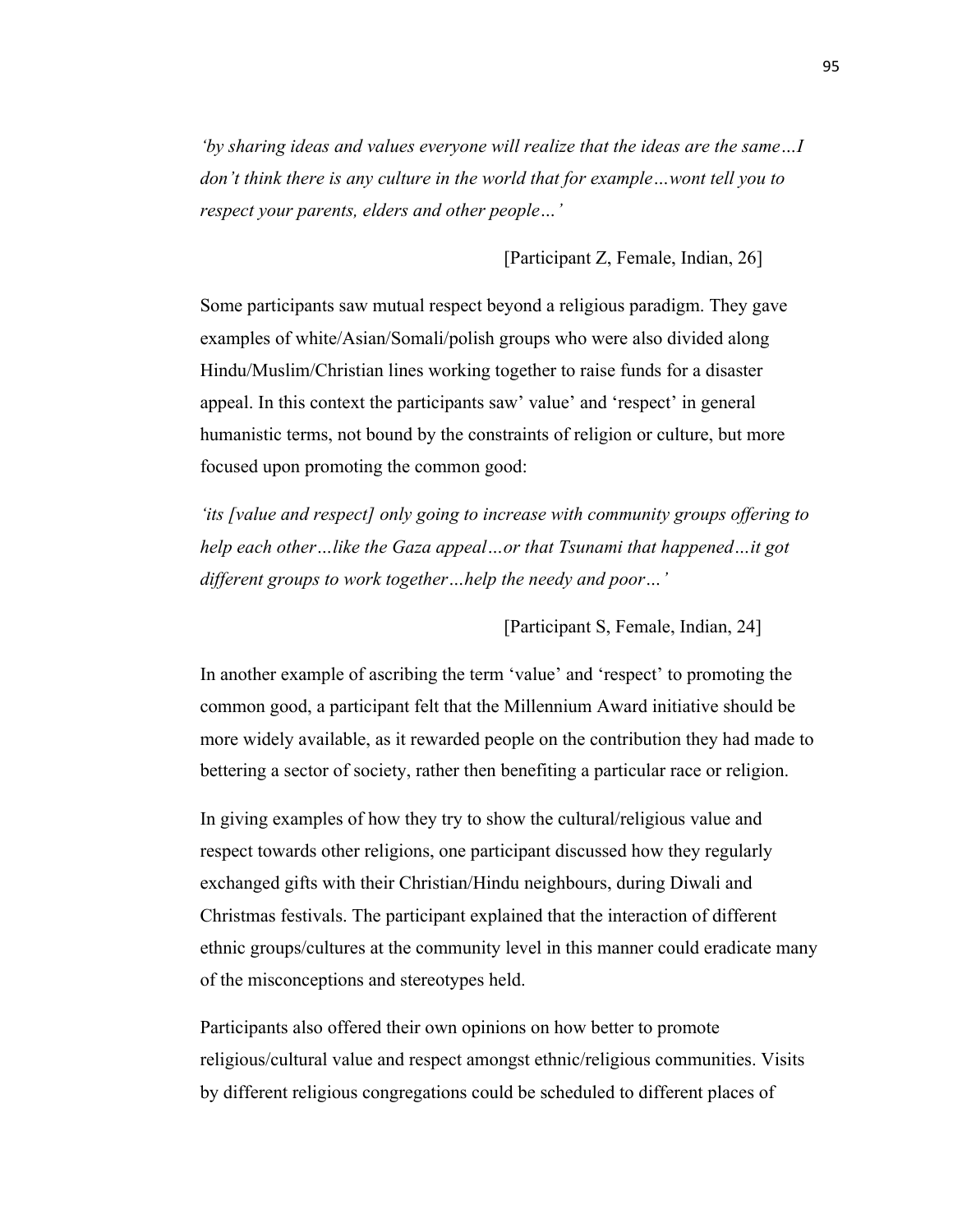worship, this it would promote stronger religious/cultural value and respect amongst communities, as opposed to the current arrangement of organizing multifaith days and cultural awareness sessions in community centers. This arrangement according to participants showed an innate unease amongst faiths to engage with others within their own place of worship. There was also discussion of physically experiencing other people's cultures by promoting through some method visiting each other's homes.

Overall the responses unearthed two distinct meanings which participants attached to 'value' and 'respect'. The first perceived the two terms through a religious/cultural paradigm, whilst the other took a more mutual humanistic view.

To conclude this chapter, what has come to light are the varied meanings participants ascribed to words such as 'community', 'value', 'respect' and phrases such as 'common sense of belonging'.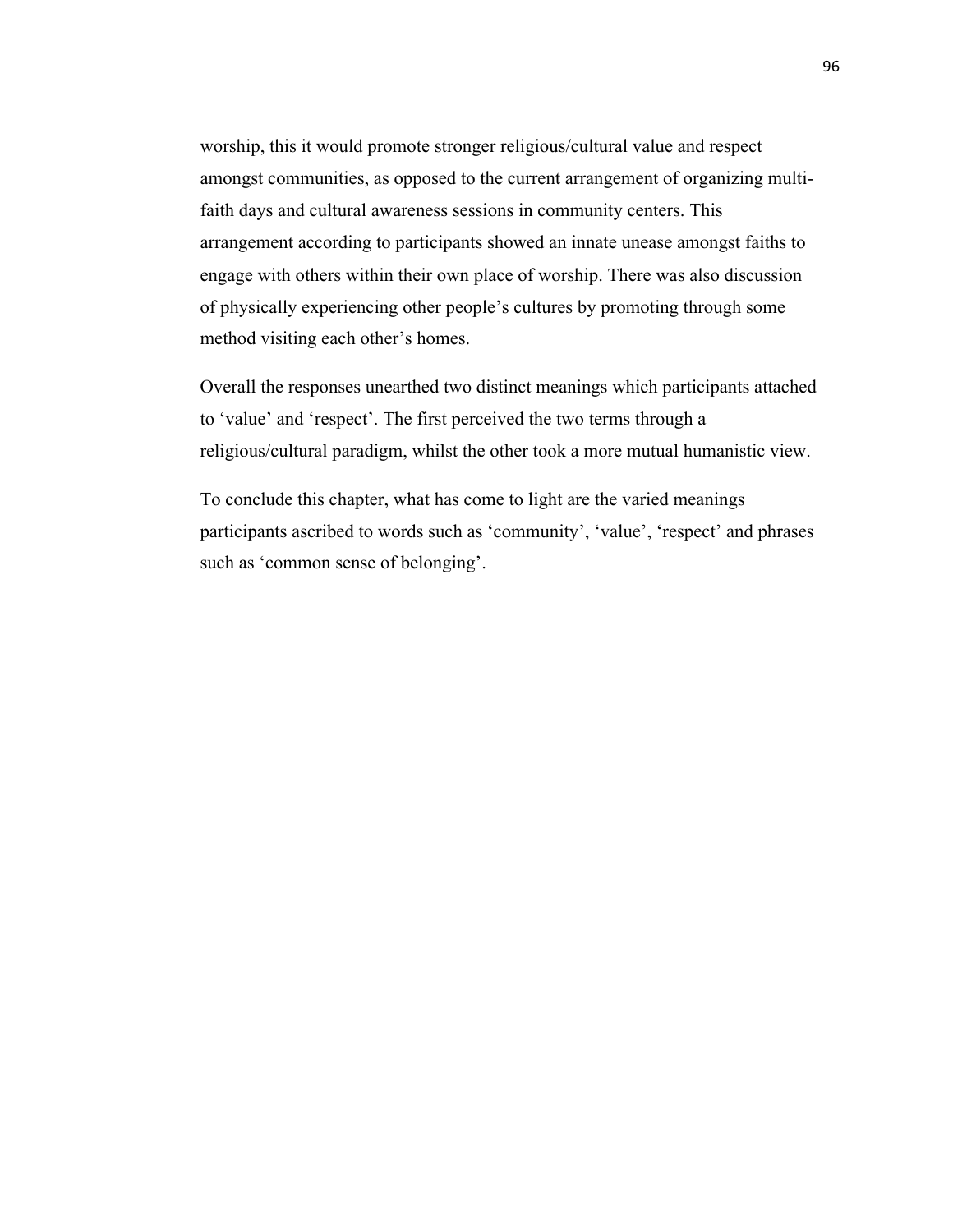# **CHAPTER FIVE: [INTERACTIONS]**

In this Chapter there will be an exploration and unpacking of what participants felt constituted 'contact' between different ethnic groups. There will also be an exploration of how these 'relations' are perceived and all importantly what comprises constructive or detrimental experiences.

# **Do you think that you are treated fairly when you go to the job centre, hospital, school housing office, or when using a council service? Talk about your positive or negative experiences.**

From the data various meanings of positive and negative experiences were defined by participants. The first set of meanings related to positive experiences, where participants largely defined a positive experience in terms of public service staff understanding the cultural/religious needs of the participant and being nonjudgmental when offering advice and services. In this context participants felt that constructive relations between ethnic groups constituted a mutual understanding of their religious and cultural practices, and the extent to which staff were prepared to accommodate these practices determined the positive and constructive nature of that interactions. In comparison participants largely defined a negative experience as their cultural/religious needs not being met, or public service staff asserting stereotypical/judgmental behaviour when dealing with them.

Although drawing such analogies may seem simplistic, it is worthwhile noting the conviction participants in this category have to their faith and culture and how they determine the success of interactions on these factors alone, and not other factors such as poor standard of cleanliness, equipment, understaffing or general lack of customer service. It is important to outline here how participants in this category felt that these factors were secondary to their prime concern of having their cultural/religious needs met, whilst other ethnic groups like the white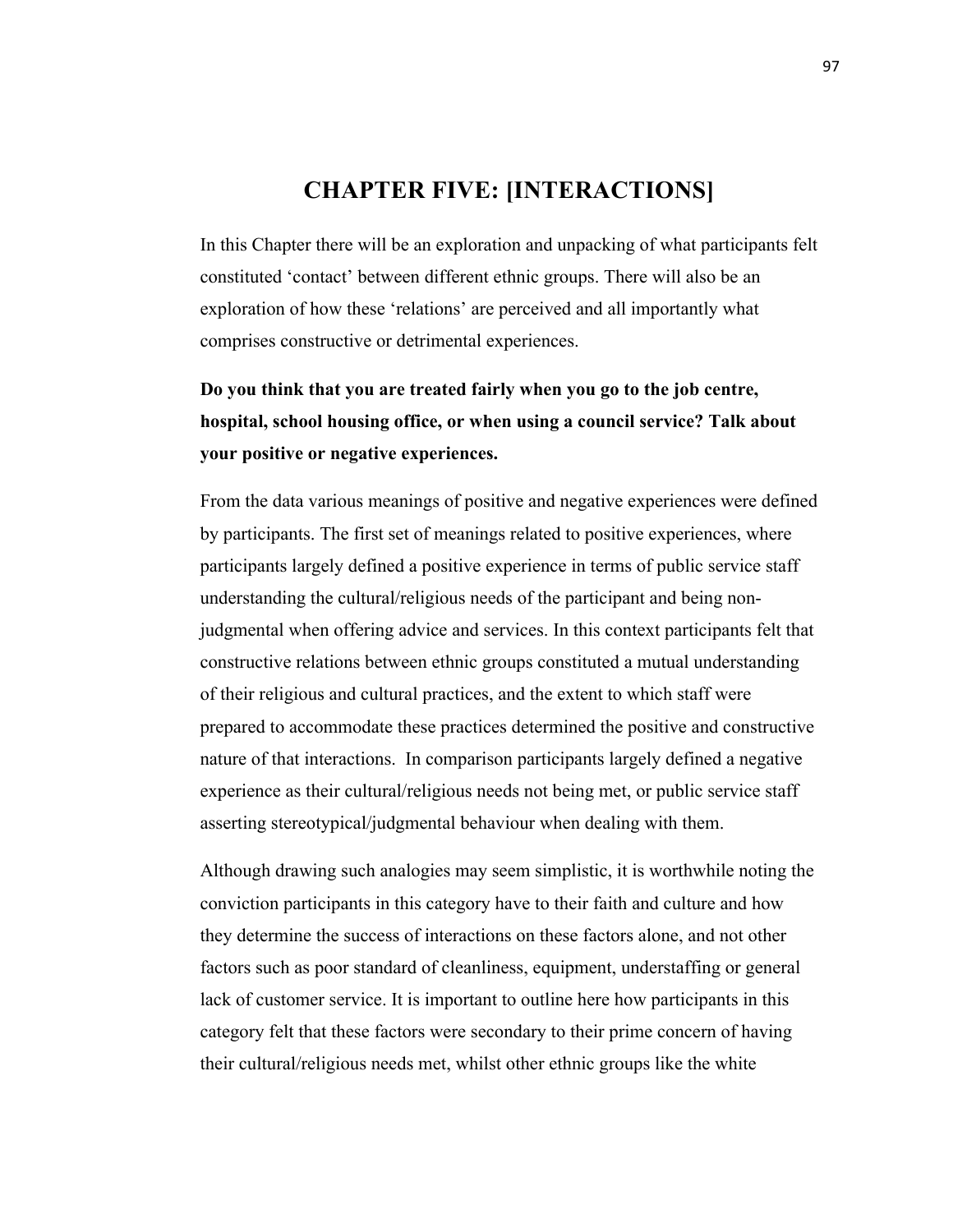population may have measured a constructive or detrimental relation in the context of hygiene, customer service or any other non- religious/cultural factor.

# **Defining a positive experience.**

Within the positive experience category, they were participants who defined their experience in the context of being a customer, where they felt valued and the service provided was adequate for them:

*'I do regularly visit the council office to check for homes and things like that...because I want to move...but I don't feel that they have treated me differently...'*

[Participant Y, Female, Indian, 31]

The meaning that the participant gave to 'difference' in this context was in comparison to the services other customers received and it was connected to the customer's beliefs and convictions. In this context another participant felt:

*'...a lot of the [council] staff...just want to get their job done...'*

[Participant Z Female, Indian, 26]

In the above quote it can also be understood that the council's staff were focus on delivering a high quality service and are concerned with meeting standards and targets set by senior management, rather then intentionally wanting to cause cultural insensitivity.

In this regard, One participant felt that a positive experience meant that they were seen by a council staff member who came to visit their home, as 'equal' in the sense that the participant was a council tenant, yet different in terms of cultural and religious convictions. During the discussion the participant expressed surprise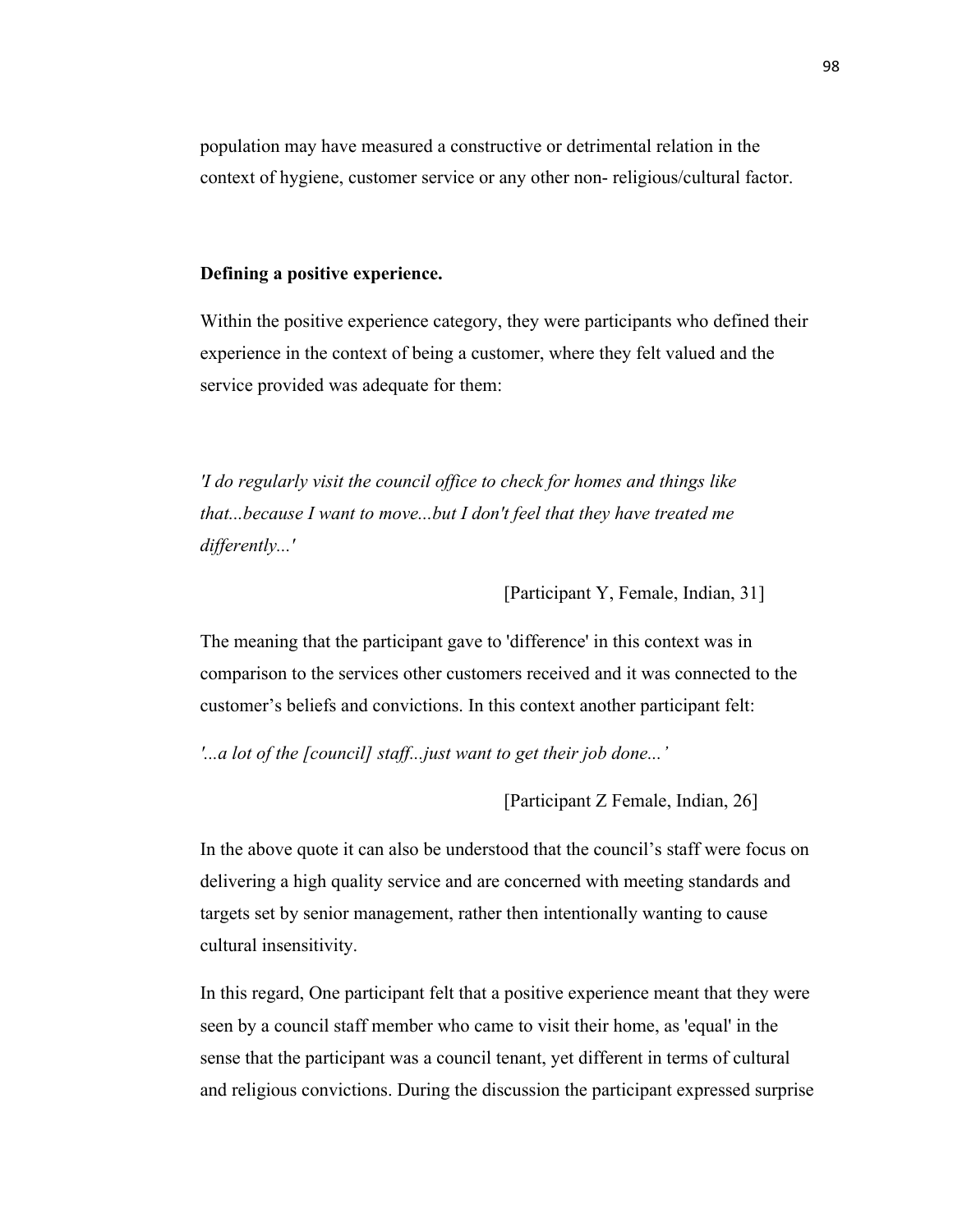and pleasure in the fact that the council staff member had shown religious/cultural courtesy when entering their home and removing their shoes. It is significant to point out here, that Muslim/Hindu families usually refrain from wearing footwear in their homes because they usually pray in various rooms within the house, and cleanliness of the floor where they pray is a precondition.

*'...once my boiler broke down and the council came out to fix it...the worker...asked me if he had to take of his shoes...it was such a good sign...i was really pleased...'*

[Participant L, Male, Bengali, 36]

The meaning given to a positive experience in this context was that the participant was treated as equal to other council tenants but in the same vein the council staff member acknowledged that the customer had cultural/religious preferences which made them different. This could reiterate an earlier point, that council staff members are more focused on service delivery and meeting standards, rather then causing cultural insensitivities. The staff member could have felt that removing his shoes and acknowledging the customers request was integral to him delivering a high standard and quality of service.

The meaning another participant gave of a positive experience related to the fact that at first he was perceived by his job centre advisor through an anonymous/stereotypical category, but during the course of the sessions the participant felt that he was perceived more as a person and developed a personal relationship with their advisor. T

*'at the start my advisor was a bit hesitant about me...because of my [practising] appearance...but now we've like bonded really well, he even calls me by my nickname (!)..'*

[Participant N, Male, Pakistani, 36]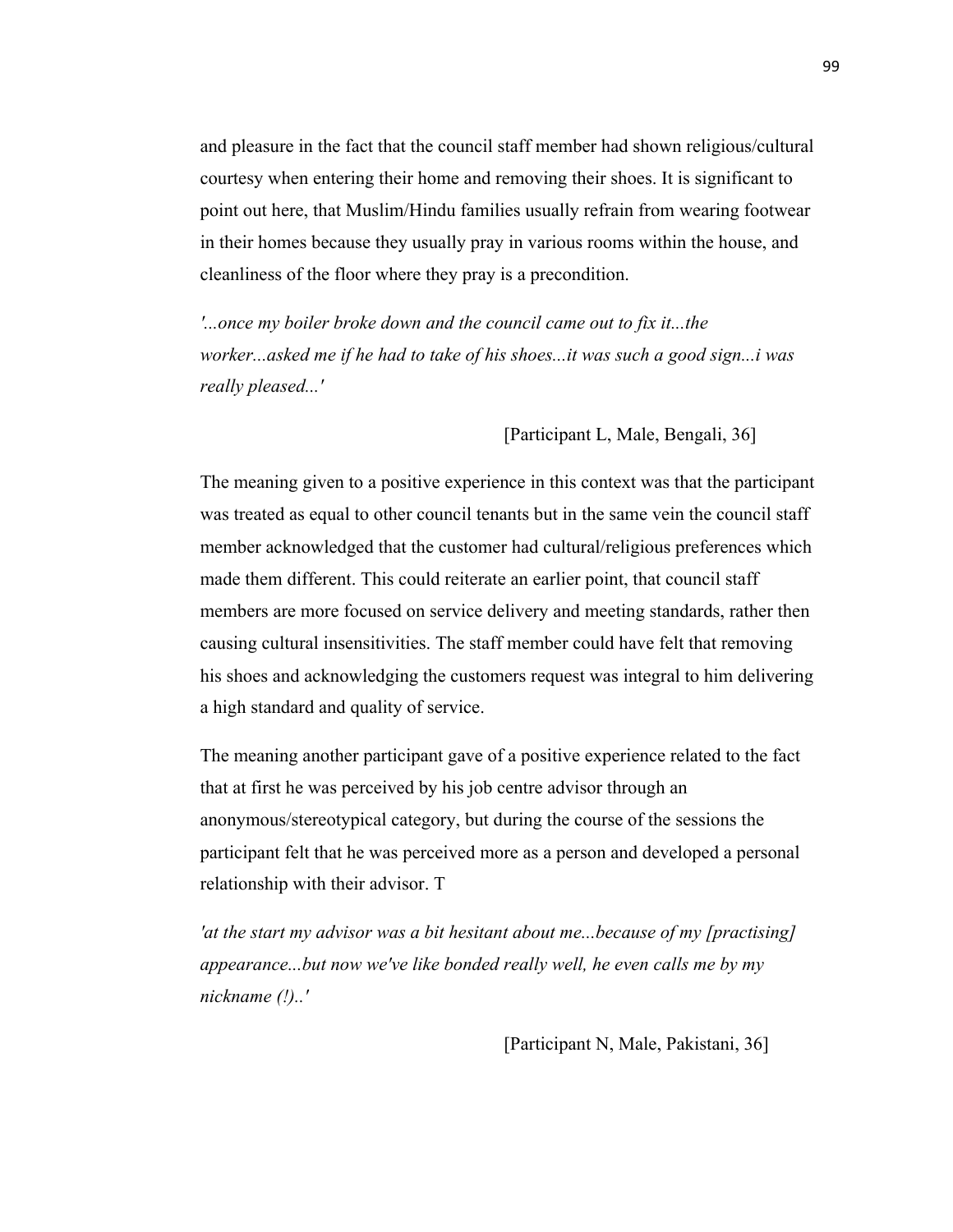The fact that the advisor was non-judgmental is also evident in building the constructive experience for the participant: This constructive experience constituted moving further then a professional relationship and seeing past the participant's ethnicity and religion. Socialization between the Participant and his advisor, which is evident from the advisor using the participant's nickname, is also a key factor in constructing a positive experience, as it has contributed a personal bonding element to relationship. The idea of participants being perceived as 'equal' but different in terms of their cultural/religious backgrounds is also evident to construct a positive experience.

Furthermore building upon this perception of a constructive experience being on where cultural/religious needs are catered for, rather than hygiene and quality of service or any other factor, One interviewee for example praised the local hospital services which their mother received and how culturally aware the nurses were, as they did not inject the interviewee's mother with medication because she was observing fast during the month of Ramadan.

In a similar context, one participant praised the vast amount of literature that was available at the hospital in community languages such as Urdu, Gujarati, Bengali, Somalian and Arabic. Participants discussed how this made reading about prevention of illness and other medical matters less problematic.

In addition, One participant discussed his experience of talking to his children's primary school head teacher to exclude them from a Christmas assembly on religious grounds:

*'...he did reply and was very sensitive to my views...they ended up giving them work under supervision...*

# [Participant K, Male, Indian, 38]

The same participant also discussed how he had requested his school to allow his daughter to wear a swim suit which would cover most of her body, because of their religious beliefs, the participant felt that they were treated fairly in this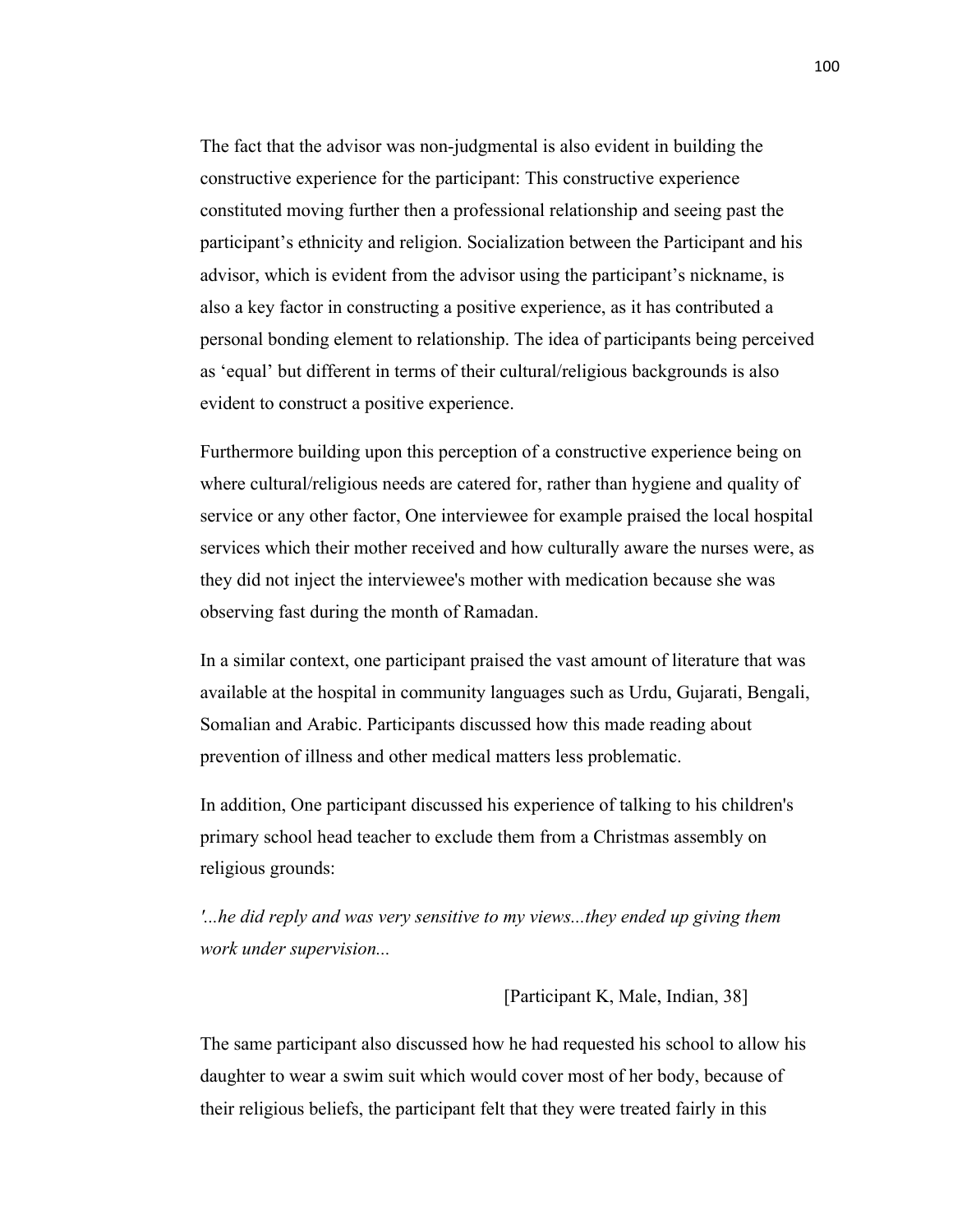respect and praised the school. Again it is important to note how religious/cultural factors in this category are more important to the Participant then, for example, the quality of the education, facilities and resources at the school.

In deconstructing what 'positive' experiences mean to participants two distinct categories have come light. The first category are of those participants who feel that constructive contact is to them their cultural/religious needs being acknowledged above all else.

The second categories are of those participants who view a positive experience from a customer and service quality point. For these participants a good standard of service would suffice to constitute a constructive experience.

# **Defining a negative experience**

In contrast a negative experience was defined by participants to constitute an experience where participants felt that they had been lowered because of their religious/cultural experience not being met. Because the composition of the sample was from disadvantaged backgrounds and of ethnic minority, this could be a factor in explaining why the majority of participants viewed a negative experience from a religious/cultural angle rather than a service quality and customer satisfaction perspective.

In further exploring and analysing what detrimental experiences meant to participants, one participant for example, explained how they had tried to elucidate to their son's teacher why the former could not attend music lessons, based upon religious grounds, but was met with what they perceived to be ridicule. In addition a participant discussed how a job centre advisor tried to persuade them to apply for jobs which handled alcohol and pork, which was against their cultural values. One interviewee also explained how the hospital staff did not understand the importance of their wife's halal diet during her stay at the hospital: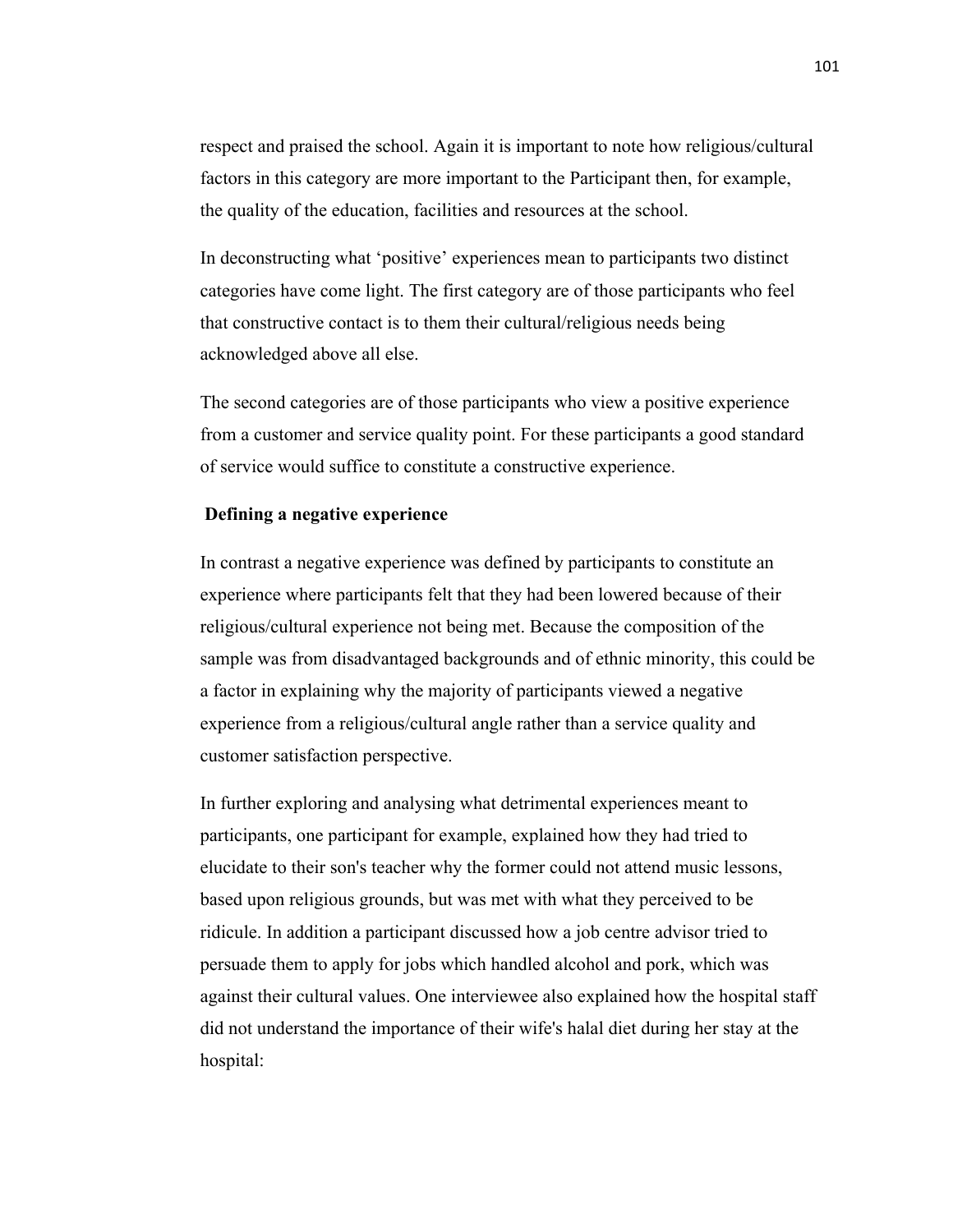*'...they [staff] were just not bothered about her religious beliefs...halal food, praying. These things seem small but staffs...were like getting annoyed with it...'*

#### [Participant H, Male, Indian, 27]

These examples share a common strand of perceiving a negative experience in terms of religious/cultural needs not being met, rather then other service standard and delivery factors.

In contrast, one participant viewed their negative experience as observing how their friend was treated unfairly by council staff. The participant discussed how their friend struggled to communicate with council staff during a meeting because of English not being their first language. Even so interpretation services were not offered. 'Fairness' in this instance meant that the friend was not able to access a high quality of service, and high standards of service not being met by staff.

In the same manner some participants felt a negative experience was an instance where they were treated stereotypically by public service staff, because of their appearance. An example is of a participant who felt that they were treated like foreigners by the manner in which they were spoken to by staff. The participant felt that their wearing of the veil had fuelled this assumption.

In this situation a negative experience was perceived as being categorized as a non-national rather then not receiving quality of service as was the case discussed by the previous participants. Deconstructing this experience, what comes to light is that the participant feels lowered and uneasy due to being stereotyped. This perception of a negative experience is further exemplified by the experience of another participant:

*'I do notice though that when you're waiting with your kids in the reception area for an appointment...people tend to look down on you...you just get the sense the fact that they just don't want you to be here anymore..*

[Participant, R, Female, Bengali, 31]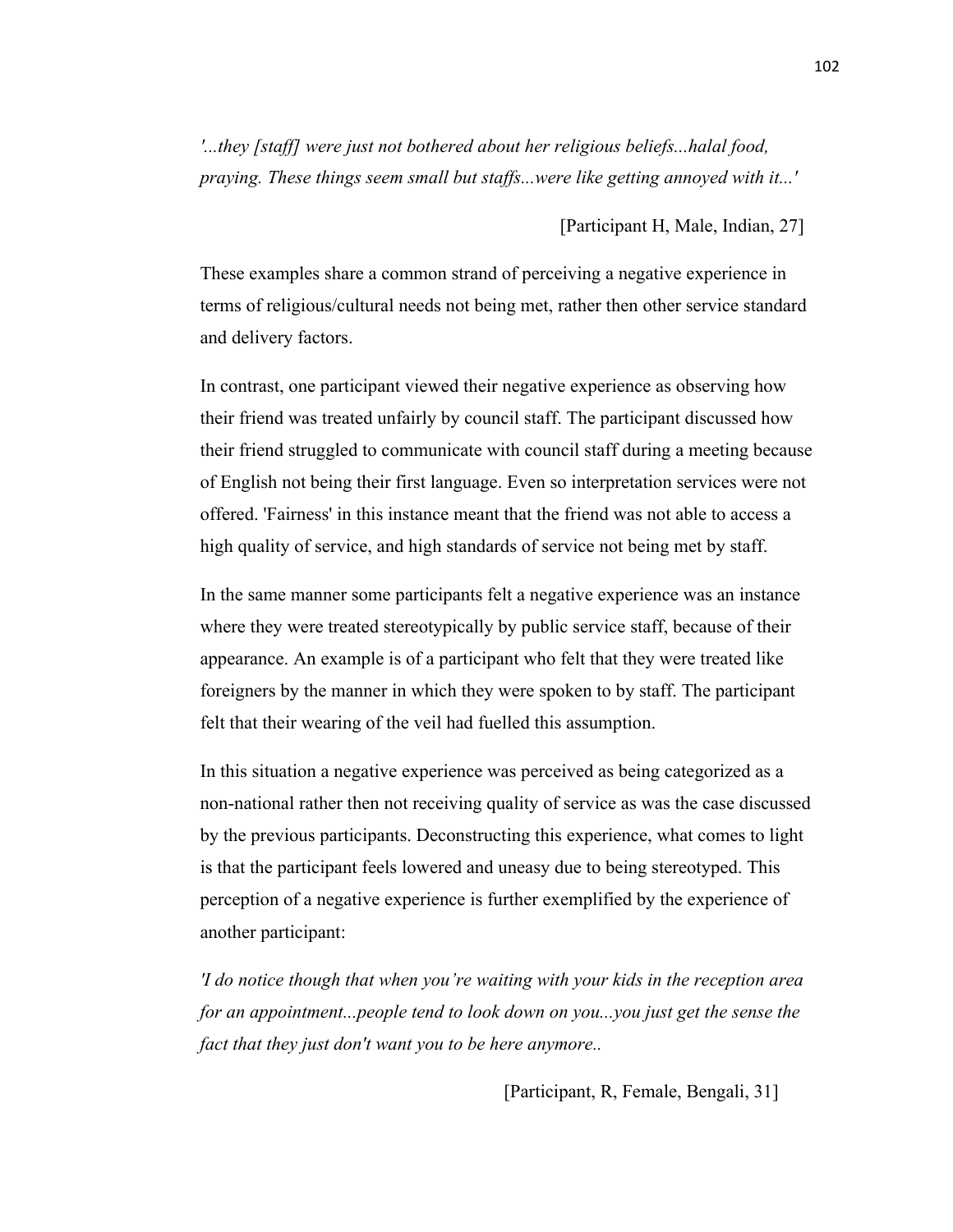In this context a negative experience is interpreted by the participant as other individuals showing a lack of understanding or being judgmental about the participant's appearance or culture. This interpretation of a negative experience is not attached to quality of service or standards and indeed such negative experience could occur in other domains of the participant's life.

Overall negative experiences were constructed by the participants to mean two distinct ideas. Firstly participants interpreted their negative experience to mean culture/religious issues not being understood or catered for, and on the other hand negative experience meant to participants that they felt stereotyped or suffered from judgemental behaviour around them.

# **How do you think the council should tackle unfairness and difficulties that are faced by different communities when they are using council services?**

Participants ascribed various meanings to the terms 'unfairness' and 'difficulties', some participant felt that they could be seen within race, and ethnic parameters. Other participants felt that fairness could be described to mean BME communities having senior management positions in the council, whist a final group of participants gave the two terms a more tangible form and felt that it could be measured through ethnic minority and service user assessment.

Three distinct categories emerged from the data, employing more Black  $\&$ Minority Ethnic communities, Staff education/training and a panel/committee structure to consult with or inspect council services.

#### **Employing more BME Communities**

In the first category for instance, participants discussed that the council should employ more ethnic minority groups, because it would help to improve council services and reflect the council's conviction in promoting fairness and equality. Here the participant felt that 'fairness' meant which ethnic groups received which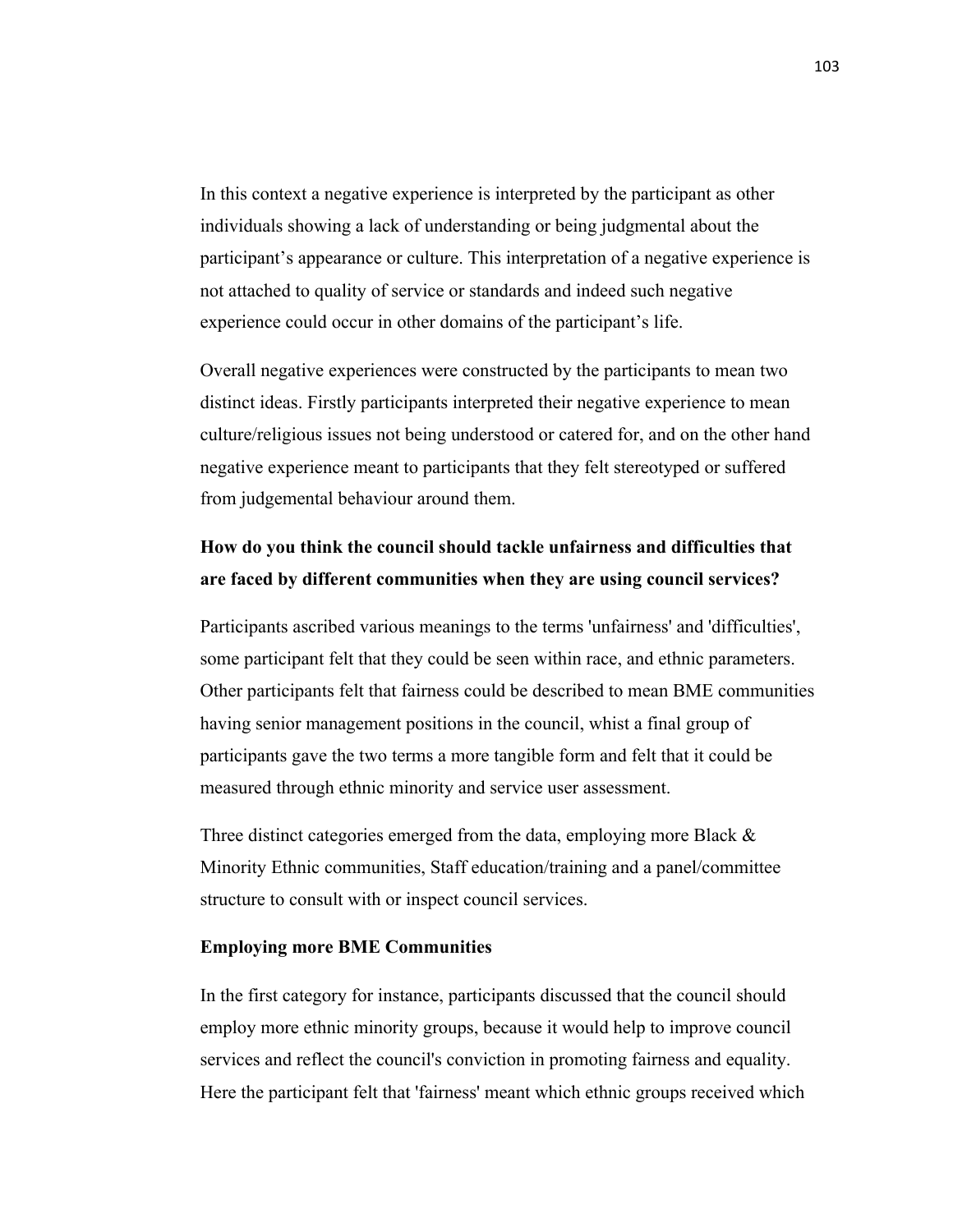jobs, fairness constituted equal redistribution of roles within the public sector, whom participants felt were not representative of the communities they served:

*'...you do notice in all council services that there are so many…white people that have been employed…no...where near enough Asian people…the only way to tackle unfairness is firstly inside the council…*

[Participant O, Male, Pakistani, 25]

In addition, the participant felt that the higher paid position given to ethnic minority members the more the council would be tackling 'unfairness' issues. Here deconstructing 'unfairness' meant understanding the perceived inequality of paid roles within public services, participants felt. There was also an underlying assumption about 'unfairness' in relation to race and colour.

The 'us and them', dichotomy is evident from the participant's classification of an ethnic group as 'white people'. The participant also feels that 'unfairness' is based upon this race division and somehow certain members of the council could be favouring their own culture/races.

Furthermore participants also felt that allowing a more diverse range of ethnic groups working for the council would bring in different perspectives and experiences:

*'…so the first way to tackle this is to bring in more colored people they would be able to deal with Asian and Black people better and the other council staff can learn from them…'*

[Participant F, Male, Bengali, 20]

Within this category there was an assumption by participants that the roots of 'unfairness' and 'difficulties' that many encountered when using council services lay in the council staff's lack of knowledge about various cultures and beliefs. Participants felt that the fact that they were immigrants arriving regularly, and the fact that the population was becoming more diverse, made it more important for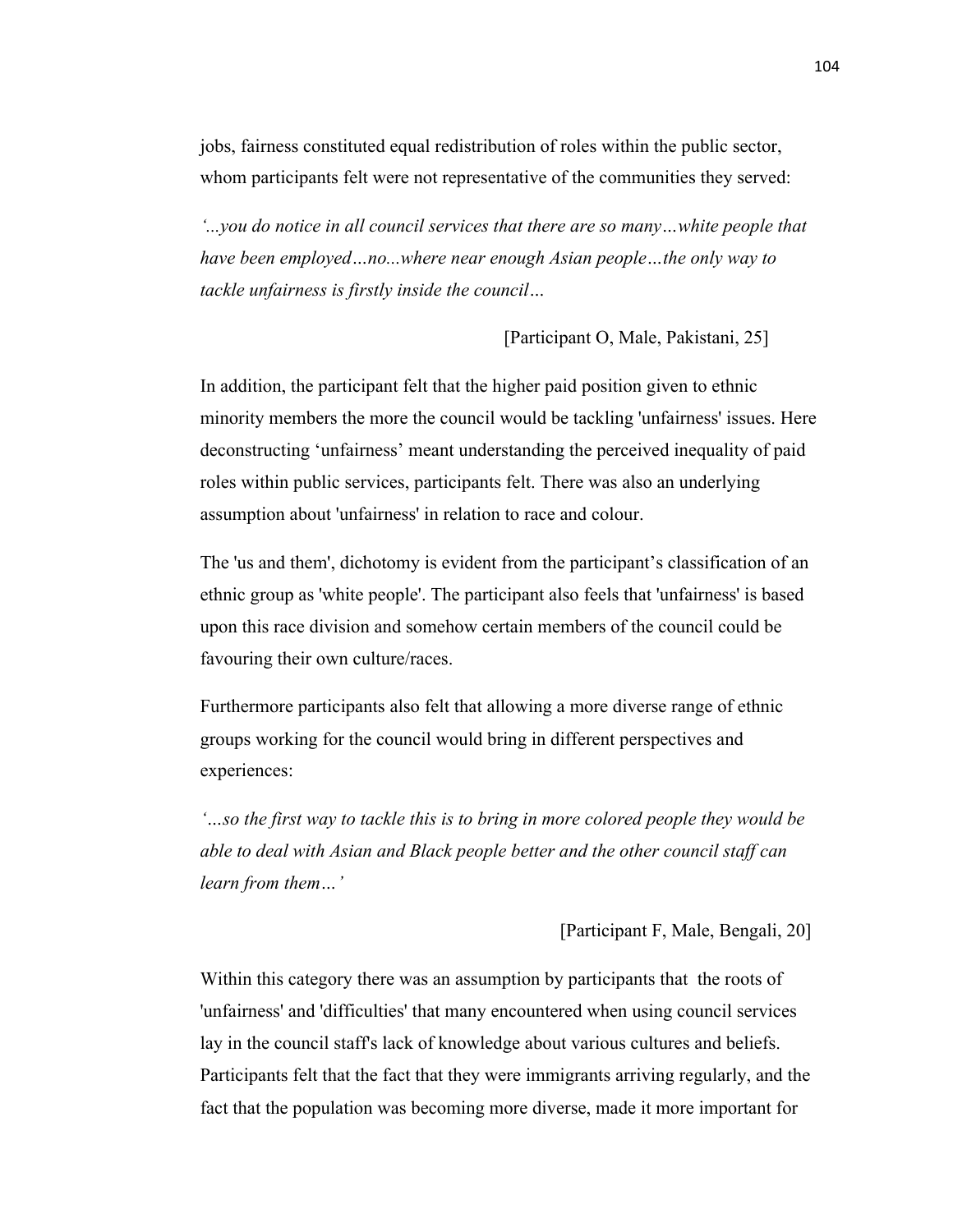council staff to be more culturally aware, and 'unfairness' and 'difficulties' here was interpreted as surfacing due to lack of education. In this context participant felt that these two terms could be remedied through cultural awareness training.

*'…but if the majority of the directors and leaders of the council are white people…then there will be disadvantage…and difficulty…because they obviously would be seeing everything from their own cultural view and perspective…'*

[Participant S, Female, Indian, 24]

In this context the participant has interpreted 'difficulty' as services not provided adequately for diverse ethnic groups, if the senior management comprised people of one ethnic group. Again it seems that recruiting and retaining staff from a diverse range of cultures was important to counteract this 'difficulty'. Further insight and analysis can reveal how there was also an assumption in the above quote towards senior white management being ethnocentric and unsympathetic to other cultures and how this perpetuated 'difficulty' and 'disadvantage'.

A more practical example of how 'difficulty' and 'disadvantage' was perceived by participants as meaning inadequate service provision for BME and emerging communities could be observed from the discussion with one participant who explained how they were stopped abruptly on the street by a member of the Somalian community. The Somalian individual showed them a council tax letter [final reminder] and tried to communicate to them what he should do about it.

The participant was surprised that the individual did not have the information to access council support services, and explained in the light of this incident, why the council should employ members of different communities across the whole range of services, with emphasis on the new immigrant groups in Bolton. In this situation 'difficulty' was interpreted as the immigrant not having access to literature written in Somalian, or a Somalian interpreter. This service the participant felt should have been provided by the council and the participant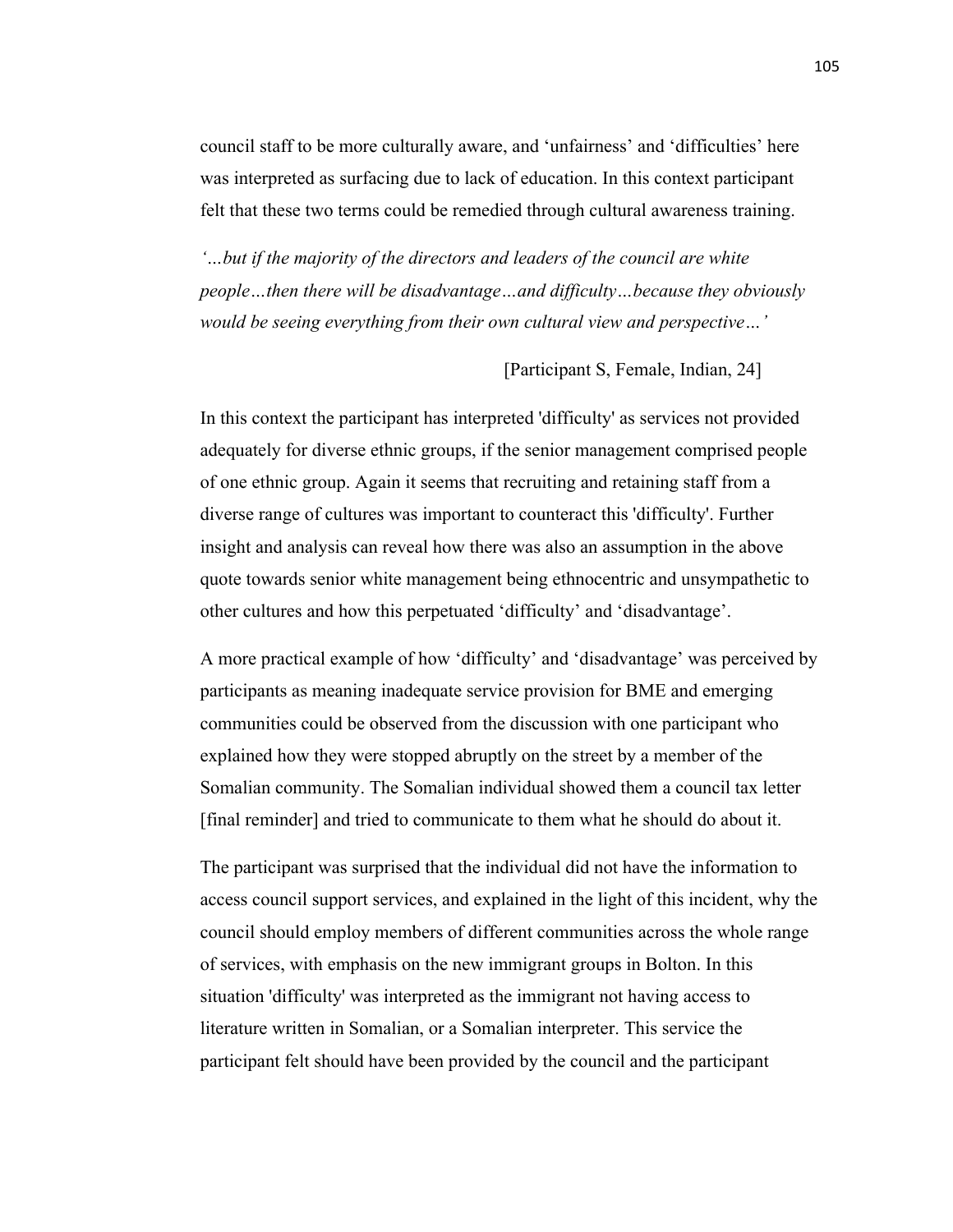interpreted the disadvantage as being the Somalian individual not being able to get assistance from the Council.

#### **Staff awareness training**

The second category that emerged was for staff training and education. Participants felt that unfairness and difficulty could be tackled by the council through rigorous and ongoing cultural awareness and diversity training:

*'what I would want is a chance to mix and learn with other people what their cultures all about…that same idea I think should be used for council staff…'*

[Participant E, Male, Bengali, 22]

*'I think that all council staff should be trained to understand different cultures if they are to provide a service that's right for those people…'*

[Participant Y, Female, Indian, 31]

In this context the meaning given to 'unfairness' and 'difficulty' by participants was that they might be receiving a sub-standard service from council staff, because staff did not have the cultural awareness or services were not in-place to accommodate them. This was in contrast to those who saw the two terms to mean inequality in the distribution of paid roles with in public services.

An example of this of 'difficulty' and 'disadvantage' meaning cultural insensitivity is of a participant rejecting a council property because he felt that the area was not appropriate for his children and family, the participant explained how the Housing Officer did not understand why not having a mosque near to his family and living in a predominantly white area without any Asian families nearby was an issue. In this situation the 'unfairness' perceived by the participant was more to do with cultural sensitivity, rather than quality of service.

The staff member was undoubtedly providing a good service to the participant, but the 'difficulty' of this situation was that the staff member did not seem to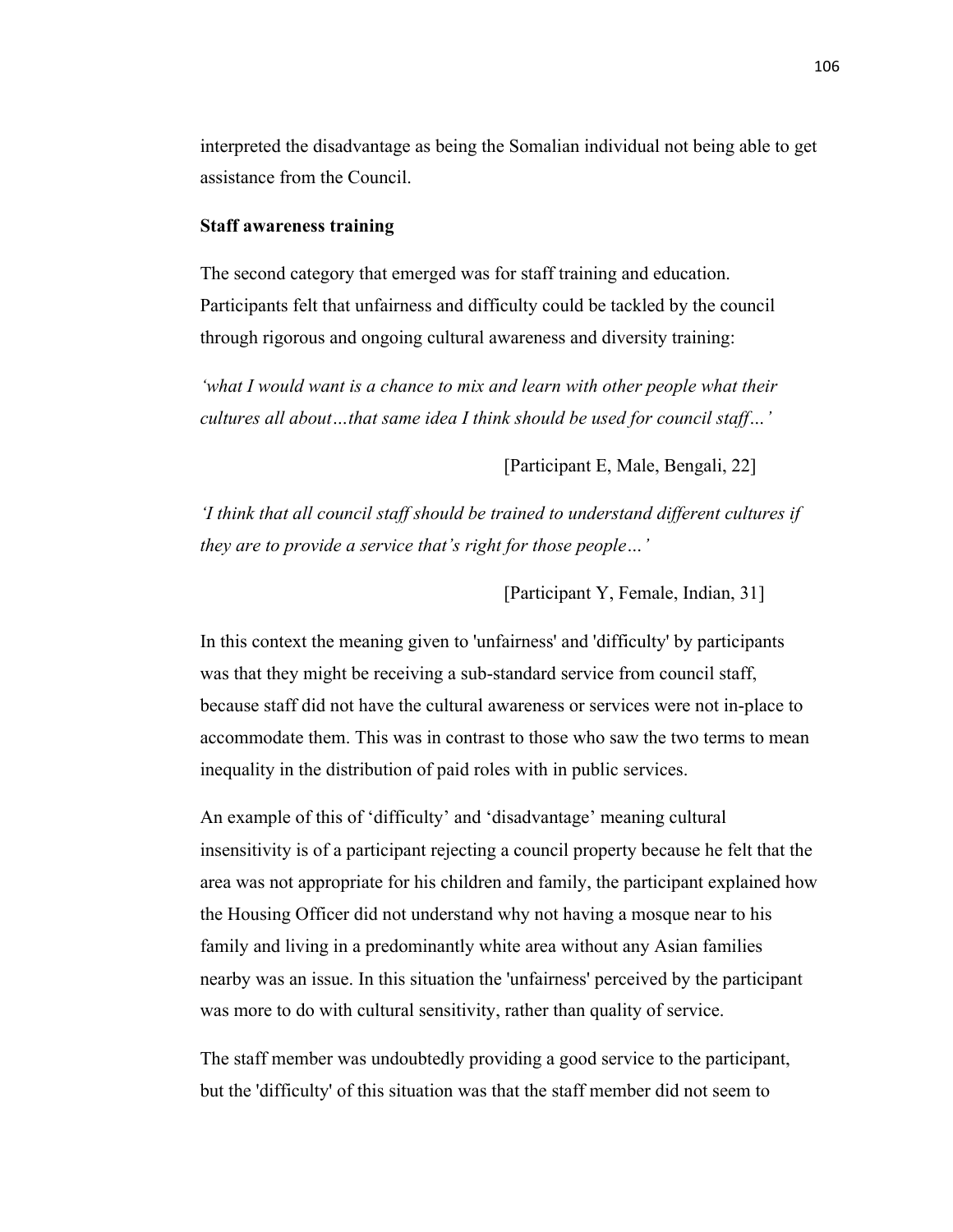acknowledge the types of barriers and problems the participant would face if they were to move In to such an area. The staff members actions can also be understood from the fact that council tenants are housed within areas where there are properties vacant. This means that usually council tenants do not have much choice as to which area they can move in to, partially due to long waiting lists.

#### **A panel/Committee structure**

Finally, interviewees felt that the council could tackle the 'unfairness and 'difficulty' perceived and experienced by service users, if it formed panel/committee structures from diverse communities that could advise or inspect council services. It was felt that committees of a diverse ethnic composition could be utilized to oversee change and measure the quality of service that ethnic minority groups received. As these services could already exist within the borough, the fact that the participants mentioned such ideas could mean that they did not have the necessary links with the community and voluntary sector to access such knowledge, or it could show the extent to which the participants keep themselves updated about council involvement strategies.

Unlike participants in previous categories who interpreted 'unfairness' and 'difficulty' as council staff no having the relevant cultural knowledge or unequal distribution of roles. Participants in this category felt that the terms could be measured in some way; this could mean that participants were unhappy with current diversity and satisfactory regimes:

*'…we could have a panel of minority groups who survey and inspect all the councils…they are independent of the council like OFSTED…'*

[Participant M, Male, Indian, 28]

The surveying and inspection of the council services could mean levels of ethnic minority recruitment, racism, how compatible services are with ethnic groups and general quality being measured. The importance of building good relationships amongst council and service users was also emphasized by participants: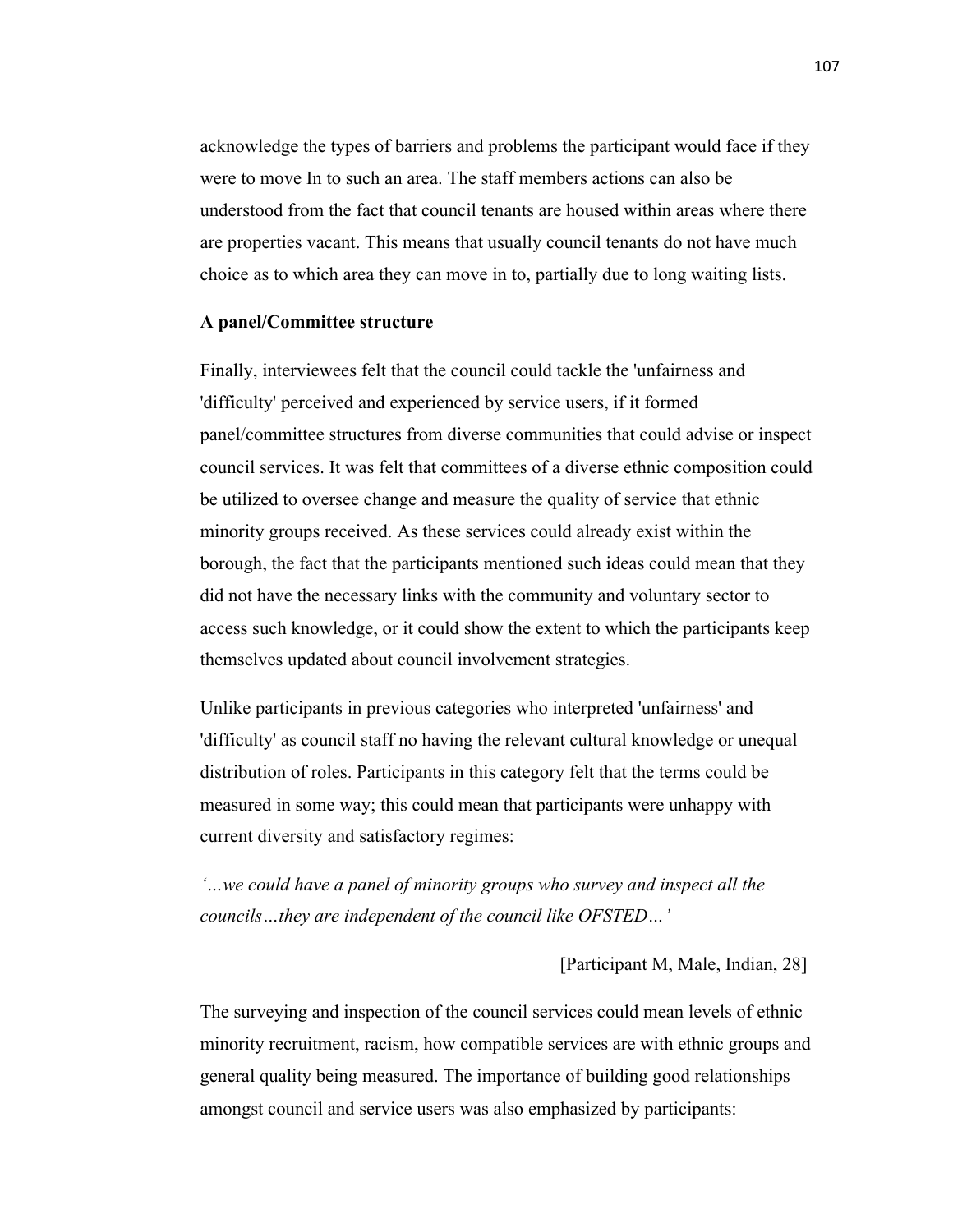*'…the council should try to build relationships with key members of the community…its quite difficult because you can't totally get rid of disadvantage…its always there…but the council needs to be in contact with the right people to make sure that they are doing all they can to improve their services…'*

[Participant T, Female, Pakistani, 32]

In this context the meaning given to 'unfairness' and 'difficulty' are shortcomings in standards of council services because of a lack of clear communication between the council and ethnic groups. The participants felt that if there were constant discussions between ethnic communities and the council, then services would be better formed to accommodate these different cultures, according to their interpretation of 'unfairness' and 'difficulty' having measurable outcomes.

Not all participant interpreted 'unfairness' and 'difficulty' within a specific cultural paradigm. One participant felt that the council's complaint procedure was too complicated and took too long to reach a decision.

They thought that the process should be simplified and the simplification of this process would mean that the council would be able to tackle 'unfairness' and 'difficulty'. Here again it is important to note that the participant gives these two terms a tangible, measurable form.

**In your community do you mix with people of a different colour, Religion, Ethnicity, background to yours? If yes was it a 'good' experience or 'bad' experience, if no, what do you think prevents people coming together?**

From the data it emerged that participants perceived common terms such as 'mix' and 'different' in a number of ways. There were also a variety of angles which constituted 'good' and 'bad' experiences, which participants did not hesitate to explore.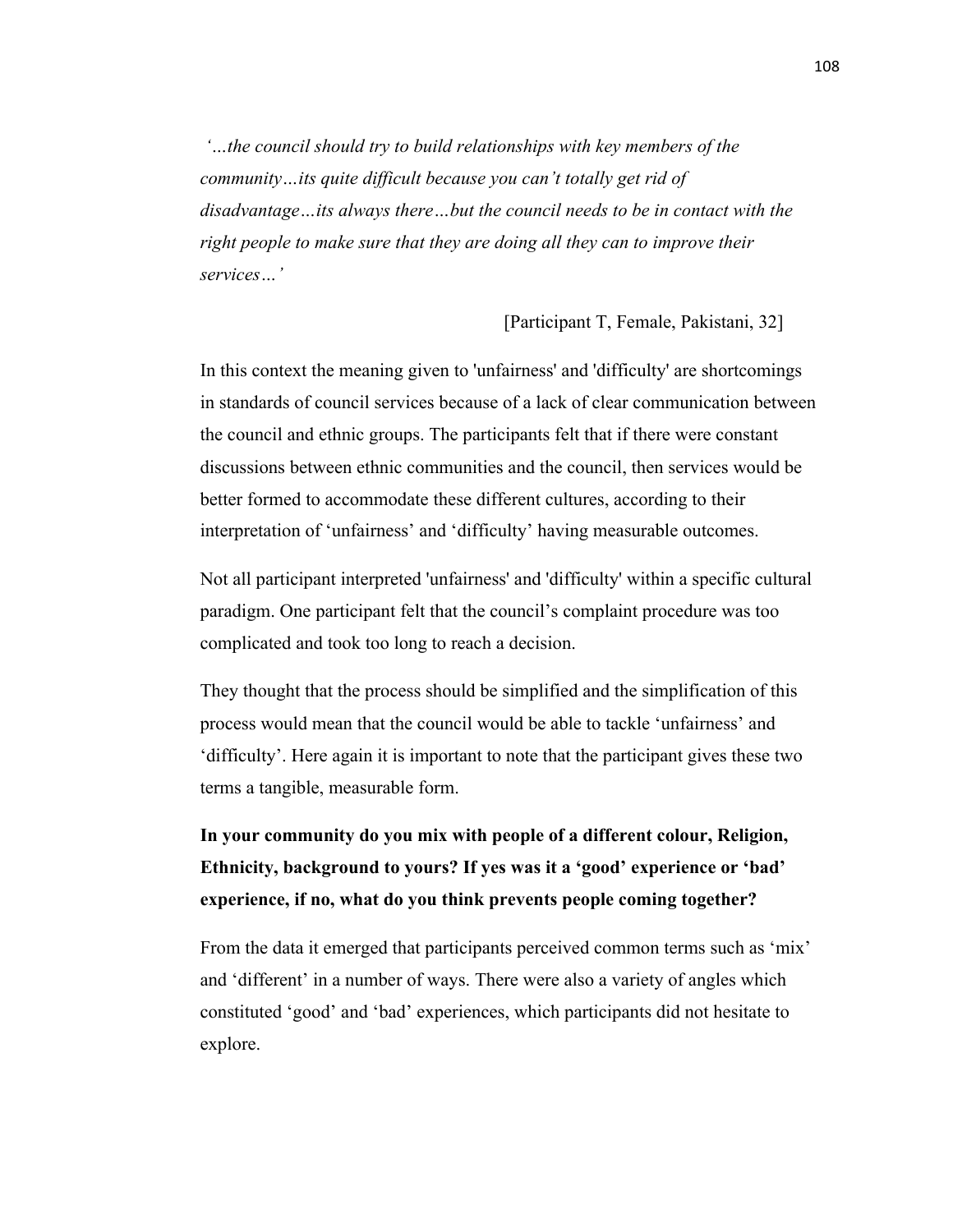## **Mix [Basic level of communication]**

The first group felt that a basic level of communication was enough to qualify as 'mixing' with members of other communities. This meant that the participants felt that aspects of communication such as conversation and discussion were adequate in their opinion to constitute 'mixing. There was no mention of relationship building or trying to forge a strong bond, these interactions participants felt could be constructed, as is the case with Participant Y [below] who attended the day centre or such interactions could be spurred through life activities, such is the case with Participants' Y and I [below] who discuss their experiences which rise out of everyday interactions:

*'...as i look after my parents and take my mum out to the day centre...i mix with people of different backgrounds...i do enjoy it...because apart from me having a chat with them and learning about the way they live...i can also talk to them and share experiences of looking after and caring for disabled children...'*

[Participant Y, Female, Indian, 31]

*'…the most I do is probably 'hi' and 'bye' to neighbourhood people if we bump in to each other, but not much more than that..'*

[Participant Y, Male, Bengali, 22]

It can be deduced from the above quotes how Participants strived for find common ground between themselves and members of other ethnic groups, which much of the time is constructed around the everyday chores that they carry out. This thin 'guarded' conversation, it was felt would be enough to constitute 'mixing', which points towards a lack of commonality between the participants and members of other ethnic groups within this category.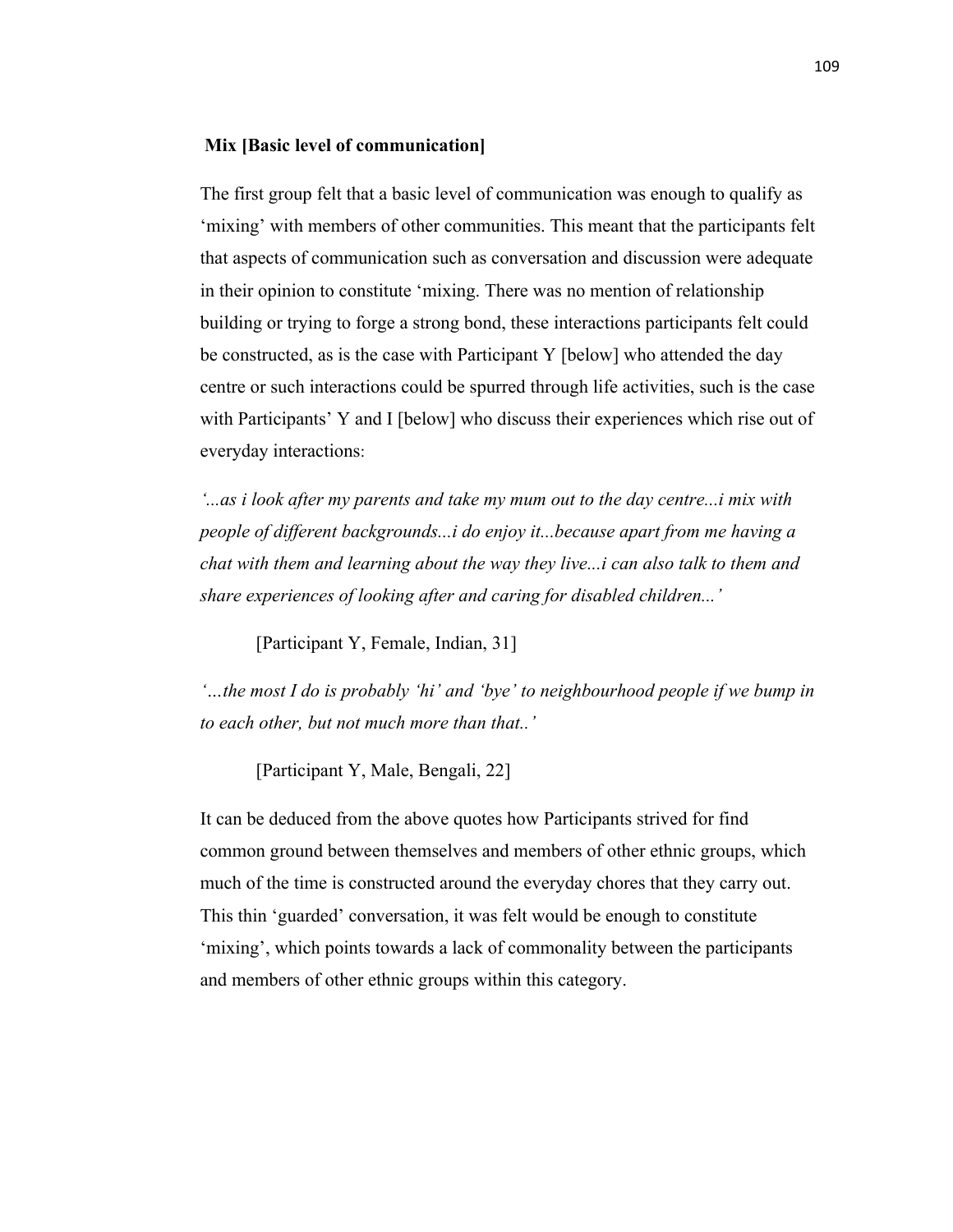## **5.3.2. Mix [Socialisation]**

The second meaning that participants ascribed to the word 'mix' was on the level of socializing. This socialization, participants felt could take place outside usual constructed interactions such as the day care centre, disability group, and domestic violence support group and job centre. This socialization it was observed went beyond the communication and discussion that constituted the previous category. Activities such as sports, going out for lunch, visiting each other's homes and participating in everyday recreational/life activities were highlighted within this category:

*'…yeah I do…I mix with people of white backgrounds sometimes we have a football match or play some play sports and its good you know, we can learn to live together and stuff…we take notice of key events…if its Eid for example then the neighbours' don't mind a bit of noise and when its Christmas we don't really bother them, if they need parking spaces and stuff like that we sort it out…we also visit each other when a member of a household becomes ill…'*

## [Participant C, Male, Indian, 24]

It can be seen from the above quote that the level of interaction between both parties is significant to extend the usual communication and expand to the private sphere of people's lives. In the above example the participant gave the term 'mix' a much more deeper meaning and discussed visiting his white neighbour when they were ill and also engaging with them in a variety of sport activities, these socialization processes the participant felt gave them a better understanding of other people's method of living and culture. It did seem that sport played a vital role in shaping interactions between different ethnic communities:

*'I have lots of white friends through football, job centre, gym…where I usually go to train…'*

[Participant D, Male, Pakistani, 27]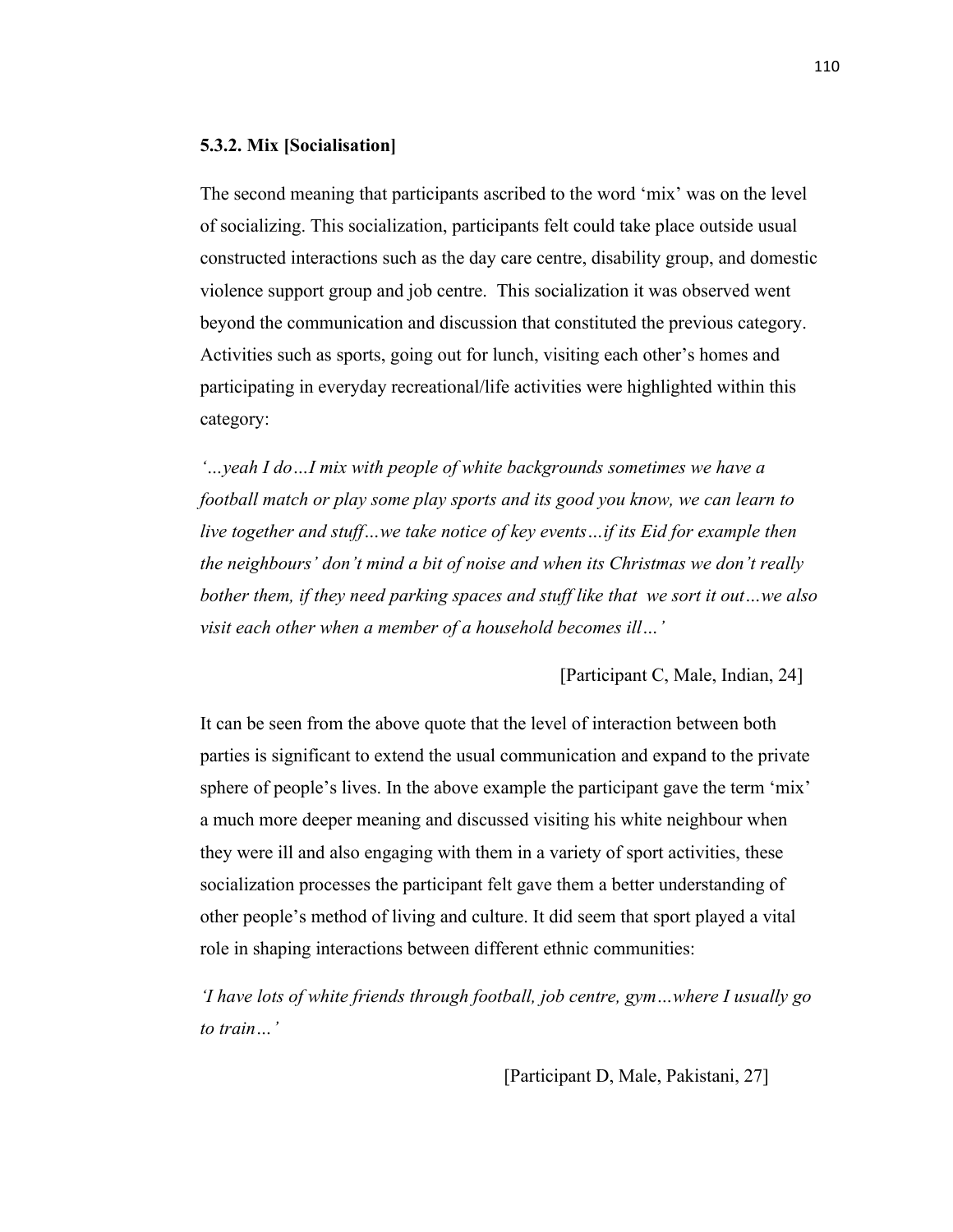*'…at the job centre I've got to know a black African really well, we always go for lunch and its good, get to share stories, experiences, were all human at the end of the day…'*

[Participant B, Male, Pakistani, 32]

In the above quote the participant again felt that the term 'mix' meant that he could engage with his friend on a personal level, discussing life experiences and building enough trust and respect between them to go out for a lunch. The focus of the exchange and friendship seems to be based upon common humanity, rather than trying to find a middle ground on the culture/beliefs, the two individuals felt that they could relate to each other on the basis of life experience.

There were a significant number of participants who felt that they did not 'mix' either in a communication or socialization capacity with members of other ethnic communities. The reasons were largely due to differences of culture/living and personal opinion:

*'…I don't mix with other groups like polish or white people…its not that I don't mix with them…we do have as women…issues…like the types of things which are acceptable in our culture…its more to do with being comfortable with the women you are talking with rather than…any sort of barrier problem…'*

[Participant S, Female, Indian, 24]

*'…I feel that most women from other backgrounds have a lifestyle which doesn't really link with the one I live…its think its more to do with a difference of opinion really'*

[Participant U, Female, Pakistani, 27]

From the above quotes the various views and opinions can be viewed around the barriers participants felt were present in communication and socializing with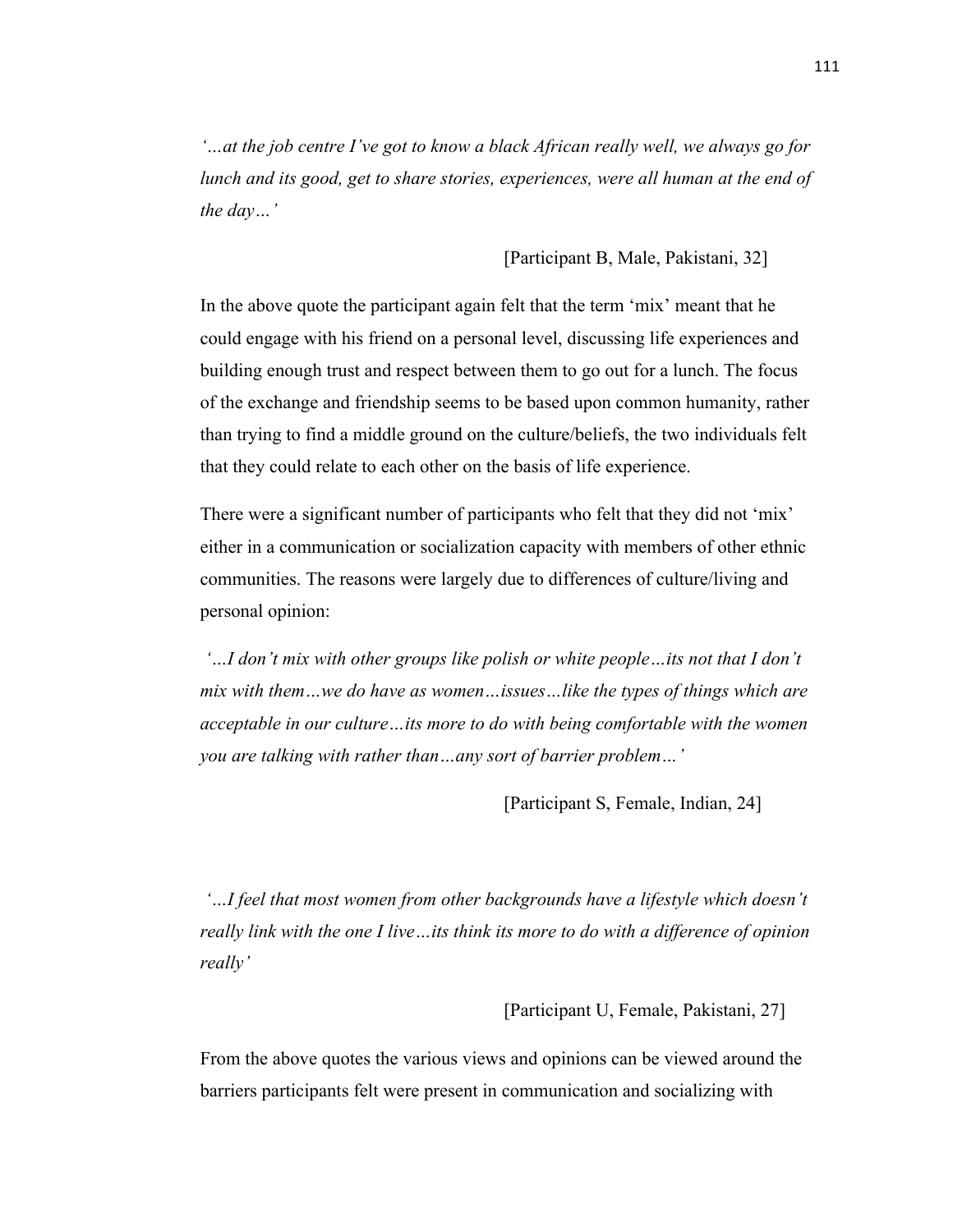others. It is important to point out that such interactions are a two way process and if either individuals or groups put barriers before them, there would be no fruitful interactions. There seems to be a lack of common ground between participants in this category and members of other ethnic communities upon which a solid foundation for friendship could be built, and the fact that merely associating themselves with members of other ethnic communities could be detrimental and frowned upon by other members of the Asian community could perpetuate these situations.

Interactions however where not exclusively seen within a cultural paradigm, some participants that other economic reasons lay in the way of communities mixing:

*'...the thing which I feel stops people coming together …is that people are just too busy working…'*

[Participant H, Male, Indian, 27]

The participant in the above perceives 'mixing' as a recreational activity, and does not seem to attach much importance to it. The participant felt that financial pressures are what drive individuals and they have priority over relationship building and bonding.

#### **Defining good experience**

The term 'good' was described as a social interaction where both parties engaged in everyday tasks such as eating, sport, group discussion, and being able to discuss life experiences and learn about each other's way of life. The 'goodness' in these activities could be perceived as the fact that every individual regardless of class or creed has a personality and a set of life experiences, which can be shared to learn and support each other:

*'…it's a very positive experience…because a lot of the time…people have so many negative attitudes and myths about other cultures…but when you sit down with*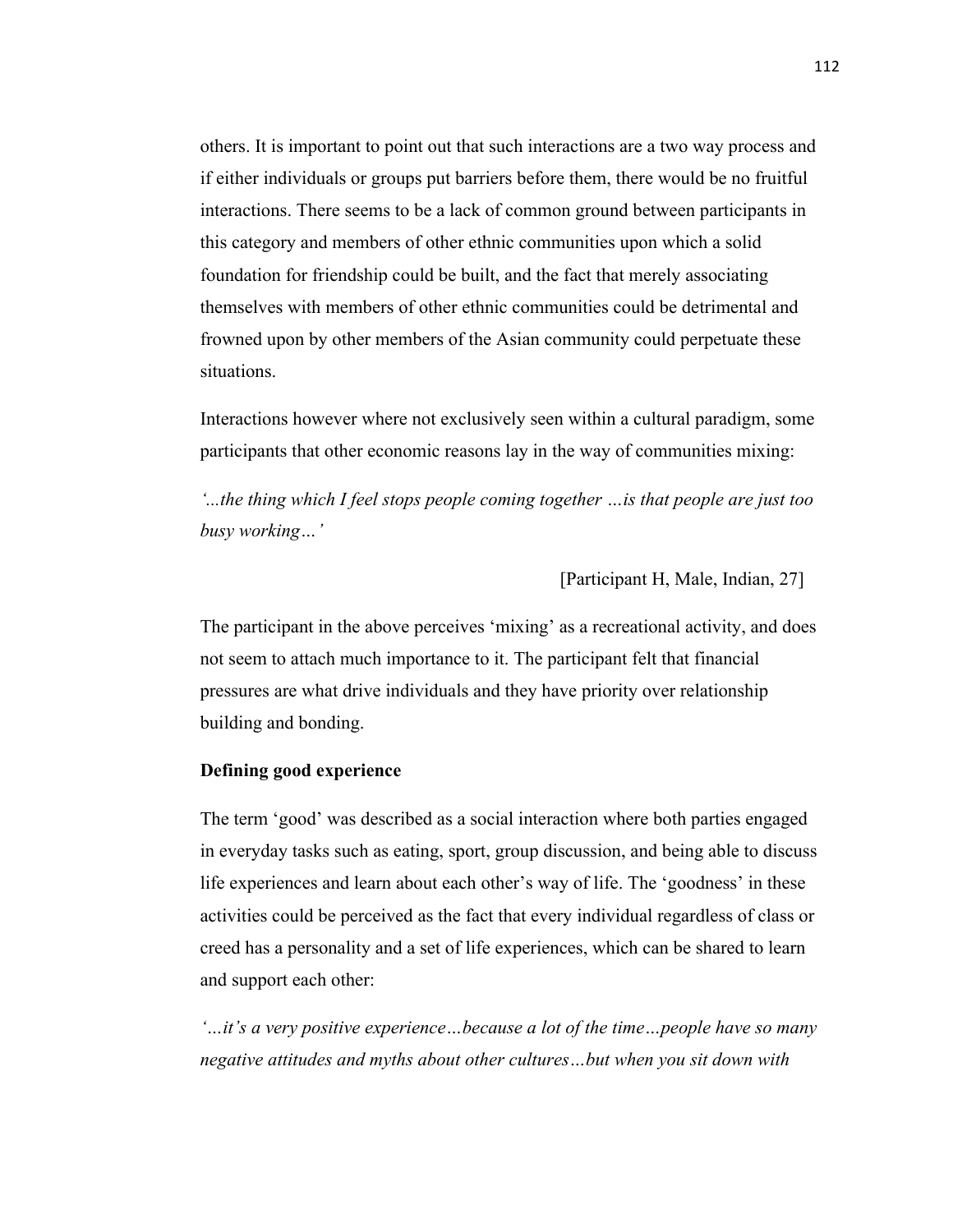*them and have a chat it does feel really good…it makes friendships and creates bonds…'*

[Participant Z, Female, Indian, 26]

*'I do enjoy it [talking] I can talk to them and share experiences of looking after and caring for disabled people...'*

[Participant Y, Female, Indian, 31]

Participants felt that many times the misconceptions that they hold about a member of another ethnic community were removed and in the same manner misconceptions which other ethnic groups held about the Asian community were also removed. The processes of talking and communication, alongside socializing allowed for many participants to focus on more humanistic ideas and perceptions of the world rather than seeing people from a wholly religious/cultural perspective. Again the perception of individuals having a personality and a set of life experiences which could be learnt from was at the centre of what constituted a 'good' experience.

In defining a positive experience, a participant discussed how he befriended a Black African friend, whilst visiting the job centre regularly and over lunch discussions they managed to discuss the hardships and struggles that they both faced in their home countries and in the UK. The participant discussed how he was both shocked and assured to feel that members of other communities go through the same sort of struggles and perseverance.

The participants did feel that a positive experience generally made them feel that other people around them regardless of culture, race or background shared many of the same economic/social concerns that they did, such as children's education, jobs and family networks. In this context a 'good' experiences constituted the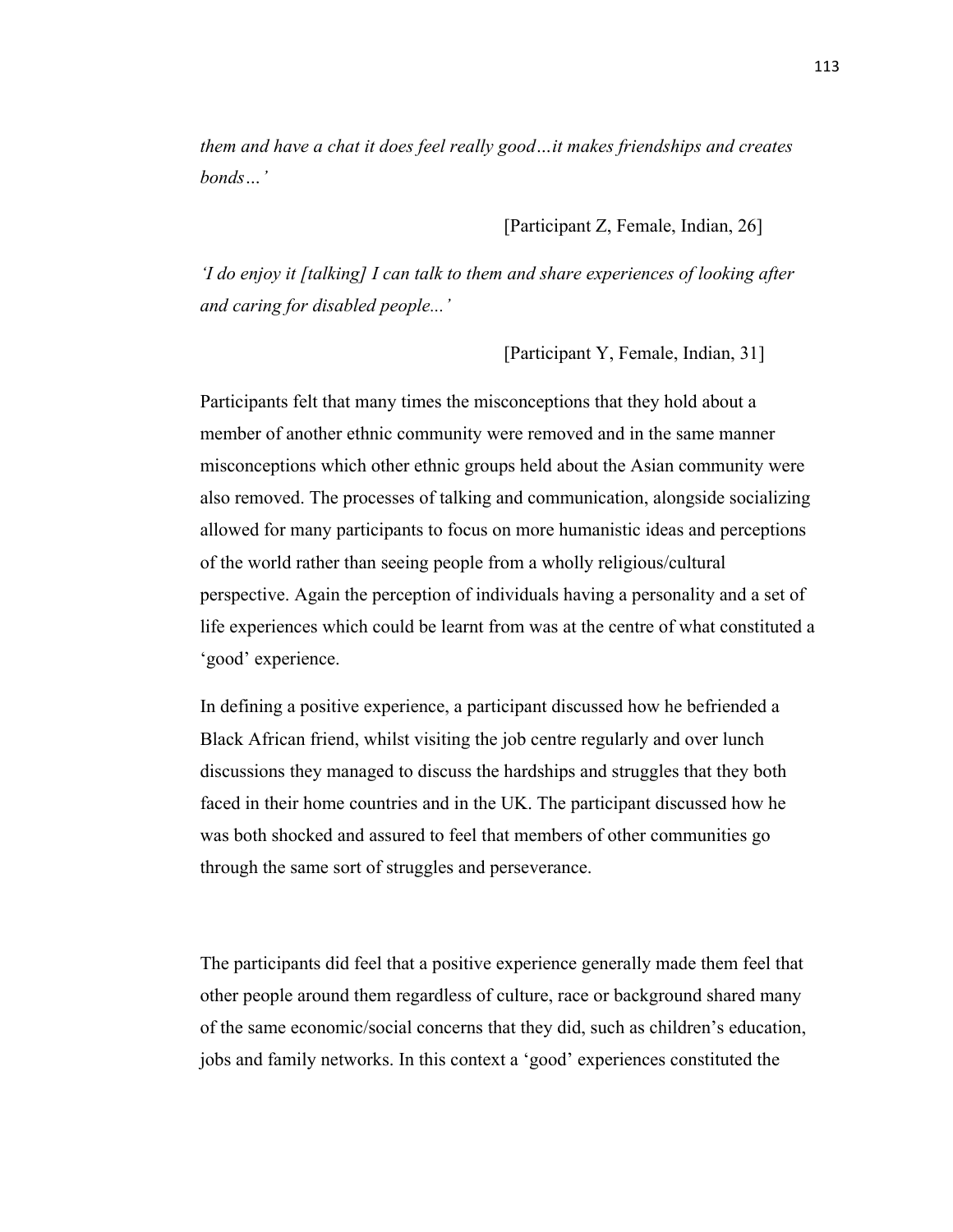sharing of life experiences on a personal level, and thus created a bond and trust amongst the pair, which neither thought would exist.

#### **Defining a bad experience**

On the other hand participants felt that a negative experience constituted an interaction where individuals where not treated or perceived as having personalities and valued life experiences, rather individuals were perceived within a stereotypical category and their life experiences and choices disrespected. This make up constituted a negative experience.

A good example is of one participant who discussed how riots in their area between white youths and Asian youths caused significant problems for months.

*'…well there have been lots of fights in our area between whites and Asians especially during the riots…it was really bad like a war had broken out…but anger was boiling for a long time…it just spilt out…'*

[Participant Y, Female, Indian, 31]

The participant explained how this backlash effect meant that white and Asian people became suspicious of each other and fighting or arguments would break out over trivial issues such as parking spaces, or children playing in front of houses. In the same way some participants felt that their culture/religion is misunderstood because of media misportryal and this lead to some negative experiences such as racial/religious abuse whilst out shopping. In both of these instances a few individuals could be blamed for recklessness but the whole group is stereotyped and disrespected.

#### **Do you think your area is a place where different communities get on 'well'?**

From the data three perceptions of the term 'well' emerged. Participants perceived the term 'well' to mean, communication, socialization and peace. So if there was a basic level of communication amongst residents (as outlined in the previous question) they interpreted this to mean the community was getting on 'well'. On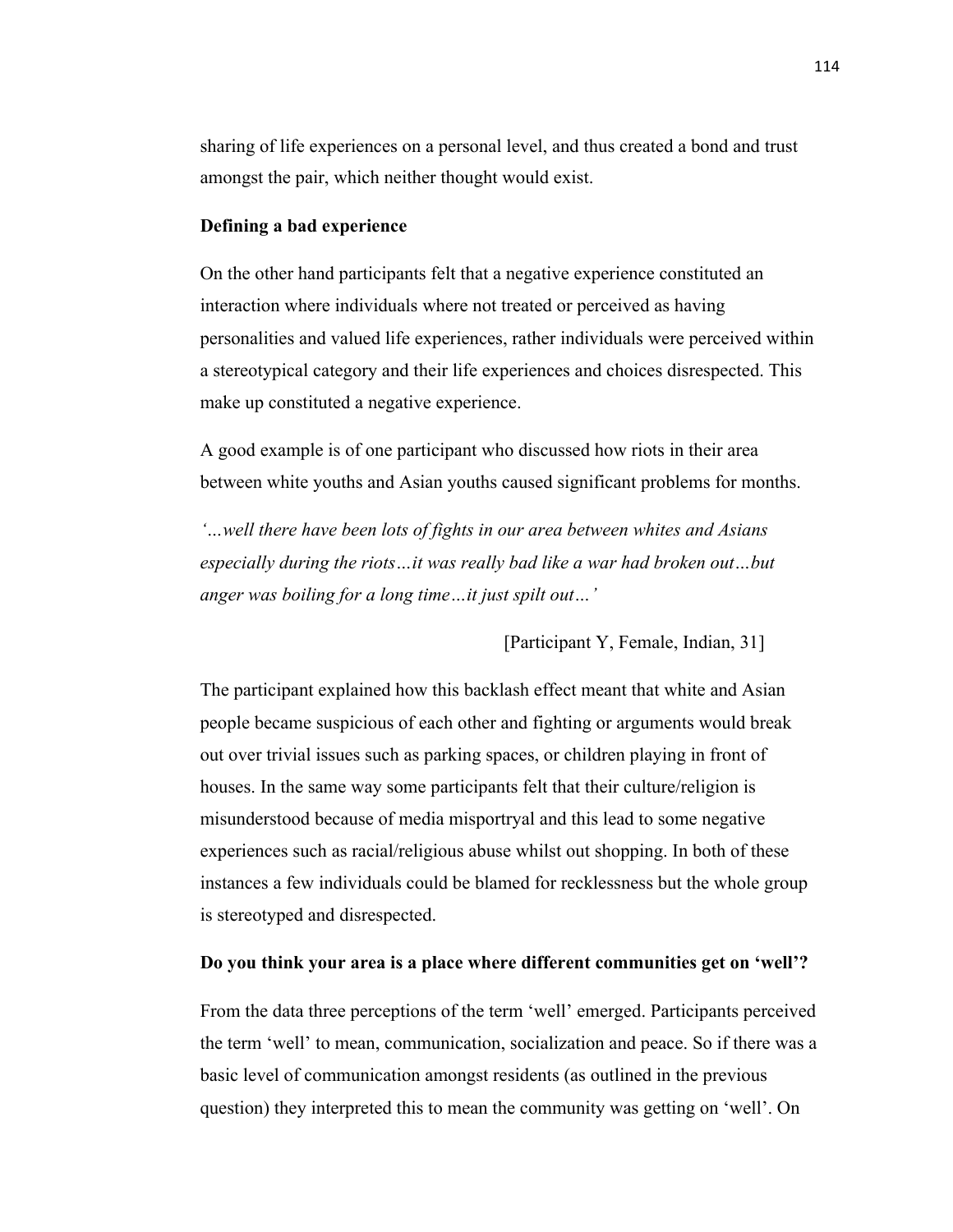the other hand participants felt that if there was socialization occurring (i.e. different ethnic groups engaging in social or sport activity together) they interpreted this to mean their community was getting on well, and finally a group of participants felt that the lack of riots and disorder constituted a community that got on 'well'.

## **Perception's of the word** *'well'* **[Communication]**

Members within this category did not see communication or socialization as a perquisite to peace. Indeed they felt that if communities were 'minding their own business' regardless of contact it was acceptable, as illustrated below:

*'...so we do need to break the communication barrier in the community as we don't have people talking to each other...i feel that the community has just got used to the fact that everyone is doing their own thing...'*

[Participant M, Male, Indian, 31]

*'I've not really seen anything being done where i live...not much events and things...we do have a lot of people trying...that's why we are still not communicating with each other...'*

[Participant O, Male, Pakistani, 25]

The participants within this category felt that the communication was lacking due to deep rooted prejudice and misunderstandings between different communities, the 'wellness' of these communities would remain in the absence of conflict and tension. This is obviously not a solution and can lead to parallel lives being lived by different communities all residing within one area. These negative ideas and isolationist thoughts take hold and as Participants M articulates, the community begins to feel that they do not have anything in common and ignoring or avoiding other ethnic groups becomes the norm within that area.

The neighborhood as discussed by participants becomes a flashpoint if any sort of incident occurs. Participants also discussed how within their areas communication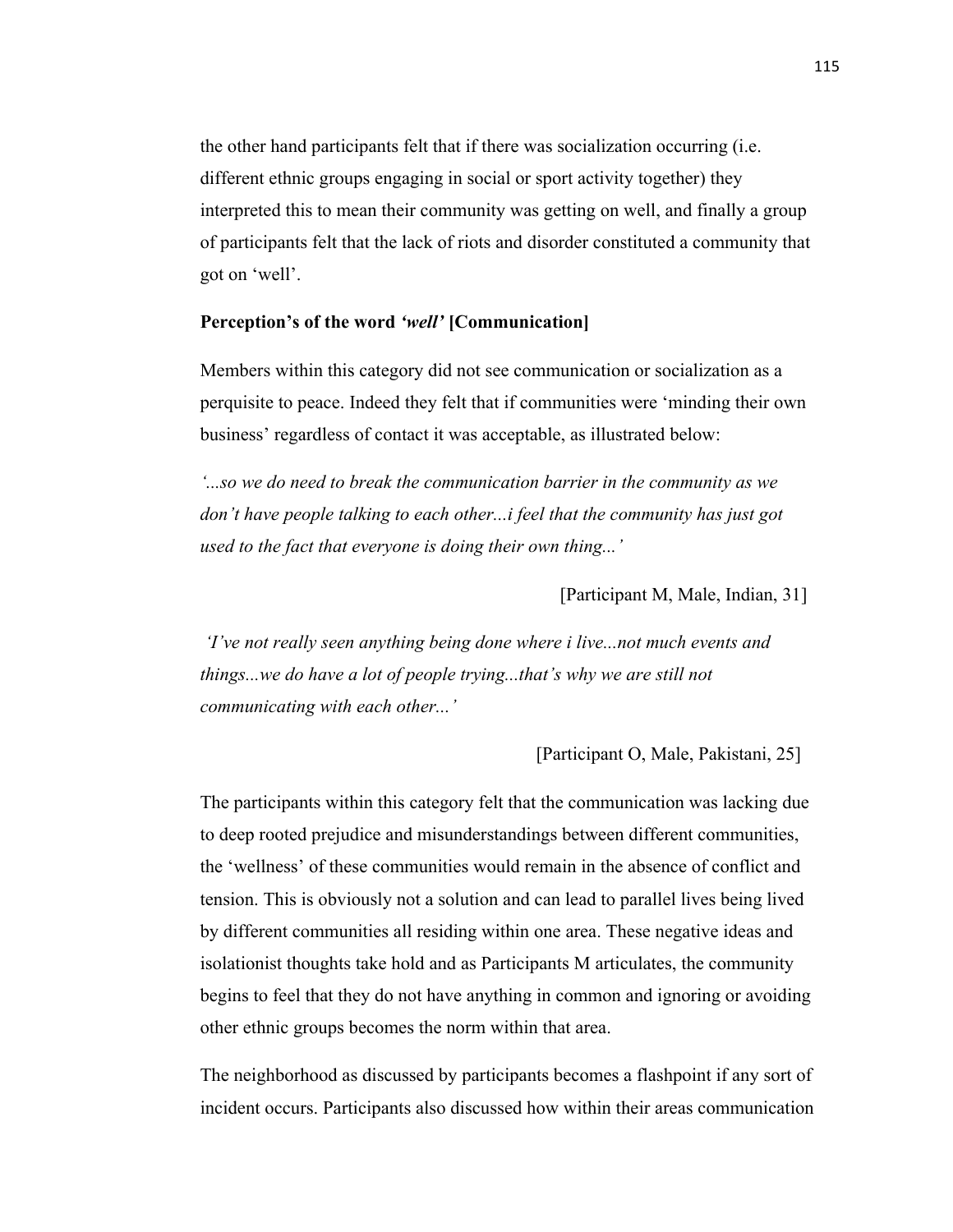between different communities had changed overtime. This was especially true of areas where slow influxes of migrants have settled overtime.

Whilst some participants felt that they had witnessed the positive change of perception in the local white population and this culminated in both white/Christian residents and assisting the resident Asian population by voting in favour of building places of worship and education for Muslims.

## **Perception's of the term** *'well'* **[Socialization]**

The second category which emerged was that of participants defining the term 'well' in light of socialization:

*'...I've had a polish builder...doing work at my dad's house...he was a really friendly guy...but it would be unfair to say that like that [like] the polish people in my community don't get on with the Asians...that's because we haven't got to know them properly'*

[Participant N, Male, Pakistani, 36]

In the above quote the participant discusses how socialization is important in order for a community to get on well. The fact that the polish builder has worked at the participant's father's house is testament to communication taking place. The participant further discussed during the interview how the builder needed to be supervised during the course of the contract. The participant acknowledged that he could not generalize from the bad character of the builder that all the polish community was the same, and thus stressed the need for socialization in order to get communities to work well and get to know each other. In the above context socialization helped to break negative stereotypes about ethnic immigrant communities.

Many participants acknowledge that socialization amongst members of the same communities was strong. Participants discussed how they perceived their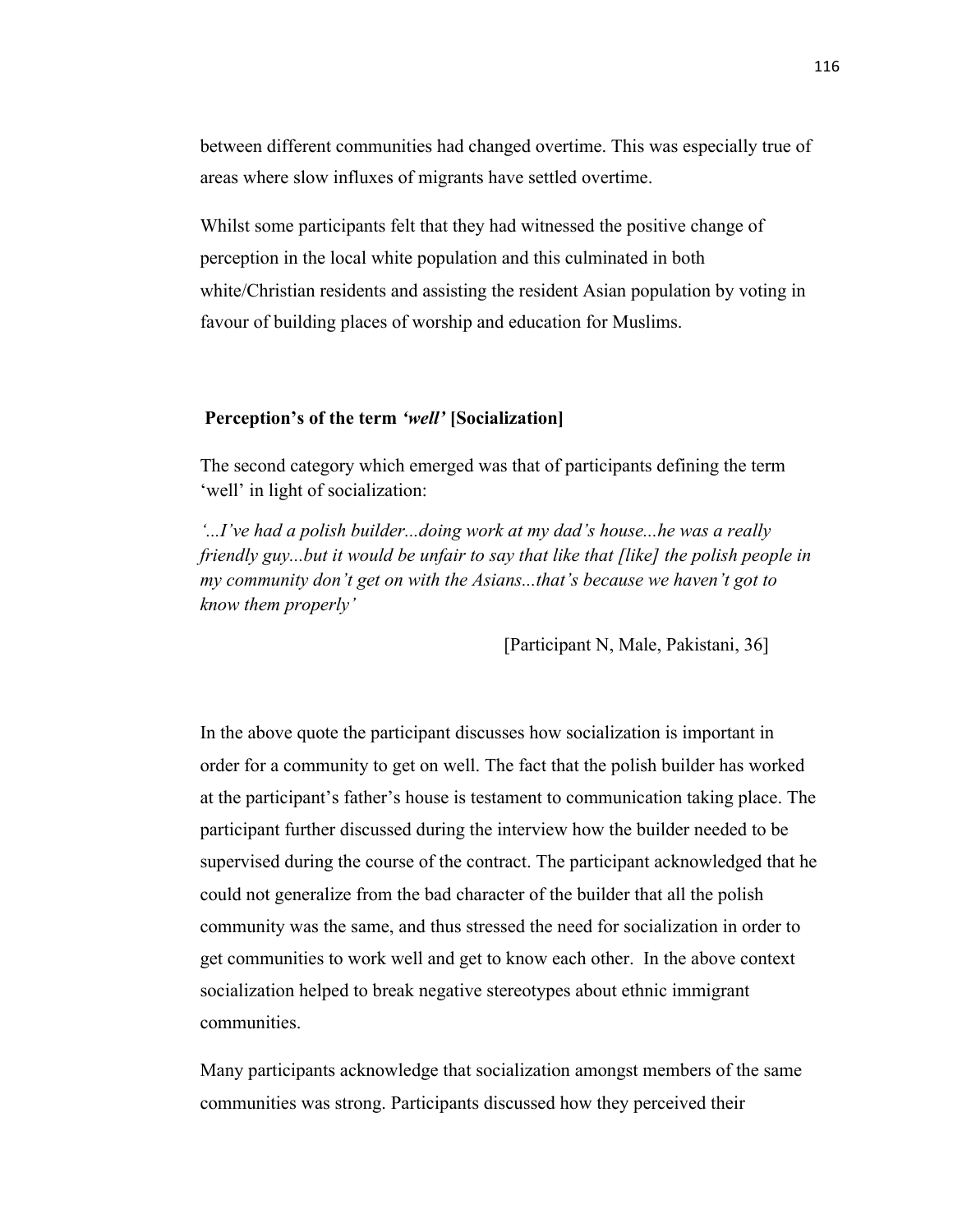communities as 'small groups getting on well with each other'. This participants felt was because of the strong bonds that they had and the culture, language or religion that they shared in common. Here the term 'well' could be perceived to mean how inter-ethnic groups reconciled their differences and engaged with each other.

One participant felt that it was important for communities to socialise with each other; this they felt was because of the need to solve community problems such as crime, anti-social behaviour etc. Without the full support of all members of the community, the participant felt that such problems could not effectively be solved and stated:

*'the last time the fighting happened...the community leaders were called in to sort*  it out...but it didn't work...because it wasn't the imam and...the priest fighting it *was their communities...'*

[Participant L, Male, Bengali, 36]

For them the term 'well' meant that ethnic groups within a community could sit around a table and negotiate with public services how best to advance and better their communities. Although these sorts of representations do occur, the question being asked by the participant could be, to what extent these representatives have community backing.

Another participant echoed this view and expanded that many of the religious leaders were not connecting with their congregations and trying to actively encourage dialogue between the different ethnic compositions. Instead the participant argued the leaders skirted around key issues for fear of causing controversy within their own communities, jeopardizing a key avenue in creating and contributing to 'wellness' within their community.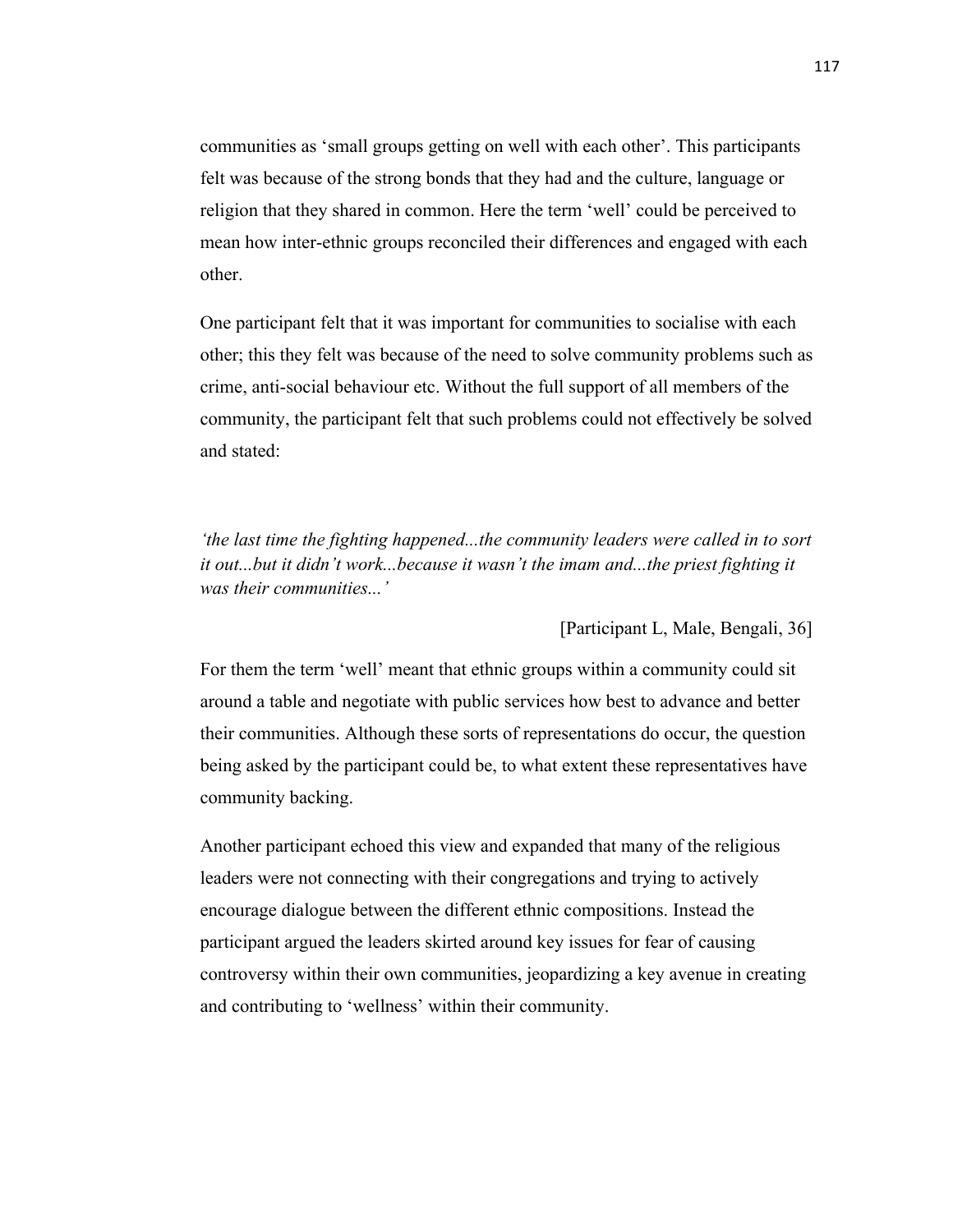# **Perception's of the term** *'well'* **[Peace]**

The final category of participants felt that the term 'well' meant that communities were living in peace.

*'...we haven't really had any racial problems...people have become less tolerant in our community...of Asians or immigrants in general...'*

[Participant H, Male, Indian, 27]

*'...well yes...i don't seem to see any problems in and around my streets, although there has been tension in other areas...'*

[Participant E, Male, Bengali, 22]

*'i would say that in our community people mind their own business try not to get in each other's way...that's the best description of it...'*

[Participant U, Female, Pakistani, 27]

Within this category participants felt that the absence of conflict constituted a community getting on 'well', there was no mention of communication or socialization being important in this process. Rather these participants felt that communities' not engaging with each other was acceptable if this led to peace, as articulated by Participant H, who admits that there is an intolerance of Asians and immigrants but because they haven't experienced any issues their community is a place where people are getting on well.

The underlying assumption of such a visual analysis, from such discussion is that difference is unavoidable and at times may not be totally reconcilable. In such a situation participant H found that the presence of peace was important, rather than trying to reconcile differences. There are obvious problems with such perceptions because avoidance breeds fear and unfounded prejudices between community groups which is unhealthy for long term stability of neighbourhoods.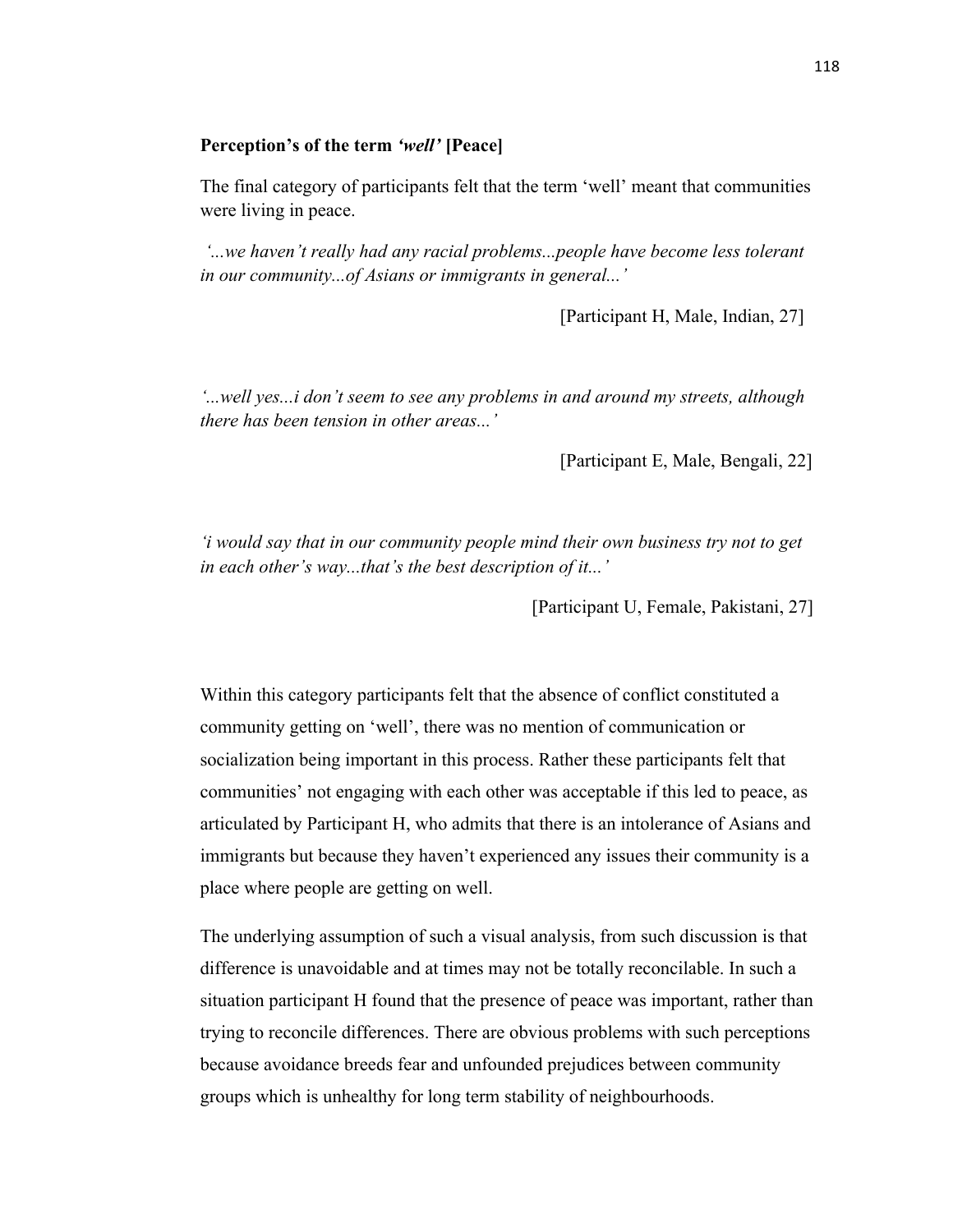There was discussion by participants about past conflict that that had taken place within their areas, and that the community had become disillusioned with the police and security services as it was felt that police officers were siding with white residents. The tension which was mentioned took place between Hindu and Indian Muslim members of the community, the pretext being the election of the BJP Indian nationalist party in India and the subsequent violence and atrocities that took place.

In the same manner the other tensions which caused significant problems was fighting between white and Asian youths following the gradual rise of the British National Party. Overall the perception of 'wellness' to mean no visual display of disorder could be divisive.

**Do you think that the FOUR main points of Community cohesion [1. Promoting a common sense of belonging, 2. Positively valuing diversity, 3. Tackling disadvantage and inequality, 4. Promoting interaction in the workplace, schools and neighbourhoods] are enough to bring different communities together? Would you add or remove anything from this?**

From the data the main opinions and views which were discussed by participants were categorised under politics, Media and the state.

## **Politics**

The first category that emerged was related to politics. Some participants felt that a point added to the model of community cohesion which would ban racist parties like the British National Party [BNP]:

*"one reason why there were riots in Oldham and Burnley I feel…were because of the BNP stirring up the racial hatred saying that women were clad in veil and were being oppressed and the Asians…wanted to force their culture and religion on all the whites…total rubbish…you have the public getting angered… and to vent their anger they are joining the BNP"*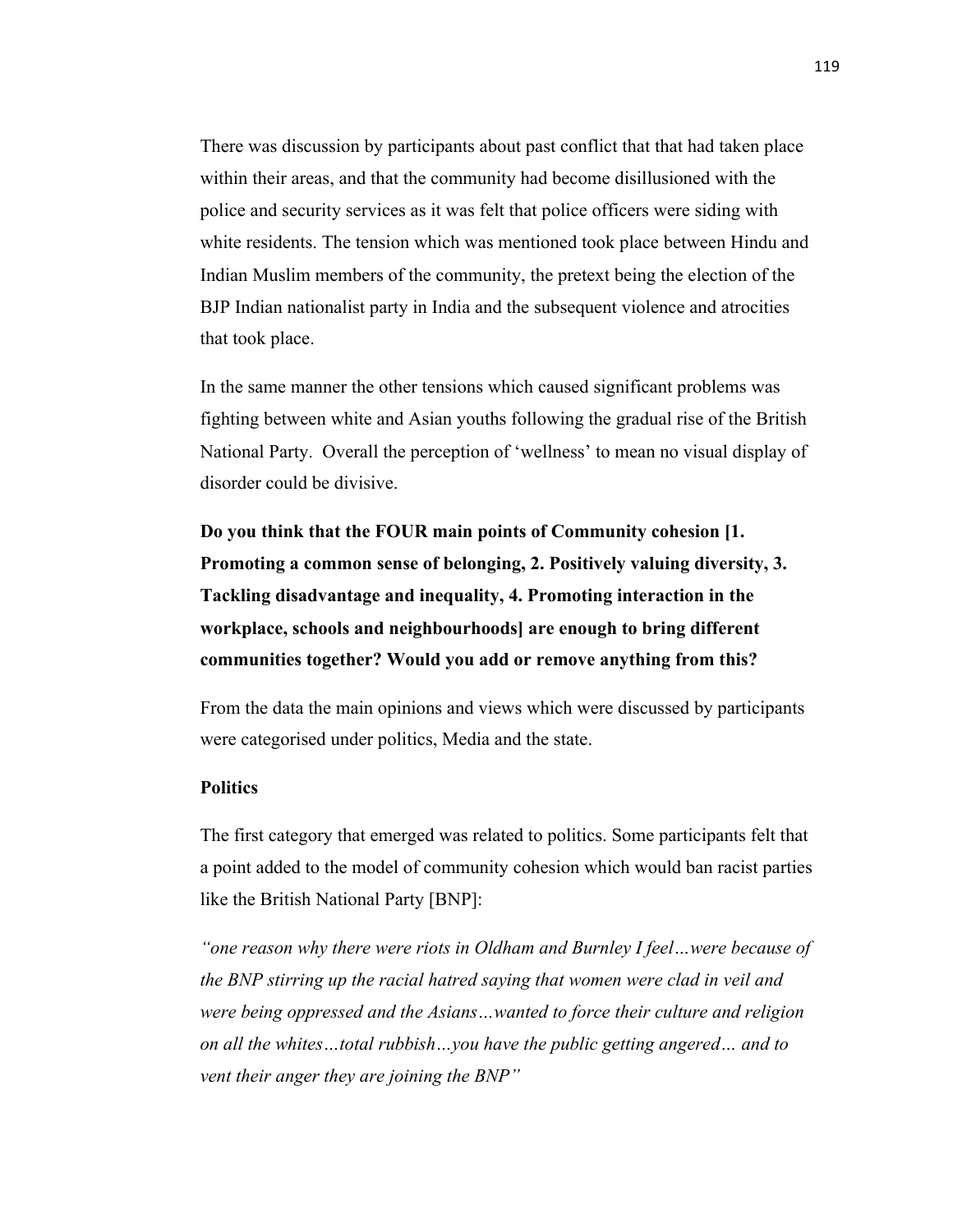*"…they [BNP] feed off stuff like that [violence], they love it…it gets them votes and proves their message"*

# [Participant F, Male, Bengali, 20]

It was felt that the work of the BNP was counter-productive to community cohesion, because many of their supporters had become disillusioned with the way public services were distributed and also immigration. These individuals then vented their anger by joining the party. It was felt by participants that the BNP thrived off such individuals and at times encouraged violence, racism and instability in order to gain votes.

There was considerable discussion about the role of MPs. Participants felt that many members of parliament were out of touch with the reality of many situations. A case in point was ethnically/religiously diverse constituencies. It was felt that as MPs themselves at times lived in quite affluent areas, with low crime and disorder levels, they paid lip service to constituents concerns about issues such as immigration, unemployment, and disorder.

This it was felt was largely due to MPs not directly being affected by such issues. There was also discussion around MPs pushing the agendas of their constituents to gain popular vote. One participant discussed how MPs could have an antiimmigration stance to gain white popular vote, rather than having a genuine interest to safeguard the jobs and local services of constituents.

*"if they [Politicians] in an all white area and there are Asian and black people moving in then the MPs might want to keep that area white because the public vote is in favour of it… "*

[Participant D, Male, Pakistani, 27]

**Media**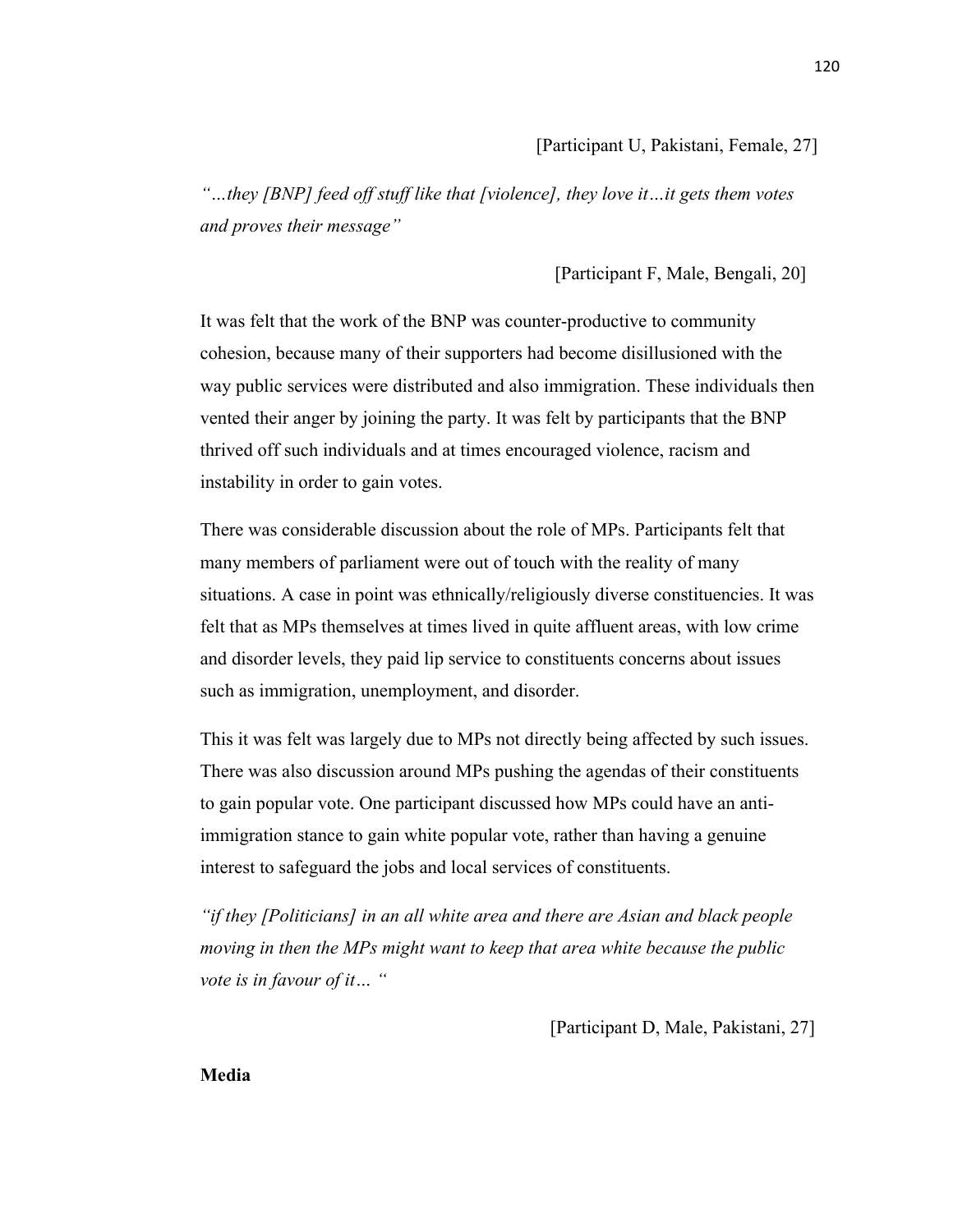The second category that emerged pertained to the media. The majority of participants within this category felt that the model for community cohesion failed to address the issue of Media bias and predisposition and how a 'cohesive' media was vital for the success of community cohesion as a whole. It was felt that the media was responsible for creating 'stereotypes', undermining the hard work done to foster community relations:

" *because we can have all [the] interaction…all the trust and respect for each other…but it counts for nothing if the Media is constantly showing negative images of communities*…*I remember that a polish guy was beat up really bad a few months ago…that's because the Media kept on saying that polish…immigrants are taking up British Jobs*" .

[Participant M, Male, Indian, 27]

" *if you had one week of media coverage on community cohesion…that would have so much of an impact…look at big companies that are always advertising…'brand awareness'…I think they call it…so use the same channels and get the[community cohesion] message out there"*

[Participant R, Female, Bangladeshi, 31]

Participants agreed that the Media welded immense power in shaping the minds and choices of viewers. This power it was felt should be utilised positively to foster community relations and dispel the myths held by ethnic communities about each other. It was felt that the Media was at times trying to create division and instability by taking religious issues out of context and presenting them to viewers. Participants did discuss the positive work done by some channels to discuss culture and religion, but felt that these sorts of programmes should be widely transmitted and available and many a time, people who were interviewed did not really represent the views of their communities.

For this reason it was felt that that a point should be added to the cohesion framework which made it compulsory for the media to largely positive images of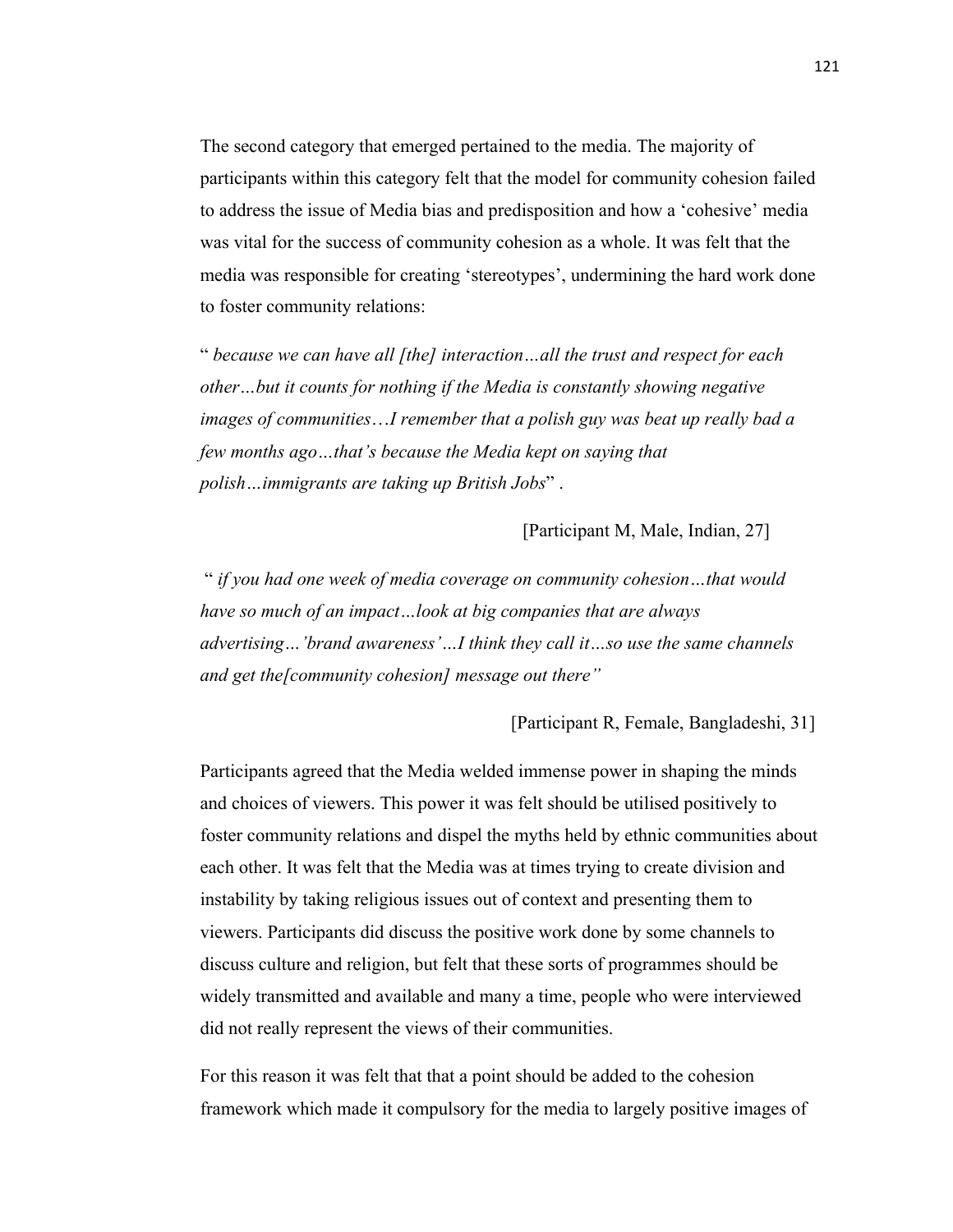ethnic groups and communities. It was felt by participants that having the media work within a cohesive framework would propel the community cohesion agenda to higher levels and a wider audience. One participant discussed their experience of living in Blackburn and how a successful media campaign about diversity and cohesion, which utilised local radio, news and billboards to advertise the diversity and cohesiveness of the town, was an example that could be followed.

Some participants felt that a step in the right direction would be involving more Black and Minority Ethnic groups in the production, editing and presenting of documentaries, shows and in general any programmes. This it was felt would greatly alter the way many programmes where made and bring fresh and diverse perspectives and experiences to the table.

*"…communities themselves should be encouraged to make documentaries about... their... lifestyle and religious activities"*

[Participant U, Female, Pakistani, 27]

#### **State**

The third and final category which emerged was around the role the state and local government could play in achieving cohesion. Some participants within this category felt that a point should be added to the model of community cohesion which emphasises the need for the resident white population in the U.K. to integrate more as the model of community cohesion seems to have been drawn up for immigrant communities:

*" …as the whole thing was developed after the riots in 2001 there should have an emphasis that the cohesion idea…isn't just to civilise the Asian community…its for everybody…even the white people have a responsibility…so sharing of the responsibility for everybody…that is how it should be explained.."*

[Participant Z, Female, Indian, 24]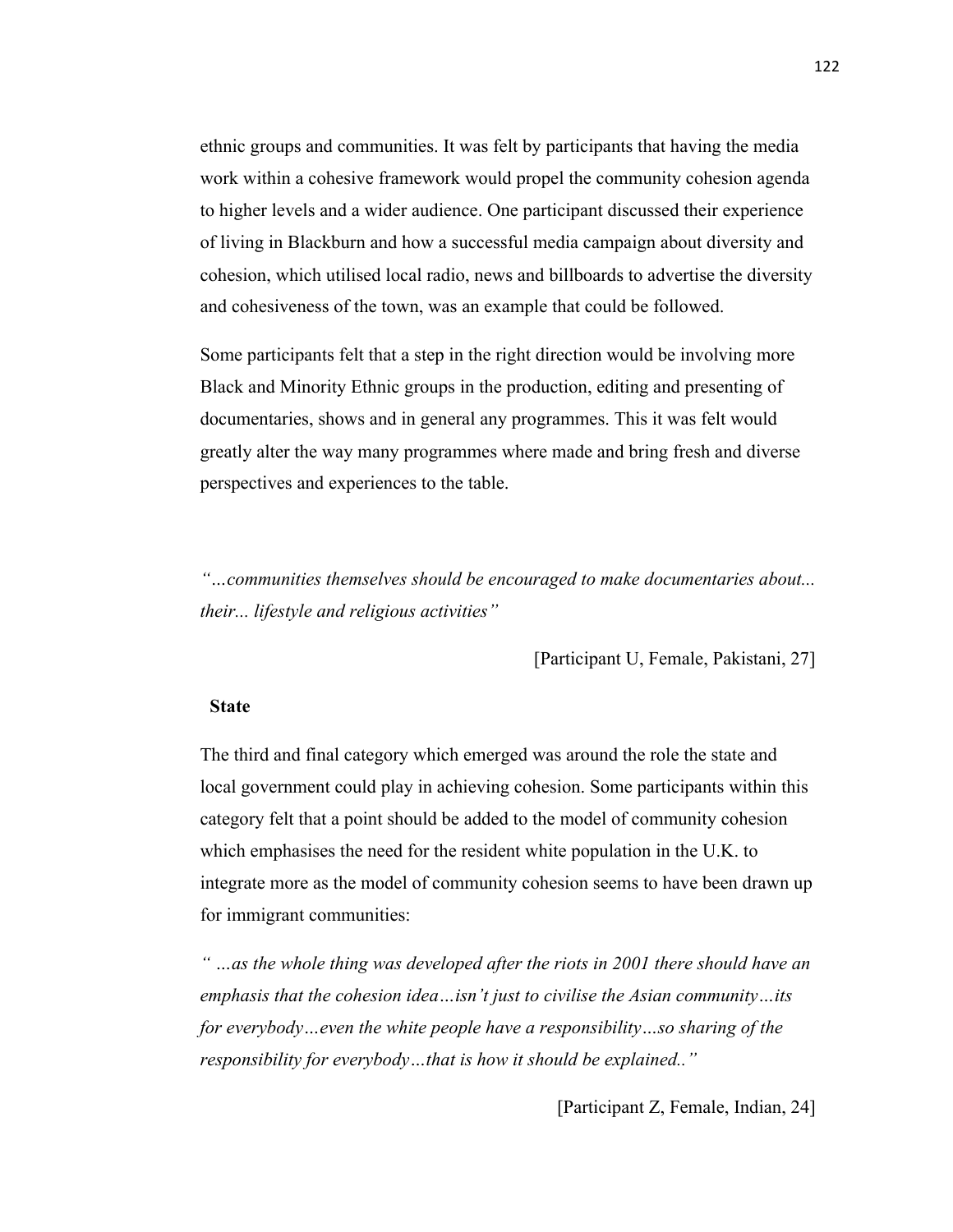It was felt that the cohesion framework was an exercise to remedy the integration problems associated with dysfunctional Asian communities in particular. This idea was perpetuated it was felt, by the attacks in London and Newyork. Participants explained how cohesion should be viewed as a two way process. Where the white resident population are prepared to comprise on their perceived prejudices and perceptions of other ethnic groups and other ethnic communities are prepared to set aside their prejudices. If there was not compromise on both sides, participants felt that there was a danger of cohesion activities being viewed as singling out ethnic groups only.

Furthermore, it was felt by participants that the framework for cohesion should allow for more physical interaction amongst communities visiting places of worship and experiencing the lifestyle of other communities:

"*we should get people live out different cultural experiences even it if means living in another country for a bit…like Jack Straw who went India once for six weeks"*

[Participant B, Male, Pakistani, 32]

*"…I would add a point about making it compulsory for people to learn about other cultures…possibly through sitting and experiencing life within that community…"*

[Participant P, Female, Indian, 33]

Participants explained that many times other people's cultures were only discussed on the television or read about in books. They felt that true appreciation lay within physical experience. Participants did acknowledge that it would not be easy to get different ethnic groups to allow each other a glimpse in to their personal lives. But it was felt that such a step would be needed to show the diversity through which people live their lives.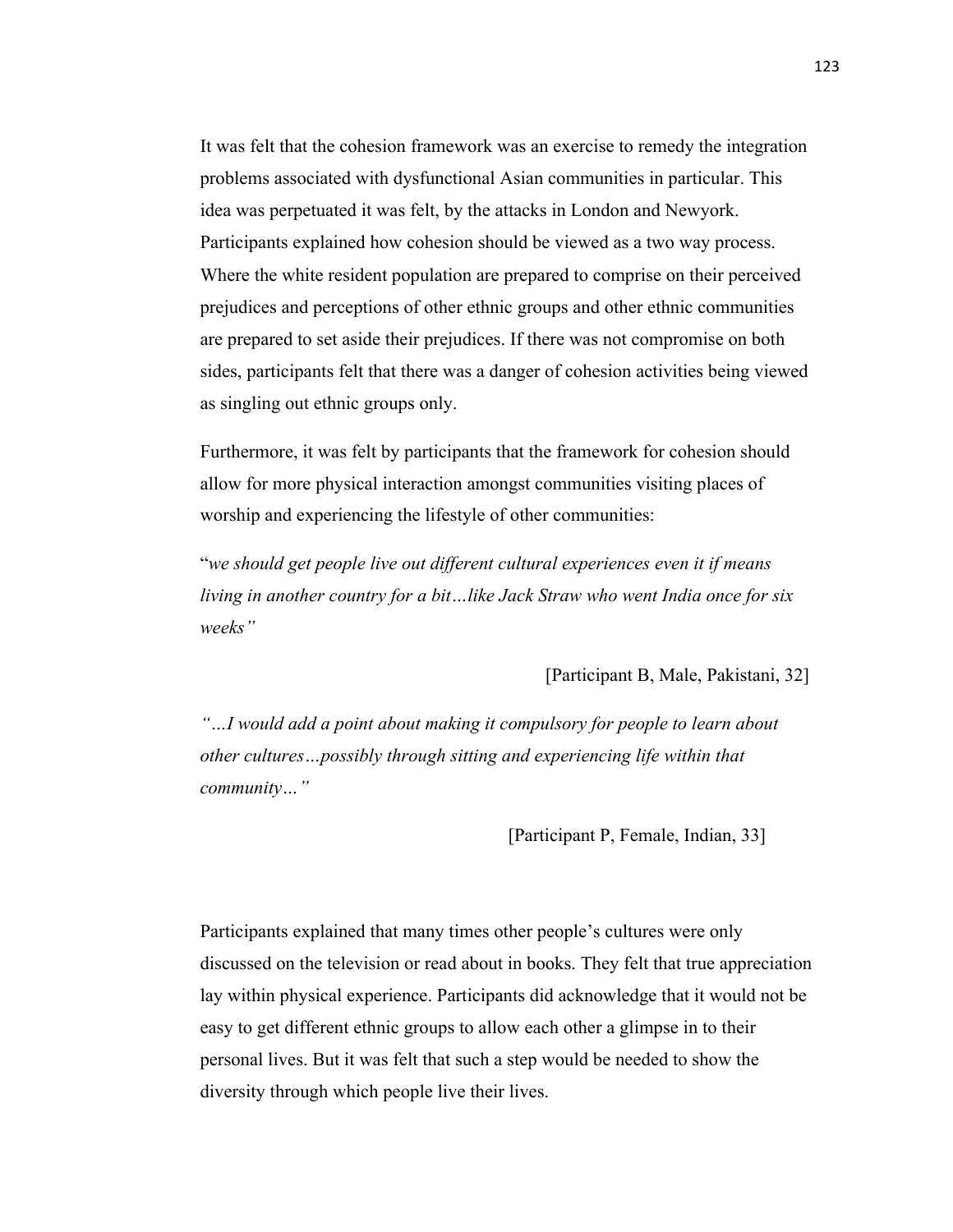One participant discussed how such interaction was imperative for the younger generations, because in essence they were the future of the country. The participant discussed how sports and outings did play a good role in building relationships, but experiencing others peoples cultures through sharing their private experiences.

In addition an incentivised structure was suggested, by some participants, where the council would increase funding or reduce council tax for example of communities that showed evidence of active engagement and relationship building:

"…*you could increase funding or give people some sort of reduction in council tax and bills if they were to mix with each other*…*the government gives more money to schools that work really well…cuts the money if it doesn't…that same idea should be used to increase community cohesion*"

[Participant J, Male, Pakistani, 26]

The participant felt that such an idea was feasible because it was the manner in which public service delivery is structured. Furthermore there was discussion about monitoring effectively the quality of cohesion. Although such measures are bound to exist, the participant was directing his idea more towards effectiveness and focus. The participant felt that the framework of cohesion should have focused objectives that should be monitored rigorously.

"*I think that…that if there was a design…where you could have an action plan for each community…and measure how well the plans are working…that would be good"*

[Participant Y, Female, Indian, 31]

Overall within this chapter there was a wide ranging discussion by participants around the sorts of ideas that could be added to the cohesion framework that could make it more effective and fit for purpose.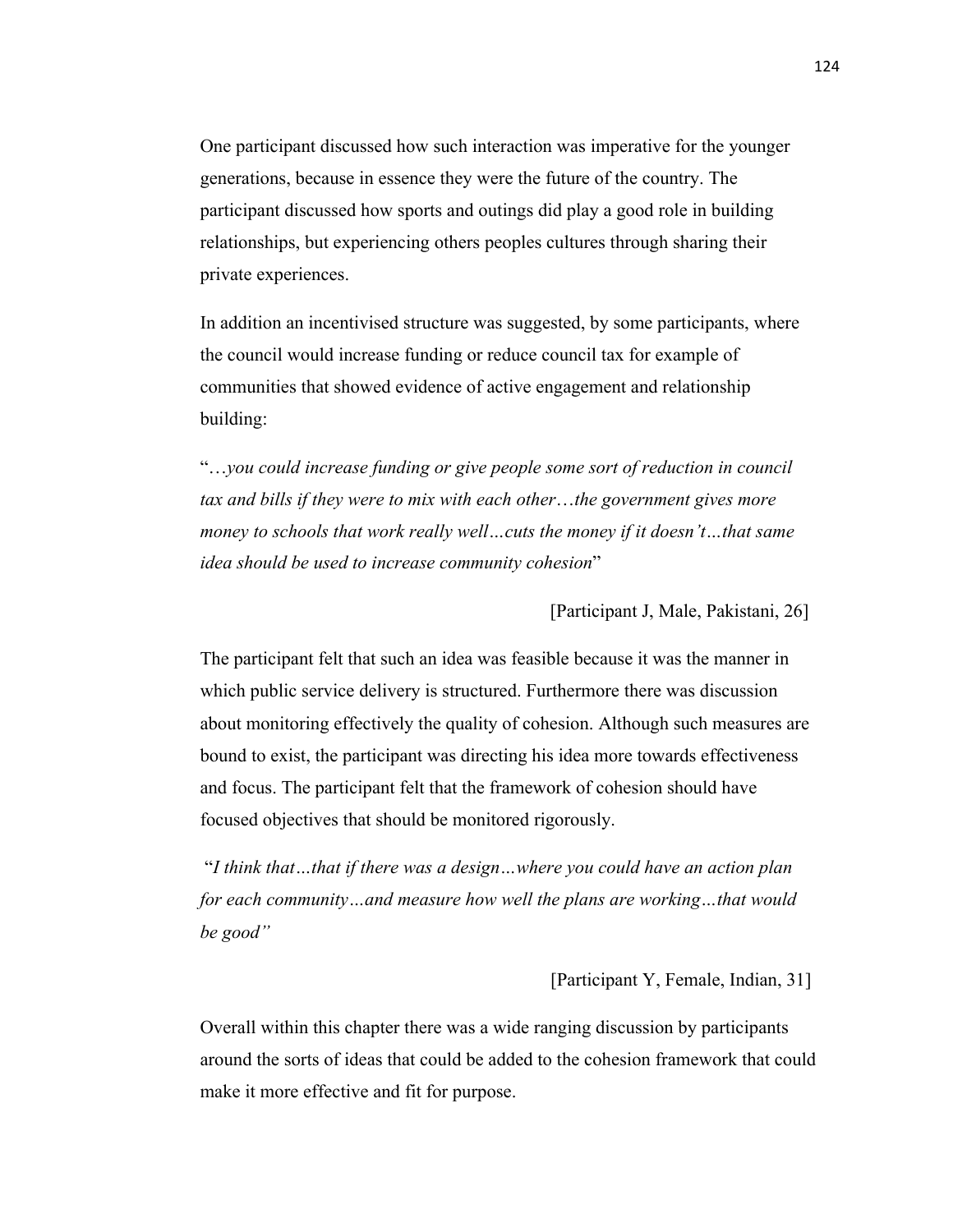The next chapter will attempt to discuss the findings in comparison to the meanings and interpretations of the key vocabulary given by Cantle (2001).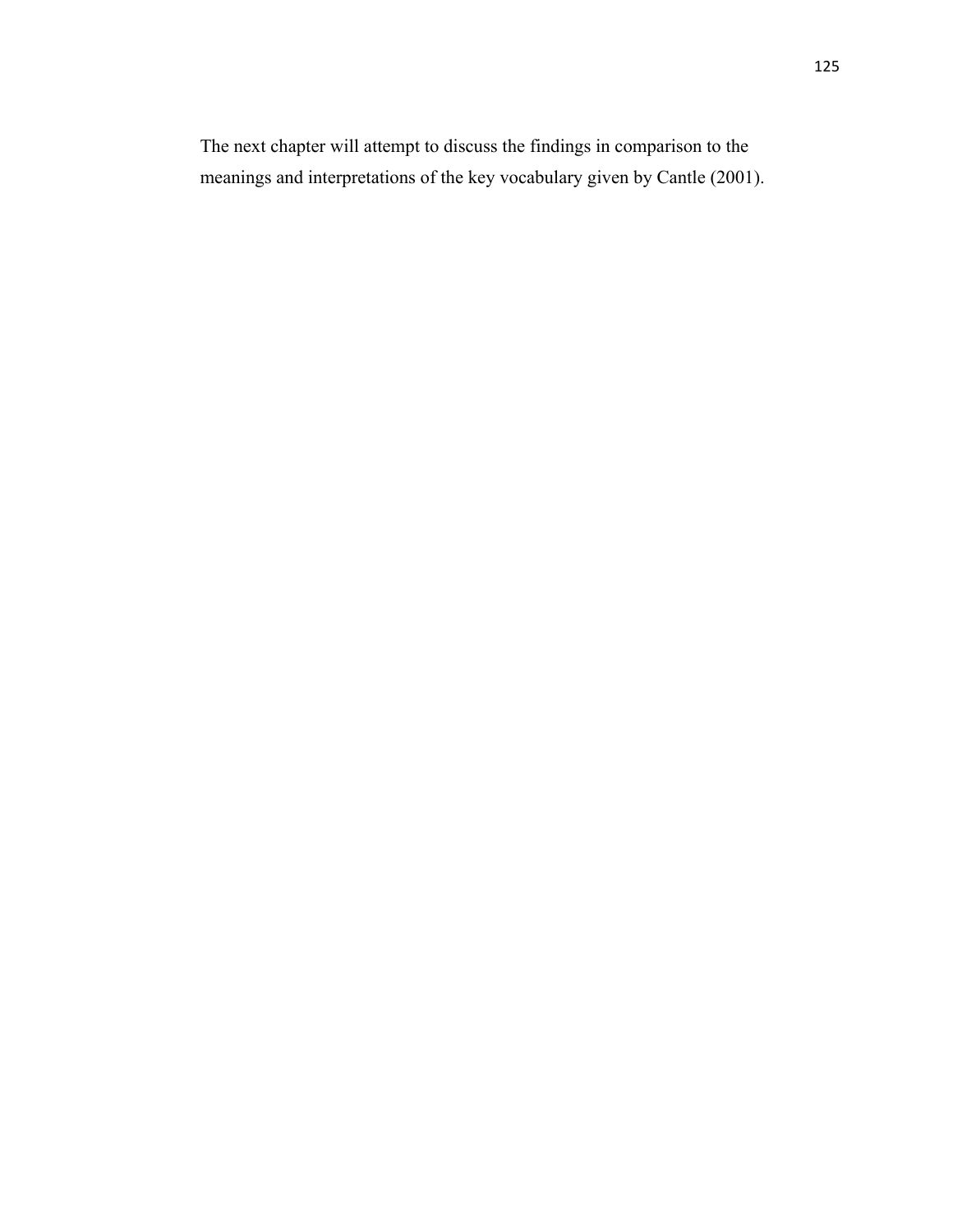# **Chapter 6: Discussion**

The previous two chapters sought to qualitatively analyse the data through the method of constant comparison, whilst exploring the diversity and depth of the main themes that emerged. Pursuant to the crisis of coherence in British identities discussed in Chapter 1, this chapter will discuss the extent to which participants perceptions and interpretations of key vocabulary corroborate with that of Cantle's (2001). (see Chapter 1 for an outline of the community cohesion framework or Chapter 2 for a detailed discussion on the competing interpretations and definitions of Cantle's (2001) community cohesion framework.). A summary of participants interpretations in relation to Cantle's (2001) are tabulated on the following page: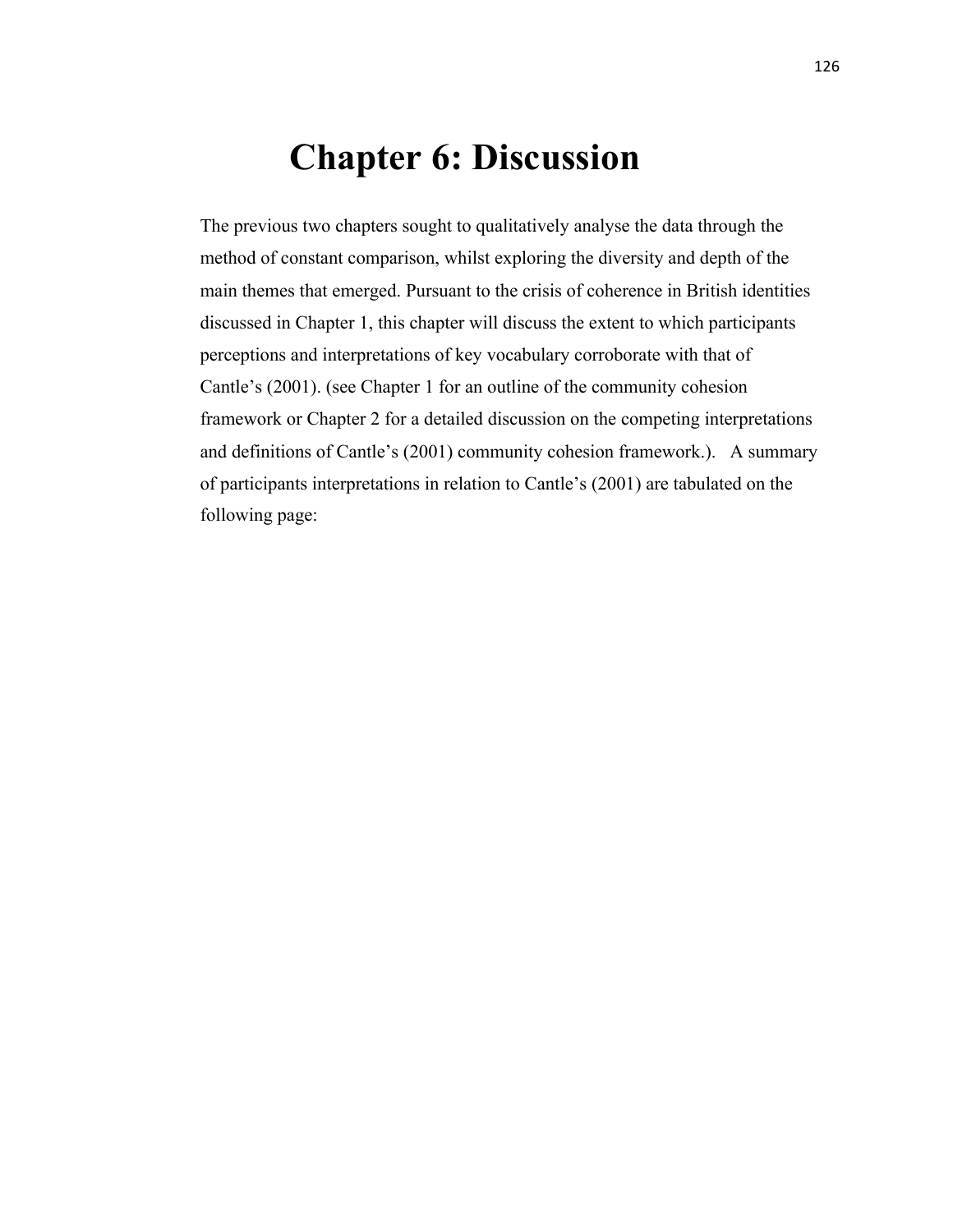| <b>KEY</b>                                     | <b>CANTLE'S (2001)</b>                                                                                                                      | PARTICIPANT'S                                                                                                                                                                                                                                |
|------------------------------------------------|---------------------------------------------------------------------------------------------------------------------------------------------|----------------------------------------------------------------------------------------------------------------------------------------------------------------------------------------------------------------------------------------------|
| <b>PHRASE</b>                                  | <b>INTERPRETATION</b>                                                                                                                       | <b>INTERPRETATION</b>                                                                                                                                                                                                                        |
| <b>OR TERM</b>                                 |                                                                                                                                             |                                                                                                                                                                                                                                              |
| <b>Community</b>                               | Geographical.                                                                                                                               | People of different cultures<br>interacting with each other,<br>assisting each other.                                                                                                                                                        |
| <b>Common</b><br>sense of<br>belonging         | Meaningful expression of<br>common interests, through<br>participation in civic<br>society, community<br>projects, British heritage<br>etc. | Mutual understandings<br>amongst members of<br>different faiths and<br>cultures.                                                                                                                                                             |
| Creating a<br>common<br>sense of<br>belonging  | Through symbolic acts or<br>rudimentary vision<br>statements, signed by<br>members of statutory or<br>voluntary bodies.                     | Grassroots interactions<br>between ethnic/cultural<br>groups i.e. sports, cross<br>generational discussion,<br>places of worship being a<br>resource for the whole<br>community, having<br>discussions at people's<br>homes over a meal etc. |
| <b>Value</b> and<br>respect                    | Reducing fear of<br>difference, interactions<br>should be seen as learning<br>opportunity not threat.                                       | Their faith and physical<br>cultural practices should<br>be respected.                                                                                                                                                                       |
| <b>Creating</b><br><b>Value</b> and<br>respect | Through 'Celebrating<br>diversity days',<br>highlighting contributions<br>of BME communities to<br>music, popular culture and<br>Business.  | Promotion of meaningful<br>and serious dialogue<br>between ethnic, cultural<br>and religious groups.<br>Diversity days seen as<br>'superficial'.                                                                                             |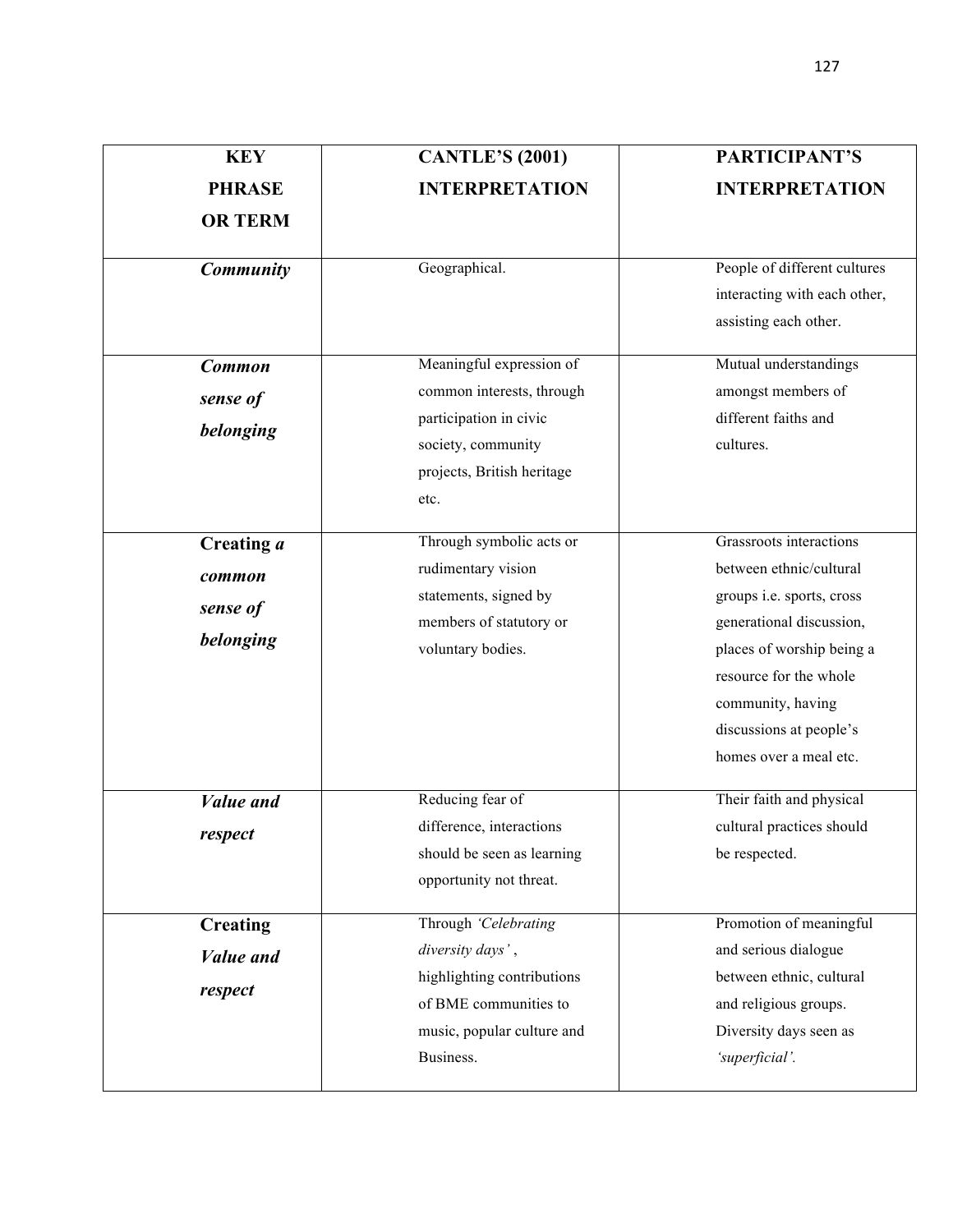| <b>Positive</b> | Seen in terms of quality of  | In terms of how              |
|-----------------|------------------------------|------------------------------|
| and             | service. Negative            | accommodating services       |
|                 | experiences could be         | were to their                |
| negative        | stopped through legislation  | culture/religious practice   |
| experiences     | and discrimination           | and sensitivities.           |
| when            | measures.                    |                              |
| utilising       |                              |                              |
| public          |                              |                              |
| services        |                              |                              |
|                 |                              | Two levels. 1. Basic         |
| Interaction/    | Should be on three levels,   |                              |
| mixing          | 1. Social, 2. Associational, | communication <i>i.e.</i>    |
|                 | 3. Structural. But does not  | 'hi/bye'. 2. Socialisation.  |
|                 | define the level and quality | Participants felt the second |
|                 | of the interactions.         | was more beneficial          |
|                 |                              |                              |

# **The Concept of** *Community.*

Cantle's (2001) framework for community cohesion interpreted the concept of *community* largely on a geographical level and discussed strategies employed by local councils to reinforce this idea. Perceiving communities in geographical terms has been a historic policy objective of the Labour Government. Tony Blair discussed the importance of Locality pride and as a result pledged a modest £3.5 billion for poor estates, discussing *village Projects* when he ascended power (Daily Express 1998). Ebenezer Howard's vision for bringing the countryside into the city to build a sense of good village spirit were also considered and as a result "Community Estates" such as Bourneville (1879), Letchworth (1907) and Welwyn (1919) were built alongside neighbourhoods in Newyork being constructed on Howard's geographical pride vision. The concept did not have the anticipated success as such houses were built upon the same simplistic designs and vandalism became common upon these estates (ibid).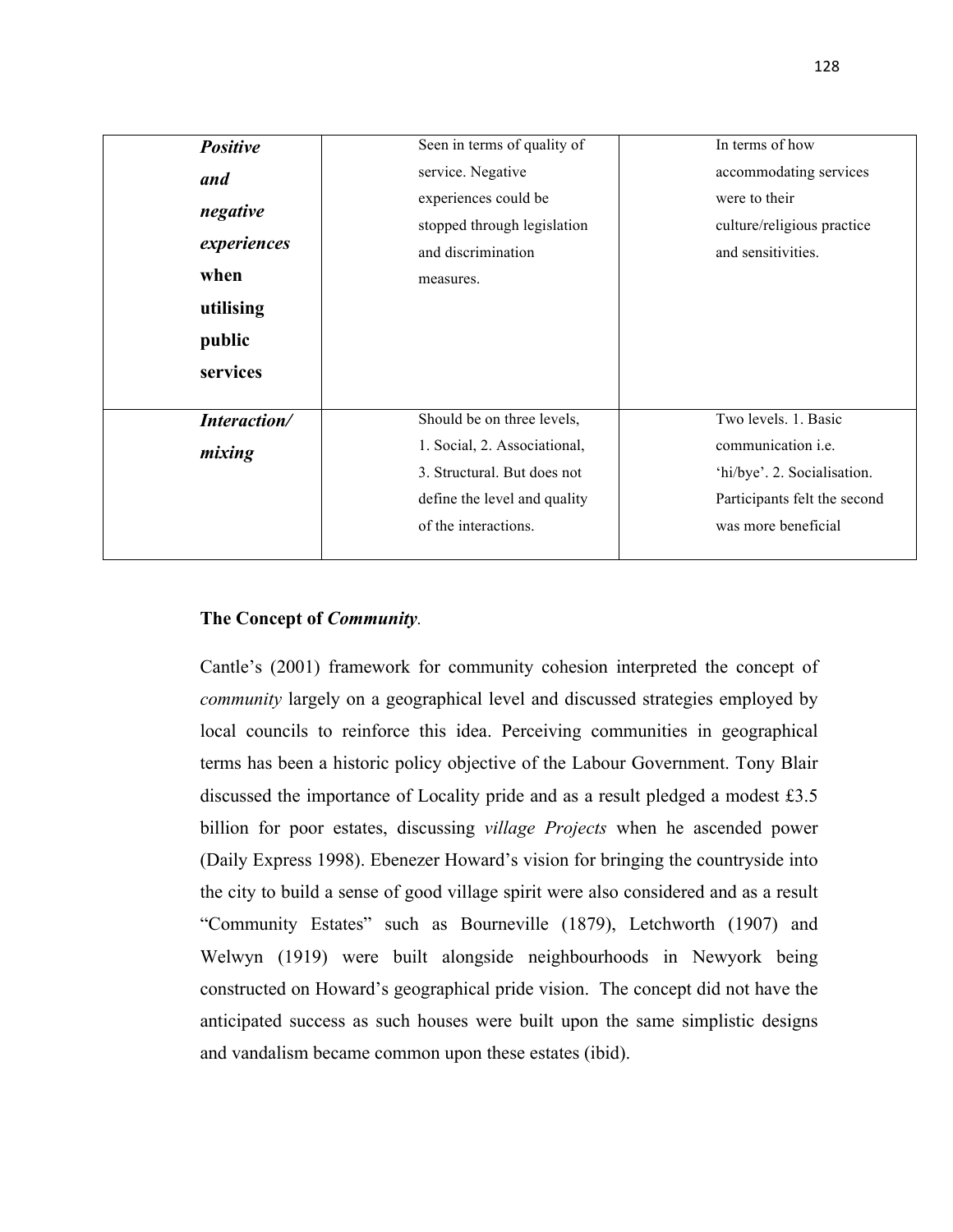In line with Cantle's (2005) geographical interpretation of Community he highlights the success of utilising geography as a uniting factor for the town's citizens. Similarly Cantle (2001, 2005) discusses the geographical approach taken (for example) by The Greater London Authority (GLA) after the London Bombings of 2005. The GLA developed a highly noticeable but quite subtle campaign revolving around the phrase *Seven Million Londoners, One London*. This Cantle (2001,2005) elucidates was developed in to a much broader *One London* campaign and gained the support of private and public sector businesses.

Cantle (2001, 2005) praises the strategy of utilising the common fact of all Londoners sharing the same city as a force for unity and direction. The geographical aspect of this campaign is significant for Cantle (2001,2005) as it links in to his interpretation of how communities should be united and brought together to forge a common identity.

Furthermore, in line with Cantle's (2001,2005) interpretation of geography as a core factor in forging community identity, he outlines the work carried out by the London Borough of Waltham Forest which developed a *225,000 people: one community* slogan following the arrest of a number of alleged Muslim extremists in the Borough in 2006 (ibid). The Council developed a mission statement:

225,000 people live in Waltham Forest. It is one of the most diverse boroughs in London, and we have a fantastic track record of people from all walks of life and different backgrounds living together.

We are determined to celebrate the pride and unity which characterises our streets, our neighbourhoods and our borough.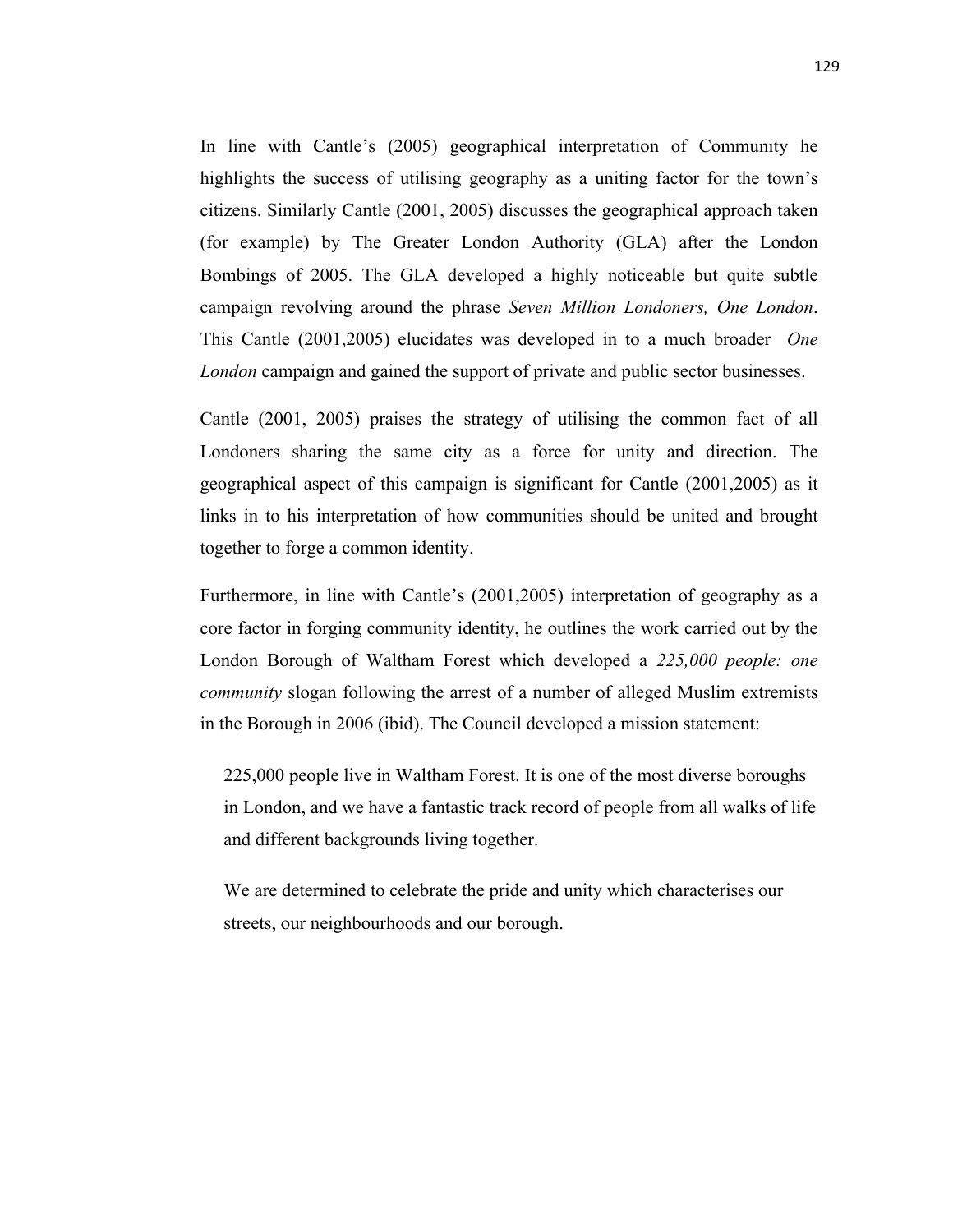Our '1 Community' campaign is about bringing the people of Waltham Forest closer to each other, and we hope you will be part of the '1 Community' events and initiatives planned over the coming years to celebrate the strength and diversity of Waltham Forest.

#### walthamforest.gov.uk/2010

In addition the Waltham Forest campaign utilised a *'1 community sofa'* advertisement campaign where different ethnic, cultural, members of the community were encouraged to sit and discuss matters that were important to them and the local community.

Furthermore Cantle (200, 2005) praised the work of Blackburn with Darwin Council for its *belong to Blackburn campaign*, which it communicated via billboards, buses and local media. This strategy was utilised following an incident of extremist violence which could have led to reprisals against certain sections of the community.

Overall the three examples that were outlined by Cantle (2001, 2005) as good practice for uniting communities all have the use of geographical location as a uniting factor for these communities. It is apparent from the explanations given by Cantle (2001, 2005) that he strongly interprets *community* largely in a geographical sense.

The data analysed by the author in Chapter 4 did reveal some participants that interpreted *community* in a geographical sense. There were however a significant number of participants who interpreted the term community in terms of people with different cultures, identities and backgrounds actively interacting with other, and having a compulsory component of solidarity through assisting and helping one another. Participants felt that the reconciliation of these contesting entities was imperative for long term sustainable forms of community cohesion.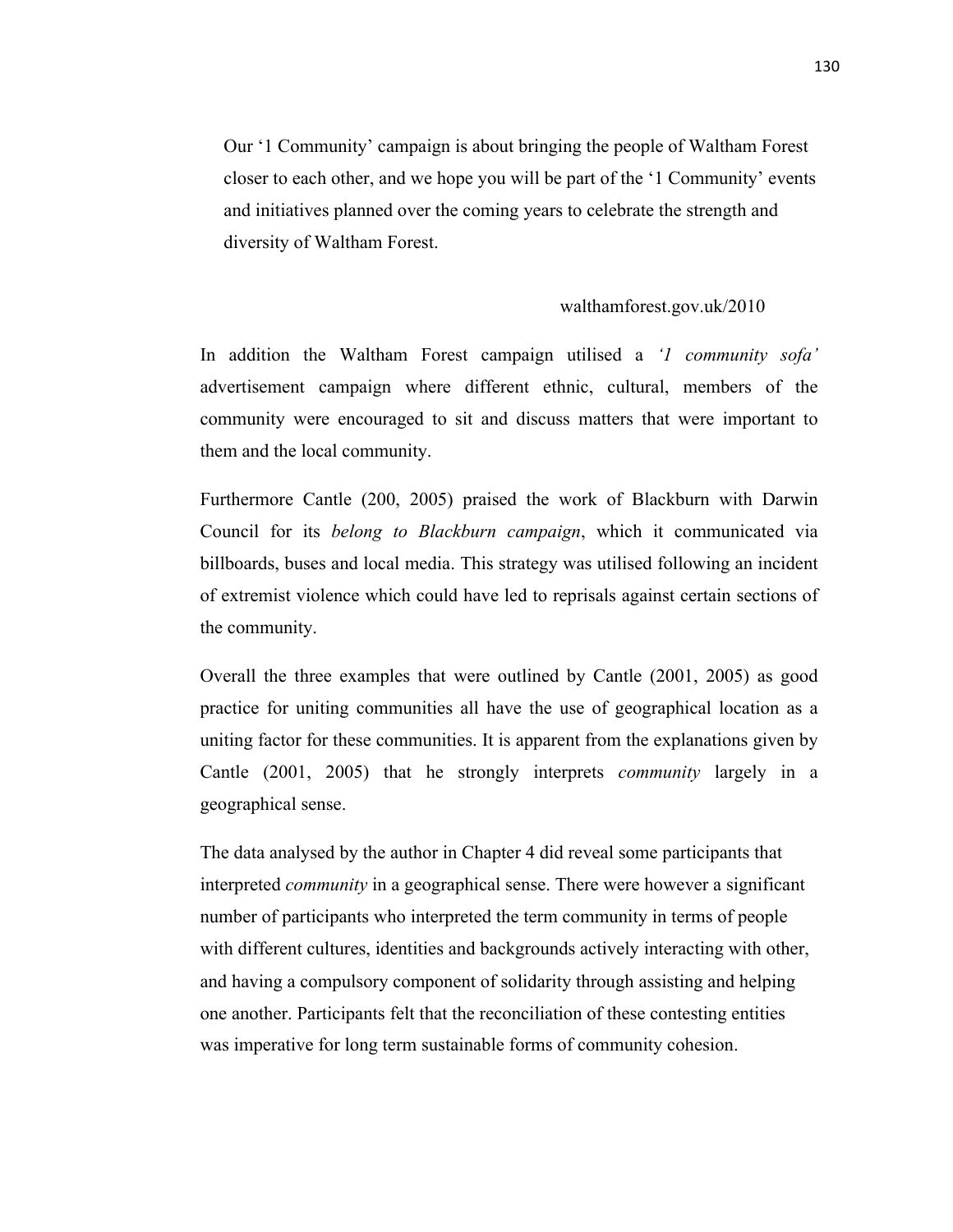This is in contrast to the short term geographical interpretation taken by Cantle (2001,2005), as participants felt that communities would superficially unite under the banner of their location but their contested issues and practices would simmer under the surface. There is thus a clear interpretational difference between Cantle's (2001, 2005) perception of a *community* and that of these significant number of participants. The former felt that a *community* were a group of people whose uniting factor and focal point would be the geographical location within which they reside. Three examples of such successful campaigns (The Greater London Authority, Waltham Forest Council and Blackburn with Darwen Council) were given by Cantle (2001, 2005) in support of this idea.

In comparison the latter felt this interpretation superficial. They argued that a community should have a uniting factor built around the diverse and in-depth interactions of its members. They felt that solidarity was important and individuals addressing cultural, religious, political differences in an open and mutually tolerant way should personify a community.

The participants also felt that community being merely geographical as Cantle (2001,2005) alludes would still allow the differences, prejudices and insularities of different ethnic and cultural groups to foster. This stance is given weight by conclusions drawn the Blackburn iCoCo (2009) report. The council's work around community cohesion was formerly praised by Cantle (2001, 2005) which found:

- Changing demography large numbers of young people, a growing Asian population and some evidence of 'white flight'
- High, and in some respects, growing levels of segregation between different communities geographically, within schools and at work, including perceived , no go , areas
- A consequent tendency for communities to live parallel lives with little contact with or knowledge of other communities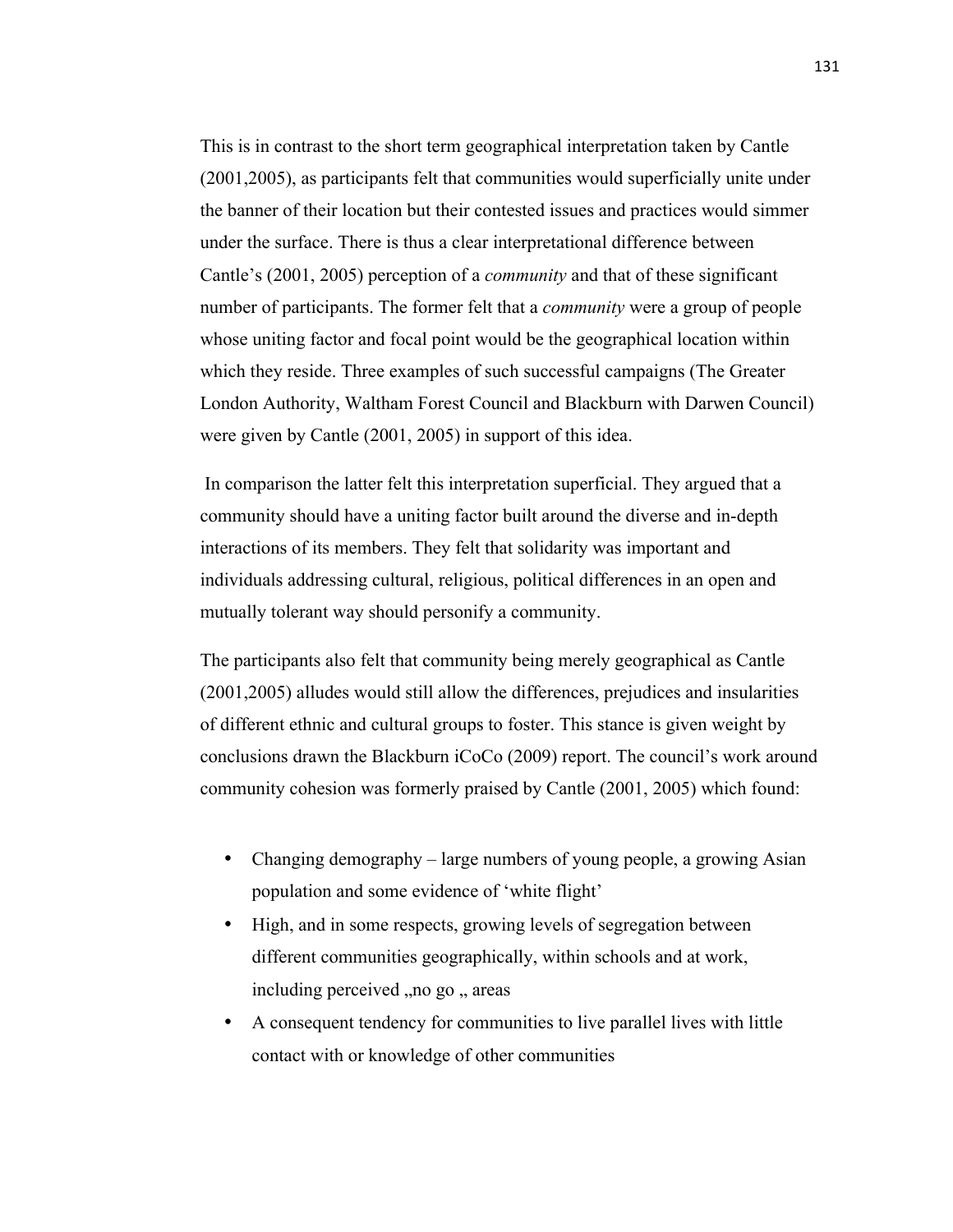- Evidence of suspicion or hostility (though largely non violent) between people from Indian and Pakistani heritage and between white and Asian groups.
- Tensions, particularly for women and young people, between traditional community expectations and new aspirations and opportunities
- High levels of deprivation, impacting particularly on people of Pakistani heritage
- Tensions arising from the focus on preventing violent extremism

iCoCo Blackburn Report, 2009:80

## **Interpretations of Common** *sense of belonging*

Moving on, Cantle (2005:179) interpreted the term *common sense of belonging* to mean the promotion of a meaningful expression of common interest. He believes that this common purpose can transcend cultural differences, foster political identity and create a union or bond between disparate groups and their interests. Cantle (2001, 2005) cites the work done in Canada as good practice with components viable for adaptation in the U.K. The country has focused much on nation and identity building and has invested much money in its *We All Belong to Canada campaign*, which clearly supports and emphasises multiculturalism, together with a clear set of values and pride associated with Canadian citizenship, civic society and community engagement.

The Canadian Campaign promoted a variety of National awareness days over the calendar year, including: The National flag day, international day for the elimination of racial discrimination, Anniversary of the Canadian charter of rights and freedoms, National volunteer week, Celebrate Canada week, International day for peace, Canada's citizenship week, Remembrance day and human rights day (www.cic.gc.ca./2010).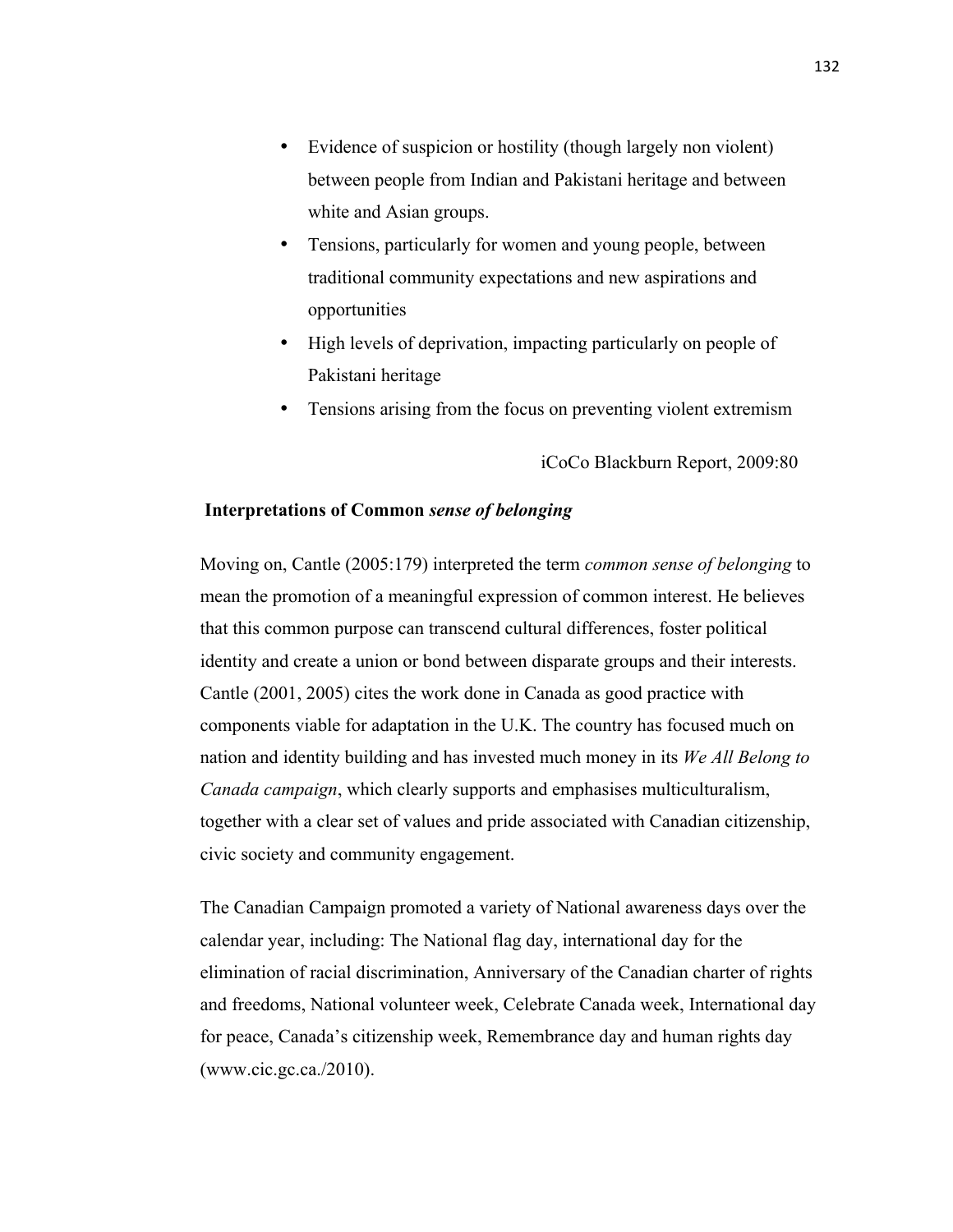The Government of Canada in addition organised hundreds of reaffirmation and citizenship ceremonies that would take place during key national events across the country. The Canadian parliament passed a renewed *Citizenship Act (2002)* which would allow for the creation of Citizenship commissioners to promote the values, roles and responsibilities that were expected of Canadian citizens (ibid). In collaboration with The Dominion Institute, the *Passages to Canada Speakers' Bureau* was launched in March 2003, on the Canadian Learning Television in Toronto. The Speakers Bureau throughout the year invites immigrant speakers into classrooms and community groups to recount the human dimension of immigration and to impart a sense of the personal challenges connected with leaving one's country and starting anew in Canada. Youth are encouraged to participate by sharing their stories on a dedicated website (ibid). In April 2003, *Teach Magazine* and Canadian heritage launched a new educational resource entitled *My Commitment to Canada***.** This activity guide explored the rights and responsibilities associated with active citizenship. Four core Canadian values were discussed: *respect, freedom, belonging and peace*. Through the focal activity, youth are encouraged to express their own declaration of citizenship and to share it within their local community (ibid).

Cantle's (2001,2005) interpretation of a *common sense of belonging* to mean participation in civic society, community projects and British heritage, links in to previous competing interpretations around the overall aims of the community cohesion framework. These include critiques of the framework for community cohesion to restore pride in British Citizenship and the restoration of public order (see Chapter 2 for a detailed discussion).

The data however differs in this regard. There were participants who felt engagement in local projects, civic society and British heritage would enhance the unity of the community they resided in. The majority of participants interpreted a *common sense of belonging* to mean an emphasis on mutual understandings between other cultures and faiths that resided within a particular community. Participants felt that this was more important than factors such as pride in the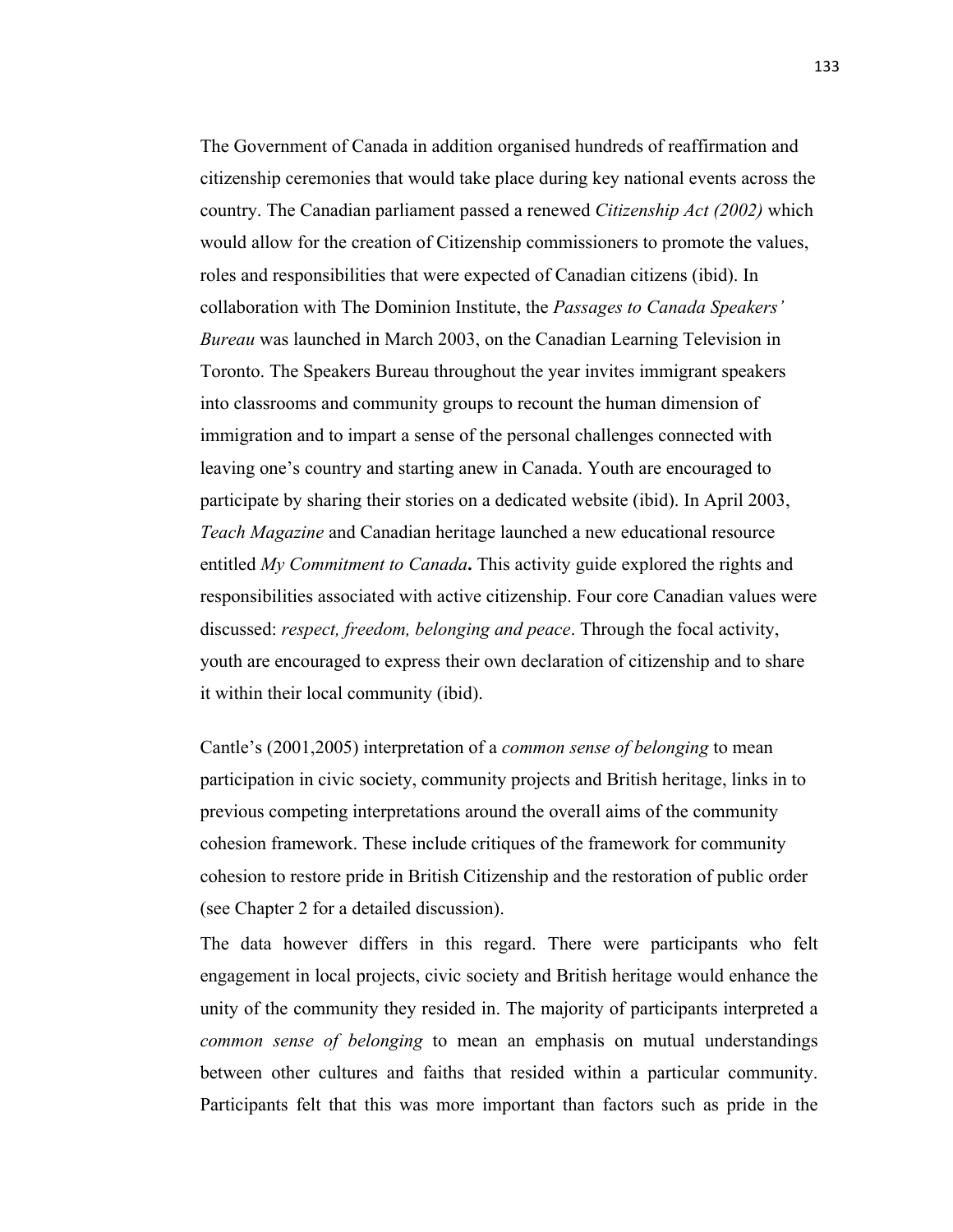local area, engaging with civic society and identity which Cantle (2005) promotes. There was awareness of the important role that religion and culture played within communities and some participants felt that at present (due to the lack of mutual understandings) if they engaged in discussions on any level with members of other communities their own religion and culture could be open to ridicule and mockery.

# **Creating a** *Common sense of belonging***.**

In this context Cantle's (2001, 2005) interpretation for the creation of a common sense of belonging is for communities to largely focus upon lengthy word statements and symbolic acts. Cantle (2005) also gives local practical examples by way of emphasising the work done by a number of local authorities in this respect, who have constructed rudimentary vision statements. Cantle (2005) concludes that these statements have explicitly cut across political party lines and made clear that the support of one community over the other will not be favoured. The boroughs also signed a *diversity pact* with all faith, cultural groups agreeing to share an atmosphere of tolerance and respect.

The London Borough of Hounslow statement of commitment was singled out for praise:

> We will not in our campaign materials or in our dealings with constituents and other members of the community, seek to create or exacerbate divisions between different groups within the community.

> > London Borough of Hounslow, 2003 in Cantle, 2005:181

These rudimentary vision statements Cantle (2005) believes are key to his interpretation of creating a common sense of belonging.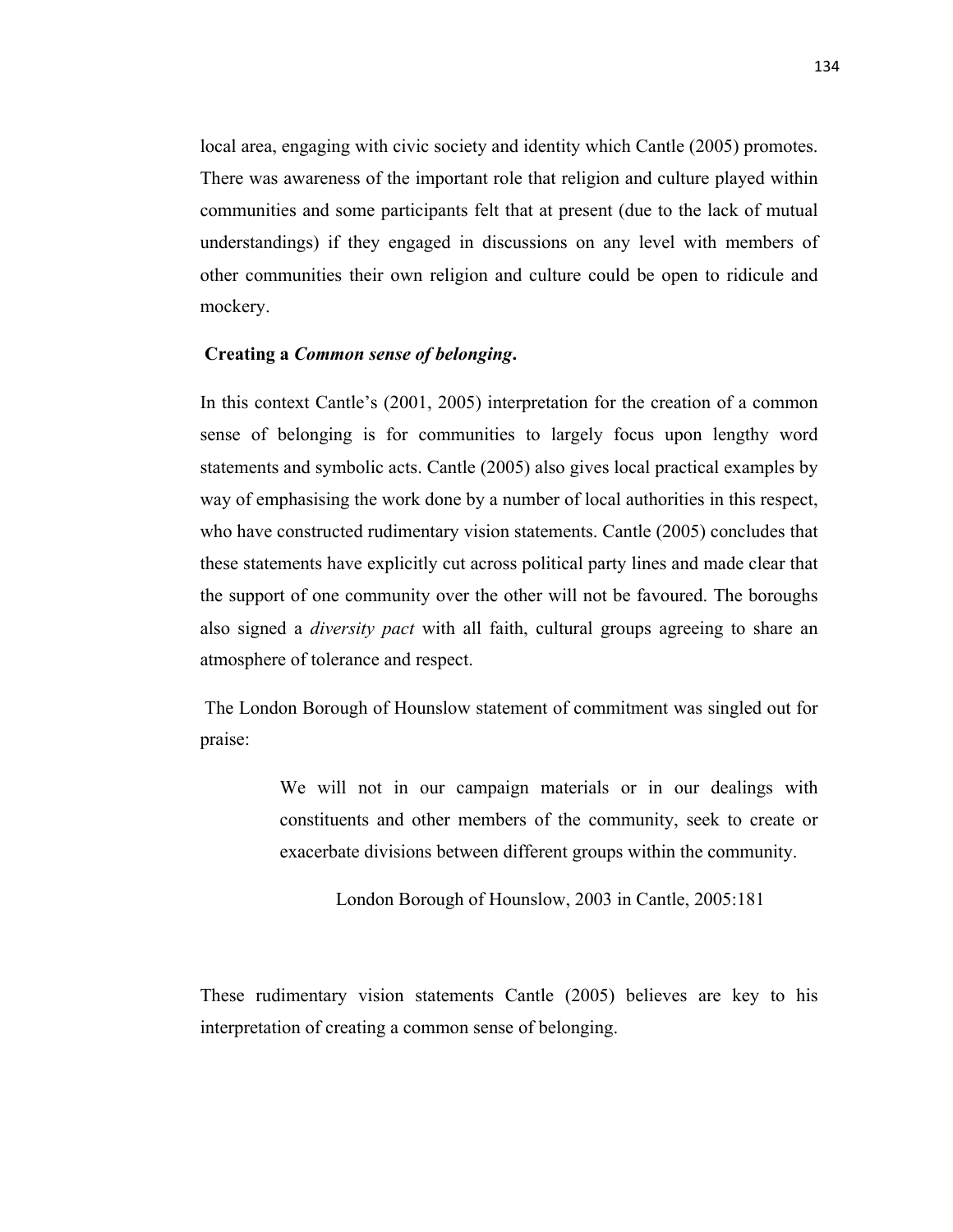Another example for creating a *common sense of belonging* mentioned by Cantle (2005) is the government's £6 million 'pathfinder' programme; which was setup to explore ways of enhancing community cohesion and to develop a charter for agencies to sign up to. The charter was adopted by many types of Council such as Rochdale, Leicester and London Boroughs of Barnet and Tower Hamlet and the latter was given 'Beacon' status (ibid).

Rochdale Councils vision statement (2010) for example reads:

We believe that all individuals should be provided with the opportunity to take a full part in the social, economic and cultural life of our borough. We are committed to eliminating unlawful discrimination, promoting equality of opportunities, eliminating harassment and promoting positive attitudes towards potentially vulnerable groups. We will make sure that our programmes and activities take into account people's different needs.

We will remove barriers and create opportunities which help to narrow the gap between the most disadvantaged and others.

Our Community Cohesion Strategy has a vision "a borough where all people have a sense of belonging based on mutual respect, enhanced life opportunity and shared responsibility". It has five outcomes which are:

- people feel a sense of belonging,
- enhanced life opportunities,
- diversity is valued,
- positive relationships within and between communities and,
- people take responsibility.

All partners have signed a community cohesion protocol indicating their commitment to co-operate in achieving our shared vision stated in the Cohesion Strategy.

PrideofPlace, 2007:3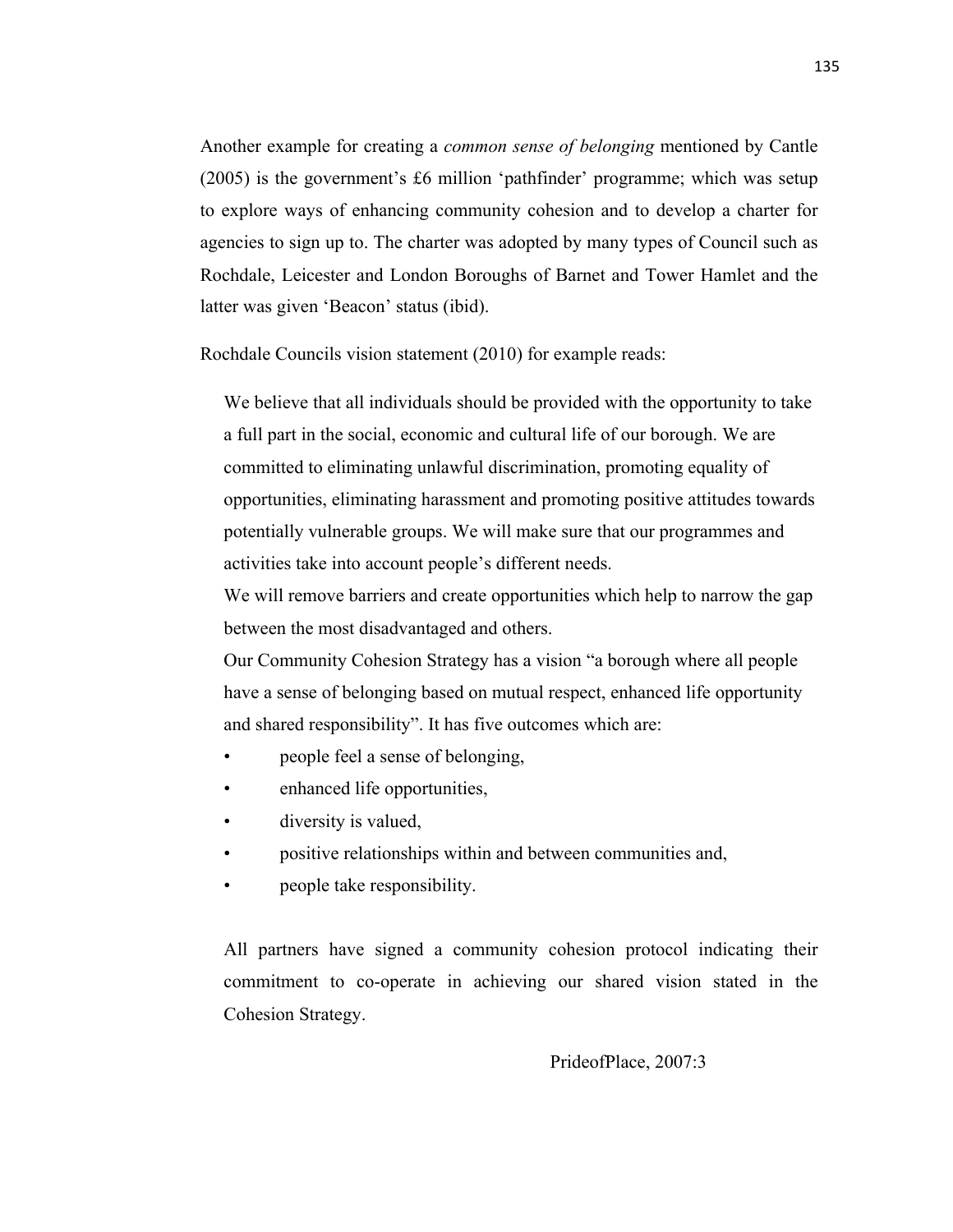Participants however interpreted a common sense of belonging differently. A large number of participants felt, that rather than having vision statements, charters, *symbolic acts* (such as signing ceremonies between and amongst voluntary and statutory agencies), and meetings in neutral venues spearheaded by leaders of the community. There should be much more interaction at the grass root level of communities. This participants felt, could manifest itself in a variety of ways. The methods participants advocated include; religious communities holding events in each other's places of worship, the older generation socialising with each other, the younger generation utilising sport as means of socialisation, and having ethnically mixed community centers, rather than the current single ethnic model. There was an underlying ideological push by participants to move away from 'superficial' forms of creating a common sense of belonging i.e. vision statements, charters, symbolic acts, towards a more grass root geared path of actual socialisation, which was tangible with the results being of physical benefit to community relations.

Cantle (2005) acknowledges alongside others who have conducted research into cultural engagement such as Asaf et al (2003) that an unfortunate effect of setting out to create a common sense of belonging amongst diverse communities has been the way in which differences and individual identities have been contextualised, through various public and private sector programmes. These programmes have responded to 'difference' by attempting to build the capacity of a particular group and the capacity of their leaders and then attempt to allow the disparate community groups to engage with each other. Whilst the focus on disadvantage can be justified, separate programmes tend to undermine the possibilities for building a shared identity and common cause has tended to be neglected (ibid).

In this respect, Powers (2001) argues that the government itself has undermined the community cohesion framework by entrenching ethnic minority groups against each other over competing for 'scarce' funding for projects and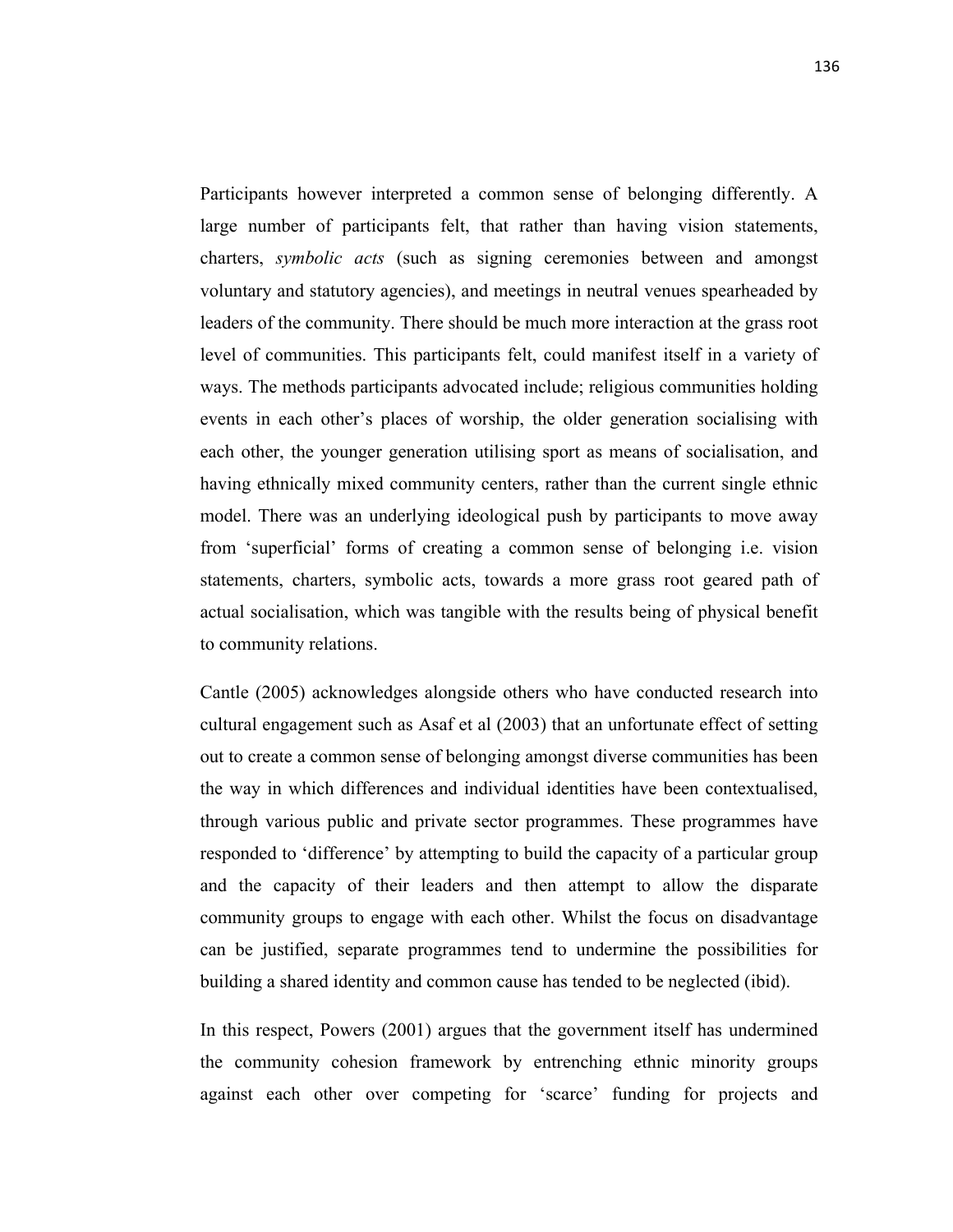programmes in ethnically diverse communities (ibid). Furthermore distrust, hate and manipulation have become common in order to secure funding and project extension opportunities, which are all factors contrary to promoting a 'common sense of belonging'.

These negative cycles commence because various community groups are pitched against each other to compete for limited funding and resources. These barriers of competition could be perceived as a reason for community groups to resort to the signing of charters, agreements and conducting symbolic acts. There unity could be perceived to be superficial and actual socialisation and mutual cooperation as participants suggested at the grassroots level would seem unlikely due to competing funding interests.

Other issues which undermine a 'common sense of belonging' as Ouseley (2001) discusses are various self-styled community leaders who do not represent the true voice of their communities.

Cantle (2005) expresses the general concern of the ethnic minority community leaders who often hold quite powerful positions within their communities and have the ability to engage support for a particular project or purpose without any real debate or challenge within their community. In this respect Asaf et al (2003) research in to cultural engagement in Leicester pointed out the deference given to leaders of some communities. This was evident through tribal hierarchies such as the *briaderi* system in the Pakistani community. This situation is expedited by the fact that many local types of council prefer such power blocks as it makes dealing and providing ethnic minority specialist services easy. This system has a detrimental effect on the communities that seek representation as they are constantly kept in a state of dependency by their community leaders, who control the finances and general politics of the group (Cantle, 2005).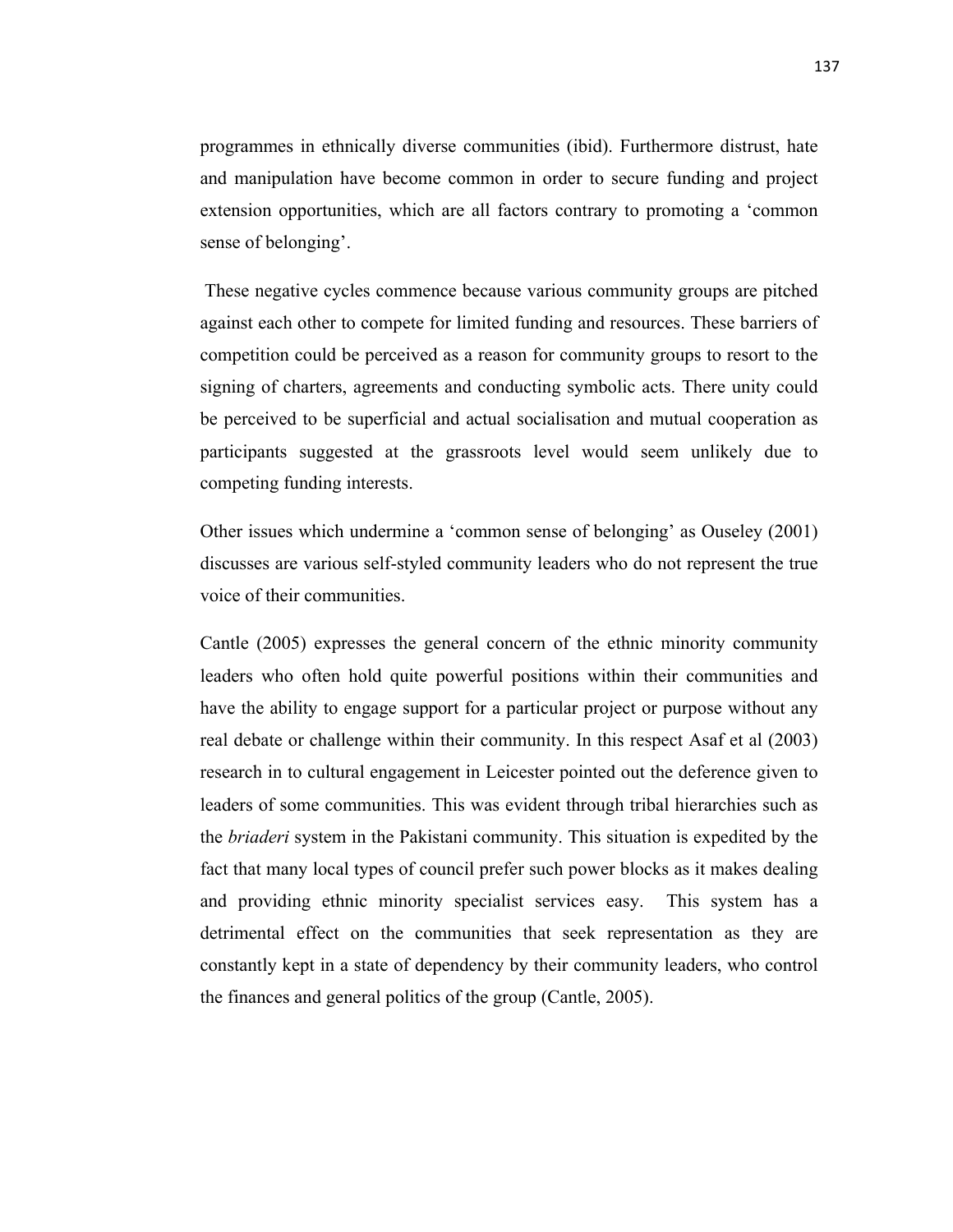#### *Value* **and** *respect***.**

Another interpretational variation pertained to the terms *value* and *respect*, which cantle (2001:186) explains to be the diversity of people's backgrounds and circumstances being appreciated and positively valued.

Cantle (2005) interprets these terms on two levels. Firstly it could be perceived as a branch or extension of the 'common sense of belonging' vision, in that the building of an inclusive society has at its foundation as openness towards other cultures and backgrounds. The fear of difference should be minimised and the interaction should be seen as an opportunity to learn rather than a threat. Cantle (2005) does acknowledge the dynamics of different cultures and backgrounds in that some could be more inward looking than others and more hostile to foreigners. This is an area which Cantle (2005) admits needs to be understood and the significance of societal openness to change has yet to be developed.

The second level through which Cantle (2001) interprets the terms *value* and *respect* is through localised and shared activities. Cantle (2005) champions the various *celebrating diversity* programmes that have civic backing as an example for people to come together. He advocates more cultural festivals, awards for successful minority businesses, the use of multicultural images on websites and posters to promote the area and the development of ethnic minority music and art events to boost the value of diversity.

At the centre of Cantle's (2005:187) interpretation of *value* and *respect* is that when members of ethnic groups and communities see the contribution they are making to society in terms of arts, music and culture they will foster greater value and respect for each other.

Furthermore Cantle (2005:187) asserts that introducing people to new experiences in non-threatening environments or neutral venues could make their interaction with other cultures and backgrounds more pleasurable, which will have a more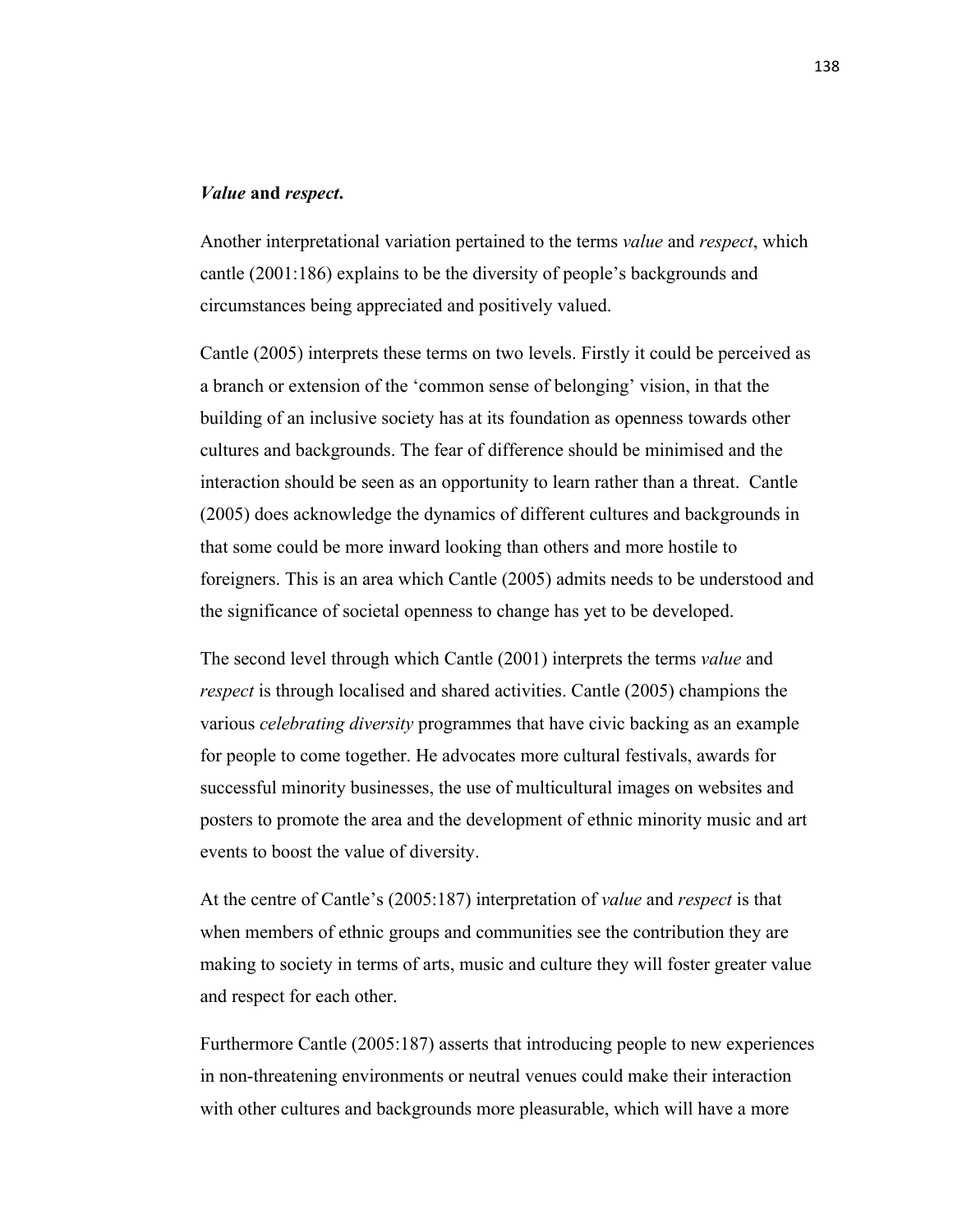positive effect and encourage people to engage with new experiences. In addition he feels that these neutral venues are something to be regarded as interesting and an important arena to explore and learn, rather than recoil from out of fear and ignorance.

Participants however interpreted differently *value* and *respect* and perceived it in terms of members of other communities respecting the faith they ascribed to and the physical practices that they employed as a result of their faith. Cantle's (2005) interpretation of *value* and *respect* which emphasised the use of multicultural images, awards for minority business and minority art and music did not register with participants. Participants clearly felt that the main issue at hand was religion/culture and the lack of understanding of it by members of other communities which inevitably leads to tension. Cantle's (2005) interpretation could seem secular in the sense that he engages with cultural aspects such as music, festivals and economic aspects of ethnic communities in terms of their contribution to business and enterprise. In participants eyes Cantle (2005) has not acknowledged the importance of religious experience and mutual religious understanding as the core aspect to fostering *value* and *respect* to many members of the Asian community.

#### **Creating** *value* **and** *respect.*

There was also an interpretational difference in the method which Cantle (2005) feels will create *value* and *respect* and the method the participants felt would create the same two qualities. Cantle (2005) (as mentioned previously) feels that ethnic minorities would *value* and *respect* each other when they see the contribution that they have made to wider British society in terms of culture, arts, music, business and food etc.

Many participants felt that *value* and *respect* will be created when members of other communities understood the dynamics of their faith and culture, rather than contribution to society. Many participants also differed with Cantle's (2005)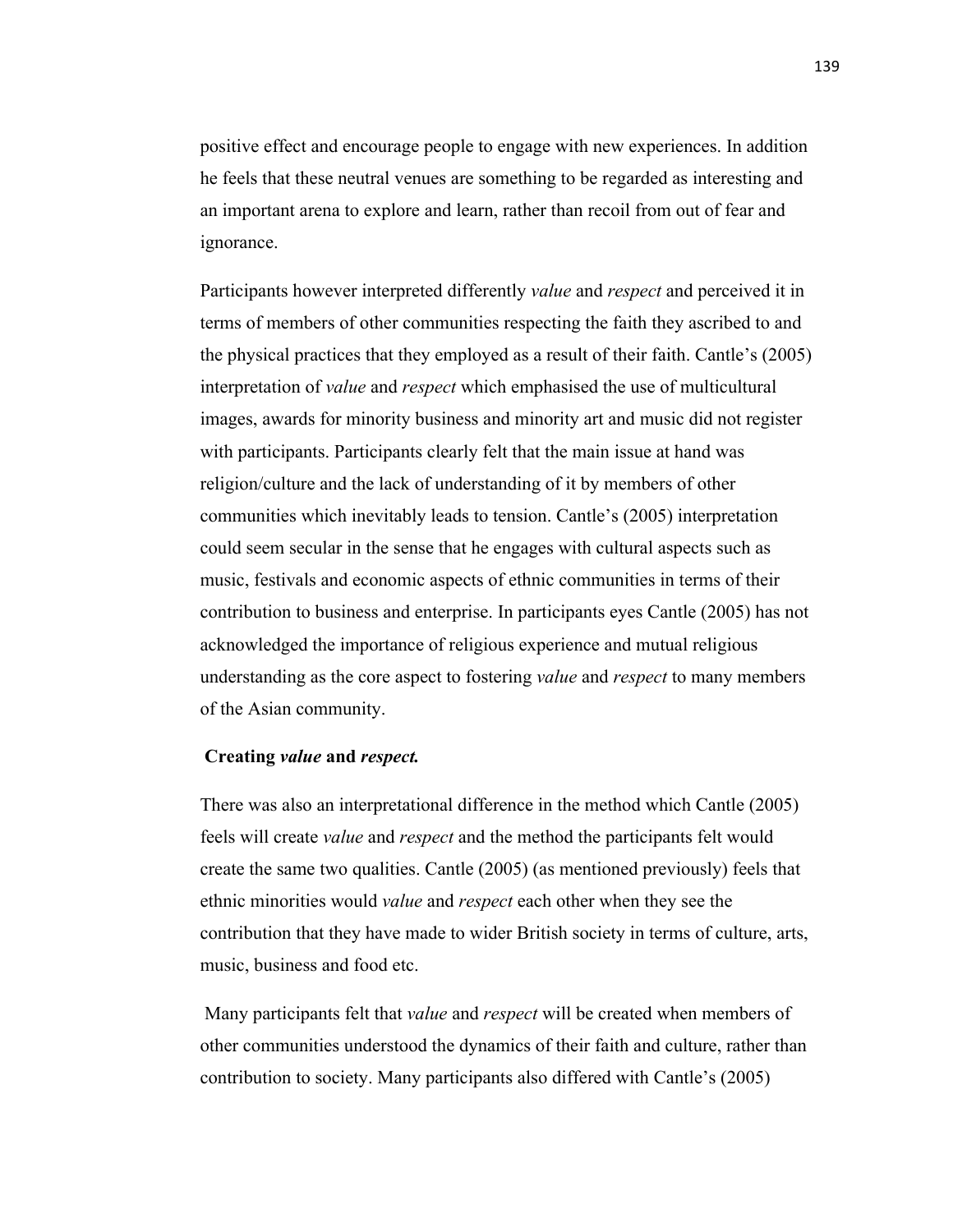interpretation to valuing diversity. They felt that *Celebrating diversity* days and cultural festivals (as suggested by Cantle, 2005) were ineffective because of the low numbers of people attending these events. There were also a number of participants who felt that holding these events in neutral venues such as community centers, schools or colleges was ineffective.

For this reason some participants felt that there should be open discussion panels within communities to address specific religious/cultural issues where all members of the community regardless of religion, background and gender could sit and openly discuss the anxieties and concerns that they have. This, participants felt would also aid learning from other cultures and practices. Participants saw the key issue that should be dealt with was faith more than culture. They felt that members of faith groups should hold discussions in each other's places of worship which would give a strong and positive signal to both communities and their commitment for mutual respect and understanding.

There was also participants who felt that 'superficial' interactions within these *celebrating diversity days* and cultural festivals should be replaced with encouraging individuals who have different ethnic, cultural backgrounds to visit each other's households and over dinner or refreshments discuss issues which they felt was important to them.

Overall the creation of *value* and *respect* was through the medium of face to face conversation and discussion about key issues of concern and anxieties to all parties involved. This was in contrast to Cantle's (2005) idea of multicultural events and festivals which ignored the key concerns of faith and ethnic groups and focused rather on variations of food, clothing and music.

#### *Positive* **and** *negative* **experiences.**

Another key policy area for the community cohesion framework pertains to creating positive interactional experiences for citizens in a variety of contexts including work and when utilising public services. Cantle (2005) interprets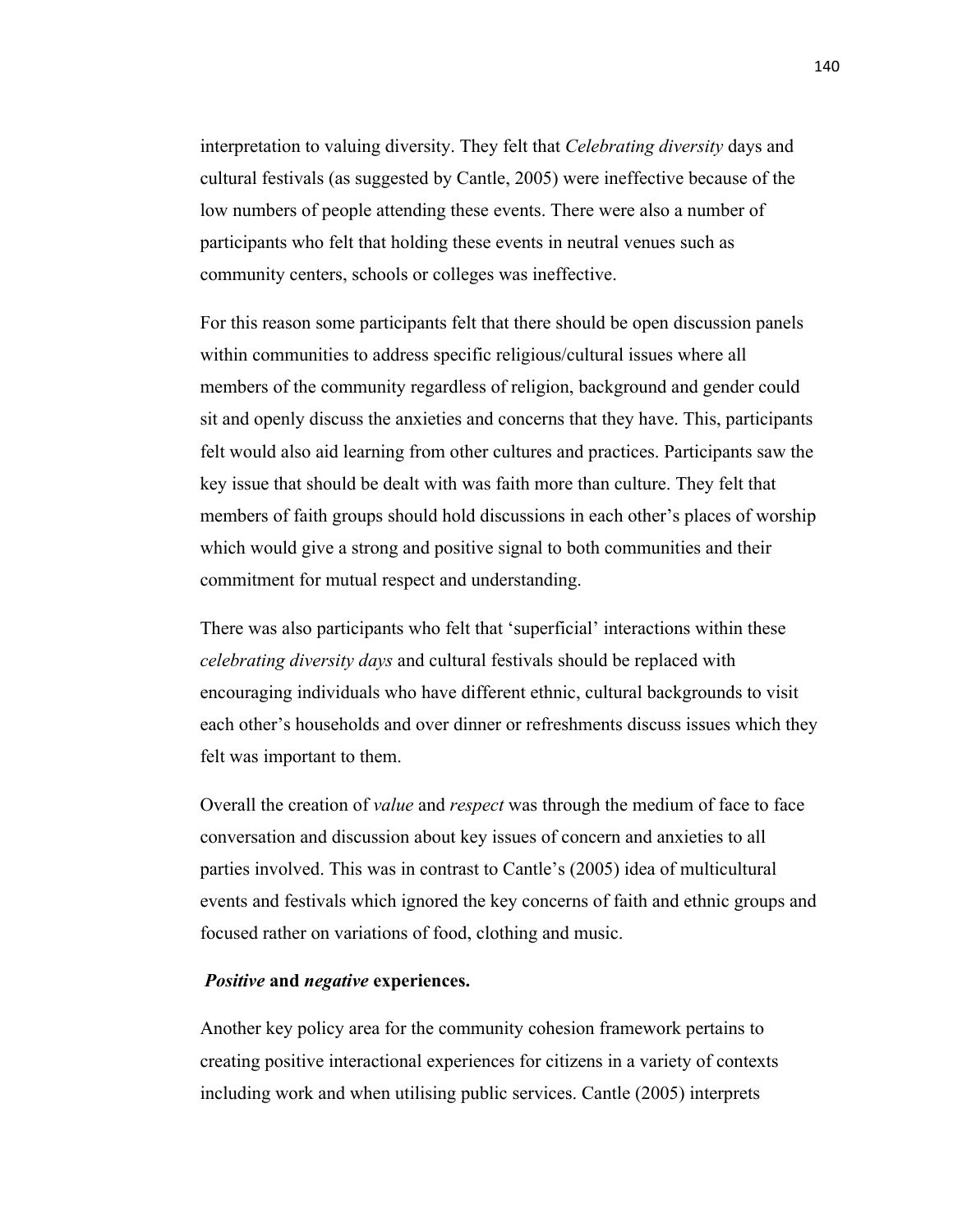positive and negative experiences within a discrimination and quality of service context. In line with this interpretation he outlines a variety of measures that the government has employed to ensure inclusiveness and phase out discrimination from public services. Cantle (2005) explains how *Anti-discrimination measures*  have been utilised by the government which is based upon historic legislation stretching over 40 years. These measures are largely in respect of race, to prevent discrimination on the grounds of employment, housing and other services. Further strategies to promote positive interactions included *Prohibition of incitement to racial hatred* this legislation has had some effect on controlling advocates of conflict and violence, particularly by the extreme right.

Cantle (2005) emphasises the role of *Ethnic minority monitoring/ targets* that employers are asked to collate and constantly review to ensure equal representation and raise the quality of service. *Positive action measures* are also discussed by Cantle (2005) to increase quality of public service and foster positive relations.

These include measures that equip members of disadvantaged groups with the skills to compete on an equal basis for employment, social housing and in other areas, such as supporting equality targets. At the most limited level they may include advertisements for jobs are placed in areas where under-represented groups are more likely to see them and in ways that they can relate to them. For example by using images of those same groups in the advertisements. Similar measures Cantle (2005) argues have also been used to develop the confidence of under-represented groups to apply for jobs on an equal basis.

*Positive discrimination is* also discussed by cantle (2005) as a method through which public services can increase their quality and how positive relationships can be fostered. This is where discrimination is allowed in order to ensure that people from disadvantaged groups can meet certain quotas. In addition Cantle (2005) refers to the lessons learnt from the McPherson Report (1999) and Section 71 of *the Race relations Act 1979* following the death of a black teenager, Stephen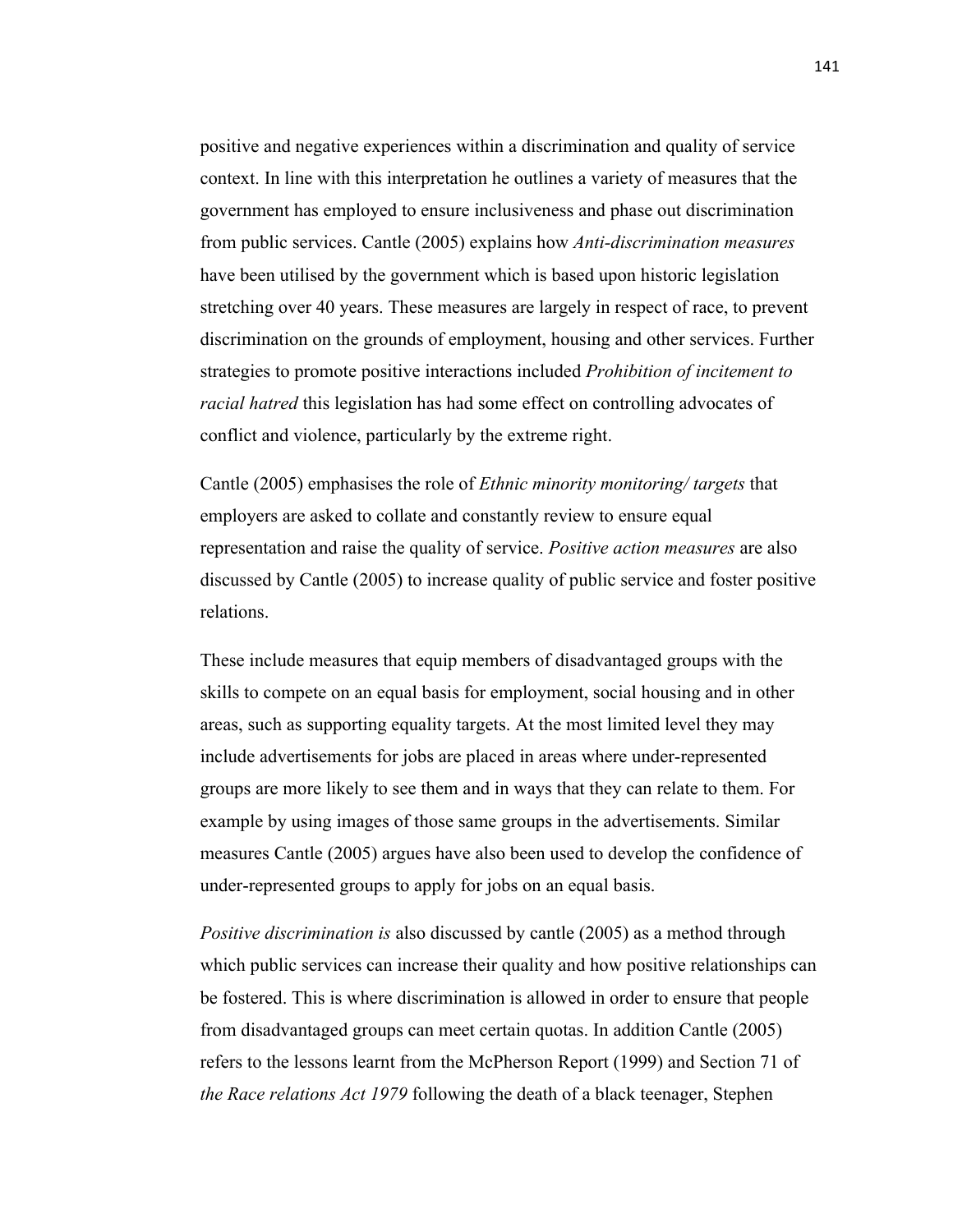Lawrence and the emphasis the government has put upon combating institutional racism in both the public and private sectors.

In contrast to Cantle's (2005) interpretations of positive and negative experiences within a discrimination and quality of service context, many participants felt that when interacting with public services they perceived *positive* and *negative* experiences within a religious/cultural light. The participants focus when interacting with public services was upon whether their religious/cultural needs could be met by the service or not. If the need could be met they felt it was a positive experience, if the need could not be met they felt that it was a negative experience.

The positive and negative experiences of participants revolving around religion and culture correlates with Cantle's (2005) admission that the prohibition of racial hatred legislation and anti-discrimination legislation has limitations that can be exploited by many groups outside employment and training services. The prohibition of racial hatred legislation for example, is not comprehensive and not yet applicable in all circumstances.

For this reason protection against discrimination on religious grounds is presently limited to employment and training. The anti-discrimination legislation Cantle (2005) admits has had little effect on controlling the advocates of violence and conflict, particularly the far right. However, their activities have become more covert and, as a result more difficult to openly discuss and defeat by rational argument. In addition, their targets have changed to enable them to get round the law, for example, by targeting Muslims on a faith basis, rather than ethnicity or race which is an offence.

Participants focus on the accommodation of religion/culture when interacting with public services could reflect how gaps in discrimination law have led to public service staff being less accommodating of culture/religious issues without the fear of judicial reprisals.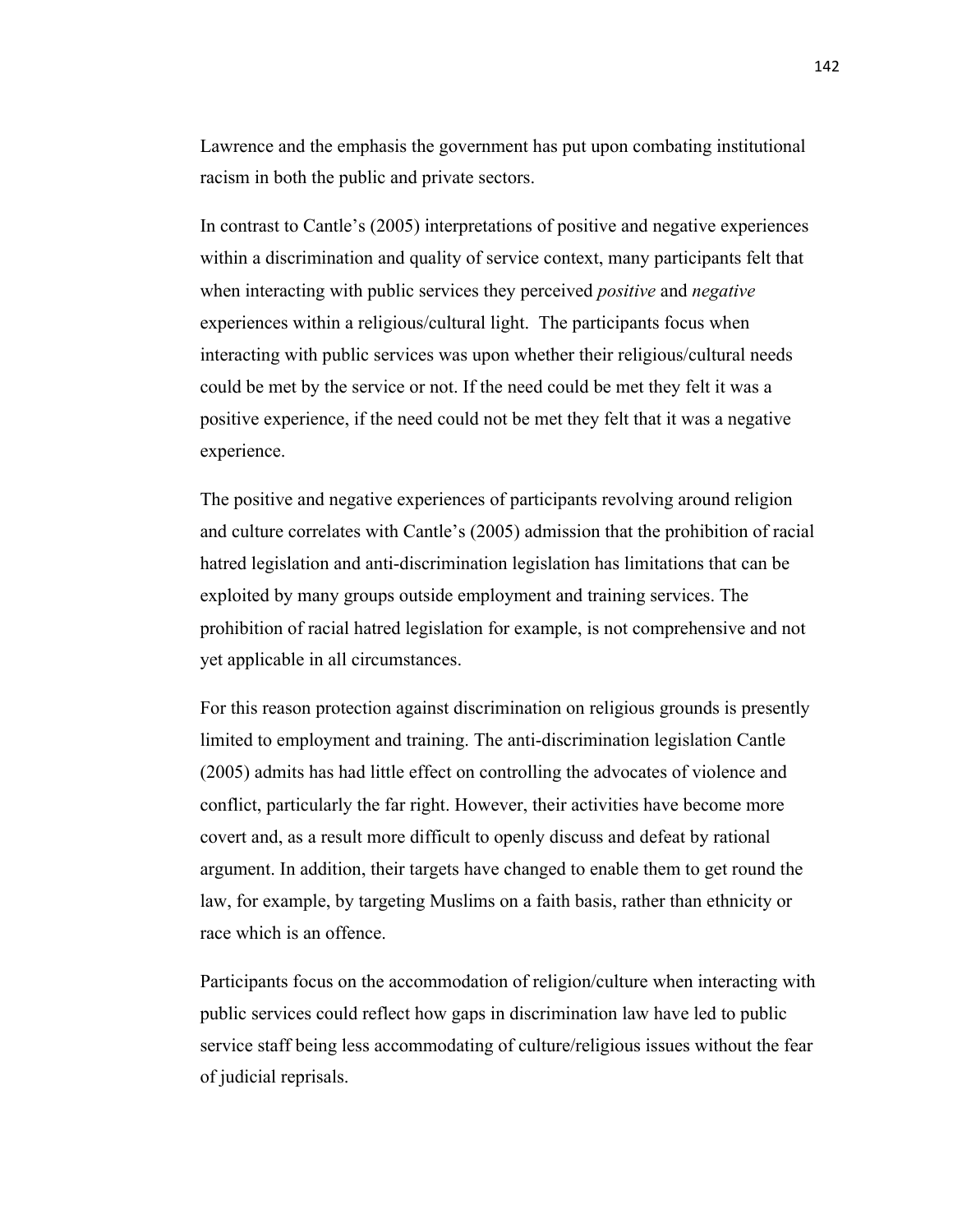#### *Interactions* **and** *mixing***.**

Cantle (2005:188) interprets interactions amongst members of different ethnic and religious groups in vague terms. He discusses with the various forms of crosscultural contact and engagement, Distributing cross-cultural contact across three categories.

**[1] Associational:** Associations which are open to people from different backgrounds and facilitate interchange and co-operation within the organisation. In addition inter-associational contact would allow the interaction of single identity groups through networking.

**[2] Social**: interaction by individuals by meeting through shopping, travelling, or leisure activities. An extension to this could be social organisational interaction where individuals participated in sporting, music and arts in association with clubs and societies.

**[3] Structural:** are interaction opportunities which largely depend upon the extent to which schools and housing are segregated and how particular groups and market factors create divisions, which militate against cross-cultural engagement (ibid). Cantle (2005) does not specify in measurable terms what level or category of interaction is preferred, but merely alludes to interactions consisting of each category would allow for cohesion to be built progressively within communities.

Cantle (2005) also places great emphasis within the community cohesion framework upon positive interactions within the neighbourhood. This dimension he explains was added to the community cohesion framework as a means to countering the growth of 'parallel lives' in which there was no contact between different groups and a real ignorance and lack of understanding between them.

Cantle (2005) admits that *parallel lives* are hard to break down and it will take some time for communities to establish *positive relationships* where there has been no contact with each other at any meaningful level in the past. Whilst there are many towns and cities which do not have a high level of physical and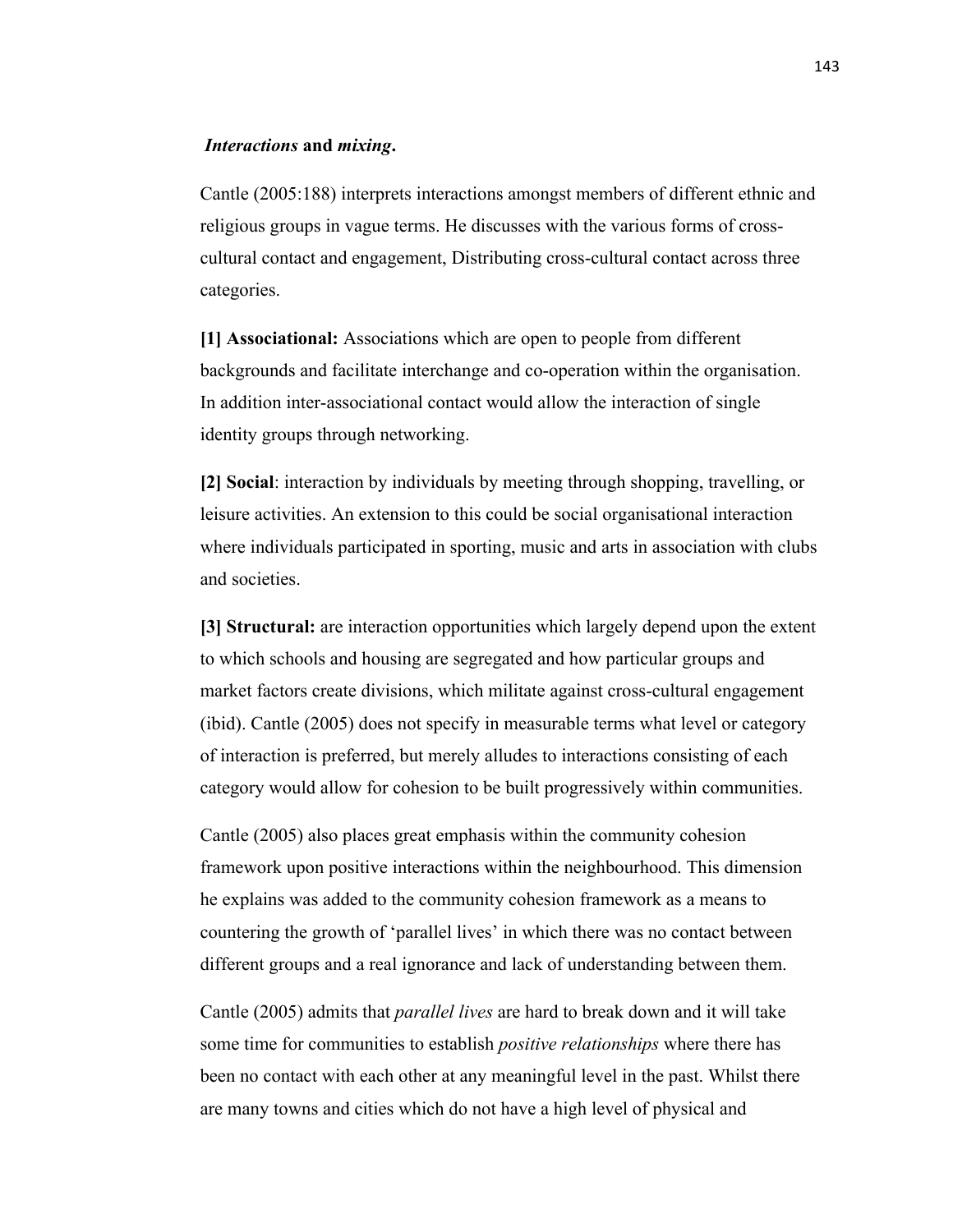geographical segregation, there are many areas which are dominated by one community or another.

Cantle (2005) further explains how *parallel lives* can still be evident in other ways in multi-ethnic/religious communities and in education, employment, faith and cultural and leisure activities. Cantle (2005) outlines how the 'fear of difference' is not only based upon white and Asian communities, but also inter-generational, inter-ethnic and ageism issues are examples of how 'fear of difference' plays out on different levels.

Participants interpreted *mixing* with others and getting on *well* with members of other communities on two levels. The first level was that of basic communication, whilst the other was that of 'socialisation'. There was a clear distinction between the current basic 'hi' and 'bye' level of communication that participants experienced and the more socialised level that they aspired to.

Participants wanted to transcend the mundane 'superficial' social interactions that they felt occurred with members of the other community through shopping and leisure activities and focus more upon socialisation which they felt was the key to creating positive interactions within their communities.

They was also an inclining (as previously discussed) of the community cohesion framework focusing upon culture and festivals which participants felt could foster a basic level of communication amongst ethnic groups for decades, as each group felt they superficially knew 'enough' about the other. These superficial interactions would begin to show weakness participant felt when community relations were tested by a significant event or disturbance.

This chapter has sought to compare the interpretations members of the Asian community gave to key vocabulary within the community cohesion framework to the interpretation given by Cantle (2005). Furthermore the chapter has clearly outlined the interpretational differences that participants and Cantle (2005) ascribe to these vocabularies.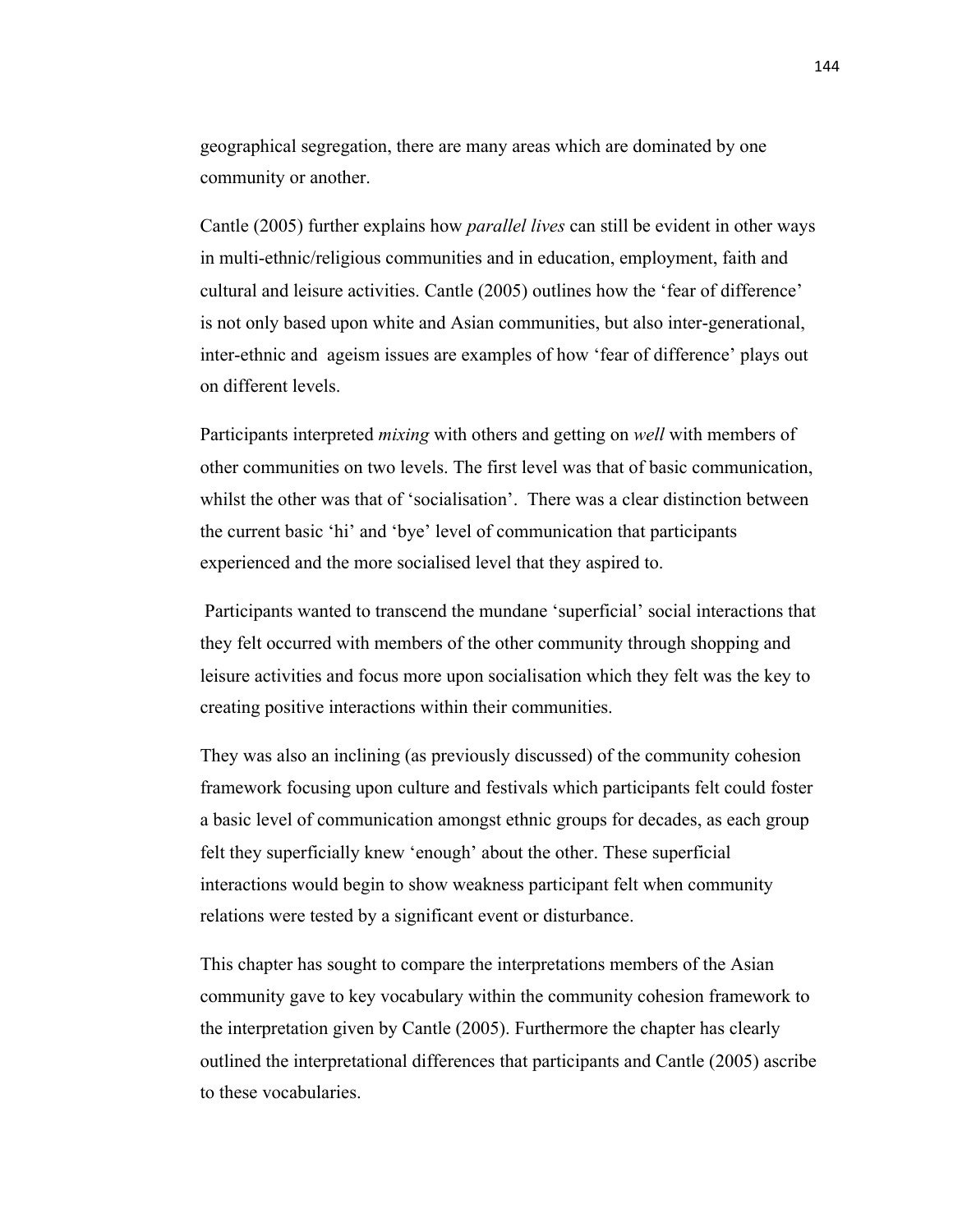The preceding chapter will provide a summary of the extent to which the author has addressed the research question. The manner in which and how the research was pursued. The significance of what was found in relation to the body of literature that informs this study, and will also attempt to identify further areas for research.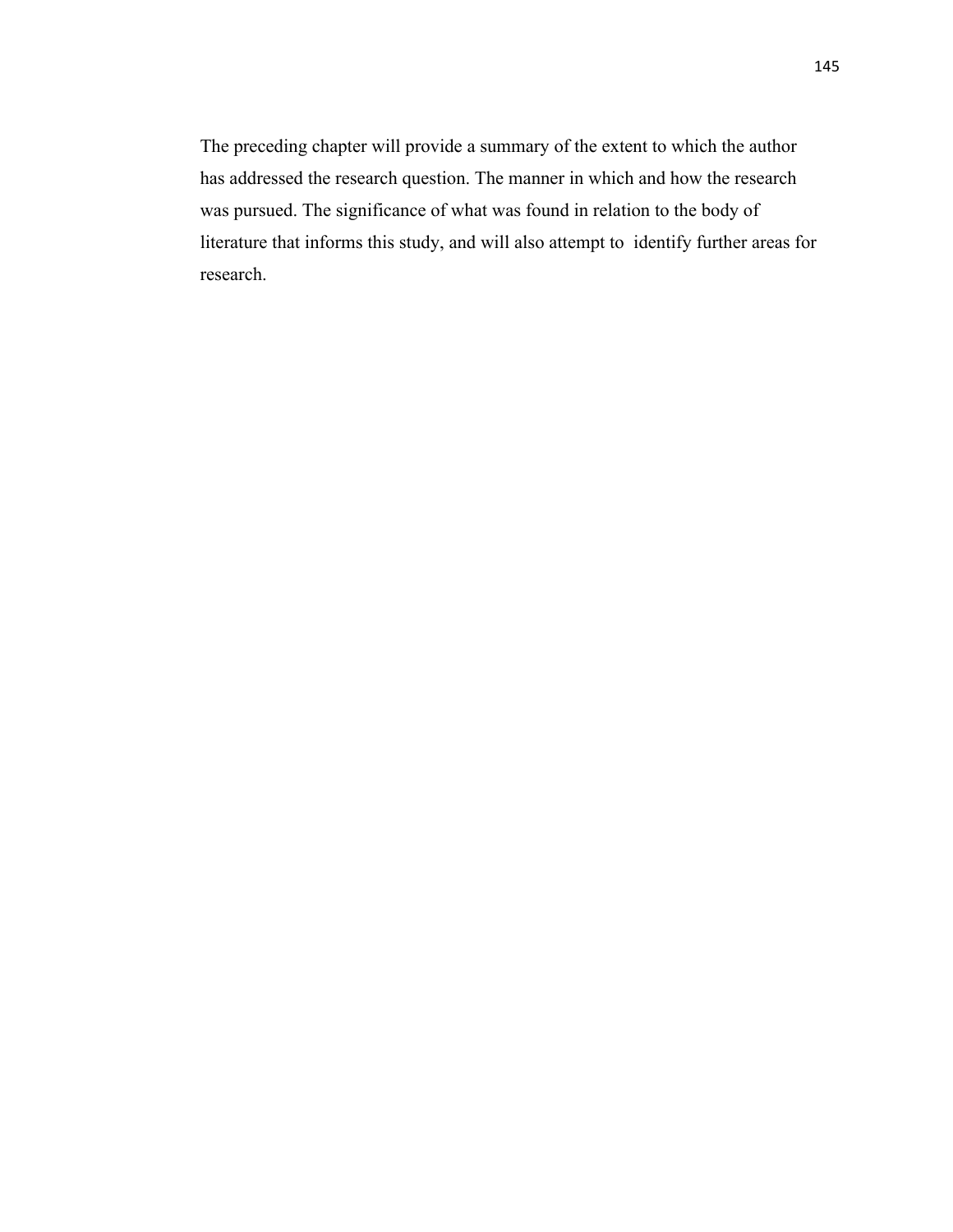## **CHAPTER SEVEN: CONCLUSION**

The previous chapter compared participant's interpretations of key words and phrases within the Community cohesion framework to that of Cantle's (2001, 2005). The aim of this endeavour was to establish a core aim of the thesis which sought to assert the extent to which Participants interpretations and Cantle's (2001) corroborate.

This chapter will discuss how and why the author pursued the research. What was found, and the significance of what was found in relation to the body of literature that informs this study. In addition the chapter will identify further areas for research and recommendations.

#### **Limitations**

The study interviewed marginalised members of the Asian community who would not usually participate, due to cultural and religious sensitivities. This could be one reason why many of the interpretations given by participants are within a cultural/religious framework. Furthermore thirty members of the Asian community were interviewed for this study as this was manageable. Generalising the findings of such a small scale is also questionable.

#### **Why and how the research was pursued**

The study was conceptualised as a research proposal submitted for funding by the author and Prof. Carole Truman to the Marriott Trust in June 2008. The trust was established using a legacy donated by John Marriott who joined The Bolton Le Moors Branch of The Rotary Club in 1978 as a founder member. The funding criteria stipulated that any research project undertaken should be of benefit to the Bolton population. Various strands were identified by The Trust for possible funding of which one was community cohesion.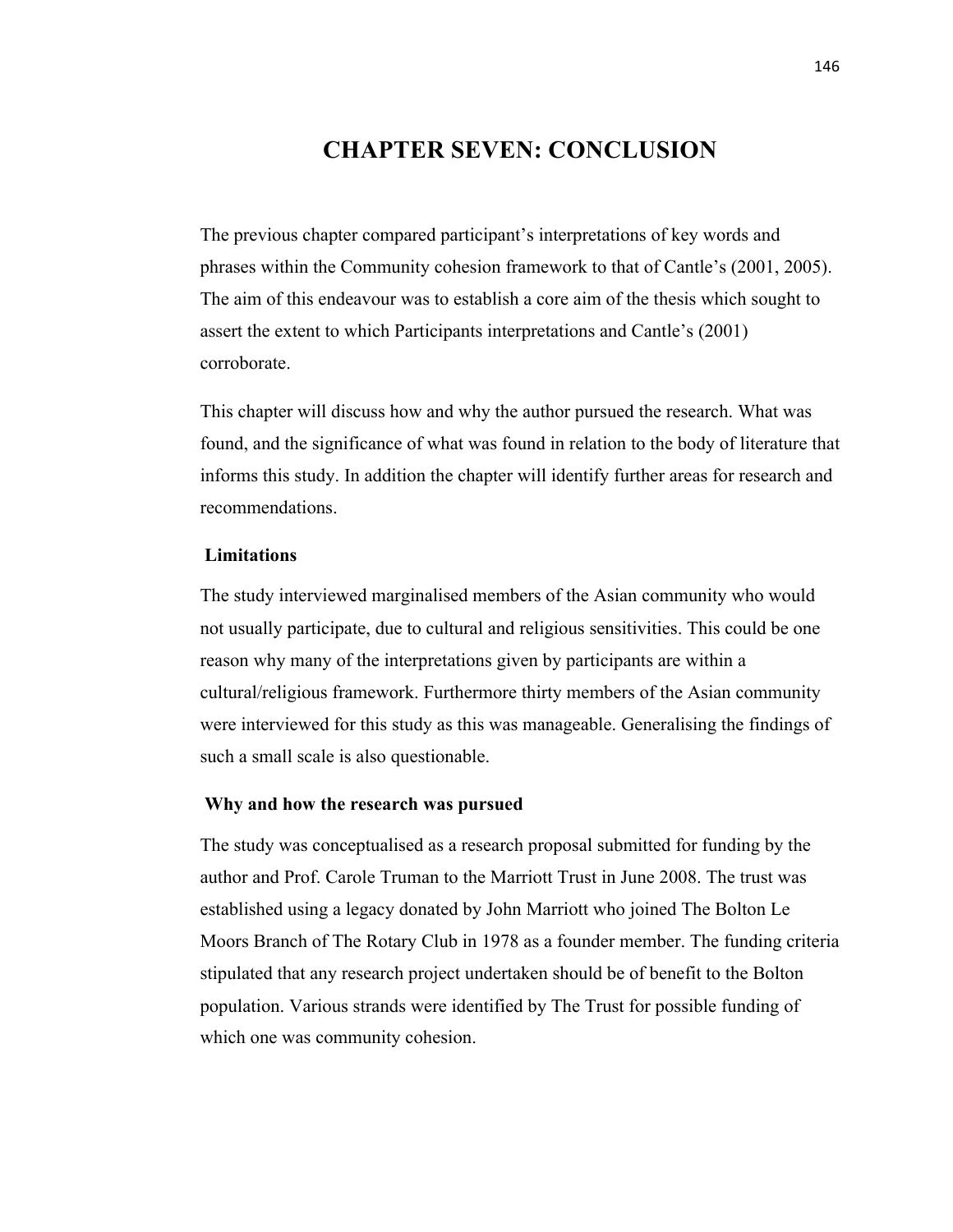The community cohesion strand was of particular interest to the author who is of Pakistani heritage and had previously completed an undergraduate degree in Applied Community Studies Studying the degree stimulated an interest in debates around multiculturalism and community cohesion. After conducting an in-depth review of the literature surrounding these concepts an Institute of Community Cohesion Report (iCoCo, 2007) became the foundation upon which the proposal was structured. There was a gap in knowledge associated with the methodology of the report which is being addressed in this thesis.

In particular the reports lack of qualitative interview-based fieldwork on the Asian community in Bolton was both apparent and surprising. The Asian community was at the fore of media attention due to terrorism and extremism issues for which reason Bolton has received funding from the *Preventing Violent Extremism* (iCoCo, 2007) initiative. Government policies that had been formulated to assist in the moderation of these communities were contested and controversial. In light of all these issues the author felt an in-depth semi-structured interview-based qualitative fieldwork should be undertaken to fill a gap in knowledge and research, which could adequately probe the constructs and perceptions members of the community understood from Cantle's (2001) community cohesion framework. (refer to chapter 3 for a further discussion).

The author enlisted the assistance of The Bolton Council of Mosques who utilised their expertise and extensive links within Bolton's Asian community to find participants who were deemed suitable for the study by meeting the criteria set out in the methodology. The participants were interviewed either at the community organisations premises or at their own residence, which ever they felt more comfortable with. A brief presentation was shown to them to brief them about community cohesion and then a 20-25 minute interview followed. The participants' interviews were recorded and the recordings were destroyed after transcription, as set out in the participant consent form. The transcriptions were then analysed in accordance with Glaser (1978) method of constant comparison. This method entails gathering data along themes and trends that emerge. These themes and trends are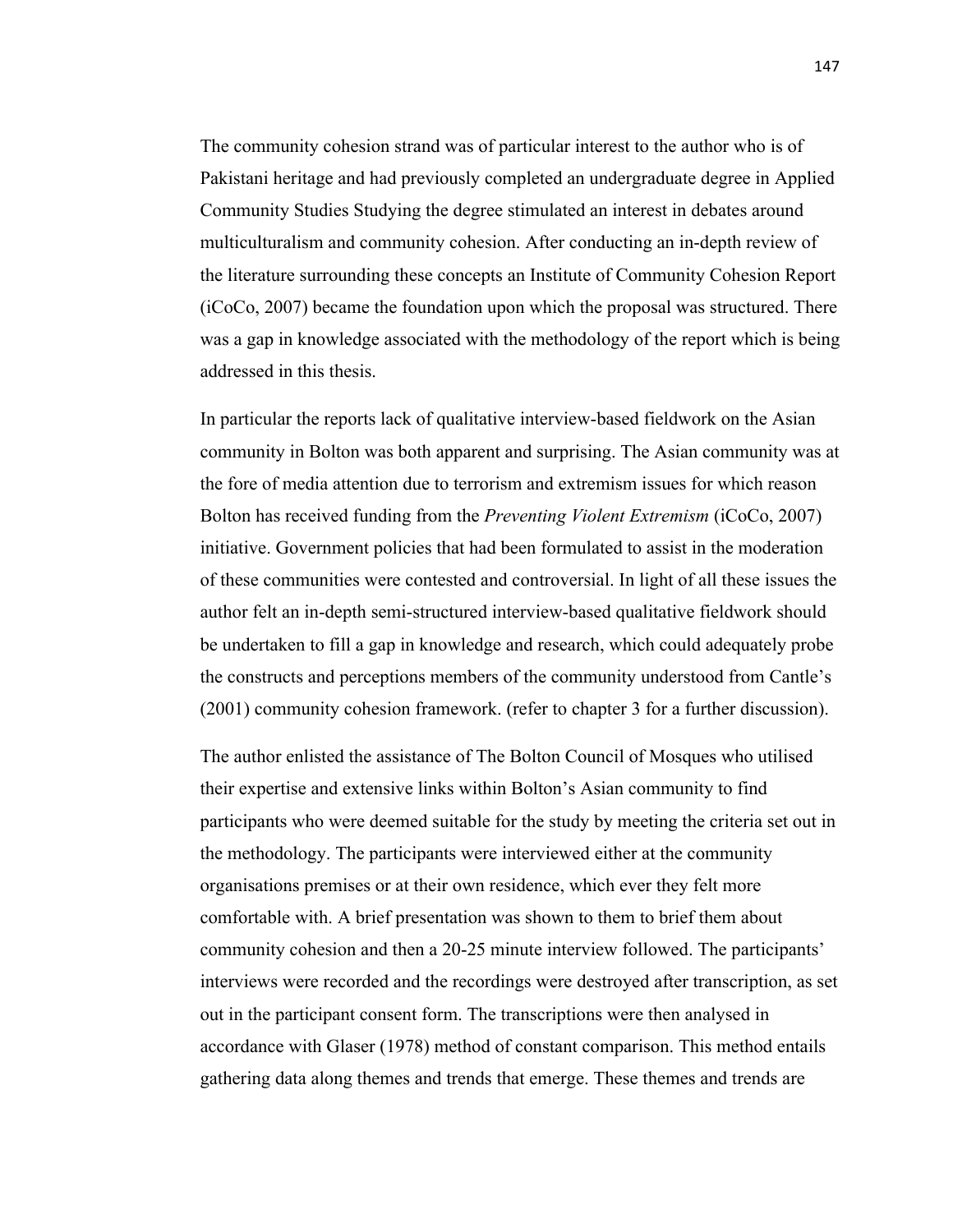further analysed to ensure that that the diversity within them is not overlooked. This method allows consistency and thorough engagement across the data.

#### **What has been found.**

This study has found the extent to which members of the Indian, Pakistani and Bangladeshi communities attach importance and significance to their cultural and religious identities. Many of the interpretations that participants gave of Cantle's (2001) community cohesion framework, had a common thread pertaining to culture and religion. Through the qualitative semi-structured interviewing approach the study has been able to meet its principal aims and objectives. An in-depth exploration was thus possible of the manner in which members of the Asian community extended their cultural and religious identity to public spheres. The participants did not limit their cultural and religious identity to the traditional spheres of the home and places of worship as members of other communities usually do.

In addition the study was able to deconstruct to some degree the manner in which participants negotiated interactions, specifically the manner in which they felt that there was a need to shift from *superficial* interactions and celebrations of difference, i.e. cultural diversity days, multifaith events, towards more *physical* and grassroots interactions i.e. members of the community being able to sit together and discuss key concerns over dinner at an individual's residence, cross generational discussions, places of worship being utilised as community centers and a resource for the whole community etc.

The participant's interpretation of *Community* was largely understood in terms of assistance and support for one another. This characterisation did tie in to participants' religious ideas, which places great emphasis and reward for those who strive to lighten the burden of others. The interpretation's participants ascribed to a *Common sense of belonging* was largely based around mutual understandings between members of different faiths. This highlights the extent to which participants felt these issues have been neglected or not addressed by policy makers. This could also highlight the sense of religious difference and alienation that they sense due to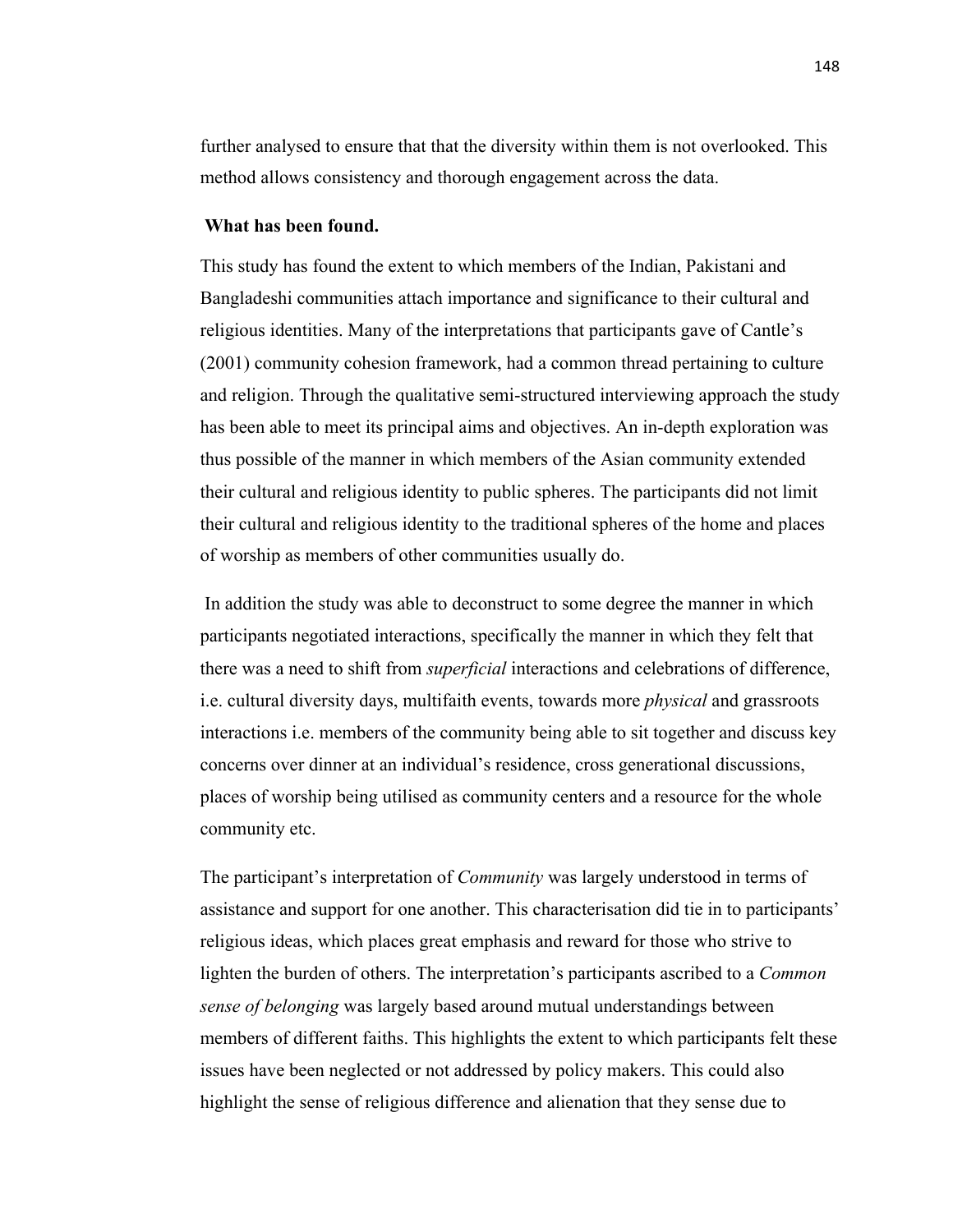religion being perceived as the source of many conflicts and problems in recent times. The fact that Cantle's (2001,2005) idea of a *common sense of belonging* to mean engagement in civic society and local projects not registering with many participants is also interesting.

This is because all members of a community could engage with local projects and civic society, but this would mean that they did not understand each other's cultural and religious practices and learn from one another. The process of learning from each other's cultural and religious practices is extremely important for breaking down barriers and myths. Cracks can then appear in relationships between members of the community, as cultural and religious taboos serve to create insularity and inevitably could become a source of contention.

Participants felt that *a sense of belonging* was more about Britain being a place where all cultures and religions could *belong* and be treated equally. Participants felt from their life experience this was not the case, for which reason many participants felt that religious/cultural understandings were at the centre for creating a robust sense of belonging.

Many of Cantle's (2001, 2005) interpretations of terms such as *Value, respect*, *positive* and *negative* experiences could be perceived as *secular* in comparison to participants' interpretations. A good example is the idea of creating *value* and *respect* within a community. Cantle (2001, 2005) discussed promoting the contribution made by BME communities to popular culture and business. This interpretation assumes that all members of the Asian community have a culture that they all agree with and ascribe too, which is not the case. More conservative and religious members of the Asian community spend many voluntary hours working within their religious organisations, by for example, cleaning, cooking for events, providing logistics, financial aid etc. Cantle's (2001, 2005) definition of recognising only those individuals and groups that contribute to popular culture and Business would marginalise and undermine the work of these individuals.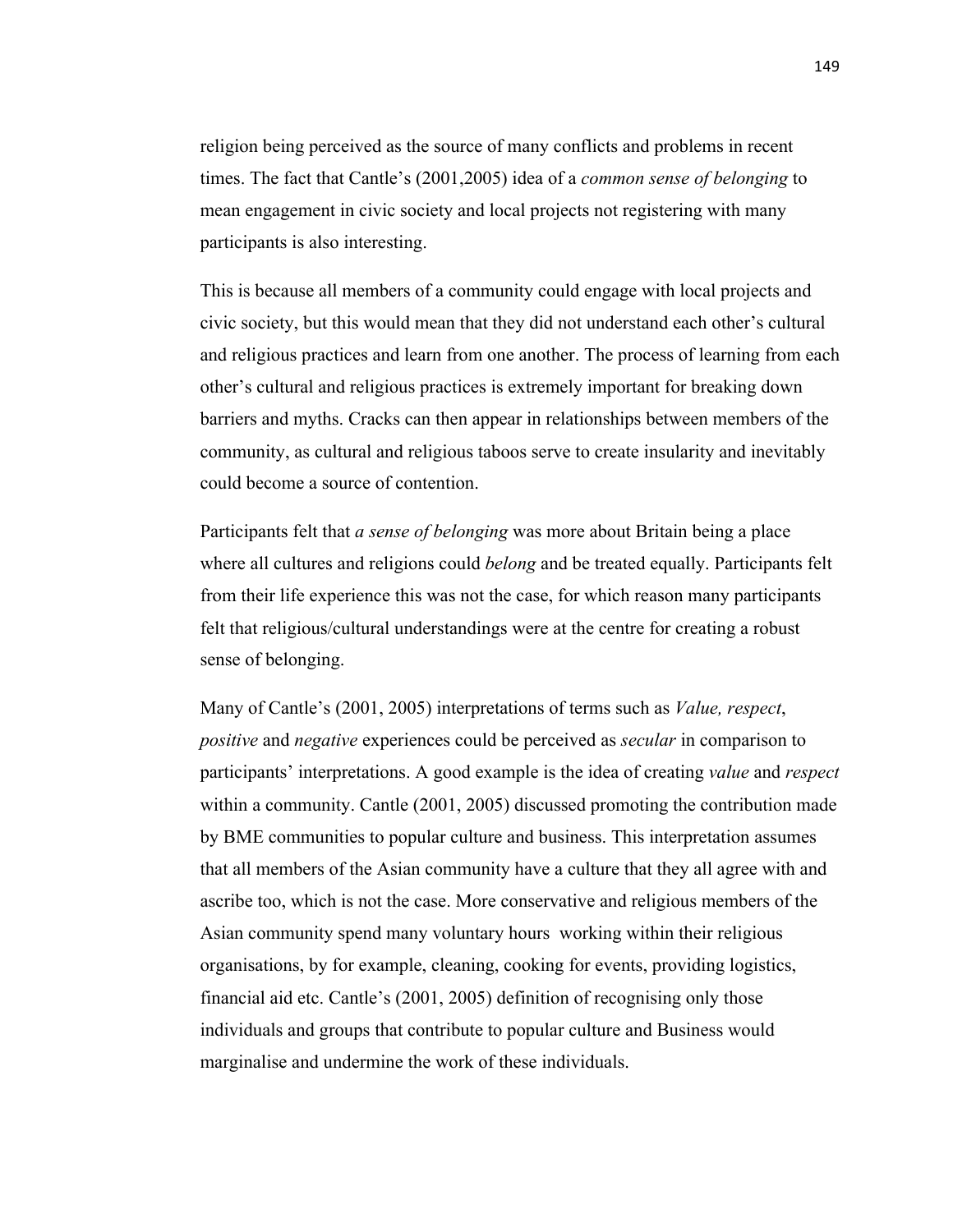In addition the interpretation of *positive* and *negative* experiences when utilising public services, by participants is an example of how they extend their religious and cultural identity to the public sphere. Many of the participants in this study were those who would not traditionally take part and whose ideas and opinions are not usually heard. These included women who wear the Nikaab (full Islamic veil), and practicing Muslim males (who for example have a beard). This could be a reason as to why many participants felt that accommodation of their cultural practices were at the core of judging their experience.

In comparison, Cantle's (2001,2005) interpretation was focused upon legislation, anti-discrimination measures and raising the quality of service. Although these are all important issues that need addressing, there seems to be an assumption by Cantle (2001, 2005) that legislation and quality of service can eradicate the concerns that members of religious communities have when accessing public services, which as the study, shows is not the case.

#### **The relevance of what has been found in relation to the literature review.**

The emphasis on cultural and religious identity that participants have shown in this study has been discussed by many authors. Some have felt that this emphasis is a positive characteristic whilst others are much more critical. Bagguley & Hussein (2003) have, for example discussed how Government policies over the past twenty years have privileged separate ethnic identities, focusing on notions of equality for different religious and ethnic groups. The fact that many participants constantly defined themselves and the interactions they had through the medium of culture and religious identity does give weight to this argument. Cantle (2001) discussed how past British policies pertaining to multiculturalism did not attend to the psychological and social needs of its diverse communities; to develop clear awareness of and commitment to the need for change; to provide a realistic level of local resources to reduce competing demands upon them and the need for clear leadership, in which programmes are mainstreamed rather then left to poorly resourced voluntary organisations.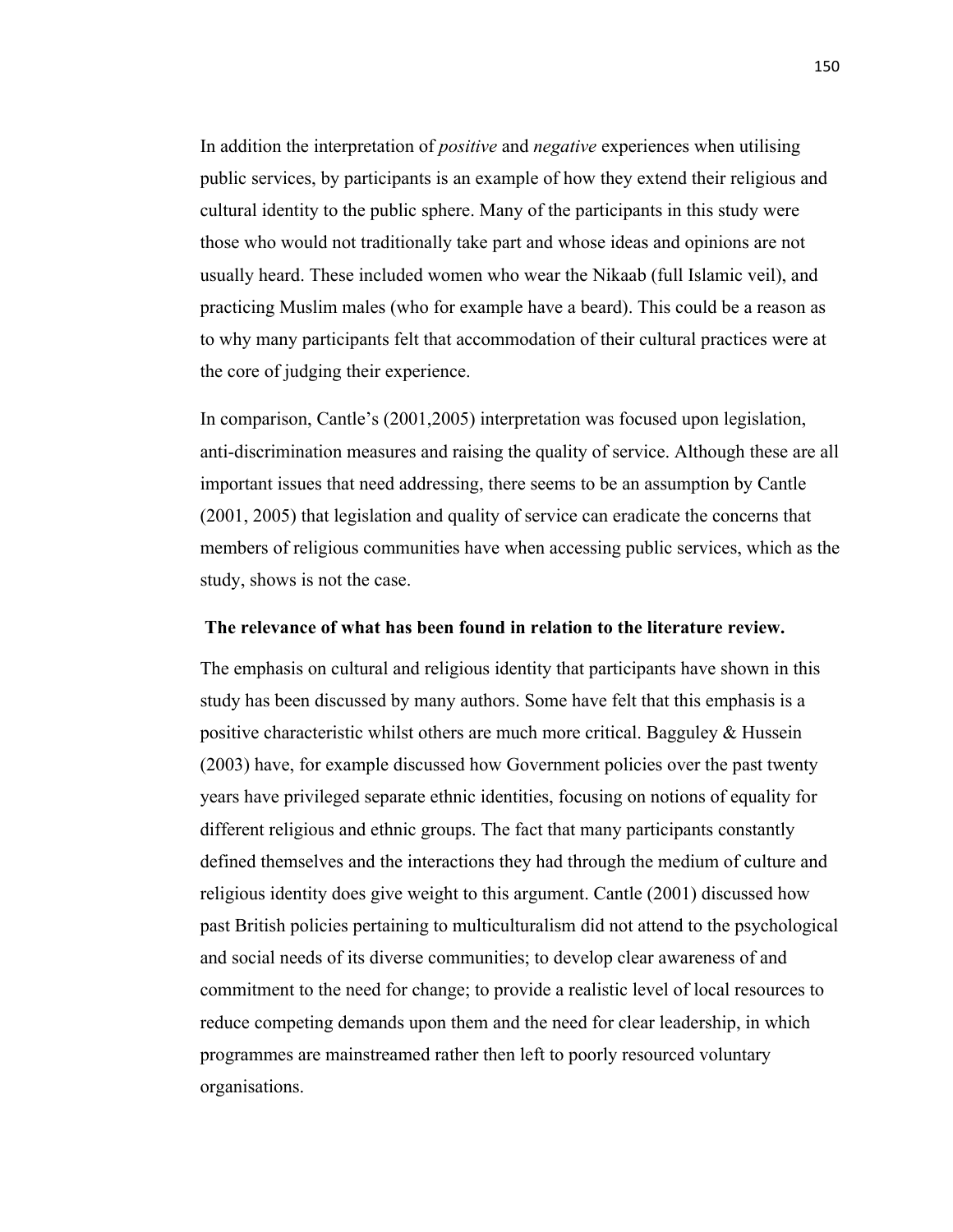Furthermore the strong discussions participants had around the need for mutual religious/cultural understandings, links in to earlier concerns that Bagguley & Hussein (2003) observed on how the government has encouraged religious and cultural identity yet profoundly neglected the need to promote good relations between them. This need is highlighted by participants in the study.

Research carried out by Furbey et al (2006) and Billings & Holden's (2008) has shown how dialogue and interfaith work bolstered ethnic minority cohesion (specifically in the Burnley 'Building Bridges' initiative), whilst Jayaweera  $\&$ Choudary (2008) have documented the positive interfaith work in Bradford.

Furthermore, participants felt that rather than engaging in political and community projects they should focus more upon cultural and religious harmony between community members. This idea is further discussed by Modood (1997,2005,2007) who outlines the impossibility to build what the first domain of community cohesion terms 'Common aims and objectives, common moral principles and codes of behavior, support for political institutions and participations in politics' (Beecham, 2002:22) when many communities have contradictory cultural values, beliefs, practices and politics. Cantle (2009) acknowledges the dilemma of religious reconciliation amongst members of communities:

Whilst diversity of culture is generally seen as bringing new, interesting and enriching experiences, there is more ambivalence about diversity of religion, which may be seen as creating more challenge in areas that still have a sacred and sacrosanct basis. This is understandable in the sense that faith is a 'zero sum game' and fundamental beliefs are, by definition, irreconcilable.

### (Cantle, 2009:5 *secular governance in a multi-faith society*)

Many of the interpretations of *value* and *respect* explored by participants in the study were based around building understandings between members of communities about the basis for religious practices and observance. In discussing the root cause of religious and cultural intolerances Johnson (2008) cites the second domain of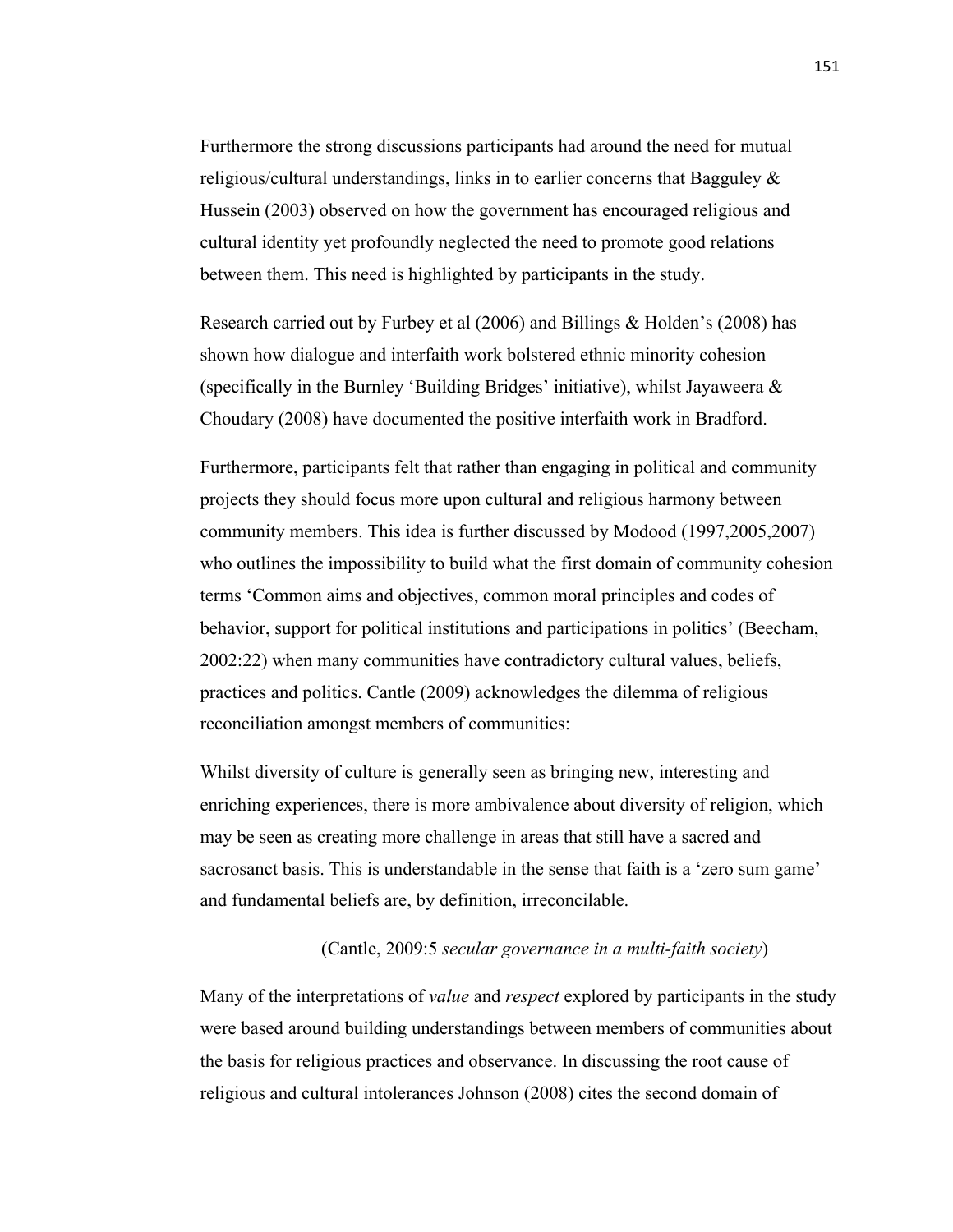cohesion which highlights 'tolerance and respect for differences' (Beecham, 2000:45), but they believe that the government has undermined its model for community cohesion by failing to teach children about each other's culture. There has been a failed attempt at communicating 'Asian' culture in particular to students who have not been given an appreciation of Asian life but have been presented with a 'hackneyed formula of samosas and saris' (Johnson, 2008:34). The government's citizenship Programme can also be branded as demonising Asian and African students and at times segregationist as there are sizeable topics teaching students about the 'The East Indian Tea Company', 'The British Empire in India', 'The Scramble for Africa' and 'Slavery' which have overtones of Britain's Imperial Past, which many communities could find offensive and derogatory. Many participants did equate value and respect to deeper understandings of religious and cultural beliefs, which gives weight this thesis.

The overwhelming response of participants in equating *value* and *respect* solely in reference to cultural/religious understandings can also be explained by what Darlow et al (2005) describes as *the criminalisation of Asian youth*, in the 2001 riots who were given harsh sentences for minor offences*.* In total 191 people were given custodial sentences totalling more than 510 years for their part in the various riots that took place in 2001. These were the harshest and most widespread sentences given for public disorder since the Second World War, rendering these youth unfit for society and further flaming the ideology of violence and protest amongst diverse communities who maintain that they are treated like 'foreigners in their own lands' (Darlow et al, 2005:24). According to them many of the protesters argued that it was only the 'coloured' rioters that were treated in such a detestable manner whilst many white youths were ignored or given lighter sentences. Gilroy (2009) on the other hand does not feel that the experience of migrant communities is the same as it was fifty years ago and that the issues faced by new generations differ greatly from those faced by their parents and these issues are usually exemplified, being twice as burdensome on the new generation. This is because the new generations are nurtured in an atmosphere of mutual respect and equality, but this government engineered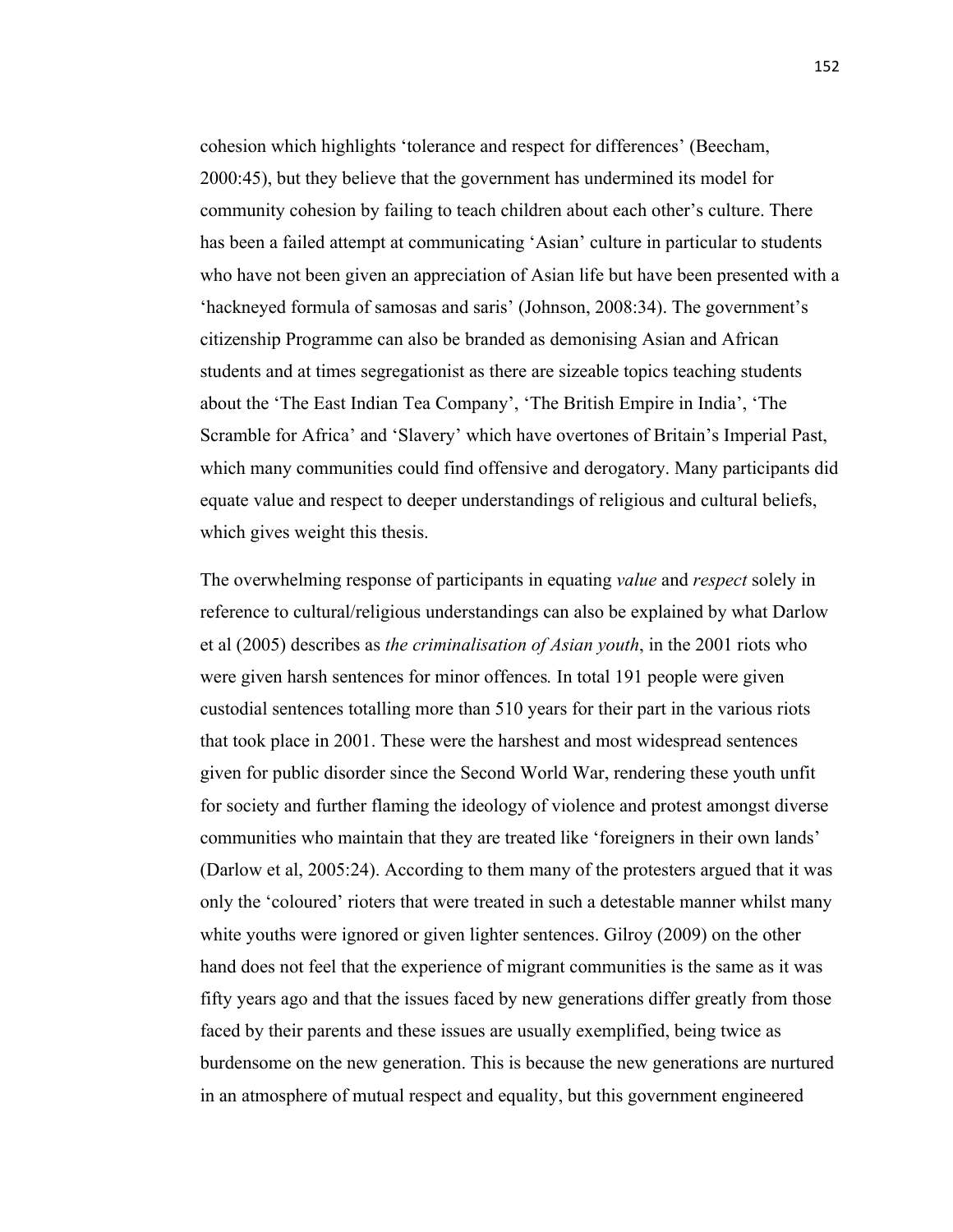environment of the classroom is soon dispelled by the hostile surroundings of the real world, which have racist and prejudice overtones.

Bodi (2002) explains the 'harshness' of the sentences and documents that: Istifar Iqbal was given an eleven months jail sentence for picking up, but not throwing, two stones; Asam Latif was handed a four years nine months jail term for *lobbing* six stones; Mohammed Akram, was given five years for hurling various *missiles;* Mohammed Munir, was given four years and nine months for throwing two stones; and Ashraf Husain, was handed four years for throwing three stones. (ibid) .

Bodi (2002) further elaborates by contrasting these sentences to Belfast, where the stakes are much higher due to the Northern Ireland disputes. A first offence of riot in Belfast and the surrounding towns and cities would land an individual a fine, a second offence of riot would incur a heavier fine or a suspended sentence. According to staff at the Belfast Telegraph:

If the judge was making an example out of you, you'd probably get 30 days for throwing a petrol bomb, what makes their (convicted rioters) punishments harder to swallow is that most of the convicted have no history of criminality.

(Bodi, 2002)

The emphasis that participants placed upon *community* to have a core component of solidarity is discussed by Bonney (2003) and clements who feel that the current model for community cohesion is 'minimalist' and suggest a more demanding vision, drawing upon Anglican tradition to 'put another's interest before your own, where you care for one another (ibid). Many organisations have argued that the community cohesion model must go beyond 'mere tolerance and also beyond the concept of 'a community of communities' to a 'deeply held and lived sense of human oneness' (Leith, 2002) they also argue that the communitarian concept of 'diversity within unity', that 'diversity without unity is division; unity without diversity is uniformity' and that both extremes should be avoided (ibid).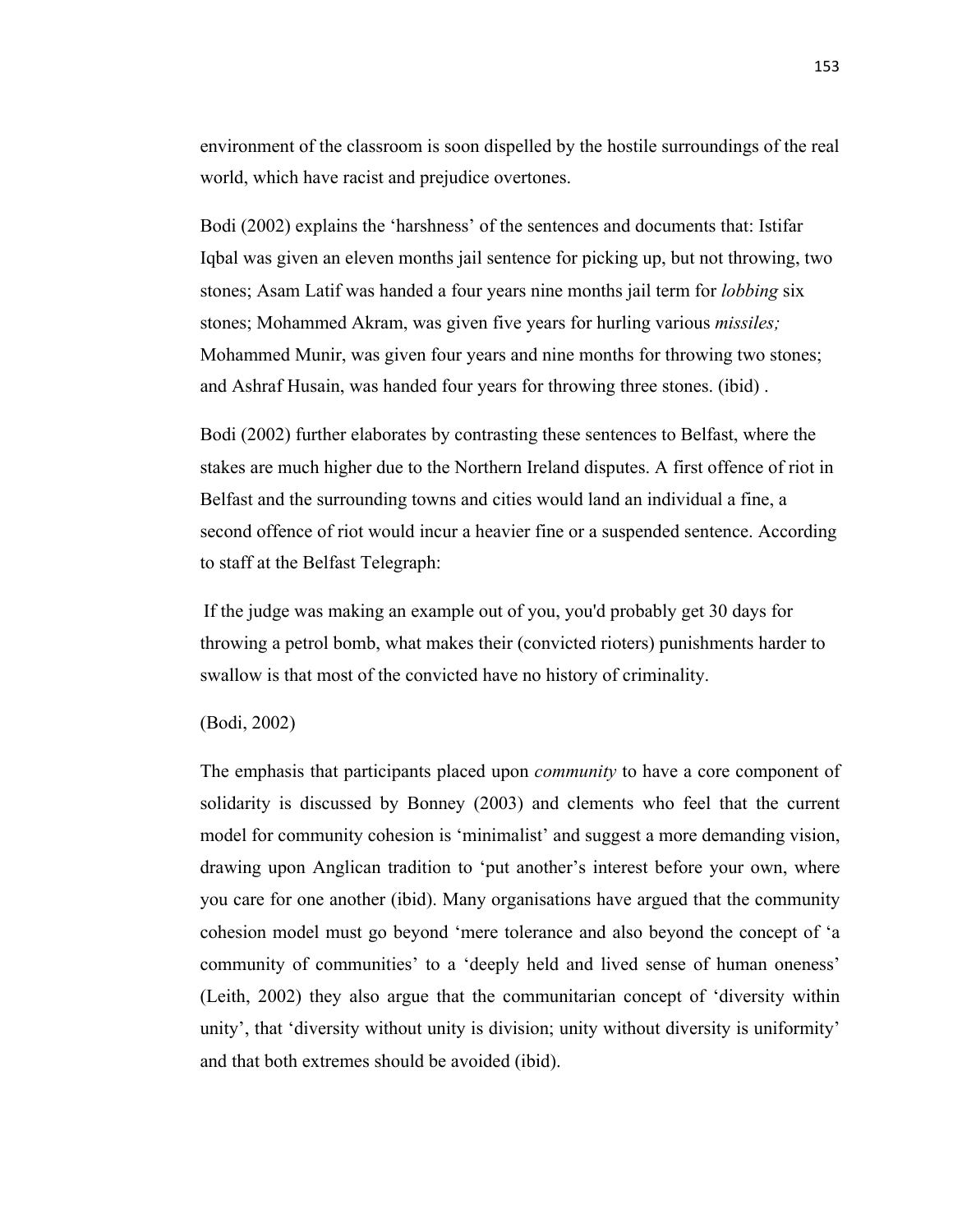#### **Identifying areas for further research**

One of the aims for the research was to explore the coherence in British identities amongst members of the Asian community. It has become apparent that participants had strong feelings about their religious and national identities. In a large number of cases participants felt that their religious identity took precedent over their national identity and that this precedence was due to the religious freedom and expression their national identity (i.e. being British) had granted them. Further research could be undertaken around the gap in cultural and religious understanding the government has of these communities. The study was limited in scope so it is relative to look at other towns and cities and consider the responses that would be derived from a similar methodology. There is also scope to study how relative issues flagged up in this study are to members of other Black and Minority Ethnic communities.

### **Recommendations and dissemination of research outcomes.**

The study has highlighted the sensitivity of race relations and diversity issues. Participants had largely felt that their religious and cultural identities had a role to play in the public sphere. There are implications of this understanding for Bolton Council and local community and voluntary organisations when engaging with marginalised Asian communities. The way services are tailored and delivered could be reviewed in light of the research to fill any gaps in equality and diversity procedures.

There are also implications for faith communities. To this end the author has been involved in designing and delivering a multifaith chaplaincy course at the University of Bolton. The course was delivered over a period of seven days. The faith and community cohesion session was delivered to an audience of twenty five Chaplains/ representatives of different faith and community within Bolton. The session made extensive use of the literature review carried out in this study to place faith and community cohesion in context. The findings of the research were also discussed in light of engaging with faith communities and lessons that could be learnt. The findings prompted thoughtful and insightful discussion. The success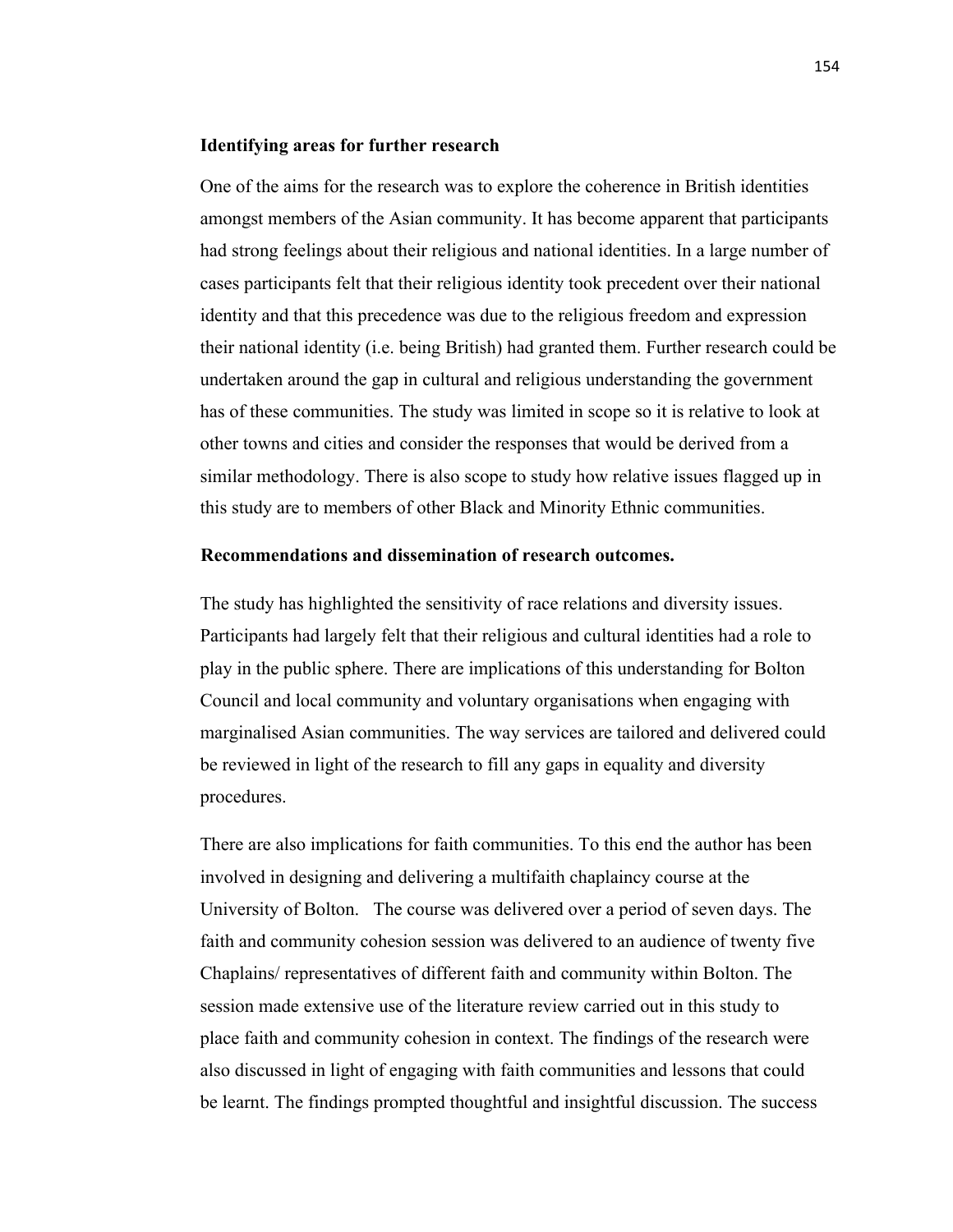of the course has meant that another course is currently being designed by the author and other members to be delivered in March 2011 and have accreditation by The University short course department. This course will allow the dissemination of the study to reach an audience within the Northwest of England.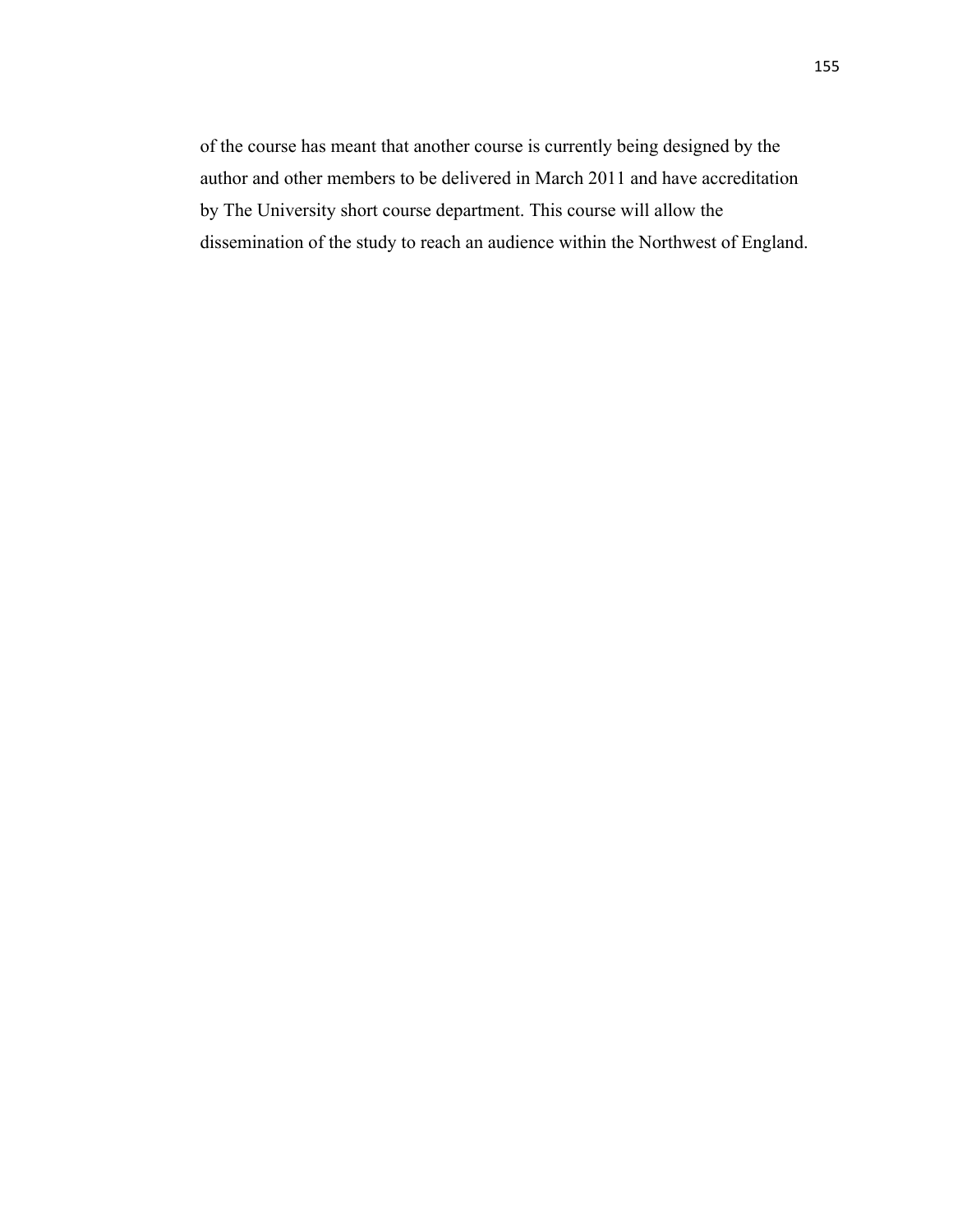# **Bibliography:**

Alvesson, M & Skoldberg, K (2000) *Reflexive methodology, New vistas for Qualitative Research,* London, sage.

Abrams, F (1997) *Tory Conference: Anger as Tebbit questions loyalties of 'two nation' migrants*, 8<sup>th</sup> October, The Guardian.

Adato, M (2005) *Power, Politics, and Performance: Community Participation in South African Public Works Programs (*International Food Policy Research Institute Research Report*)* IFPRIP Publications

Atkinson, P & Coffey, A (1997) *Making sense of qualitative data: Complementary research strategies*, London, Sage

Asaf, H, Law, B, Haq, T (2003), *Engagement with cultures: from diversity to Inter-culturalism,* Leicester, University Press

BASEM (2006) *Bolton Annual Survey of Ethnic Minority residents*, Salford, University Press

Back, L (2009) *The 'death of Multiculturalism' and the Moral projects of community*, Goldsmiths, University of London, Paper presented at the International Race in the Modern world conference, 1-3 April

Bagguley, P and Hussain, Y (2003) The *Bradford 'Riot' of 2001: A Preliminary Analysis,* Paper presented to the Ninth Alternative Futures and Popular Protest Conference, Manchester Metropolitan University, 22<sup>nd</sup>-24<sup>th</sup> April, 2003

Banton, M (1959) *White and Coloured,* London, Cape

Billings, A (2009) *God and Community Cohesion*, London, SPCK Publishing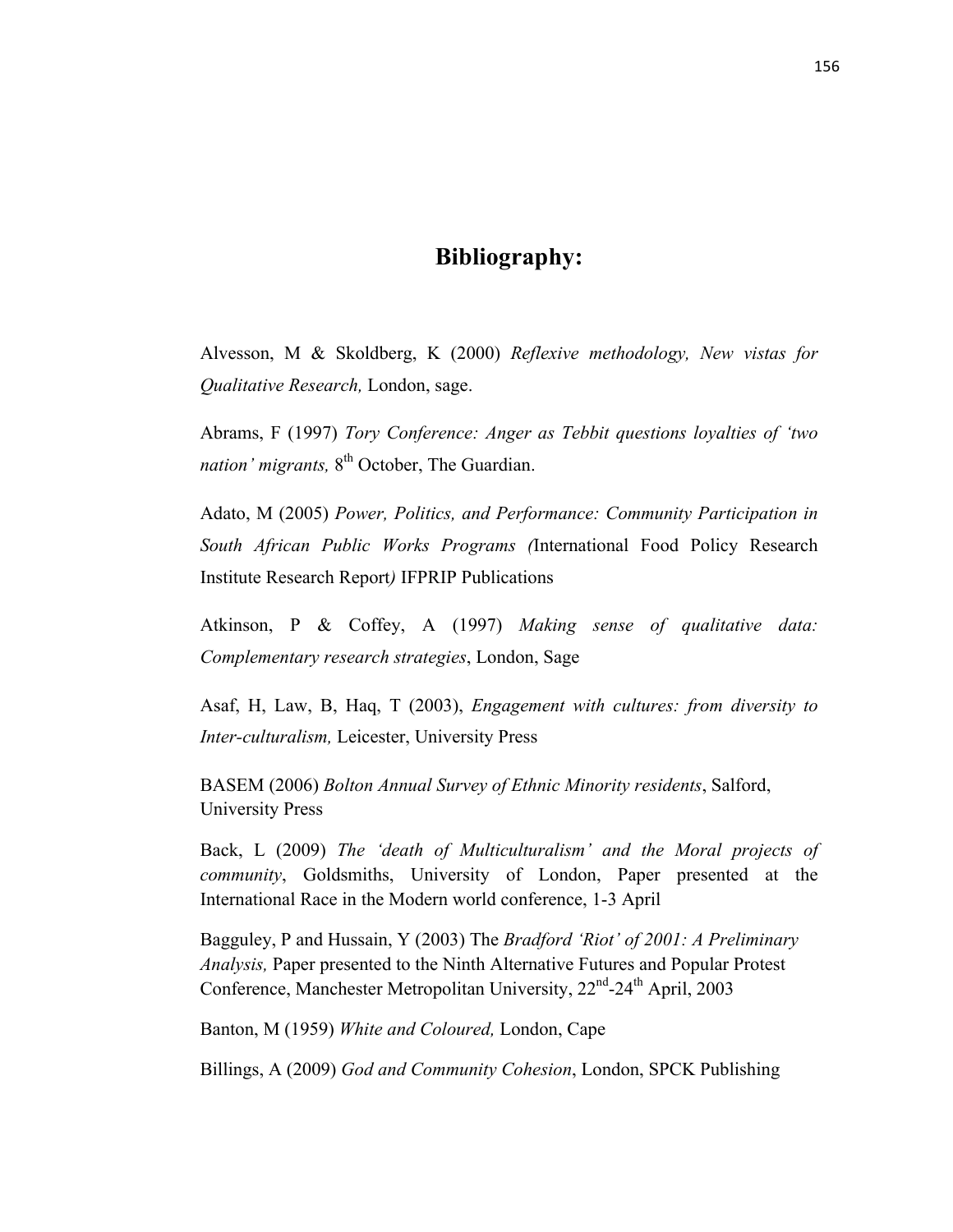Bradford Commission (1996) *The Bradford Commission Report*. London: The

Stationery Office.

Bbc.co.uk (2008) *immigration is 'small benefit' to the UK*, 1<sup>st</sup> april 2008. Accessed *30/10/2009*

Beecham, J (2002) *Guidance on Community Cohesion*, London, LGA Publications

Bell, J (1993) *Doing your Research Project*, Buckingham, Open University Press.

Bell, D (1993) *Communitarianism and its Critics,* Oxford, University Press.

Bernard, P (1999) *Social Cohesion: A critique,* Toronto, CPRN

Berelson, B (1952) *Content Analysis in Communications research,* NewYork, Free Press.

Billings, A & Holden, A (2008) *Interfaith intervention and cohesive communities*, *The effectiveness of interfaith activity marked by enclavisation and parallel lives*, Lancaster, University Press

Blandy, S (2006) *'Gated communities in England: Historical perspectives and current developments',* Geojournal, Vol 66, nos 1-2, pp15-26

Blake, G et al (2008) *Community engagement and Community cohesion,* London, Joseph Rowntree Foundation

Bodi, F (2002) *Muslims got Cantle, what they needed was Scarman,* The

Guardian, Monday 1<sup>st</sup> July 2002

Bourdieu, P. (1986) *The Forms of Capital,* London, Policy Press.

Bolton Council (2006) *Bolton's Neighborhood Renewal Strategy improving our neighborhoods*, *changing our lives*, BMBC

Bolton Council [2007] *Institute of Community Cohesion: Review; Final Report,*  Bolton, MBC

Bolton Council [2008] *Factfiles on The Bolton population,* Bolton BMC

Bosswick & Heckmann, 2006, *The integration of Migrants: Contribution of national and regional authorities*, Report of the European Institute of Migration Studies, Bamburg, University press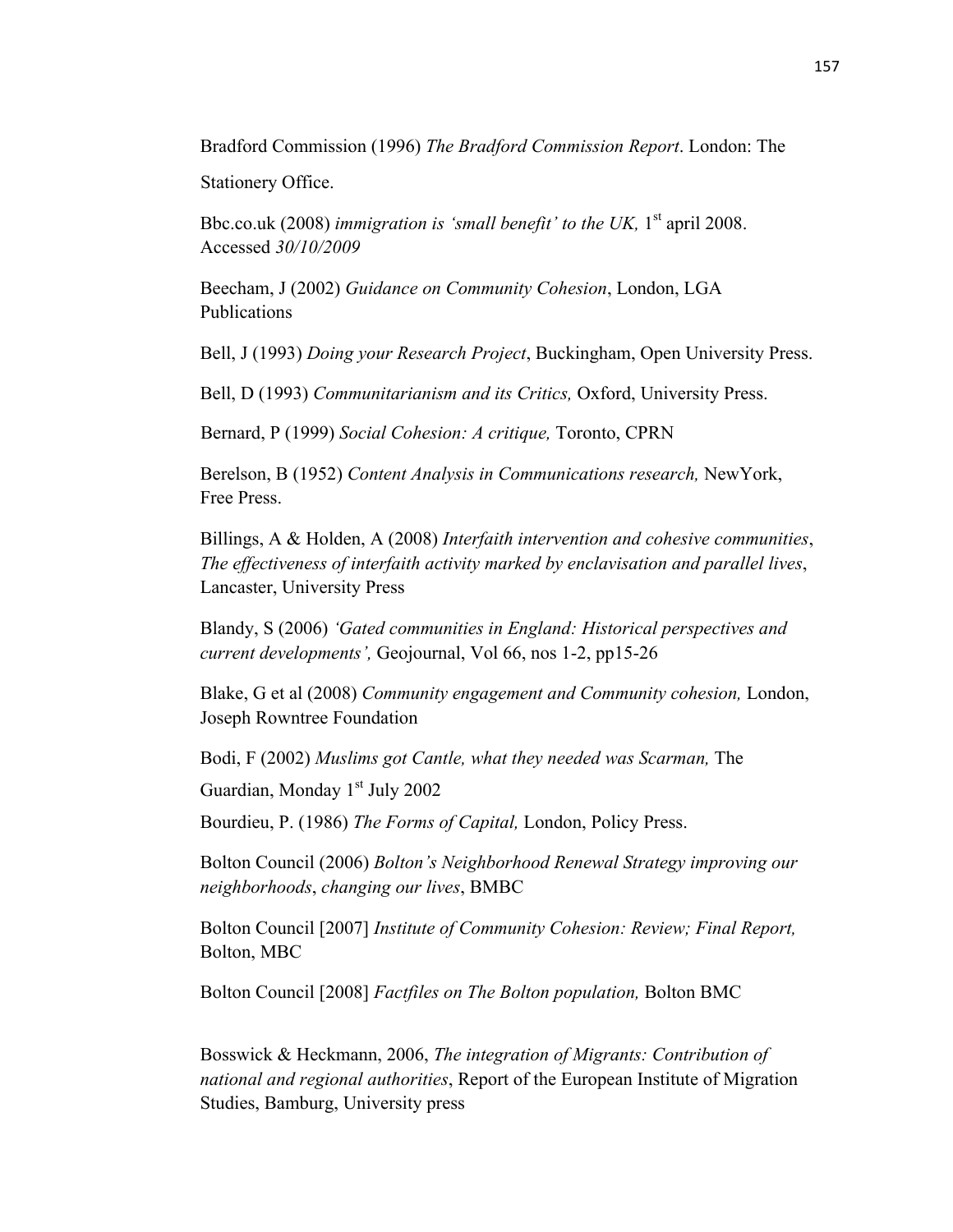Bonney, R (2003) *Integrated cities: Exploring the cultural development of Leicester* (Leicester: University of Leicester)

Brown, L (2001) *Social auditing and community cohesion: The co-operative way*, a report to the co-operatives secretariat and Canadian heritage, Halifax, Mount Saint Vincent University Press

Brubaker, R (2001) *The return of assimilation? Changing perspective on immigration and its sequels in France, Germany and the United States*, Journal of Ethnic and Racial studies No 24 Vol 4 Pp531-548 journal

Brown, C (1983) '*Ethnic pluralism in Britain', The demographic and legal Background'*, London, D.C. Heath & Company.

Bryman, A (1988) *Quantity and Quality in Social Science Research,* London, Unwin Hyman

Burnett, J. (2004) *Community, Cohesion and the State in Europe: changing the gatekeepers or bringing back the state?'*, Race and Class, vol. 45: pp.1 - 18

Burnett, J (2005) *'Britain's civilizing project: Community cohesion and core values'* Journal of Policy and Politics, Vol 35 no2, p354-7

Burns, D, Hambleton, R & Hoggett, P (1994) *The politics of Decentralization.*  London, Macmillan.

Carla Willig (2001)*: Introducing Qualitative Research in Psychology*: Adventures in Theory and Method. Buckingham: Open University Press,

Castells, M (1997) *The Power of identity,* Oxford, Polity

Cantle, T (2001) *Community cohesion: A report of the independent Review Team*, London, Home Office.

Cantle, T (2005) *Community cohesion: A new framework for race and Diversity*, London, Palgrave

Cantle, T (2009) *Secular Governance in a Multi Faith Society,* Paper presented on 'British Muslims and the secular state', London, January 21<sup>st</sup> 2009.

Cohesion and Integration Commission (2007) *Our Shared future,* London, HMSO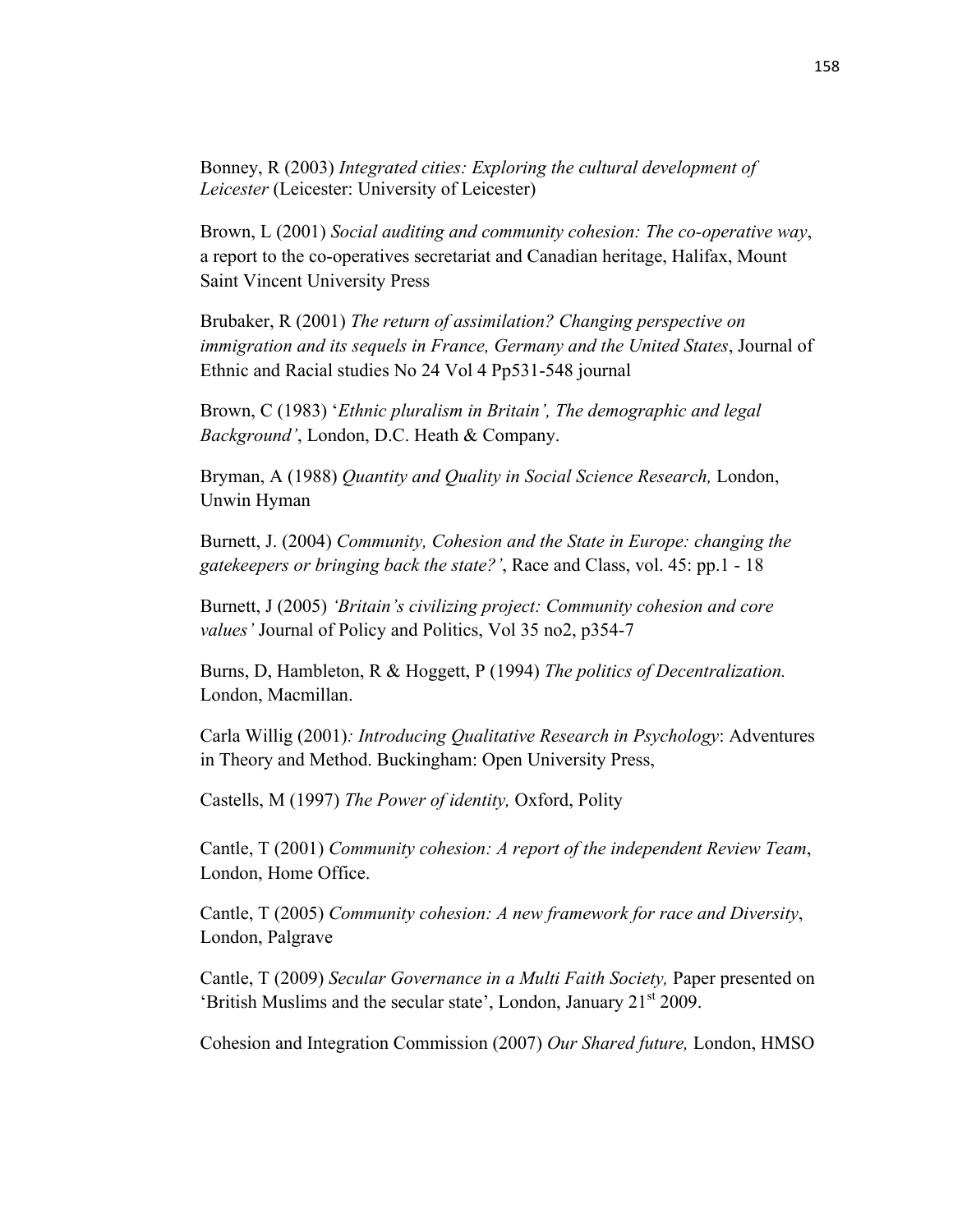Conway, D (2009) *Disunited Kingdom: How the Government's Community Cohesion Agenda Undermines British Identity and Nationhood***,** London, Civitas

Cooper, C (2008) *Community, Conflict and the State: Rethinking Notions of 'safety', 'cohesion' and 'wellbeing'*, London, Palgrave

Clarke, T (2001) *Burnley Speaks, Who listens..? A summary of the Burnley Task force report on the disturbances in June 2001*, Burnley, Borough Council Publications.

Willis, Cecil L. (1977)Definitions of Community II: An Examination of Definitions of Community Since 1950, Newyork, Freepress

Clements, D et al (2009) *The future of community,* London, Pluto Press

Census, (2001) *Office for National Statistics,* London, HMSO

CIVITAS (2005) *The Poverty of Multiculturalism*, London, CIVITAS

Council of Europe (2000) *Diversity and Cohesion*: *New Challenges for the*

*Council of the European Union* (2007) Joint Report on Social Protection and Social inclusion, Brussels, EU Commission

Darlow, A et al (2005) *Researching Bradford: A review of social research on Bradford District*, London, Joseph Rowntree Foundation.

DCLG (2006), *Strong and prosperous communities: Local government white paper,* London, HMSO

DCLG (2007a) *An action plan for Community empowerment: Building on success,* London, HMSO

DCLG (2007b) *Principles of Representation: A framework for effective Third Sector Participation in Local Strategic Partnership,* London, HMSO

DCLG (2007c) *The New Performance Framework for Local Authorities and Local Authority Partnerships: Single set of National Indicators*, London, HMSO

DCLG (2008) *Face to face and side by side: A framework for partnership and guidance in our Multi Faith society,* London.

DCSF (2007) *Aiming high for young people a ten year strategy for positive activities,* London, HMSO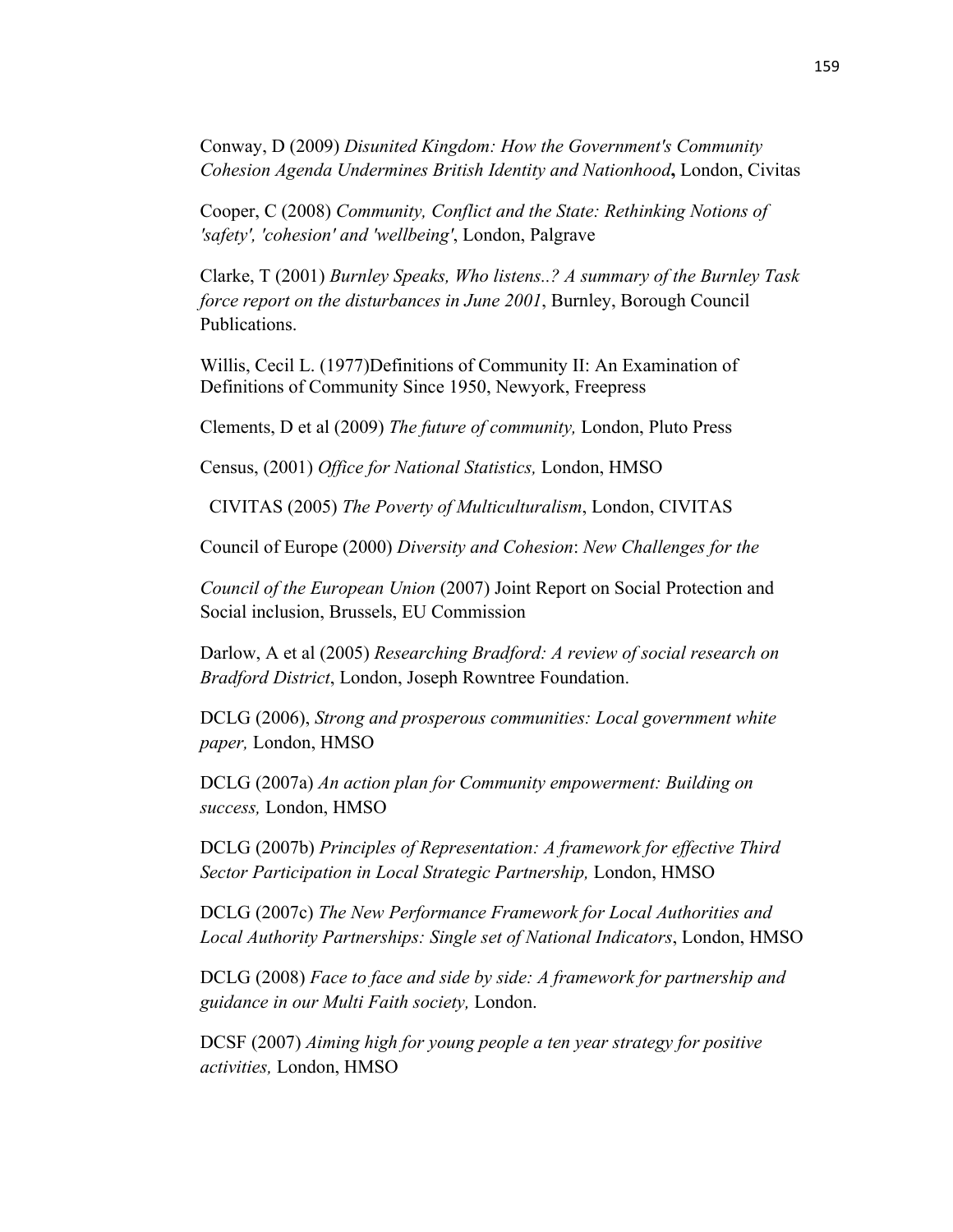Denham, J (2001) *Building Cohesive Communities, A report of the ministerial group on public order and community cohesion*, London, Home Office.

Denzin, N & Lincoln, Y (eds) (1994) *Handbook of Qualitative Research,*  Thousand Oaks, CA, Sage

Dixon, J, Doghan, R & Sanderson, A(2005) *'Community and Communitarianism: A philosophical investigation',* Community Development Journal, Vol40, no1, p4- 16

Etzioni, A (1995) *The spirit of Community: Rights, responsibilities and the communitarian agenda,* London, Fontana

Ellis, W (1995) *The Oxbridge Conspiracy: How the Ancient Universities Have Kept Their Stranglehold on the Establishment*, London, Palgrave.

Favell, A. (2001) *Philosophies of Integration: Immigration and the Idea of Citizenship in France and Britain*. Houndmills: Palgrave.

Fetzer, J. & Soper, J. C. (2007) *Muslims and the State in Britain, France, and Germany* (Cambridge: Cambridge University Press)

Fenton S (1999) *Ethnicity. Racism, Class & Culture* London:MacMillan

Fenton S (2003) *Ethnicity: Key Concepts,* London, Polity Press.

Finlayson, Alan (2003) *Making Sense of New Labour*, London: Lawrence & Wishart.

Forrest, R & A. Kearns (2000) *Social cohesion, Social Capital, and the neighbourhood'* Paper Presented to the ESRC Cities programme Neighborhoods Colloquium Liverpool 5-6 June

Flint, J & Robinson, J (2008) *Community Cohesion in Crisis,* London, Policy Press

Forrest, R & A. Kearns (2000) *Social cohesion, Social Capital, and the neighborhood'* Paper Presented to the ESRC Cities programme Neighborhoods' Colloquium Liverpool 5-6 June

Fukuyama, F (1999) *The great disruption: Human nature and the reconstitution of social order,* London, Profile Books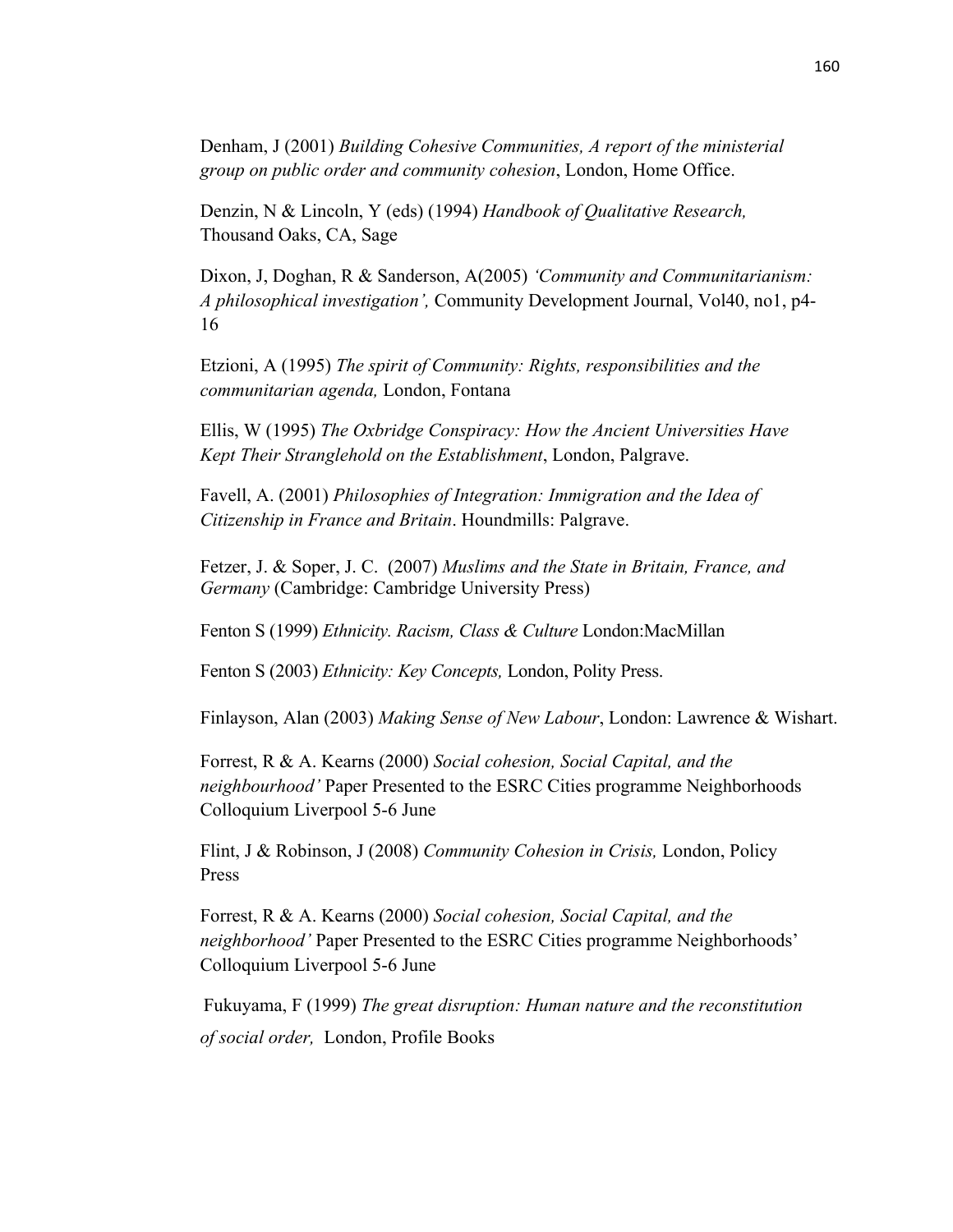Furbey, R., Dinham, A., Farnell, R., Finneron, D., and Wilkinson G, (2006) *Faith as social capital: Connecting or Dividing?* Bristol, The Policy Press*.*

Gallais, L.E (2003) *'from native to stranger…and back again?' questions for reflective practitioners, Paper presented at the BERA Annual Conference, 10<sup>th</sup>* September 2003, Heriot Watt University, Edinburgh.

Geddes, A. (2000) *Immigration and European Integration. Towards Fortress Europe*? Manchester and New York: Manchester University Press.

Giddens, A (1999) The Third Way: The renewal of social democracy, Cambridge: Polity

Gilchrist, A (2004) *Community cohesion & Community development: Bridges or Barricades?* London, CDF Publications

Gifford, Lord (*et al.*) (1986) *The Broadwater Farm Enquiry.* London: Karia.

Glaser, B (1978) *Theoretical sensitivity: Advances in the methodology of grounded theory,* CA, Sociology press

Goldenberg et al (2008) Barack Obama to be first Black American President, The Guardian, Wednesday 5 November

Greener, I (2002) 'Agency, social theory and social policy'*, Critical Social Policy* Vol.22 (4) pp 688-705

Gulbrium, J & Holstein, J (1997) *The New language of Qualitative Method,*  NewYork, Oxford University Press.

Gutmann, Amy (2003) (ed.), *Multiculturalism: Examining the Politics of Recognition,*London, Aldershot

Hall, S (2000) *Conclusion: The multicultural question* in Hesse, B (2000) Un/Settled Multiculturalisms, London: Zed Books

Hall, S (2002) *Lost in Transalation*:*Sikh Youths as British Citizens,* London, University of Pensalvaynnia Press.

Halpern, D. (2005) *Social Capital*. Cambridge: Polity Press.

Holmes, C (1978) *immigrants and Minorities in British society,* London, Allen & **Unwin**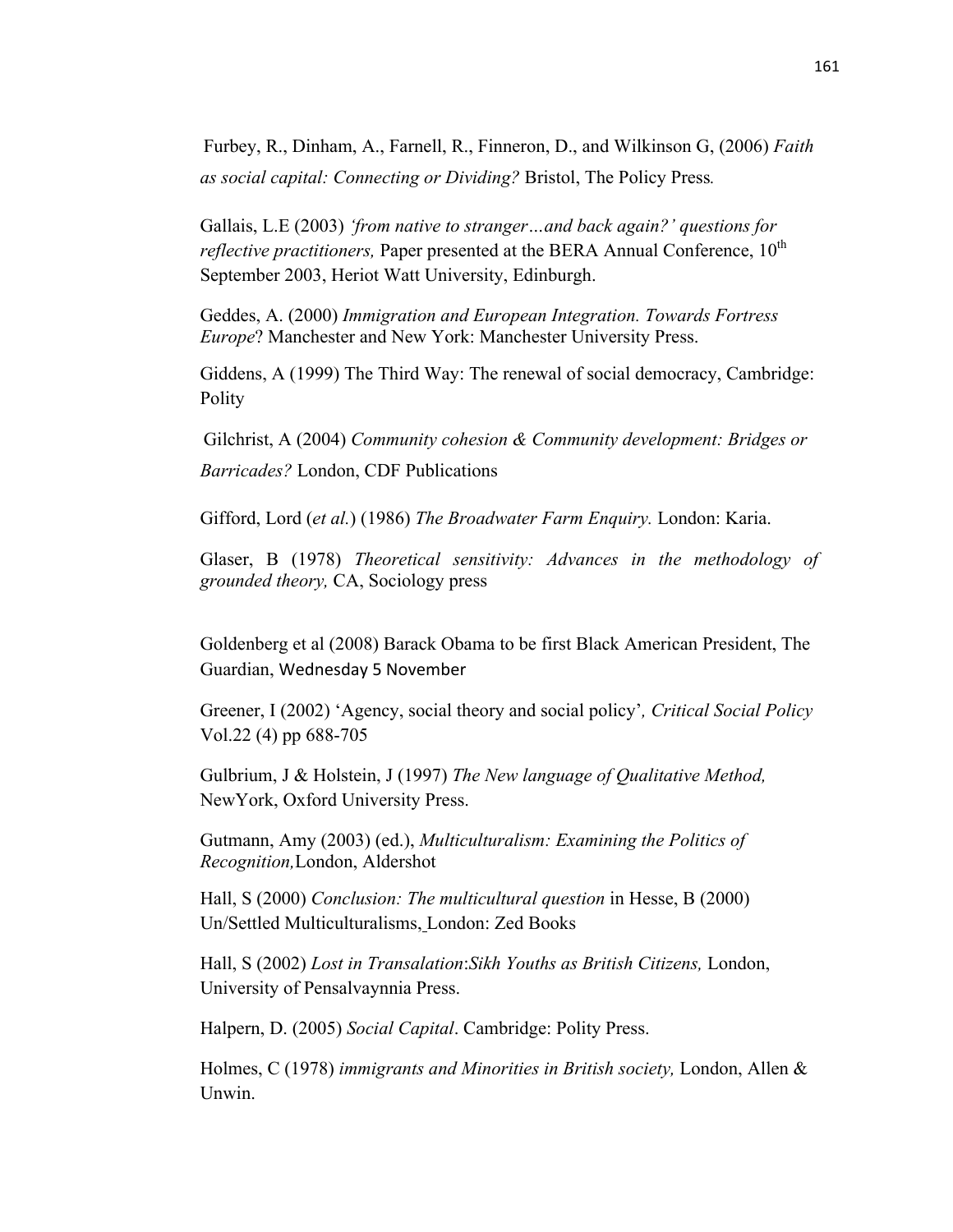Holden, A (2009) *Religious Cohesion in times of conflict: Christian & Muslim relations in segregated towns,* London, Continum

Honig, B. (2001) *Democracy and the Foreigner*. Princeton and Oxford: Princeton University Press.

Hussein, D (2009) *Faith and the Civil Society,* Goldsmiths, University of London, Unpublished paper presented at The Race in the Modern World Conference, 1-3 April

http://www.neighbourhood.statistics.gov.uk/dissemination/ [Indices of depravation data sets on authorities] [Accessed Monday 1st September 2007]

Integration of Immigrants and Minorities. Brussels, EU Publications

Institute of Community Cohesion [iCoCo] (2007) *Bolton Metropolitan Borough Council, Review of Community Cohesion,* iCoCo Publications, Leicester

Institute of Community cohesion [iCoCo] (2009), *Blackburn with Darwen: Baseline Community cohesion review with a focus on integration,* iCoCo Publications, Leicester

Jayaweera, H & Choudary, T (2008) Immigration*, Faith & Cohesion: Evidence from local areas with specific Muslim populations*, London, Joseph Rowntree Foundation

Jenson, J (2001) *Social cohesion and inclusion: What is the research agenda?,* Canadian policy research Networks

Jones, C (1977) *immigration and social policy in Britian,* London, Tavistock Publications

Jones, S (2009) *BNP welcomes chance to appear on BBCs Question time,* The Guardian, Sunday  $6<sup>th</sup>$  September

Johnson, N (2008) *Citizenship, Cohesion & solidarity,* London, The Smith Insitute

Kalra, V.S.( 2002) 'Extended View: Riots, Race and Reports: Denham, Cantle, Oldham and Burnley Inquiries'*, Sage Race Relations Abstracts*, Vol. 27(4):pp20- 30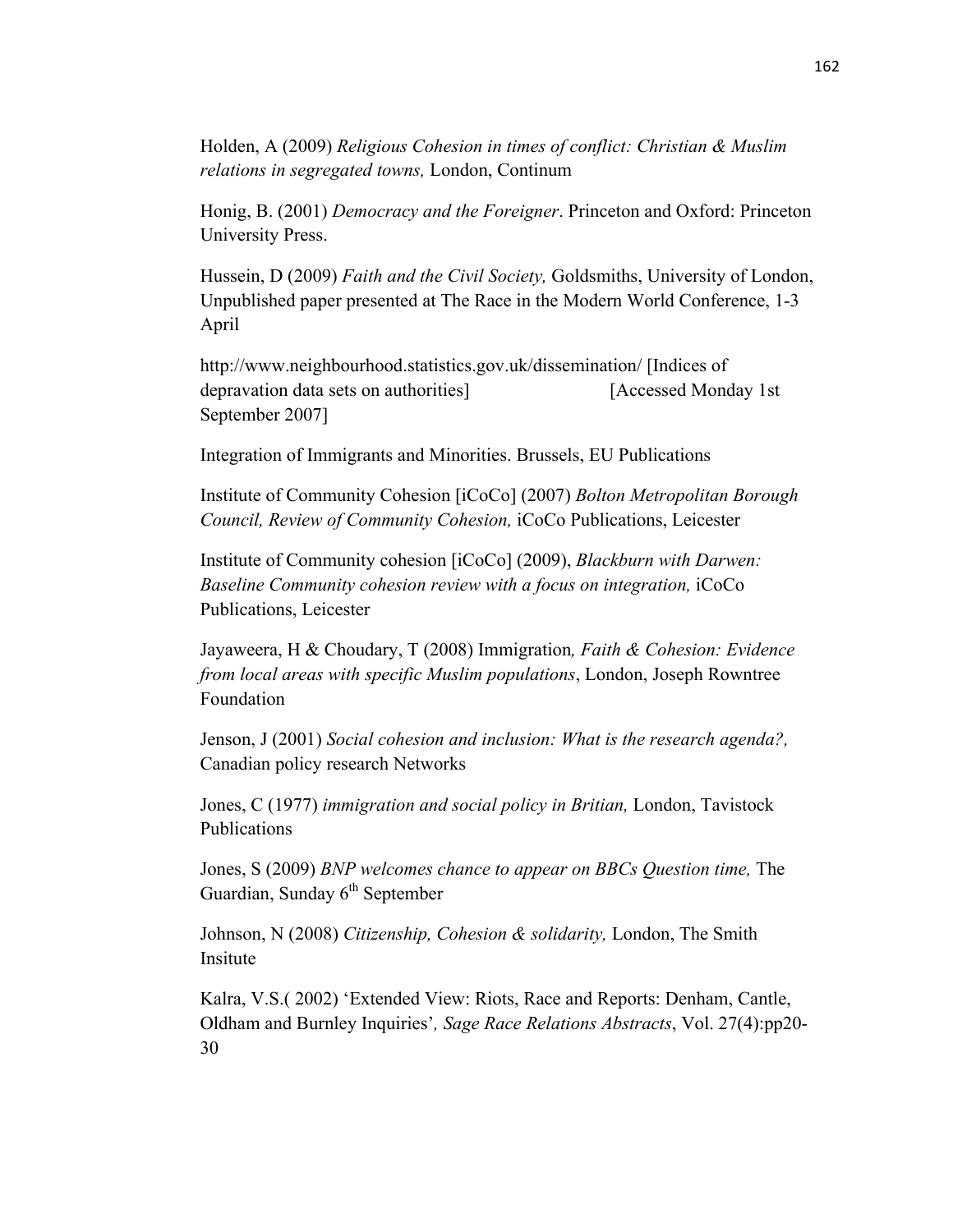Krueger, R.A. (1988) *focus groups: A practical guide for applied research.* CA, sage

Kumar, K (2006) *English and French national identity: Comparisons and contrasts,* Journal of Nations and Nationalism, Issue 12, P413-432

Kundnani, A (2001*) 'From Oldham to Bradford: the violence of the violated in The Three faces of British Racism*, Journal of Race & Class, Vol. 43, No. 2, London, Institute of Race Relations.

Kundnani, A (2007) *The end of tolerance, Racism in 21st Century* Britain, London, Pluto Press

Laurence, J & Heath, A (2008) *Predictors of Community cohesion: Multi-level modeling of the 2005 Statistical output*, London, Department for Communities & Local Government

Layton-Henry, Z. (1992) *The politics of immigration: Immigration, 'race' and 'race' relations in Post-war Britain,* Oxford, Blackwell.

Local Government Association (2004) *Community Cohesion: An action guide*, LGA, London

Lowndes, V, Pratchett, L & Stoker, G (2006) *Making participation count in Local Politics,* London, IPPR

Leith, B (2002) *What makes a society cohesive?* Speech to a Colloquium 7<sup>th</sup> Mav 2002, London, Royal institute of Social Cohesion

Lewis, P (2007) *young, British and Muslim,* London, continuum

Lyons Inquiry in to Local Government (2006) *National Prosperity, Local Choice and Civic Engagement: A new Partnership between Central and Local Government for the 21st Century,* London, HMSO.

Lyons Inquiry in to Local Government (2007) *Place shaping: A shared ambition for the future of Local Government- Final Report,* London, HMSO

Malik, K (2001) *'The changing meaning of Race',* Paper to day school on The reinvention of Race, Oxford University Department of Continuing Education, 22 September 2001.

Malik, K (2002) '*Against Multiculturalism'* in New Humanist, summer 2002 (London: Rationalist Press Association)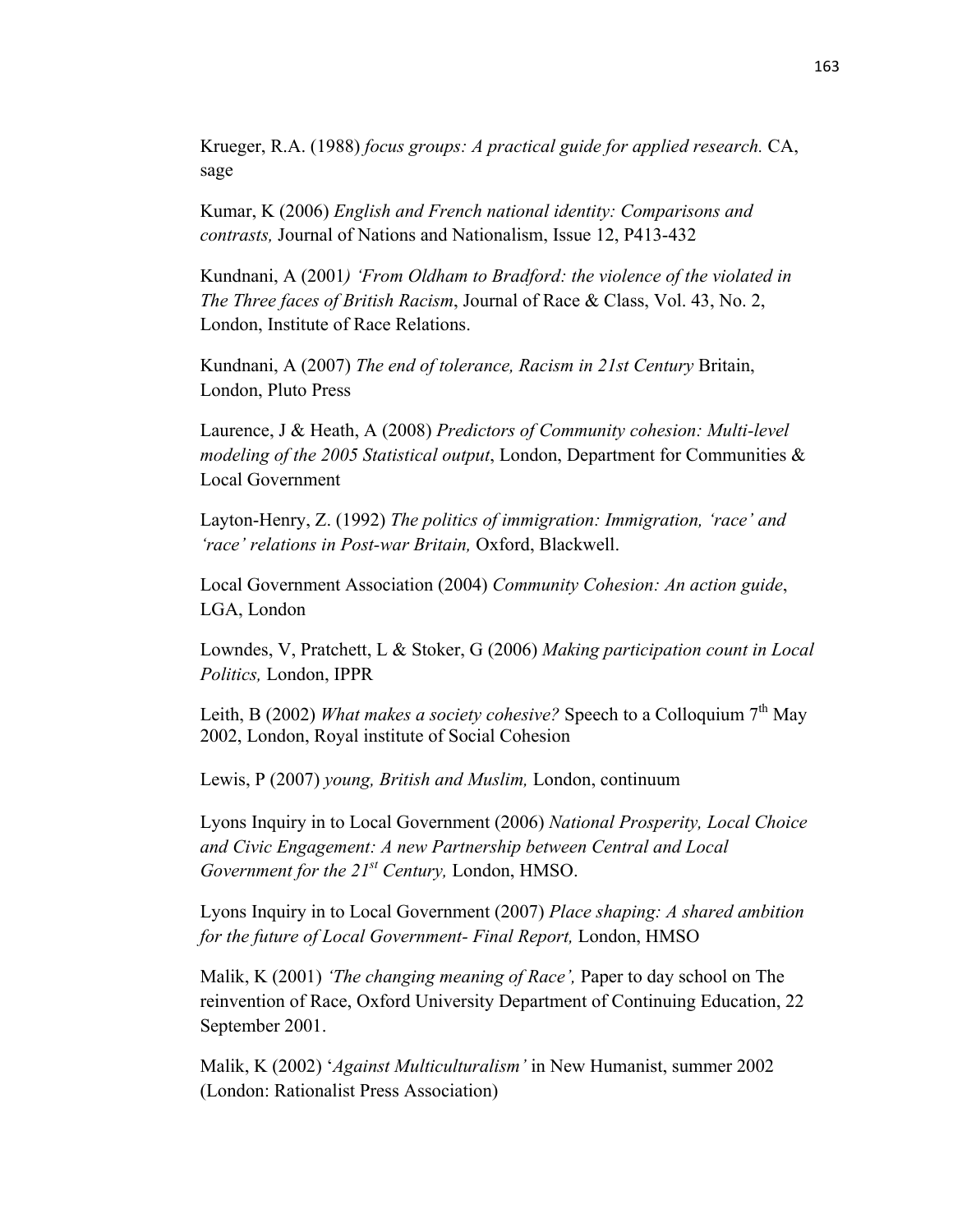Marshall, C & Rossman, R *Designing Qualitative research,* London, Sage

Mason, J (1998) *Qualitative researching,* London, Sage

McPherson Report (1999) *Inquiry in to the death of Stephen Lawrence.* 

McDonald, T.R (2007) *Essays: The Multicultural paradox,* Minnesota, Hamline University Press

McGhee, D (2005) *Intolerant Britain: Hate, Citizenship and Difference*, Maidenhead: Open University Press

Miller, J (1998) *The Unmaking of Americans: How assimilation has undermined the Assimilation ethic,* Newyork, Free press

Gulbrium, J & Holstein, J (1997) *The New language of Qualitative Method,*  NewYork, Oxford University Press.

Modood, T (1997) *The Church, state and religious minorities*, London, Central Publications

Modood, T. (2005) *Multicultural Politics: Racism, Ethnicity and Muslims in Britain*. Minneapolis and Edinburgh: University of Minnesota Press and University of Edinburgh Press .

Modood, T. (2007) *Multiculturalism: A Civic Idea*. Oxford: Polity .

Morgan, D.L (1997) *Focus groups as qualitative research,* CA, sage

Miller & Mark (1998) *The age of migration: international population movements in the modern world,* London, Mcmillian

Nagshbandi, M (2006a) *Muslims in Britain: a guide for non-Muslims,* City of London Publications, London.

Nagshbandi, M (2006b) *Problems and Practical solutions to Tackle Extremism*, Shrivenham Papers 1, Cranfield Defence College.

*Nightingale*, D.J., *Cromby*, J., *1999*, (Eds), *Social constructionist psychology: A critical analysis of theory and practice,* Buckingham: Open University Press

Northwest Regional Assocation (NWRA), 2004, *Regional BME Study, A Report to NWRA,* London, HMSO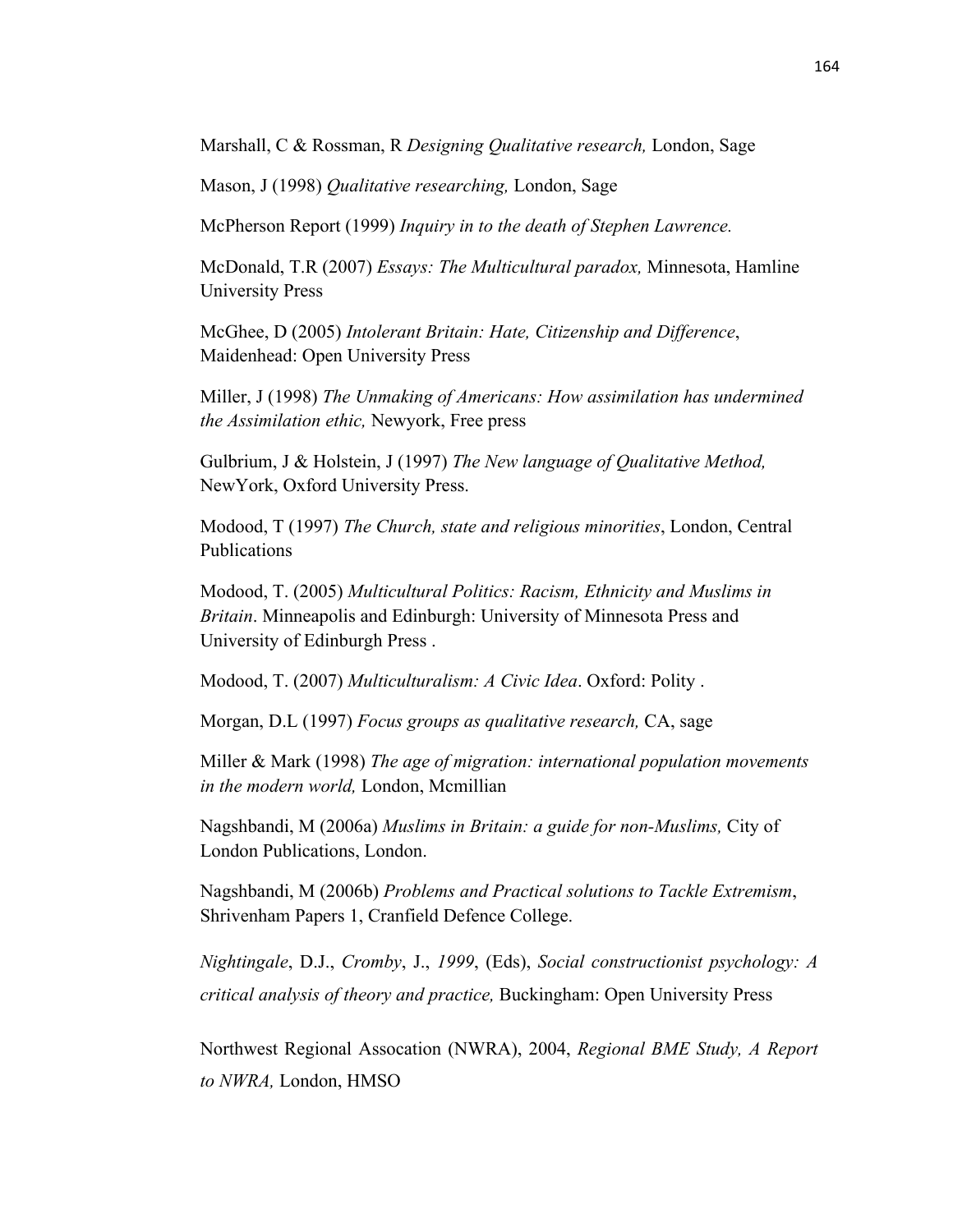Ouseley, H (2001) *Community Pride not Prejudice, Bradford,* Vision Publications.

Philips, T (2004) *sleepwalking in to an Apartheid state?,* The Chronicle, Monday 5th April 2004

Parekh, B. (2000) *Rethinking Multiculturalism: Cultural Diversity and Political Theory.* New York, Free Press

Commission on the Future of Multi-Ethnic Britain (2000) *The Future of Multi-*

*Ethnic Britain: the Parekh Report*. London: Profile Books.

Patterson, S (1963) *Dark Strangers,* London, Tavistock.

Phillips, M. and Phillips, T. (1998) *Windrush: the irresistible rise of multi-racial*

*Britain*. London: Harper/Collins.

Pilkington A. (2003) *Racial Disadvantage and Ethnic Diversity in Britain:* Basingstoke: Palgrave

Powers, A (2001) *Developing the action plan to improve Asian access to social rented housing*, London, Chartered institute of Housing

Pride of Place (2007) *The Community strategy for Rochdale Borough,* Rochdale, Council Publication

Putnam, R & Feldstein L (2004) *Better Together: Restoring the American Community*, New York, Simon & Schuster

Putnam, R (2001) *Bowling Alone: The Collapse and revival of American Community,* New York, Simon & Schuster

Ratcliffe, P. (1996) *'Race' and Housing in Bradford: addressing the needs of*

*the South Asian, African and Caribbean communities.* Bradford: Bradford

Housing Forum.

Ratcliffe, P et al (2001) *Breaking down the barriers: improving Asian access to social rented housing*, Chartered institute of Housing.

Ratcliffe, P. (2004) *'Race', Ethnicity and Difference: imagining an inclusive*

*society*. Maidenhead: McGraw-Hill/Open University Press.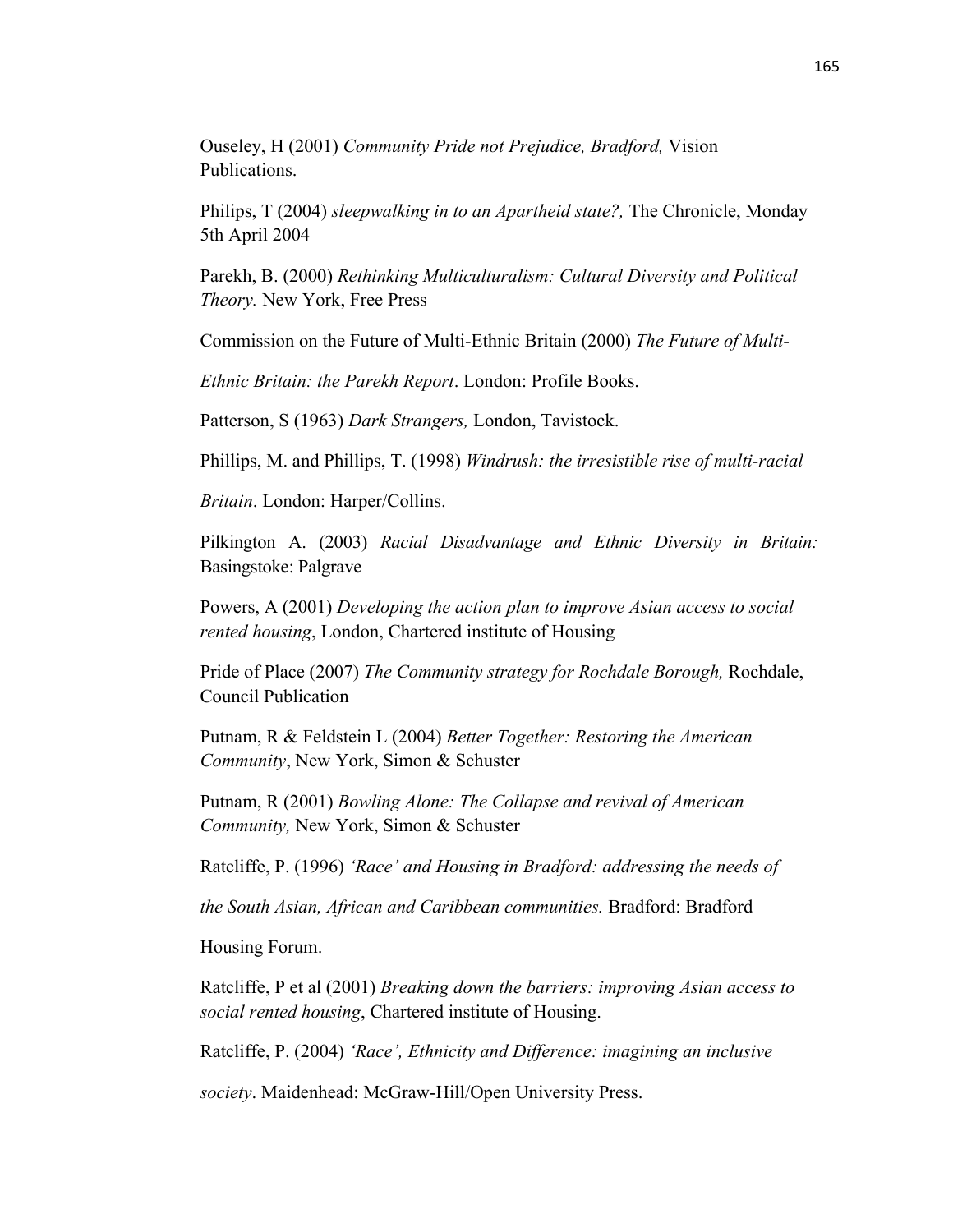Ratcliffe, P et al (2007) *Community cohesion: A literature and data review,*  Warwick Business School, University press

Rumbaut and S.J. Gold (2001), *Immigration Research for a New Century*, New York: Russell Sage Foundation

Renzetti, C & Lee. M (1993) *Researching sensitive topics*, London, sage.

Ritchie, D (2001) *Oldham Independent Review*, Oldham, Borough Council Publications

Robinson, D (2005) *The search for community cohesion: Key themes and dominant concepts of the public policy agenda'* urban studies, vol 42 no 8, p11- 28

Rowe, M. (1998) *The Racialisation of Disorder in Twentieth Century Britain*.

Aldershot: Ashgate.

Social cohesion network (1999) *Policy research initiative*, government of Canada

Seale, C (1999) *The Quality of Qualitative Research ,* London, Sage.

Solomos, J. (2003) *Race and Racism in Britain (3rd edition)*, Basingstoke:

Palgrave Macmillan.

Solmos, J & Bloch, A (2009) *Race and Ethnicity in the 21st Century,* London, Palgrave Macmillan.

Scarman, Lord (1981*) The Brixton Disturbances of 10-12 April: Report of an Inquiry*, London: Home Office

Simpson, L (2004) *'statistics of racial segregation: Measures, evidence and policy', Journal of Urban studies,* Vol 41, no3, p661-81

Silverman, D (2000) *Doing Qualitative Research,* London, Sage

Stevens et al (2001) *The research process,* London, Sage publications

Strong, P. (1979) *The Ceremonial order of the clinic,* London, Routledge

Taylor, D (2004) *'The ripple effect'* In *The Guardian*, 6<sup>th</sup> April 2004

The Daily Express (1998) *Labour pledges community pride, 16th* March, Frontpage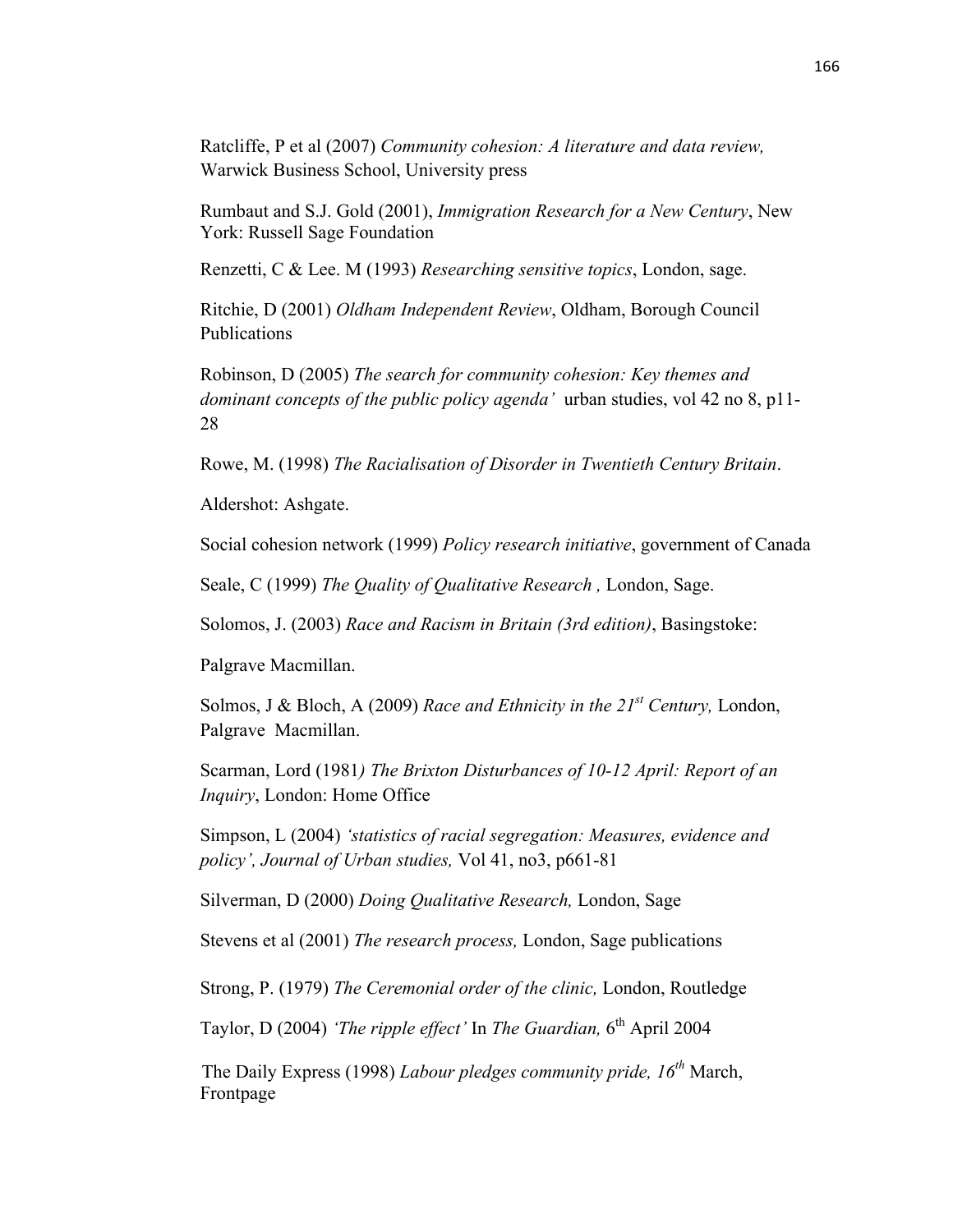The Daily Mail (2006) *Immigrants defrauding benefits to pay for 'houses back home'*, 3<sup>rd</sup> July 2006, Frontpage.

The Daily Telegraph, (2009) 15<sup>th</sup> September: *immigrants send £11 million home each day,* FrontPage.

The Daily Telegraph, (2010) 04<sup>th</sup> January: *Anjum Choudary Profile.*, FrontPage.

The Daily Telegraph, (2009) 12<sup>th</sup> December *when tolerance is taken too far* FrontPage.

The Daily Telegraph, (2010) *5th January*: *Wotton Bassett protest ban,* FrontPage.

The Daily Telegraph, (2010) *January 16th: UKIP to Ban Burkha,* FrontPage.

The Daily Telegraph, (2007) 27<sup>th</sup> February: *immigrants must earn citizenship*, Frontpage.

The Lancashire Evening Post, (2009) 11<sup>th</sup> Feb: *police to stop forced marriages*, FrontPage.

The Guardian (2010) 18<sup>th</sup> February: *Equality begins in the crèche*, Frontpage.

The Guardian (2008) 22nd February: *Gap between the UK rich and poor narrows but the UK is still one of the worlds most unequal countries.*

Tebbit, N. (1989) *'Why i must vote with Labour'* , Evening standard, December 21

Thomas, P (2003) *'Young People, 'Community Cohesion' and the role of Youth Work in Building Social Capital'*, Paper Presented at' Connections that Count' Conference, University of Strathclyde, September, 2003

Thomas, P (2004) '*Anti-Racist Work with White Young People'* – Commission for Racial Equality/Oldham Race Equality Partnership seminar, February 2004

Thomas, P (2005) '*The impact of Community Cohesion on Youth Work'* – Leeds Youth Service seminar, October 2005

Thomas, P (2006) '*The Impact of Community Cohesion on Youth Work – initial findings'* – Training Agencies Group Research Seminar, London, May 2006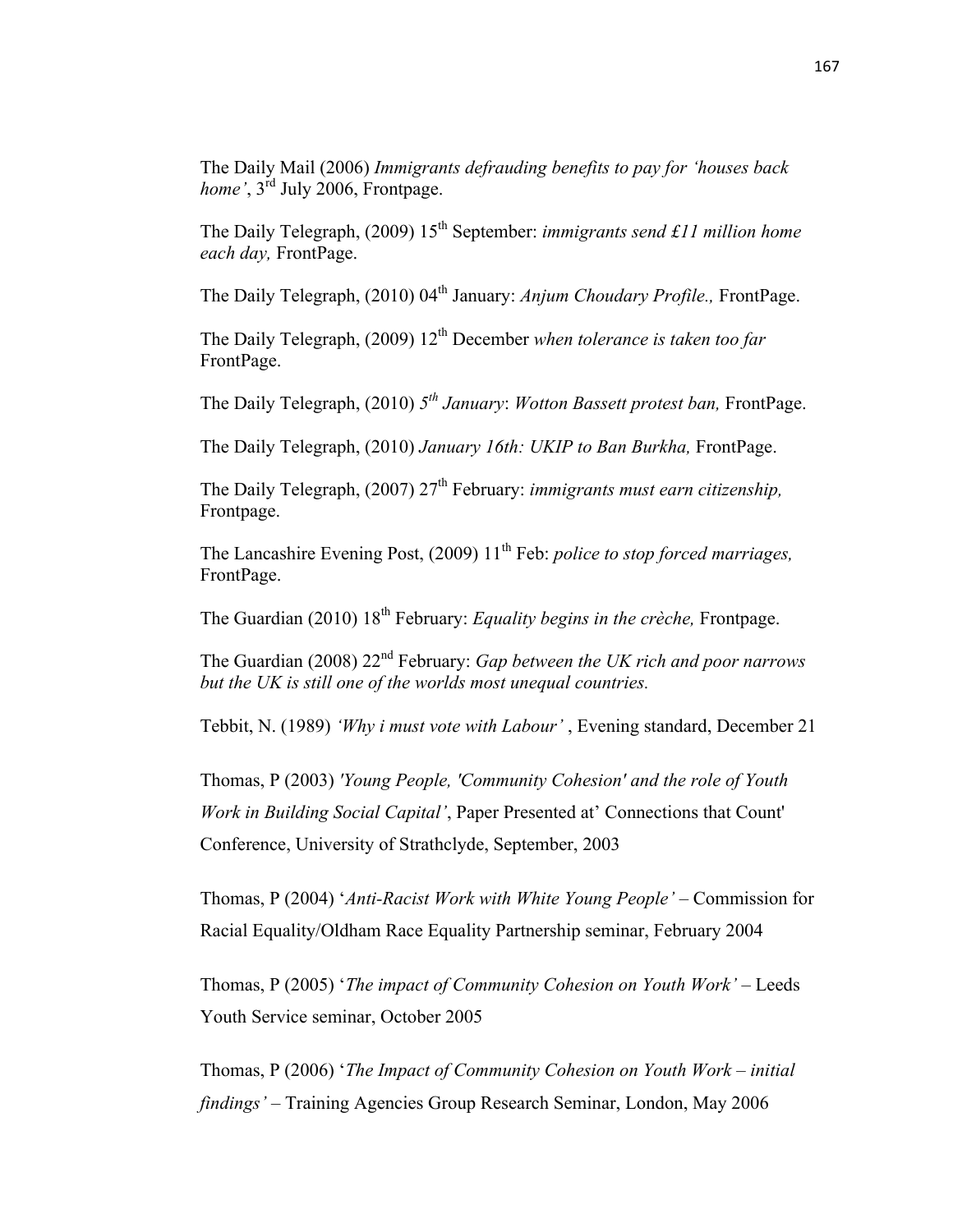Thomas, P (2007a) '*The Impact of Community Cohesion on Youth Work'*, Paper Presented at The Government Office for Yorkshire and the Humber conference, Sheffield, Hallam University, January 2007

Thomas, P(2007b) '*From Petrol Bombs to Performance Indicators: The 2001 Riots and the emergence of 'Community Cohesion'* in the UK – Paper Presented to ESRC Anglo-French collaborative workshop series on 'A Comparative Analyses of recent French and British Riots', The University of Central England ,Birmingham, 24th October 2007.

Thomas, P (2007c) '*Community Cohesion, 'the death of multiculturalism' and work with young people',* Paper presented at The 'Europe and its Established and Emerging Immigrant Communities' Conference, De Montfort University, Leicester, 10/11th November, 2007

Thomas, P (2007d) 'Moving on from 'Anti-Racism'? Understandings of 'Community Cohesion' held by Youth Workers', *Journal of Social Policy* 36:3 pp435-455

Toye, M (2007) *Social Cohesion: The Canadian Urban Context*, Toronto, Library of Parliament

Varshney, A. (2002) *Ethnic Conflict and Civic Life: Hindus and Muslims in India*, New Haven & London: Yale University

Wallace, T. and Joshua, H. (1983) *To Ride the Storm.* London: Heinemann.

Werbner, P. (1989) *The Migration Process* Oxford: Berg.

Wetherell, et al (2007) *identity, ethnic diversity and community cohesion,* London, Sage.

West Midlands County Council (1986) *A Different Reality: An Account of*

*Black People's Experiences and their grievances before and after the*

*Handsworth Rebellions of September 1985*. WMCC